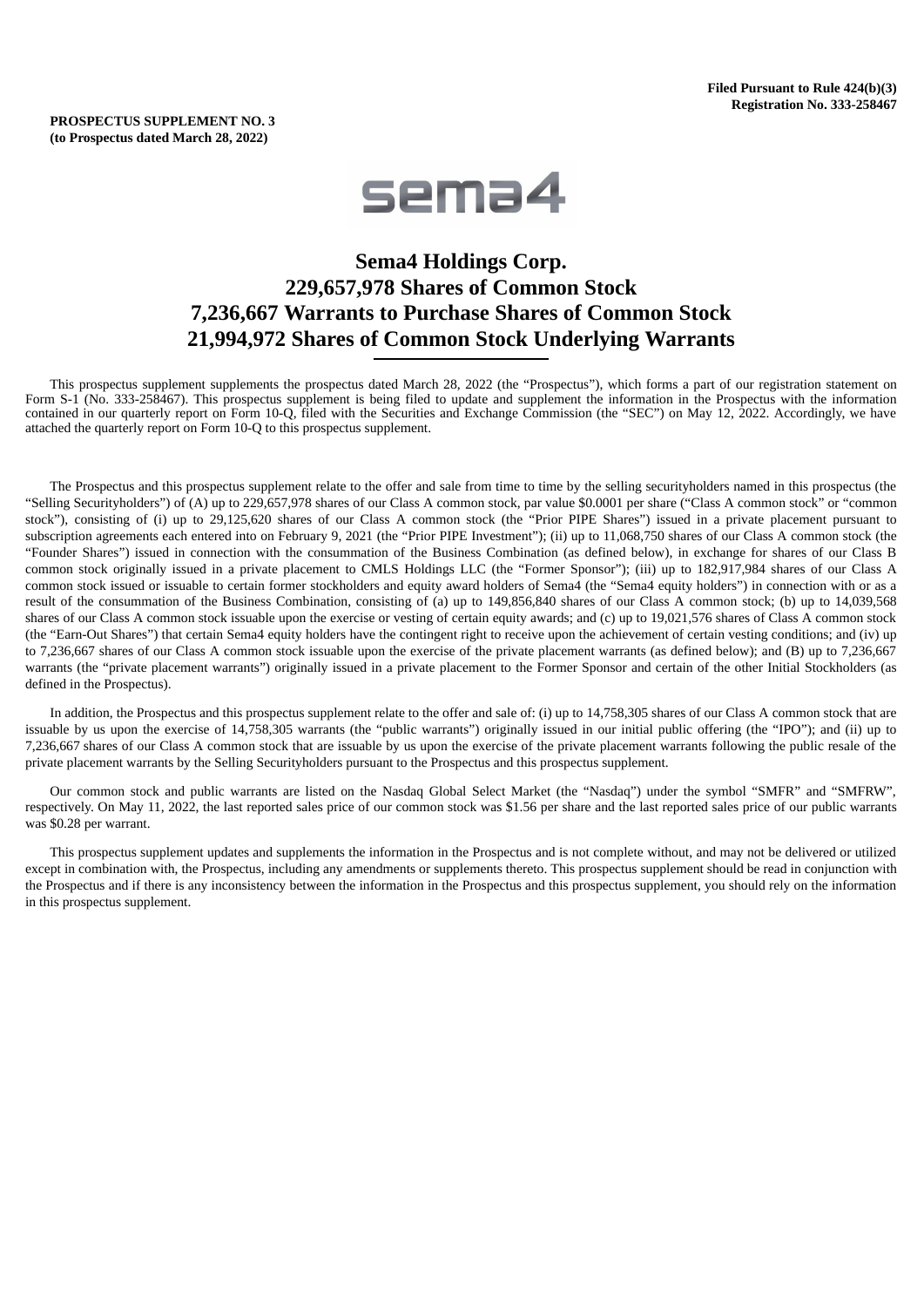We are an "emerging growth company" as defined in Section 2(a) of the Securities Act of 1933, as amended, and, as such, have elected to comply with certain reduced disclosure and regulatory requirements.

Investing in our securities involves risks. See the section entitled "Risk Factors" beginning on page 9 of the Prospectus to read about factors you *should consider before buying our securities.*

Neither the Securities and Exchange Commission nor any state securities commission has approved or disapproved of these securities or determined if this prospectus is truthful or complete. Any representation to the contrary is a criminal offense.

**The date of this prospectus supplement is May 12, 2022**

# **UNITED STATES SECURITIES AND EXCHANGE COMMISSION**

**Washington, D.C. 20549**

# **FORM 10-Q**

**(Mark One)**

x **QUARTERLY REPORT PURSUANT TO SECTION 13 OR 15(d) OF THE SECURITIES EXCHANGE ACT OF 1934**

**For the quarterly period ended March 31, 2022**

**OR**

# ☐ **TRANSITION REPORT PURSUANT TO SECTION 13 OR 15(d) OF THE SECURITIES EXCHANGE ACT OF 1934**

**For the transition period from \_\_\_\_\_\_\_\_\_\_ to \_\_\_\_\_\_\_\_\_\_**

**Commission file number 001-39482**



# **Sema4 Holdings Corp.**

# **(Exact name of registrant as specified in its charter)**

**Delaware 85-1966622** (State or other jurisdiction of incorporation or organization)

**333 Ludlow Street, North Tower, 8th Floor Stamford, Connecticut 06902**

(Address of Principal Executive Offices) (Zip Code)

(I.R.S. Employer Identification No.)

**(800) 298-6470**

Registrant's telephone number, including area code

(Former name, former address and former fiscal year, if changed since last report)

Securities registered pursuant to Section 12(b) of the Act:

| Title of each class                                                                                       | Trading Symbol(s) | Name of each exchange on which registered |
|-----------------------------------------------------------------------------------------------------------|-------------------|-------------------------------------------|
| Class A common stock, par value \$0.0001 per share                                                        | <b>SMFR</b>       | The Nasdag Global Select Market           |
| Warrants to purchase one share of Class A common stock,<br>each at an exercise price of \$11.50 per share | <b>SMFRW</b>      | The Nasdaq Global Select Market           |

Indicate by check mark whether the registrant (1) has filed all reports required to be filed by Section 13 or 15(d) of the Securities Exchange Act of 1934 during the preceding 12 months (or for such shorter period that the registrant was required to file such reports) and (2) has been subject to such filing requirements for the past 90 days. Yes x No o

Indicate by check mark whether the registrant has submitted electronically every Interactive Data File required to be submitted pursuant to Rule 405 of Regulation S-T (§232.405 of this chapter) during the preceding 12 months (or for such shorter period that the registrant was required to submit such files). Yes x No o

Indicate by check mark whether the registrant is a large accelerated filer, an accelerated filer, a non-accelerated filer, a smaller reporting company, or an emerging growth company. See the definitions of "large accelerated filer," "accelerated filer," "smaller reporting company," and "emerging growth company'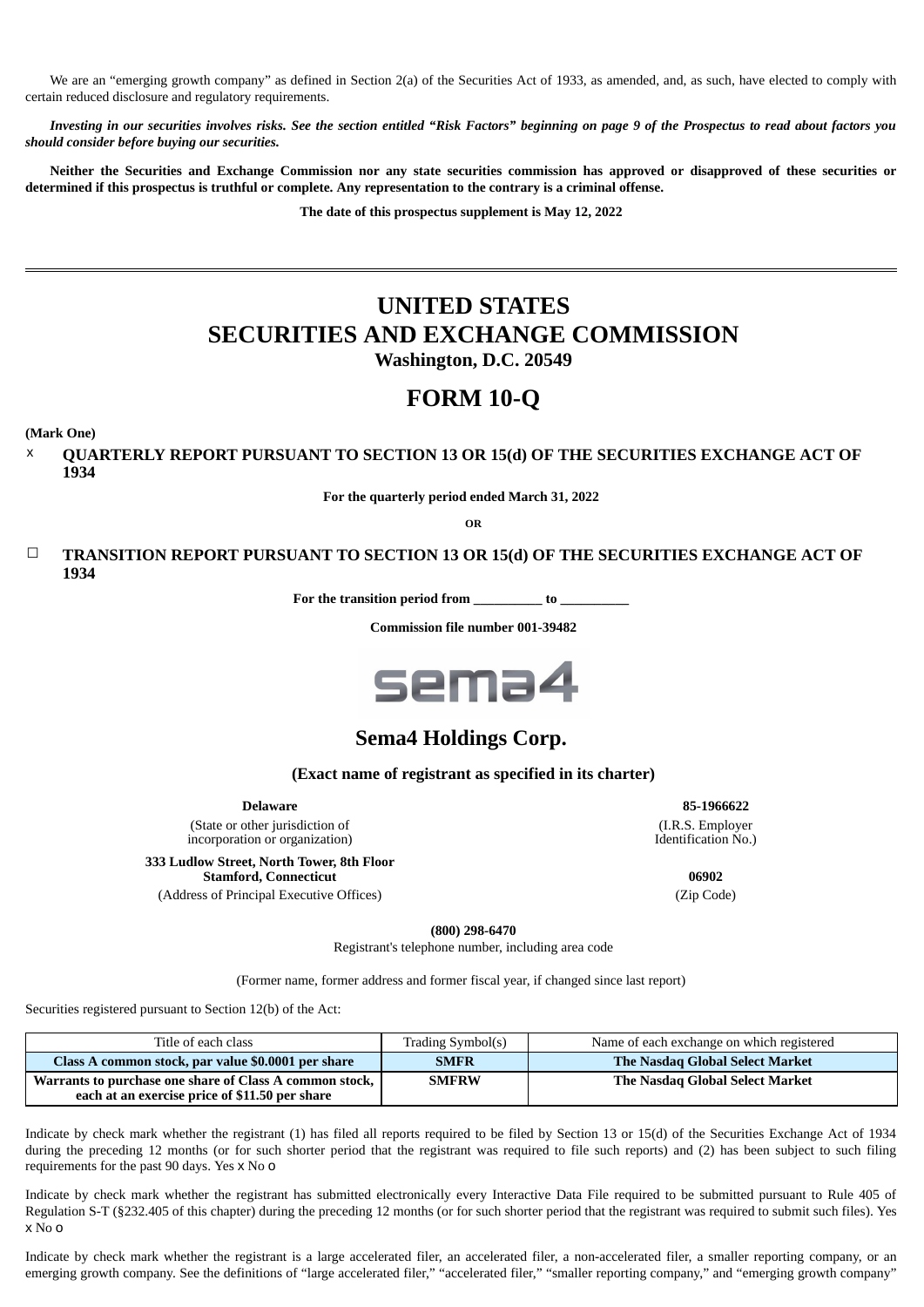in Rule 12b-2 of the Exchange Act. (Check one):

| Large accelerated filer | Accelerated filer         |  |
|-------------------------|---------------------------|--|
| Non-accelerated filer   | Smaller reporting company |  |
|                         | Emerging growth company   |  |

If an emerging growth company, indicate by check mark if the registrant has elected not to use the extended transition period for complying with any new or revised financial accounting standards provided pursuant to Section 13(a) of the Exchange Act. o

Indicate by check mark whether the registrant is a shell company (as defined in Rule 12b-2 of the Act). Yes o No x

<span id="page-2-0"></span>The registrant had outstanding 377,249,186 shares of Class A common stock as of April 29, 2022.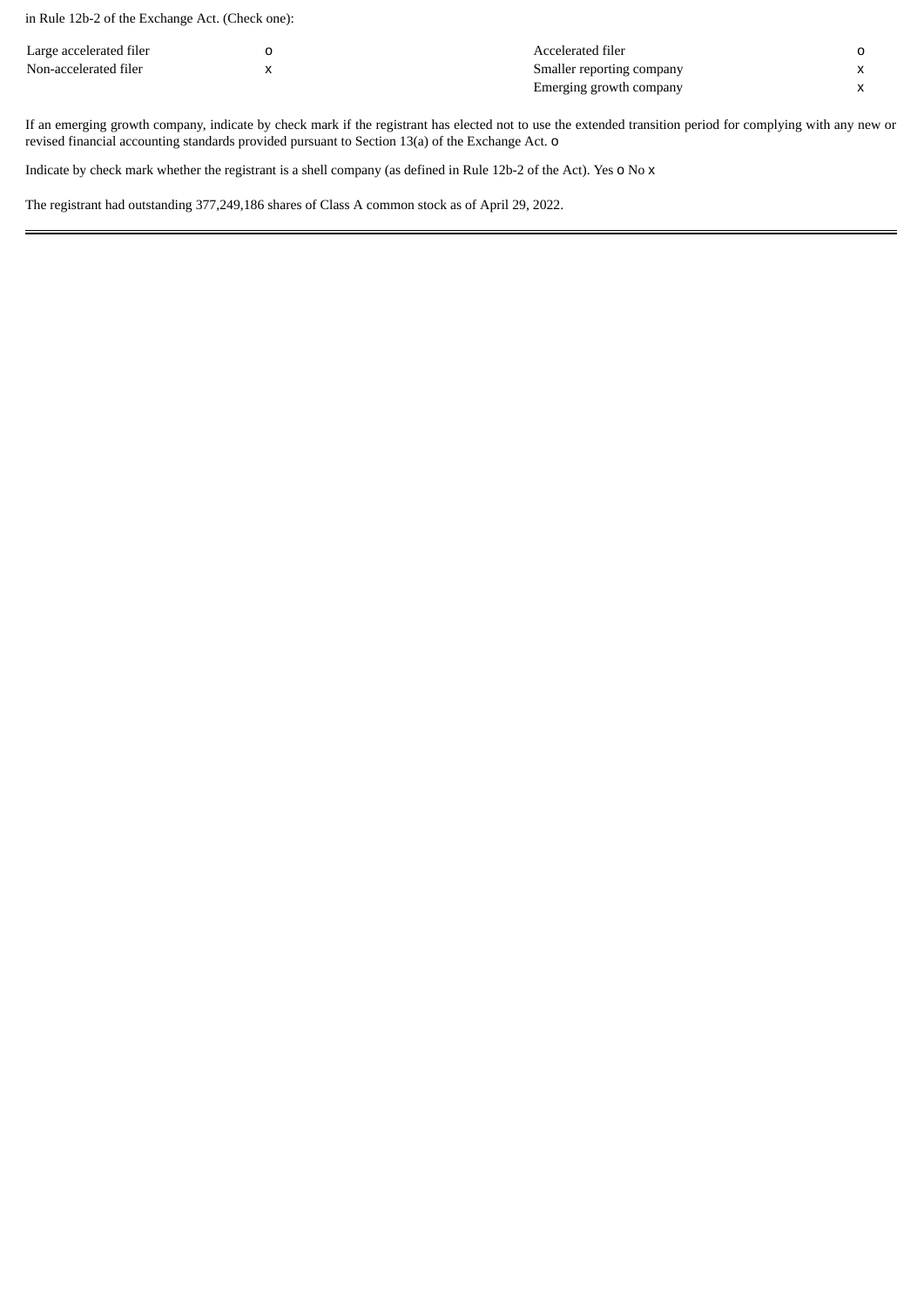# **Table of Contents**

|                         |                                                                                                               | Page |
|-------------------------|---------------------------------------------------------------------------------------------------------------|------|
| <b>Explanatory Note</b> |                                                                                                               | 4    |
|                         | <b>Cautionary Note Regarding Forward Looking Statements</b>                                                   | 5    |
|                         |                                                                                                               |      |
|                         | Part I. Financial Information                                                                                 |      |
| Item 1.                 | <b>Unaudited Condensed Consolidated Financial Statements</b>                                                  | 6    |
|                         | <b>Condensed Consolidated Balance Sheets</b>                                                                  | 6    |
|                         | <b>Condensed Consolidated Statements of Operations and Comprehensive Loss</b>                                 |      |
|                         | Condensed Consolidated Statement of Redeemable Convertible Preferred Stock and Stockholders' Equity (Deficit) | 8    |
|                         | <b>Condensed Consolidated Statements of Cash Flows</b>                                                        | 9    |
|                         | Notes to Unaudited Condensed Consolidated Financial Statements                                                | 10   |
| Item 2.                 | <b>Management's Discussion and Analysis of Financial Condition and Results of Operations</b>                  | 31   |
| Item 3.                 | <b>Quantitative and Qualitative Disclosures About Market Risk</b>                                             | 43   |
| Item 4.                 | <b>Controls and Procedures</b>                                                                                | 44   |
|                         | Part II. Other Information                                                                                    |      |
| Item 1.                 | <b>Legal Proceedings</b>                                                                                      | 46   |
| Item 1A.                | <b>Risk Factors</b>                                                                                           | 46   |
| <b>Item 2.</b>          | <b>Unregistered Sales of Equity Securities and Use of Proceeds</b>                                            | 92   |
| Item 3.                 | Defaults Upon Senior Securities                                                                               | 92   |
| Item 4.                 | <b>Mine Safety Disclosures</b>                                                                                | 92   |
| Item 5.                 | <b>Other Information</b>                                                                                      | 92   |
| Item 6.                 | <b>Exhibits</b>                                                                                               | 92   |
|                         |                                                                                                               |      |

<span id="page-3-0"></span><u>[Signatures](#page-94-0)</u> 2008 and 2009 and 2009 and 2009 and 2009 and 2009 and 2009 and 2009 and 2009 and 2009 and 2009 and 2009 and 2009 and 2009 and 2009 and 2009 and 2009 and 2009 and 2009 and 2009 and 2009 and 2009 and 2009 and 20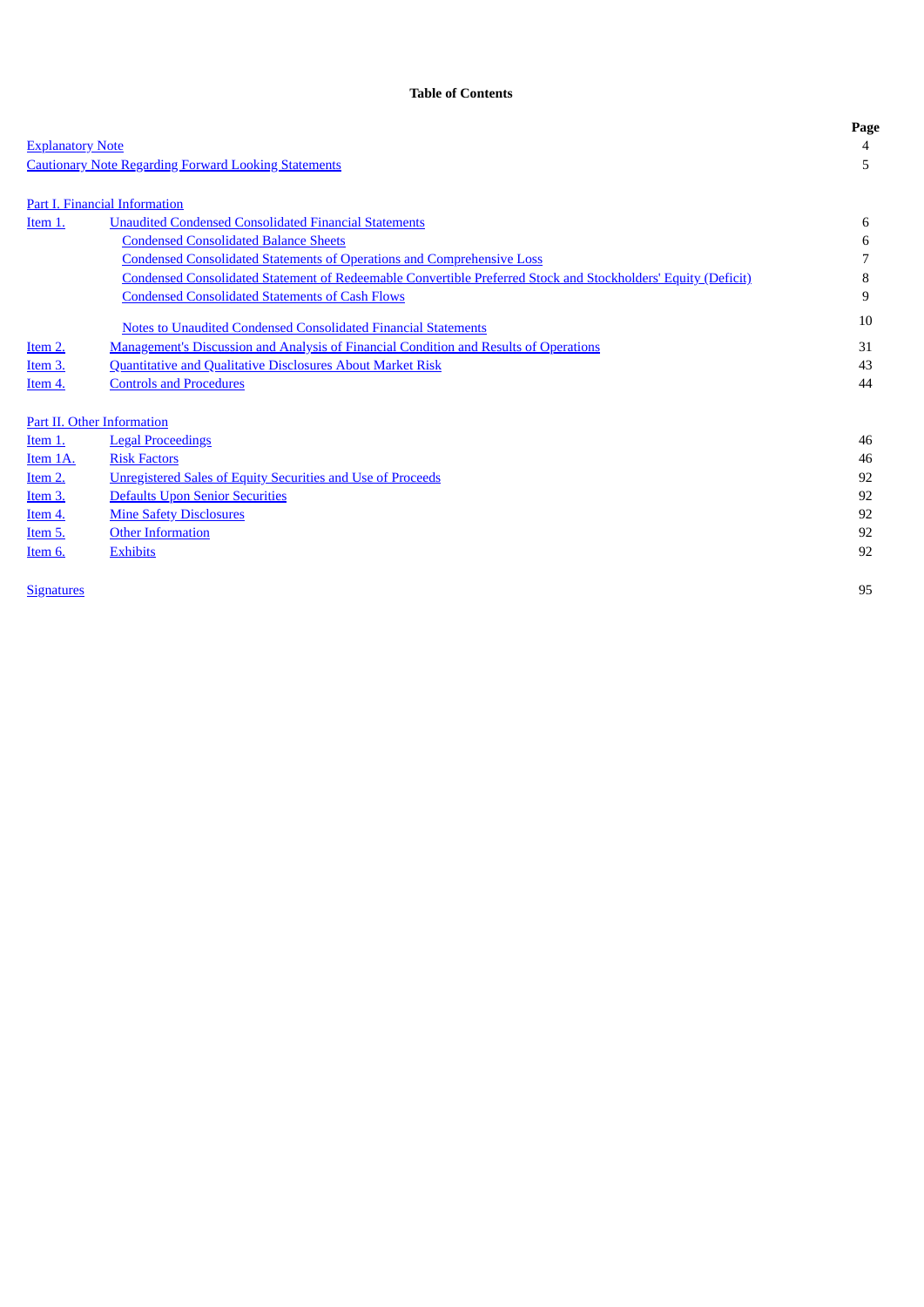# **EXPLANATORY NOTE**

Unless otherwise stated in this report or the context otherwise requires, references to the "Company," "Sema4" and "we," "us" and "our" refer to (i) Mount Sinai Genomics, Inc. d/b/a as Sema4, or Legacy Sema4, prior to the consummation of our business combination with CM Life Sciences, Inc., or CMLS, on July 22, 2021 and (ii) Sema4 Holdings Corp. and its consolidated subsidiaries following the consummation of our business combination.

<span id="page-4-0"></span>In addition, on April 29, 2022, we consummated the transactions contemplated by that certain Agreement and Plan of Merger, dated as of January 14, 2022 (as amended, the "Merger Agreement"), by and among us and our wholly-owned subsidiaries, Orion Merger Sub I, Inc. ("Merger Sub I") and Orion Merger Sub II, LLC ("Merger Sub II" and, together with Merger Sub I, "Merger Subs"), and GeneDx, Inc. ("GeneDx"), a New Jersey corporation and whollyowned subsidiary of OPKO Health, Inc. ("OPKO"), GeneDx Holding 2, Inc., which held 100% of GeneDx ("Holdco2"), and OPKO, which provided for, among other things, the acquisition of GeneDx from OPKO. Pursuant to the terms of the Merger Agreement, we acquired GeneDx through the merger of Merger Sub I with and into Holdco2 (the "First Merger"), with Holdco2 as the surviving corporation in the First Merger. Immediately after the consummation of the First Merger, as part of the same overall transaction, Holdco2, as the surviving corporation in the First Merger, merged with and into Merger Sub II (the "Second Merger" and, together with the First Merger, the "Mergers"), with Merger Sub II as the surviving company. After giving effect to the Mergers and the other transactions contemplated by the Merger Agreement, GeneDx was converted into a Delaware limited liability company and became our wholly-owned indirect subsidiary. At the closing of the Acquisition (as defined below), we paid OPKO gross cash consideration of \$150 million and issued to OPKO 80 million shares of our Class A common stock. We refer to these transactions herein as the "Acquisition." In addition, up to \$150 million is payable following the closing of the Acquisition, if certain revenue-based milestones are achieved for each of the fiscal years ending December 31, 2022 and December 31, 2023. Concurrently with the closing of the Acquisition, we also issued and sold in private placement 50,000,000 shares of our Class A common stock to certain institutional investors for aggregate gross proceeds of \$200 million (the "Acquisition PIPE Investment"). Unless stated otherwise in this report, all forward-looking information contained in this report does not take into account or give any effect to the impact of the Acquisition or the Acquisition PIPE Investment.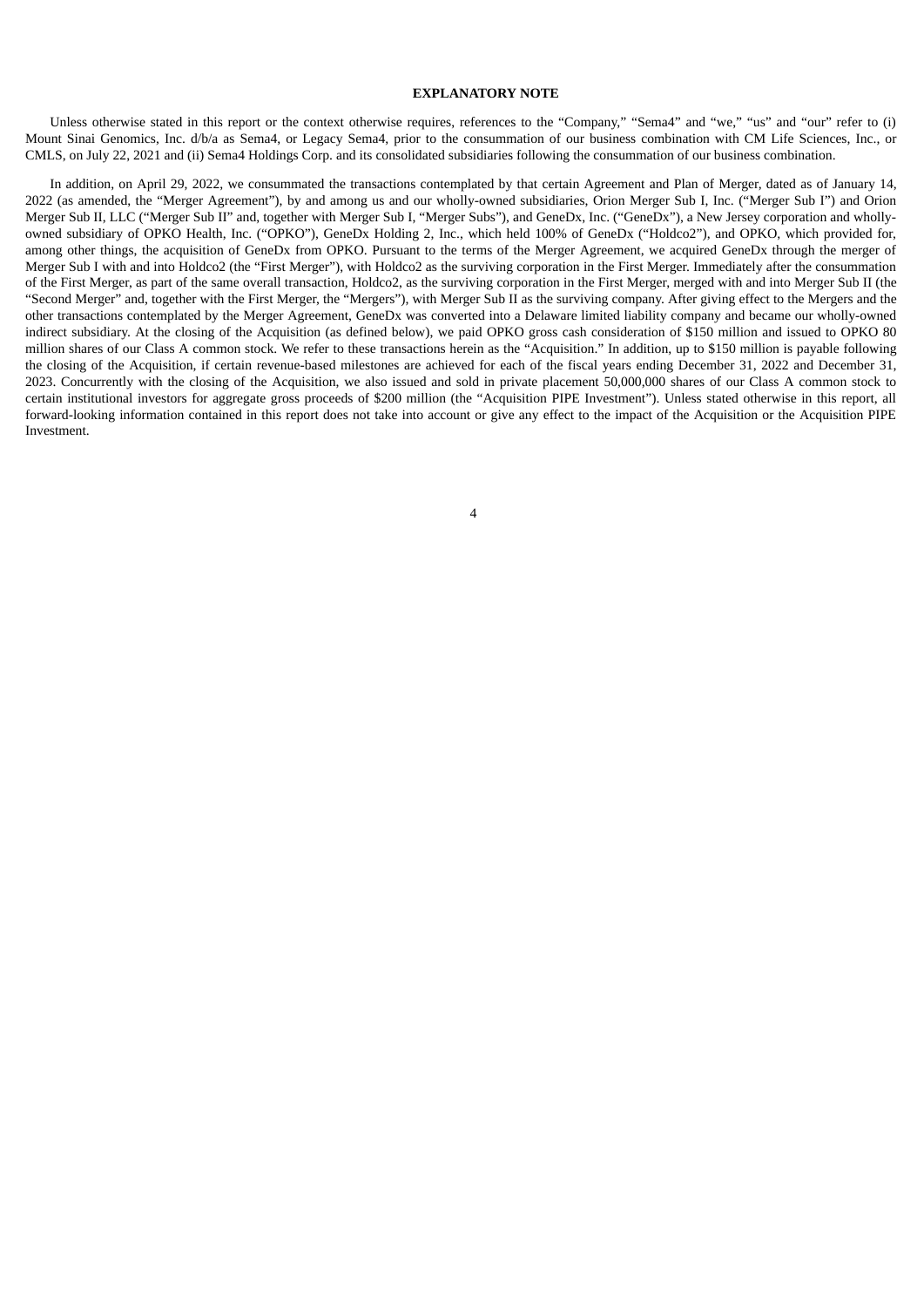# **CAUTIONARY NOTE REGARDING FORWARD-LOOKING STATEMENTS**

Certain matters discussed in this report, including matters discussed under the caption "Management's Discussion and Analysis of Financial Condition and Results of Operations," may constitute forward-looking statements for purposes of the Securities Act of 1933, as amended, or the Securities Act, and the Securities Exchange Act of 1934, as amended, or the Exchange Act, and involve known and unknown risks, uncertainties and other factors that may cause our actual results, performance or achievements to be materially different from the future results, performance or achievements expressed or implied by such forward-looking statements. The words "anticipate," "believe," "estimate," "may," "expect" and similar expressions are generally intended to identify forward-looking statements. Our actual results may differ materially from the results anticipated in these forward-looking statements due to a variety of factors, including, without limitation, those discussed under the captions "Risk Factors," "Management's Discussion and Analysis of Financial Condition and Results of Operations" and elsewhere in this report, as well as other factors which may be identified from time to time in our other filings with the Securities and Exchange Commission, or the SEC, or in the documents where such forward-looking statements appear. All written or oral forward-looking statements attributable to us are expressly qualified in their entirety by these cautionary statements. Such forward-looking statements include, but are not limited to, statements about:

- our estimates of the sufficiency of our existing capital resources combined with future anticipated cash flows to finance our operating requirements
- our expected losses:
- our expectations for incurring capital expenditures to expand our research and development and manufacturing capabilities;
- unforeseen circumstances or other disruptions to normal business operations, including supply chain interruptions and manufacturing constraints, arising from or related to the ongoing COVID-19 pandemic;
- our ability to realize the benefits expected from the Acquisition;
- our expectations for generating revenue or becoming profitable on a sustained basis;
- our expectations or ability to enter into service, collaboration and other partnership agreements;
- our expectations or ability to build our own commercial infrastructure to scale market and sell our products;
- actions or authorizations by the U.S. Food and Drug Administration, or the FDA, or other regulatory authorities;
- risks related to governmental regulation and other legal obligations, including privacy, data protection, information security, consumer protection, and anti-corruption and anti-bribery;
- our ability to obtain and maintain intellectual property protection for our product candidates;
- our ability to compete against existing and emerging technologies;
- our stock price and its volatility;
- our ability to attract and retain key personnel;
- third-party payor reimbursement and coverage decisions;
- our reliance on third-party laboratories and service providers for our test volume in connection with our diagnostic solutions and data programs;
- our expectations for future capital requirements; and
- our ability to successfully implement our business strategy.

The forward-looking statements contained in this report reflect our views and assumptions only as of the date that this report is signed. Except as required by law, we assume no responsibility for updating any forward-looking statements.

<span id="page-5-0"></span>We qualify all of our forward-looking statements by these cautionary statements. In addition, with respect to all of our forward-looking statements, we claim the protection of the safe harbor for forward-looking statements contained in the Private Securities Litigation Reform Act of 1995.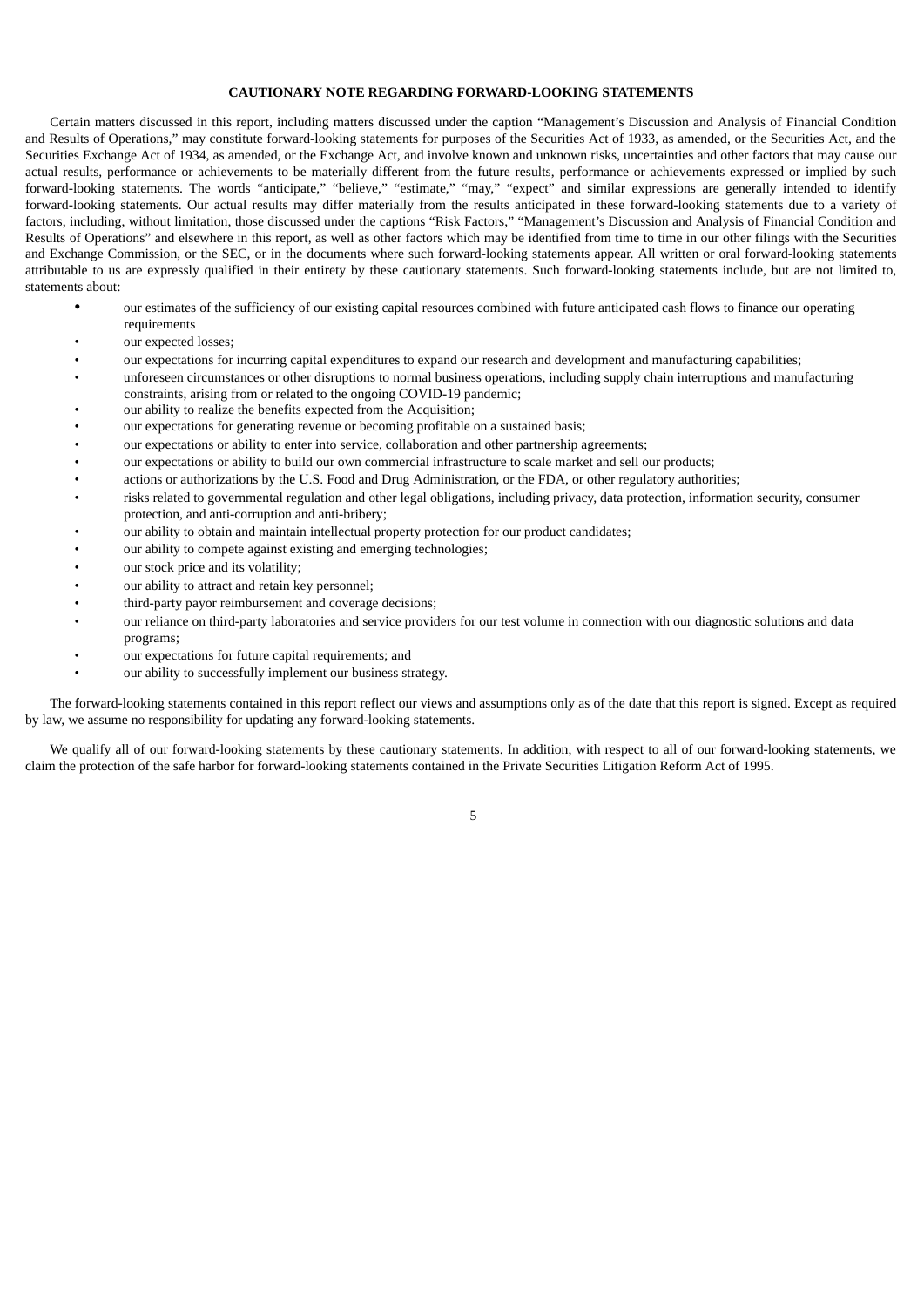# **Sema4 Holdings Corp. Condensed Consolidated Balance Sheets (in thousands, except share amounts)**

# **Part I - Financial Information**

# <span id="page-6-0"></span>**Item 1. Unaudited Condensed Consolidated Financial Statements**

<span id="page-6-1"></span>

|                                                                                                                                                                                                                                                                  | March 31, 2022<br>(unaudited) |            |          | <b>December 31, 2021</b> |
|------------------------------------------------------------------------------------------------------------------------------------------------------------------------------------------------------------------------------------------------------------------|-------------------------------|------------|----------|--------------------------|
| <b>Assets</b>                                                                                                                                                                                                                                                    |                               |            |          |                          |
| Current assets:                                                                                                                                                                                                                                                  |                               |            |          |                          |
| Cash and cash equivalents                                                                                                                                                                                                                                        | $\mathfrak{s}$                | 315,002 \$ |          | 400,569                  |
| Accounts receivable, net                                                                                                                                                                                                                                         |                               | 37,642     |          | 26,509                   |
| Due from related parties                                                                                                                                                                                                                                         |                               | 125        |          | 54                       |
| Inventory, net                                                                                                                                                                                                                                                   |                               | 36,318     |          | 33,456                   |
| Prepaid expenses                                                                                                                                                                                                                                                 |                               | 17,241     |          | 19,154                   |
| Other current assets                                                                                                                                                                                                                                             |                               | 4.096      |          | 3,802                    |
| Total current assets                                                                                                                                                                                                                                             | $\mathbf{\hat{S}}$            | 410,424 \$ |          | 483,544                  |
| Operating lease right-of-use assets                                                                                                                                                                                                                              |                               | 38,417     |          |                          |
| Property and equipment, net                                                                                                                                                                                                                                      |                               | 60.976     |          | 62,719                   |
| Restricted cash                                                                                                                                                                                                                                                  |                               | 900        |          | 900                      |
| Other assets                                                                                                                                                                                                                                                     |                               | 6,953      |          | 6,930                    |
| <b>Total assets</b>                                                                                                                                                                                                                                              | \$                            | 517,670    | \$       | 554,093                  |
| <b>Liabilities and Stockholders' Equity</b>                                                                                                                                                                                                                      |                               |            |          |                          |
| Current liabilities:                                                                                                                                                                                                                                             |                               |            |          |                          |
| Accounts payable and accrued expenses                                                                                                                                                                                                                            | $\mathbb{S}$                  | 68,880     | <b>S</b> | 64,801                   |
| Due to related parties                                                                                                                                                                                                                                           |                               | 3,237      |          | 2,623                    |
| <b>Contract liabilities</b>                                                                                                                                                                                                                                      |                               | 66         |          | 473                      |
| Short-term lease liabilities                                                                                                                                                                                                                                     |                               | 5,072      |          |                          |
| Other current liabilities                                                                                                                                                                                                                                        |                               | 23,384     |          | 33,387                   |
| Total current liabilities                                                                                                                                                                                                                                        | \$                            | 100,639    | \$       | 101,284                  |
| Long-term debt, net of current portion                                                                                                                                                                                                                           |                               | 11,000     |          | 11,000                   |
| Long-term lease liabilities                                                                                                                                                                                                                                      |                               | 57,478     |          |                          |
| Other liabilities                                                                                                                                                                                                                                                |                               | 500        |          | 21,907                   |
| Warrant liability                                                                                                                                                                                                                                                |                               | 15,177     |          | 21,555                   |
| Earn-out contingent liability                                                                                                                                                                                                                                    |                               | 3,432      |          | 10,244                   |
| <b>Total liabilities</b>                                                                                                                                                                                                                                         | \$                            | 188,226    | \$       | 165,990                  |
| Commitments and contingencies (Note 10)                                                                                                                                                                                                                          |                               |            |          |                          |
| Stockholders' equity:                                                                                                                                                                                                                                            |                               |            |          |                          |
| Preferred Stock, \$0.0001 par value: 1,000,000 and 0 shares authorized at March 31, 2022 and December 31,<br>2021, respectively; 0 shares issued and outstanding at March 31, 2022 and December 31, 2021, respectively                                           |                               |            |          |                          |
| Class A common stock, \$0.0001 par value, 380,000,000 shares authorized, 245,154,475 shares issued and<br>outstanding at March 31, 2022 and \$0.0001 par value: 380,000,000 shares authorized, 242,647,604 shares<br>issued and outstanding at December 31, 2021 |                               | 24         |          | 24                       |
| Additional paid-in capital                                                                                                                                                                                                                                       |                               | 981,757\$  |          | 963,520                  |
| Accumulated deficit                                                                                                                                                                                                                                              |                               | (652, 337) |          | (575, 441)               |
| Total stockholders' equity                                                                                                                                                                                                                                       |                               | 329,444    |          | 388,103                  |
| Total liabilities and stockholders' equity                                                                                                                                                                                                                       | \$                            | 517,670    | -S       | 554,093                  |

<span id="page-6-2"></span>The accompanying notes are an integral part of these unaudited condensed consolidated financial statements.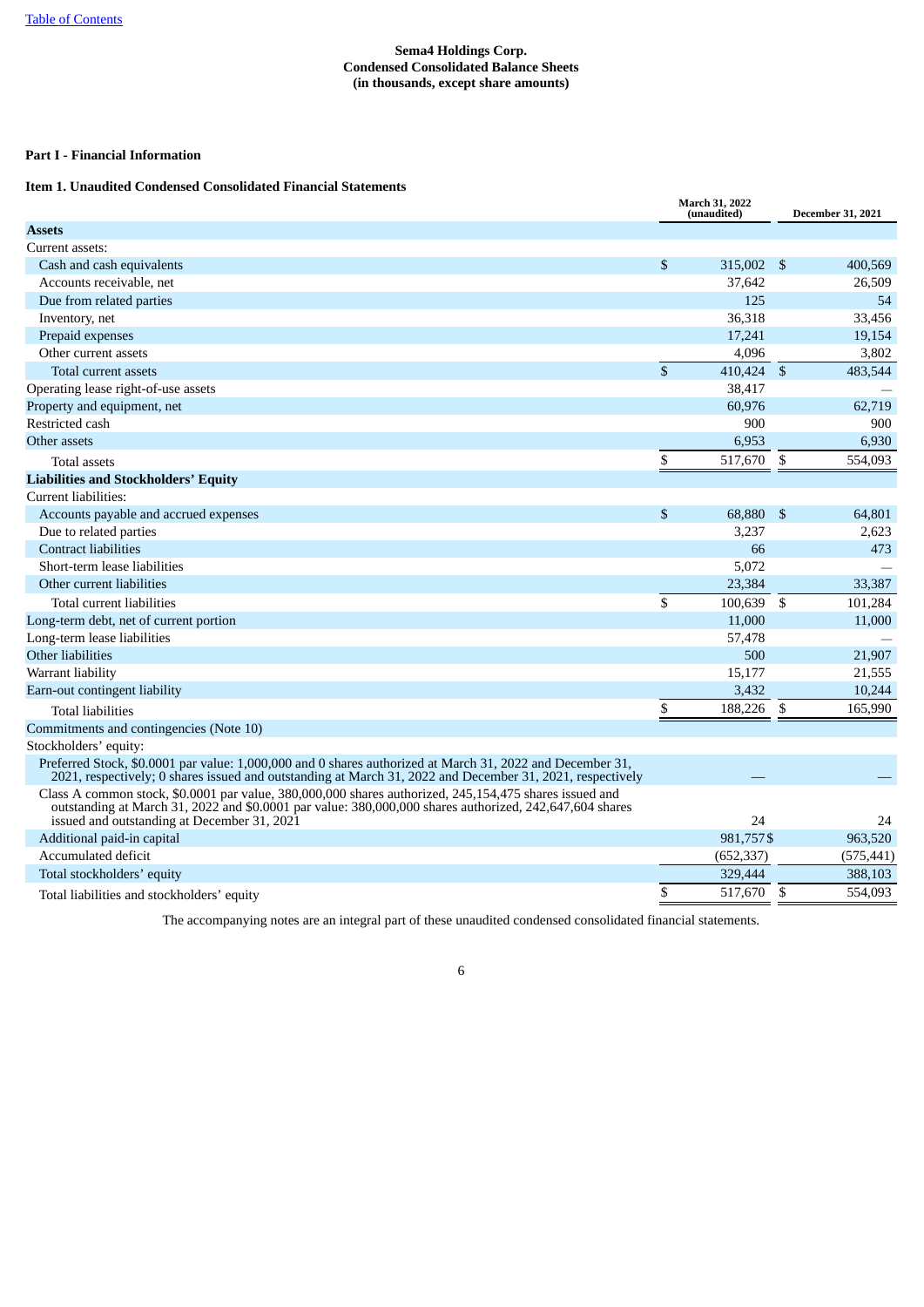# **Sema4 Holdings Corp. Condensed Consolidated Statements of Operations and Comprehensive Loss (in thousands, except share and per share amounts) (unaudited)**

|                                                                                                                                                 |              | Three months ended March 31. |              |            |  |
|-------------------------------------------------------------------------------------------------------------------------------------------------|--------------|------------------------------|--------------|------------|--|
|                                                                                                                                                 |              | 2022                         |              | 2021(1)    |  |
| Revenue:                                                                                                                                        |              |                              |              |            |  |
| Diagnostic test revenue (including related party revenue of \$170 and \$33 for the three months ended<br>March 31, 2022 and 2021, respectively) | \$           | 52,495                       | -S           | 62,760     |  |
| Other revenue (including related party revenue of \$74 and \$27 for the three months ended March 31, 2022<br>and 2021, respectively)            |              | 1,446                        |              | 1,441      |  |
| Total revenue                                                                                                                                   |              | 53,941                       |              | 64,201     |  |
| Cost of services (including related party expenses of \$1,056 and \$278 for the three months ended March 31,<br>2022 and 2021, respectively)    |              | 48,316                       |              | 68,524     |  |
| Gross profit (loss)                                                                                                                             |              | 5,625                        |              | (4,323)    |  |
| Research and development                                                                                                                        |              | 21,315                       |              | 53,133     |  |
| Selling and marketing                                                                                                                           |              | 29,547                       |              | 35,366     |  |
| General and administrative                                                                                                                      |              | 42,784                       |              | 102,038    |  |
| Related party expenses                                                                                                                          |              | 1,284                        |              | 1,797      |  |
| Loss from operations                                                                                                                            |              | (89, 305)                    |              | (196, 657) |  |
| Other income (expense), net:                                                                                                                    |              |                              |              |            |  |
| Change in fair market value of warrant and earn-out contingent liabilities                                                                      |              | 13,190                       |              |            |  |
| Interest income                                                                                                                                 |              | 27                           |              | 21         |  |
| Interest expense                                                                                                                                |              | (808)                        |              | (723)      |  |
| Other income                                                                                                                                    |              |                              |              | 5,584      |  |
| Total other income (expense), net                                                                                                               |              | 12,409                       |              | 4,882      |  |
| Loss before income taxes                                                                                                                        | $\mathbb{S}$ | $(76,896)$ \$                |              | (191, 775) |  |
| Income tax provision                                                                                                                            |              |                              |              |            |  |
| Net loss and comprehensive loss                                                                                                                 | \$           | (76, 896)                    | $\mathbf{s}$ | (191, 775) |  |
| Weighted average shares outstanding of Class A common stock                                                                                     |              | 244,368,743                  |              | 549,778    |  |
| Basic and diluted net loss per share, Class A common stock                                                                                      | \$           | $(0.31)$ \$                  |              | (348.82)   |  |

<span id="page-7-0"></span>(1) As previously disclosed in Note 2, "Summary of Significant Accounting Policies" to our consolidated financial statements included in our Annual Report on Form 10-K for the year ended December 31, 2021, certain adjustments were made to reclassify certain expenses between cost of services and operating expenses. The adjustments are reflected as disclosed.

The accompanying notes are an integral part of these unaudited condensed consolidated financial statements.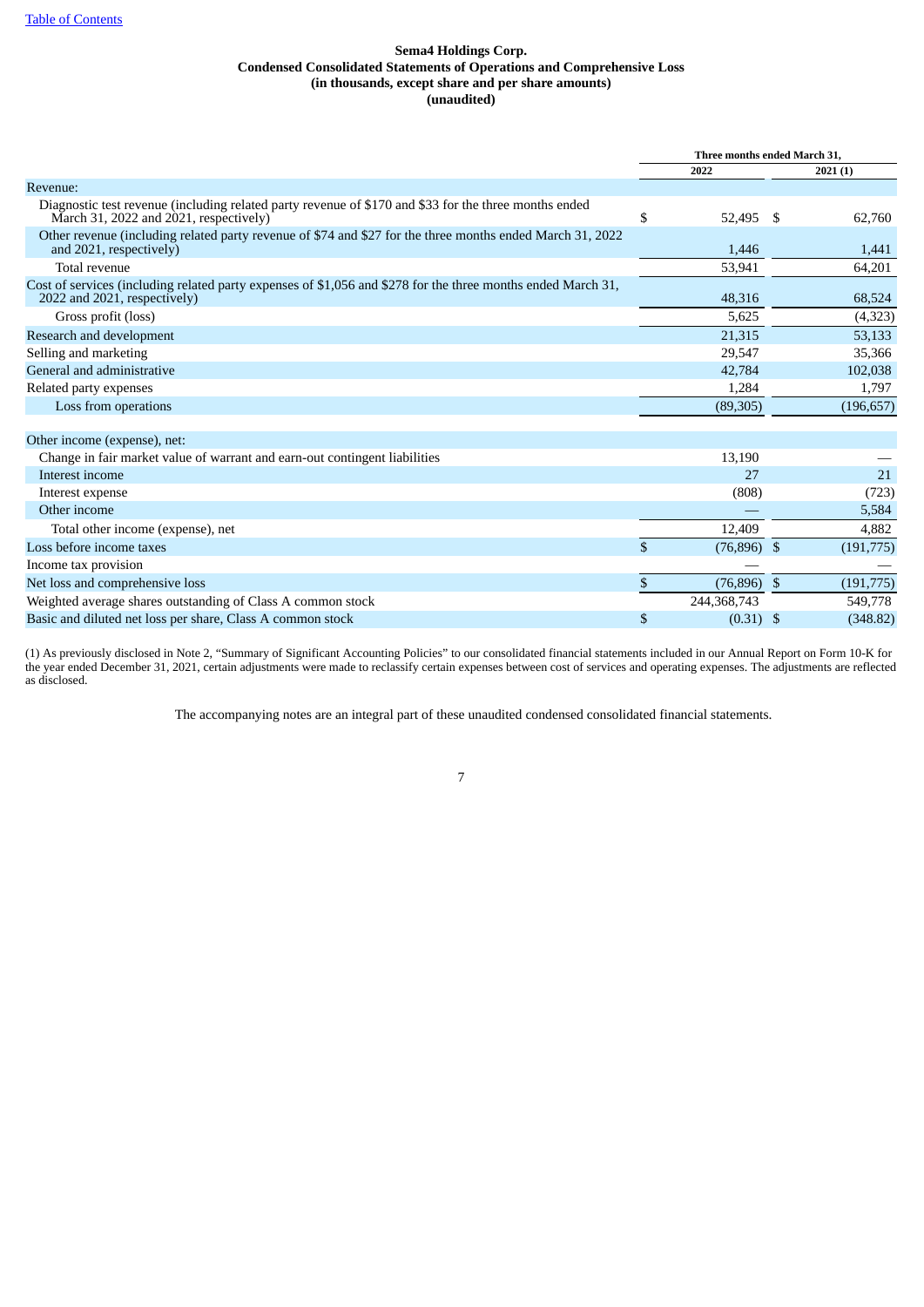# **Sema4 Holdings Corp. Condensed Consolidated Statement of Redeemable Convertible Preferred Stock and Stockholders' Equity (Deficit) (in thousands, except share amounts) (unaudited)**

|                                                            |                          |           |                             | Three months ended March 31, 2022 |                                       |                        |                         |
|------------------------------------------------------------|--------------------------|-----------|-----------------------------|-----------------------------------|---------------------------------------|------------------------|-------------------------|
|                                                            | <b>Preferred Stock</b>   |           | <b>Class A Common Stock</b> |                                   |                                       |                        | Total                   |
|                                                            | <b>Shares</b>            | Par value | <b>Shares</b>               | Par value                         | <b>Additional paid-</b><br>in capital | Accumulated<br>deficit | stockholders'<br>equity |
| <b>Balances at December 31, 2021</b>                       |                          |           | 242,647,604 \$              | 24                                | 963,520 \$<br>S                       | $(575, 441)$ \$        | 388,103                 |
| Net loss                                                   |                          |           |                             |                                   |                                       | (76, 896)              | (76, 896)               |
| Stock option exercises                                     |                          |           | 2,108,502                   |                                   | 678                                   |                        | 678                     |
| Stock based compensation<br>expense                        |                          |           |                             |                                   | 17,559                                |                        | 17,559                  |
| Vested restricted stock units<br>converted to common stock |                          |           | 398,369                     |                                   |                                       |                        |                         |
| <b>Balances at March 31, 2022</b>                          | $\overline{\phantom{0}}$ |           | 245, 154, 475 \$            | 24                                | 981,757                               | (652, 337)             | 329,444                 |

# **Three months ended March 31, 2021 (1)**

|                                                          |                | <b>Redeemable Convertible</b><br><b>Preferred Stock</b> | <b>Class A Common Stock</b> |  |               | <b>Class B Common Stock</b> | <b>Additional</b><br>paid-in | Accumulated  | Total<br>stockholders' |
|----------------------------------------------------------|----------------|---------------------------------------------------------|-----------------------------|--|---------------|-----------------------------|------------------------------|--------------|------------------------|
|                                                          | <b>Shares</b>  | Amount                                                  | <b>Shares</b><br>Par value  |  | <b>Shares</b> | Par value                   | capital                      | deficit (1)  | (deficit)              |
| <b>Balances at December 31, 2020</b>                     | 171,535,213 \$ | 334,439                                                 | 124S                        |  | 130,557 \$    |                             |                              | \$ (330,051) | \$ (330,051)           |
| Net loss                                                 |                |                                                         |                             |  |               |                             |                              | (191,775)    | (191,775)              |
| Common stock class B issued<br>pursuant to stock options |                |                                                         |                             |  | 618,204       |                             |                              |              |                        |
| <b>Balances at March 31, 2021</b>                        | 171,535,213 \$ | 334,439                                                 | 124S                        |  | 748,761 \$    |                             |                              | (521, 826)   | (521, 826)             |

(1) As previously disclosed in Note 2, "Summary of Significant Accounting Policies" to our consolidated financial statements included in our Annual Report on Form 10-K for the year ended December 31, 2021, certain adjustments were made which impacted previously reported net loss for the first quarter of 2021 and the adjusted net loss is reflected as disclosed.

<span id="page-8-0"></span>The accompanying notes are an integral part of these unaudited condensed consolidated financial statements.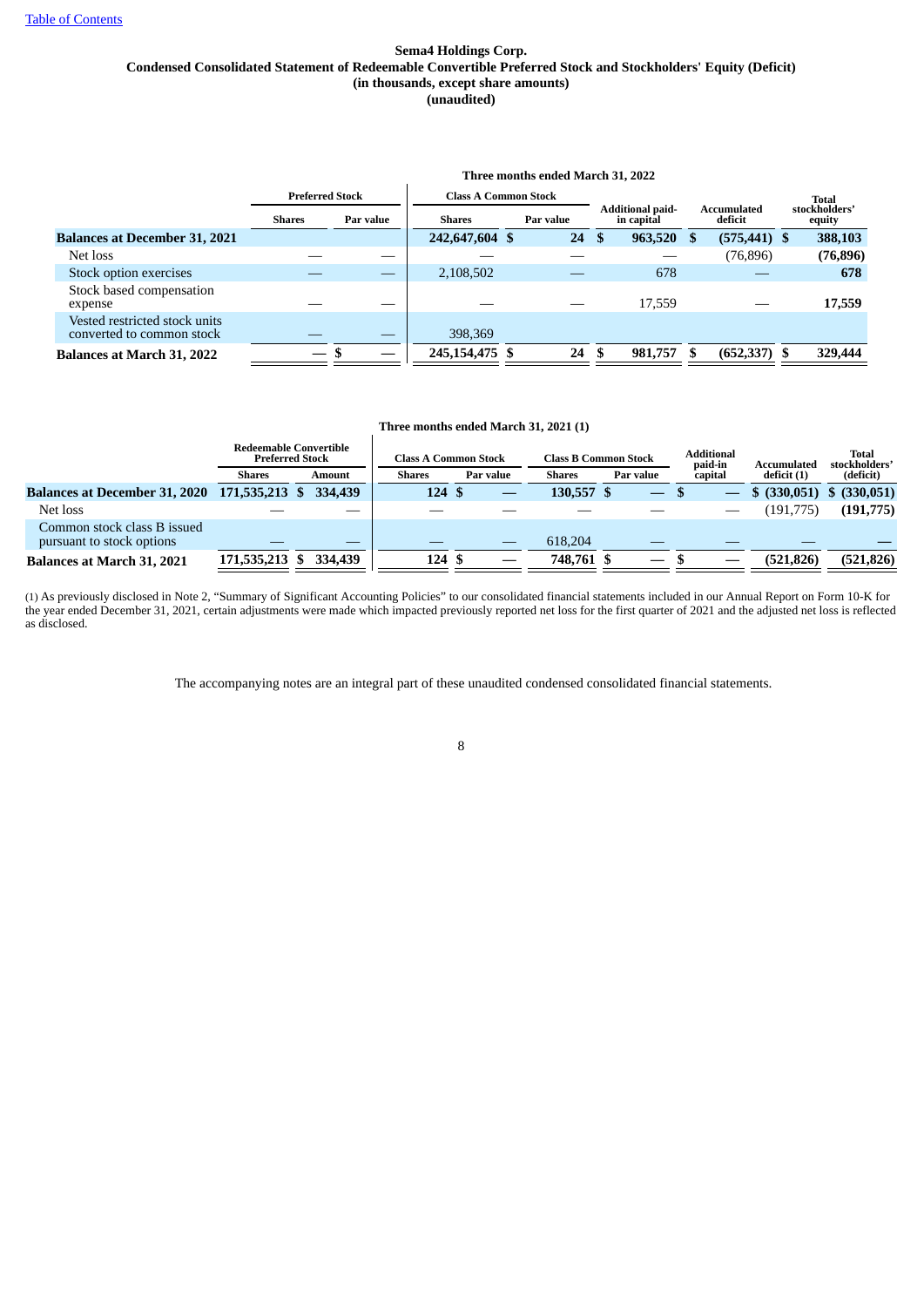# **Sema4 Holdings Corp. Condensed Consolidated Statements of Cash Flows (in thousands) (unaudited)**

|                                                                                     | Three months ended March 31, |                |           |
|-------------------------------------------------------------------------------------|------------------------------|----------------|-----------|
|                                                                                     | 2022                         |                | 2021 (1)  |
| <b>Operating activities</b>                                                         |                              |                |           |
| Net loss                                                                            | \$<br>$(76,896)$ \$          |                | (191,775) |
|                                                                                     |                              |                |           |
| Adjustments to reconcile net loss to net cash used in operating activities:         |                              |                |           |
| Depreciation and amortization expense                                               | 5,803                        |                | 4,902     |
| Stock-based compensation expense                                                    | 17,559                       |                | 164,962   |
| Change in fair value of warrant and earn-out contingent liabilities                 | (13, 190)                    |                |           |
| Provision for excess and obsolete inventory                                         | 43                           |                | 1,821     |
| Non-cash lease expense                                                              | 167                          |                | 191       |
| Amortization of deferred debt issuance costs                                        | 128                          |                |           |
| Change in operating assets and liabilities:                                         |                              |                |           |
| Accounts receivable                                                                 | (11, 132)                    |                | (1,296)   |
| Inventory                                                                           | (2,904)                      |                | (9,828)   |
| Prepaid expenses and other current assets                                           | 1,596                        |                | (6,327)   |
| Due to/from related parties                                                         | 543                          |                | (688)     |
| Other assets                                                                        | (151)                        |                |           |
| Accounts payable and accrued expenses                                               | 3,932                        |                | 3,951     |
| <b>Contract liabilities</b>                                                         | (408)                        |                | 1,027     |
| Other current liabilities                                                           | (6,584)                      |                | (9, 148)  |
| Net cash used in operating activities                                               | (81, 494)                    |                | (42, 208) |
|                                                                                     |                              |                |           |
| <b>Investing activities</b>                                                         |                              |                |           |
| Purchases of property and equipment                                                 | (1,378)                      |                | (2,075)   |
| Development of internal-use software assets                                         | (2,535)                      |                | (2,919)   |
| Net cash used in investing activities                                               | (3,913)                      |                | (4,994)   |
|                                                                                     |                              |                |           |
| <b>Financing activities</b>                                                         |                              |                |           |
| Payment of deferred transaction costs                                               |                              |                | (1,254)   |
| Finance lease principal payments                                                    | (862)                        |                | (1,052)   |
| Long-term debt principal payments                                                   |                              |                | (394)     |
| Exercise of stock options                                                           | 702                          |                | 422       |
| Net cash used in financing activities                                               | (160)                        |                | (2,278)   |
|                                                                                     |                              |                |           |
| Net decrease in cash, cash equivalents and restricted cash                          | (85, 567)                    |                | (49, 480) |
| Cash, cash equivalents and restricted cash, at beginning of period                  | 401,469                      |                | 118,960   |
| Cash, cash equivalents and restricted cash, at end of period                        | \$<br>315,902                | -\$            | 69,480    |
|                                                                                     |                              |                |           |
| Supplemental disclosures of cash flow information                                   |                              |                |           |
| Cash paid for interest                                                              | \$<br>607                    | \$             | 723       |
| Cash paid for taxes                                                                 | \$<br>168                    | \$             |           |
| Purchases of property and equipment in accounts payable and accrued expenses        | \$<br>1,325                  | \$             | 1,164     |
| Software development costs in accounts payable and accrued expenses                 | \$<br>717                    | \$             | 1,570     |
| Unpaid deferred transaction costs included in accounts payable and accrued expenses | \$<br>227                    | $\mathfrak{S}$ | 4,228     |
|                                                                                     |                              |                |           |

<span id="page-9-0"></span>(1) As previously disclosed in Note 2, "Summary of Significant Accounting Policies" to our consolidated financial statements included in our Annual Report on Form 10-K for the year ended December 31, 2021, certain adjustments were made to certain current asset and liability accounts previously reported in the condensed balance sheets as of March 31, 2021. The adjustments are reflected accordingly as disclosed.

The accompanying notes are an integral part of these unaudited condensed consolidated financial statements.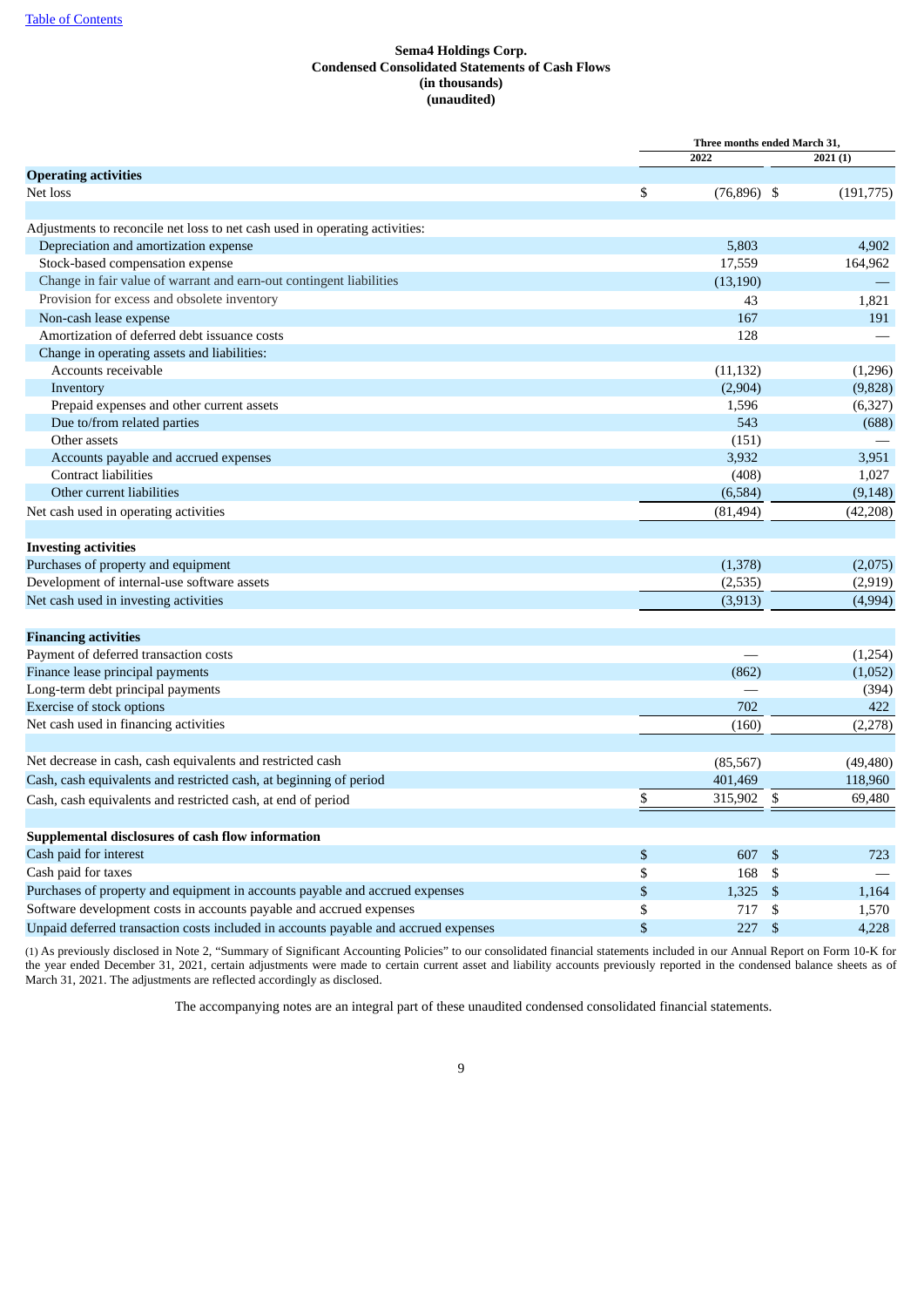#### **Notes to Unaudited Condensed Consolidated Financial Statements**

#### **1. Organization and Description of Business**

Sema4 Holdings Corp. ("Sema4 Holdings") through its subsidiary Sema4 OpCo, Inc.,, formerly Mount Sinai Genomics Inc., a Delaware corporation ("Legacy Sema4"), as discussed further below, provides genomics-related diagnostic and information services and pursues genomics medical research. Legacy Sema4 utilizes an integrated portfolio of laboratory processes, software tools and informatics capabilities to process DNA-containing samples, analyze information about patient-specific genetic variation and generate test reports for clinicians and their patients. Legacy Sema4 provides a variety of genetic diagnostic tests and information with a focus on reproductive health, including pediatric, oncology and other conditions. Legacy Sema4 primarily serves healthcare professionals who work with their patients and bills third-party payors across the United States, with a substantial portion of its diagnostic testing volume occurring in New York, California, Florida, Connecticut and New Jersey.

On July 22, 2021 (the "Closing Date"), CM Life Sciences, Inc. ("CMLS") completed the acquisition of Legacy Sema4, pursuant to that certain Agreement and Plan of Merger (as amended, the "Prior Merger Agreement"), dated February 9, 2021. On the Closing Date, S-IV Sub, Inc. ("Prior Merger Sub") merged with and into the Legacy Sema4, with Legacy Sema4 surviving the merger as a wholly-owned subsidiary of CMLS (the "Prior Merger" and, together with the other transactions contemplated by the Prior Merger Agreement, the "Business Combination"). In connection with the consummation of the Business Combination, CMLS changed its name to "Sema4 Holdings Corp." and Legacy Sema4 changed its name to "Sema4 OpCo, Inc." All equity securities of Legacy Sema4 were converted into the right to receive the applicable portion of the merger consideration.

The Prior Merger was accounted for as a reverse recapitalization with Legacy Sema4 as the accounting acquirer and CMLS as the acquired company for accounting purposes. The shares and net loss per common share, prior to the Prior Merger, have been retroactively restated as shares reflecting the exchange ratio established in the Prior Merger (1 share of Legacy Sema4 Class A common stock for 123.8339 shares of Sema4 Holdings Class A common stock (the "Class A common stock")) (the "Conversion Ratio").

Prior to the Prior Merger, shares of CMLS Class A common stock, CMLS's public warrants, and CMLS's public units were traded on the Nasdaq Capital Market under the ticker symbols "CMLF", "CMFLW", and "CMLFU" respectively. On July 23, 2021, shares of Sema4 Holdings Class A common stock and Sema4 Holdings' public warrants began trading on the Nasdaq Global Select Market (the "Nasdaq") under the ticker symbols "SMFR" and "SMFRW," respectively. See Note 3, "Business Combination," for additional details.

Unless otherwise stated herein or unless the context otherwise requires, references in these notes to the "Company," or "Sema4" refer to (i) Legacy Sema4 prior to the consummation of the Business Combination; and (ii) Sema4 Holdings and its subsidiaries following the consummation of the Business Combination.

# **2. Summary of Significant Accounting Policies**

#### *Basis of Presentation*

The accompanying unaudited condensed consolidated financial statements have been prepared in conformity with accounting principles generally accepted in the United States of America ("U.S. GAAP") for interim financial information and pursuant to the accounting disclosure rules and regulations of the Securities and Exchange Commission (the "SEC") regarding interim financial reporting. Accordingly, they do not include all of the information and footnotes required by U.S. GAAP for complete financial statements. As such, the accompanying unaudited condensed consolidated financial statements should be read in conjunction with the Company's audited financial statements and notes thereto as of and for the years ended December 31, 2021, 2020 and 2019 included in the Company's Annual Report on Form 10-K for the year ended December 21, 2021 filed on March 14, 2022 (the "Annual Report").

The accompanying unaudited condensed consolidated financial statements reflect all normal recurring adjustments that are necessary to state fairly the results for the interim periods presented. Interim results are not necessarily indicative of the results of operations or cash flows for a full year or any subsequent interim period.

The Company's historical financial information includes costs of certain services historically provided by Icahn School of Medicine at Mount Sinai ("ISMMS") pursuant to the Transition Services Agreement ("TSA") and service agreements.

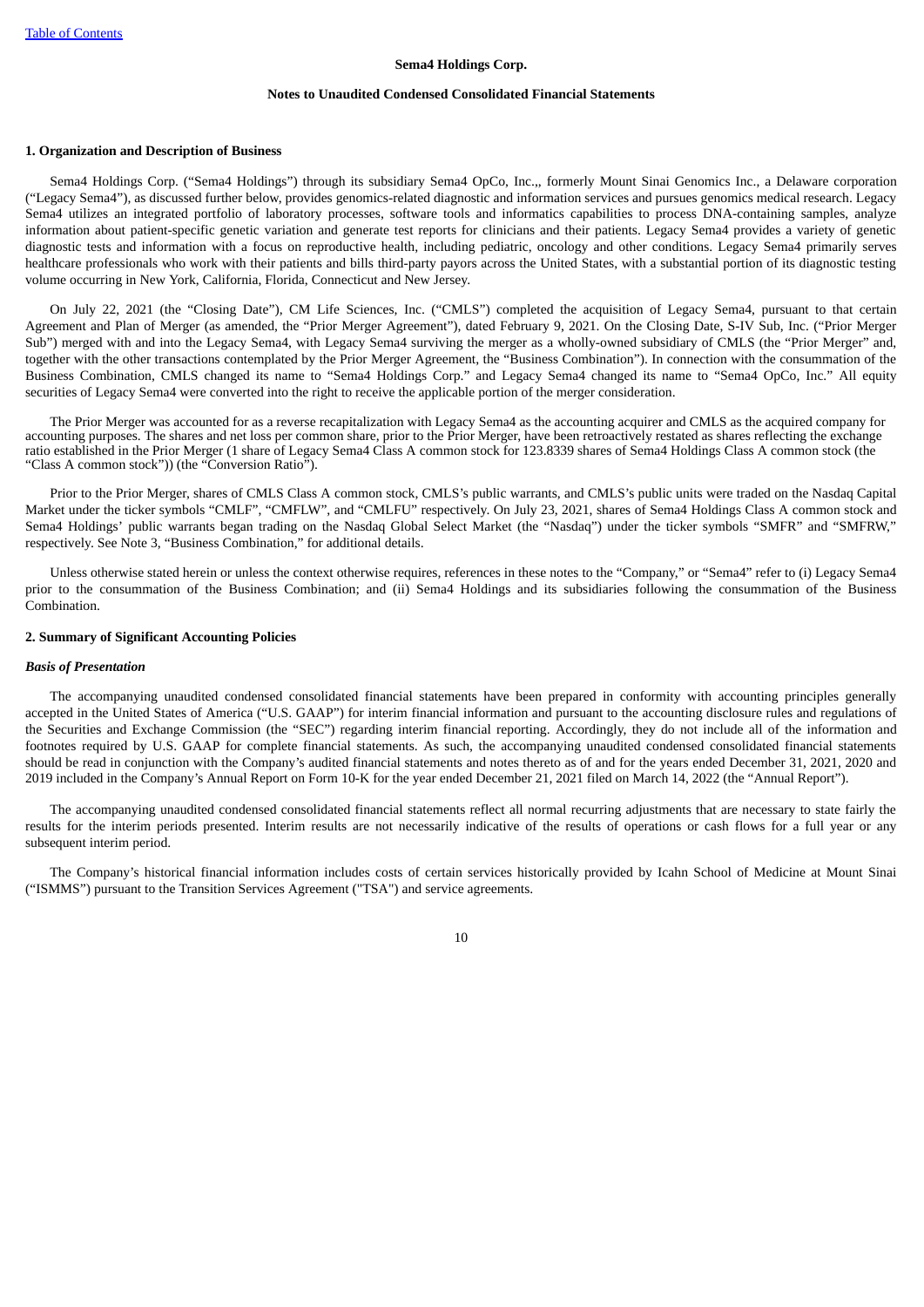#### **Notes to Unaudited Condensed Consolidated Financial Statements**

As discussed in the Company's Annual Report, the Company identified the misclassification of certain expenses and out of period adjustments generally related to the recognition of cost of services. The impact of these adjustments were disclosed in the Company's Annual Report and are reflected in the condensed consolidated statements of operations and comprehensive loss, condensed consolidated statement of redeemable convertible preferred stock and stockholders' equity (deficit) and condensed consolidated statements of cash flows for the period ended March 31, 2021.

Although the Company has incurred recurring losses in each year since inception, the Company expects its cash and cash equivalents will be sufficient to fund operations for at least the next twelve months from the date of filing of this Form 10-Q.

## *Segment Information*

The Company operates and manages its business as one reportable operating segment based on how the Chief Executive Officer, who is the Company's chief operating decision maker ("CODM"), assesses performance and allocates resources across the business.

#### *Use of Estimates*

The preparation of unaudited condensed consolidated financial statements in conformity with U.S. GAAP requires management to make certain estimates, judgments and assumptions that affect the reported amounts of assets and liabilities and the related disclosures at the date of the unaudited condensed consolidated financial statements as well as the reported amounts of revenues and expenses during the periods presented. The Company bases these estimates on current facts, historical and anticipated results, trends and various other assumptions that it believes are reasonable in the circumstances, including assumptions as to future events. These estimates include, but are not limited to, the transaction price for certain contracts with customers, the capitalization of software costs and the valuation of stock-based awards, inventory, earn-out contingent liability and earn-out Restricted Stock Units ("RSUs"). Actual results could differ materially from those estimates, judgments and assumptions.

#### *Concentration of Credit Risk and Other Risks and Uncertainties*

Financial instruments that potentially subject the Company to concentrations of credit risk consist primarily of cash and cash equivalents and accounts receivable.

The Company's cash and cash equivalents are deposited with high-quality financial institutions. The Company has balances in financial institutions that exceed federal depository insurance limits. Management believes these financial institutions are financially sound and, accordingly, that minimal credit risk exists. The Company has not experienced any losses on its deposits of cash and cash equivalents.

The Company assesses both the self-pay patient and, if applicable, the third-party payor that reimburses the Company on the patient's behalf when evaluating the concentration of credit risk. Significant customers and payors are those that represent more than 10% of the Company's total revenues for the period or accounts receivable balance at each respective balance sheet date. The significant concentrations of accounts receivable as of March 31, 2022 and December 31, 2021 were primarily from large managed care insurance companies and a reference laboratory. There was no individual patient that accounted for 10% or more of the Company's revenue or accounts receivable for any of the periods presented. The Company does not require collateral as a means to mitigate customer credit risk.

For each significant payor, revenue as a percentage of total revenues and accounts receivable as a percentage of total accounts receivable are as follows: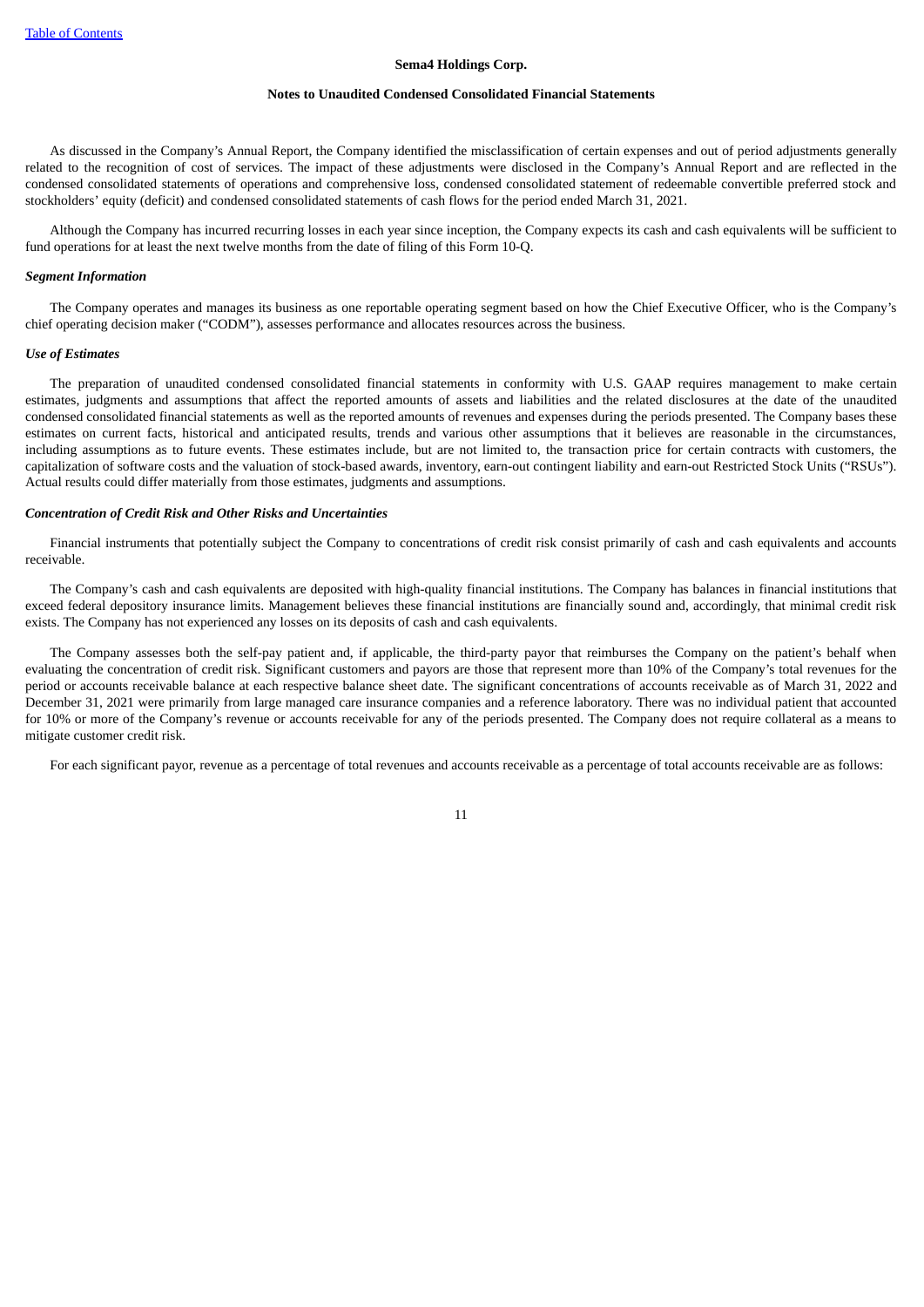#### **Notes to Unaudited Condensed Consolidated Financial Statements**

|                   |        | Revenue                      | <b>Accounts Receivable</b> |                       |  |  |
|-------------------|--------|------------------------------|----------------------------|-----------------------|--|--|
|                   |        | Three months ended March 31, | As of<br>March 31,         | As of<br>December 31, |  |  |
|                   | 2022   | 2021                         | 2022                       | 2021                  |  |  |
| Payor A           | 24%    | 14%                          | 26%                        | 15%                   |  |  |
| Payor B           | $\ast$ | $\ast$                       | 19%                        | 15%                   |  |  |
| Payor C           | $*$    | 12%                          | $\ast$                     | $\ast$                |  |  |
| Payor D           | 10%    | 12%                          | 11%                        | ∗                     |  |  |
| $*$ less than 10% |        |                              |                            |                       |  |  |

The Company is subject to a concentration of risk from a limited number of suppliers for certain reagents and laboratory supplies. One supplier accounted for approximately 13% and 11% for the three months ended March 31, 2022 and 2021, respectively. This risk is managed by maintaining a target quantity of surplus stock.

#### *Impact of COVID-19*

Beginning in April 2020, the Company's diagnostic test volumes decreased significantly as compared to the prior year as a result of the initial outbreak of the COVID-19 pandemic and the related limitations and priorities across the healthcare system. In response, beginning in May 2020, the Company entered into several service agreements with state governments and healthcare institutions to provide testing for the presence of COVID-19 variants. While test volumes have since improved, the Company continues to experience changes in the mix of tests due to the impact of the COVID-19 pandemic. COVID-19 could continue to have a material impact on the Company's results of operations, cash flows and financial condition for the foreseeable future.

In March 2020, the Coronavirus Aid, Relief and Economic Security Act ("CARES Act") was signed into law which was a stimulus bill that, among other things, provided assistance to qualifying businesses and individuals and included funding for the healthcare system. During 2020, as part of the stimulus provided by the CARES Act, the Company received \$5.4 million, comprised of \$2.6 million received under the Provider Relief Fund ("PRF") distribution and \$2.8 million received under the Employee Retention Credit ("ERC") distribution which was recorded in other current liabilities and reflected in this balance as of March 31, 2022 and December 31, 2021.

During the three months ended March 31, 2021, the Company received an additional \$5.6 million under the PRF distribution, which was recognized in other income in the condensed consolidated statements of operations and comprehensive loss.

Additionally, under the CARES Act, the Company deferred payment of U.S. social security taxes in 2020. As a result, \$3.8 million of employer payroll tax payments were initially deferred as of December 31, 2020 with \$1.9 million paid in December 2021 and the remaining \$1.9 million payment will be made in December 2022. As of March 31, 2022, the remaining payable is recorded in other current liabilities.

Following the Company's announcement that it would discontinue COVID-19 testing services by March 31, 2022, the Company no longer provides COVID-19 testing services. During the three months ended March 31, 2022, the Company wrote off an accounts receivable balance of \$0.5 million related to COVID-19 testing services.

#### *Cash, Cash Equivalents and Restricted Cash*

The Company considers all highly liquid investments with original maturities of three months or less from the date of purchase to be cash equivalents. Cash equivalents consist of amounts invested in money market funds. Carrying values of cash equivalents approximate fair value due to the short-term nature of these instruments.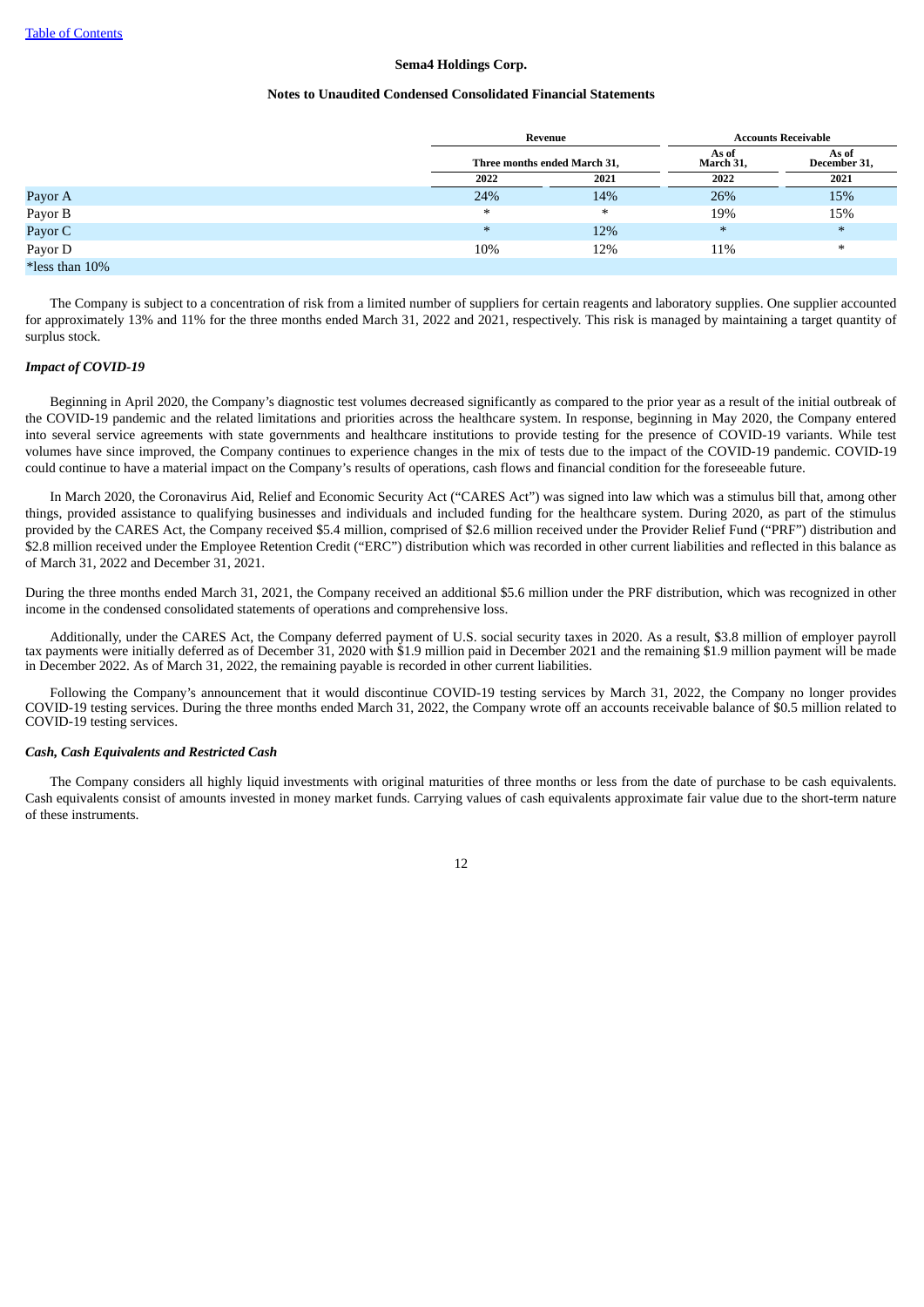#### **Notes to Unaudited Condensed Consolidated Financial Statements**

The following table provides a reconciliation of cash, cash equivalents and restricted cash reported on the condensed consolidated balance sheets that sum to the total of the same amounts shown on the condensed consolidated statements of cash flows (in thousands):

| <b>March 31, 2022</b> |       | As of<br><b>December 31, 2021</b> |
|-----------------------|-------|-----------------------------------|
| 315,002               |       | 400,569                           |
| 900                   |       | 900                               |
| 315,902               |       | 401,469                           |
|                       | As of |                                   |

Restricted cash as of March 31, 2022 consists of money market deposit accounts that secure an irrevocable standby letter of credit that serves as collateral for security deposit operating leases (see Note 9, *"Leases"*).

#### *Warrant Liability*

As of the consummation of the Prior Merger in July 2021, there were 21,995,000 warrants to purchase shares of Class A common stock outstanding, including 14,758,333 public warrants and 7,236,667 private placement warrants. As of December 31, 2021, there were 21,994,972 warrants to purchase shares of Class A common stock outstanding, including 14,758,305 public warrants and 7,236,667 private placement warrants outstanding. Each warrant expires five years after the Business Combination or earlier upon redemption or liquidation, and entitles the holder to purchase one share of Class A common stock at an exercise price of \$11.50 per share, subject to adjustment, at any time commencing on September 4, 2021.

The Company may redeem the outstanding public warrants if the price per share of the Class A common stock equals or exceeds \$18.00 as described below:

- in whole and not in part;
- at a price of \$0.01 per public warrant;
- upon not less than 30 days' prior written notice of redemption to each warrant holder; and
- if, and only if, the closing price of the Class A common stock equals or exceeds \$18.00 per share (as adjusted) for any 20 trading days within a 30 trading day period ending three trading days before sending the notice of redemption to warrant holders.

The Company may redeem the outstanding public warrants if the price per share of the common stock equals or exceeds \$10.00 as described below:

- in whole and not in part;
- at \$0.10 per warrant upon a minimum of 30 days' prior written notice of redemption provided that holders will be able to exercise their warrants on a cashless basis prior to redemption and receive that number of shares based on the redemption date and the fair market value of the common stock;
- if, and only if, the closing price of the Class A common stock equals or exceeds \$10.00 per share (as adjusted) for any 20 trading days within the 30 trading day period ending three trading days before the Company sends the notice of redemption to the warrant holders; and
- if the closing price of the common stock for any 20 trading days within a 30-trading day period ending three trading days before the Company sends notice of redemption to the warrant holders is less than \$18.00 per share (as adjusted), the private placement warrants must also be concurrently called for redemption on the same terms as the outstanding public warrants, as described above.

The private placement warrants were issued to CMLS Holdings, LLC, Mr. Munib Islam, Dr. Emily Leproust and Mr. Nat Turner, and are identical to the public warrants underlying the units sold in the initial public offering, except that (1) the private placement warrants and the common stock issuable upon the exercise of the private placement warrants would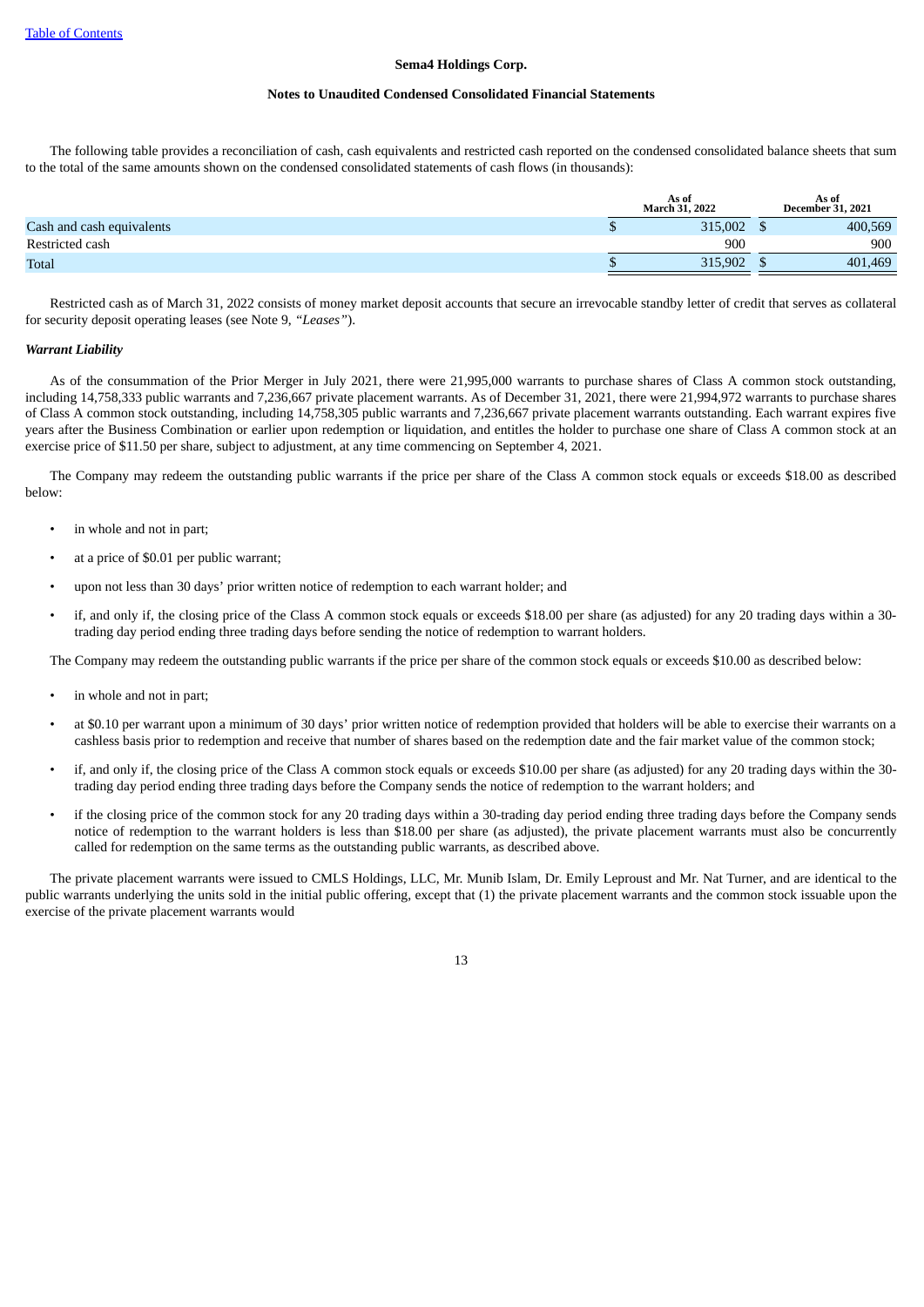#### **Notes to Unaudited Condensed Consolidated Financial Statements**

not be transferable, assignable or salable until 30 days after the completion of a Business Combination, subject to certain limited exceptions, (2) the private placement warrants are exercisable on a cashless basis, (3) the private placement warrants are non-redeemable (except as described above, upon a redemption of warrants when the price per share of Class A common stock equals or exceeds \$10.00) so long as they are held by the initial purchasers or their permitted transferees, and (4) the holders of the private placement warrants and the common stock issuable upon the exercise of the private placement warrants have certain registration rights. If the private placement warrants are held by someone other than the initial purchasers or their permitted transferees, the private placement warrants will be redeemable by the Company and exercisable by such holders on the same basis as the public warrants.

The Company accounts for warrants as liability-classified instruments based on an assessment of the warrant terms and applicable authoritative guidance in accordance with ASC 480-Distinguishing Liabilities from Equity ("ASC 480") and ASC 815-Derivatives and Hedging ("ASC 815"). The assessment considers whether the warrants are freestanding financial instruments pursuant to ASC 480, whether the warrants meet the definition of a liability pursuant to ASC 480, and whether the warrants meet all of the requirements for equity classification under ASC 815. This assessment is conducted at the time of warrant issuance and as of each subsequent quarterly period end date while the warrants are outstanding.

#### *Earn-out contingent liability*

In connection with the Prior Merger, all Legacy Sema4 stockholders and option holders at that time became entitled to a pro rata share of 19,021,576 earn-out shares and earn-out RSUs. Based on an assessment of the earn-out shares for the Legacy Sema4 stockholders, the Company considered ASC 480 and ASC 815 and accounted for the earn-out shares as a liability. The Company subsequently measures the fair value of the liability at each reporting period and reports the changes in fair value recorded as a component of other income (expense), net in the condensed consolidated statements of operations and comprehensive loss.

The Company determined the fair value of the earn-out shares issued to the Legacy Sema4 stockholders as of March 31, 2022 was \$3.4 million.

As for the earn-out RSUs for the Legacy Sema4 option holders, a total of 2.7 million RSUs were granted on December 9, 2021. The vesting of such arrangement is conditioned on the satisfaction of both a service requirement and on the satisfaction of a market-based requirement. The market-based requirement would be achieved if the Company's stock price is greater than or equal to \$13 (Triggering Event I), \$15 (Triggering Event II) and \$18 (Triggering Event III) during the applicable performance period, based on the volume-weighted average price for a period of at least 20 days out of 30 consecutive trading days. Therefore, the Company accounts for this arrangement in accordance with ASC 718- Compensation — Stock Compensation ("ASC 718") and stock-based compensation expense is recognized over the longer of the expected achievement period for the market-based requirement and the service requirement. The Company recorded \$0.5 million of stock-based compensation expense in relation to the earn-out RSUs for the quarter ended March 31, 2022. In the event that any earn-out RSUs that are forfeited as a result of a failure to achieve the service requirement, the underlying shares will be reallocated on an annual basis to the Legacy Sema4 stockholders and to the Legacy Sema4 option holders who remain employed as of the date of such reallocation. The Company accounts for the re-allocations to Legacy Sema4 option holders as new grants.

The estimated fair value of the earn-out is determined using a Monte Carlo valuation analysis.

#### *Capitalized Internal-Use Software Costs*

The Company capitalizes certain costs incurred related to the development of its software applications for internal use during the application development state. If a project constitutes an enhancement to existing software, the Company assesses whether the enhancement creates additional functionality to the software, thus qualifying the work incurred for capitalization. Costs incurred prior to meeting these criteria together with costs incurred for training and maintenance are expensed as incurred. Once the project is available for general release, capitalization ceases and the Company estimates the useful life of the asset and begins amortization.

# *Restructuring Costs*

During the three months ended March 31, 2022, the Company's Compensation Committee of the Board of Directors approved by written consent dated February 17, 2022 a restructuring plan which was executed by management and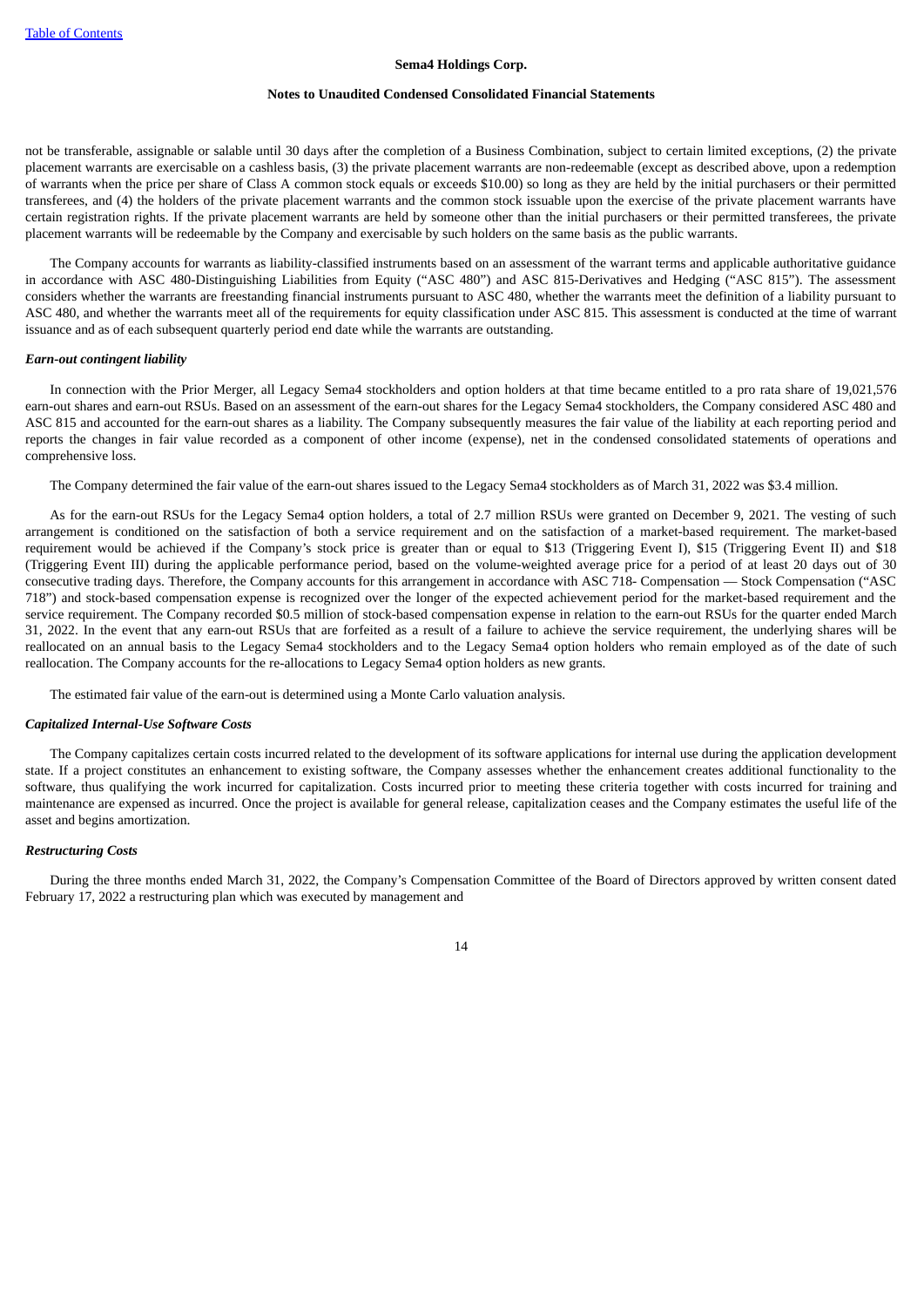#### **Notes to Unaudited Condensed Consolidated Financial Statements**

\$2.7 million of restructuring charges were incurred and recorded in connection therewith. These costs include severance packages offered to the employees impacted by the plan and third party consulting costs. Additionally, as discussed in the "Note 14—Subsequent Events", the Board of Directors approved additional headcount reductions in an effort to streamline operations and the Company expects to recognize expenses of \$5.4 million during the second quarter of 2022.

# *Emerging Growth Company*

The Company is an "emerging growth company" as defined in the Jumpstart Our Business Startups Act of 2012. As such, the Company is eligible for exemptions from various reporting requirements applicable to other public companies that are not emerging growth companies, including reduced reporting and extended transition periods to comply with new or revised accounting standards for public business entities. The Company has elected to avail itself of this exemption and, therefore, will not be subject to the same new or revised accounting standards as other public companies that are not emerging growth companies.

#### *Recently Adopted Accounting Pronouncements in the First Quarter of 2022*

In February 2016, the FASB issued ASU 2016-02, Leases ("Topic 842"), which requires lessees to recognize right-of-use assets and lease liabilities for most leases on their balance sheets. Expense recognition for lessees under ASC 842 is similar to current lease accounting. ASC 842 requires enhanced disclosures to help the financial statement users better understand the amount, timing, and uncertainty of cash flows arising from leases. The Company adopted ASC 842 as of January 1, 2022, utilizing the modified retrospective adoption approach. In transition to the ASC 842, the Company elected to use the package of practical expedients permitted under the transition guidance that allowed us to not reassess: (i) whether any expired or existing contracts are or contain leases, (ii) the lease classification for any expired or existing leases, or (iii) initial direct costs for any existing leases. Additionally, the Company did not elect the hindsight practical expedient which would have permitted the use of hindsight in determining the lease term and assessing impairment. The Company elected to combine lease and non-lease components that are fixed and also elected not to recognize right-of-use assets and lease liabilities for leases with terms of 12 months or less ("short-term leases"). The adoption of the ASC 842 as of January 1, 2022, resulted in the recognition of operating lease right-of-use assets and operating lease liabilities of \$39.2 million and \$42.2 million, respectively. The adoption did not have material impact on finance leases. The adoption did not have material impact on the condensed consolidated statements of operations and comprehensive loss. Refer to *"Note 9 Leases"* for a discussion of the Company's lease accounting following the adoption of ASC 842.

In November 2021, the FASB issued ASU 2021-10, Government Assistance (Topic 832), Disclosures by Business Entities About Government Assistance, which requires entities to provide disclosures on material government assistance transactions for annual reporting periods. The disclosures include information around the nature of the assistance, the related accounting policies used to account for government assistance, the effect of government assistance on the entity's financial statements, and any significant terms and conditions of the agreements, including commitments and contingencies. The Company adopted ASU 2021-10 effective January 1, 2022. The Company did not receive any such grants during the three months ended March 31, 2022.

# *Recently Issued Accounting Pronouncements Not Yet Adopted*

In June 2016, the FASB issued ASU 2016-13, Financial Instruments - Credit Losses (Topic 326): Measurement of Credit Losses on Financial *Instruments* ("ASU 2016-13"). The new credit losses standard changes the impairment model for most financial assets and certain other instruments. For trade and other receivables, contract assets recognized as a result of applying ASC 606, loans and certain other instruments, entities will be required to use a new forward looking "expected loss" model that generally will result in earlier recognition of credit losses than under today's incurred loss model. As an emerging growth company, ASU 2016-13 is effective for annual periods beginning after December 15, 2022, with early adoption permitted. Application of the amendments is through a cumulative-effect adjustment to the opening retained earnings as of the beginning of the first reporting period in which the guidance is effective. The Company is currently evaluating the impact of the new guidance on its consolidated financial statements and related disclosures.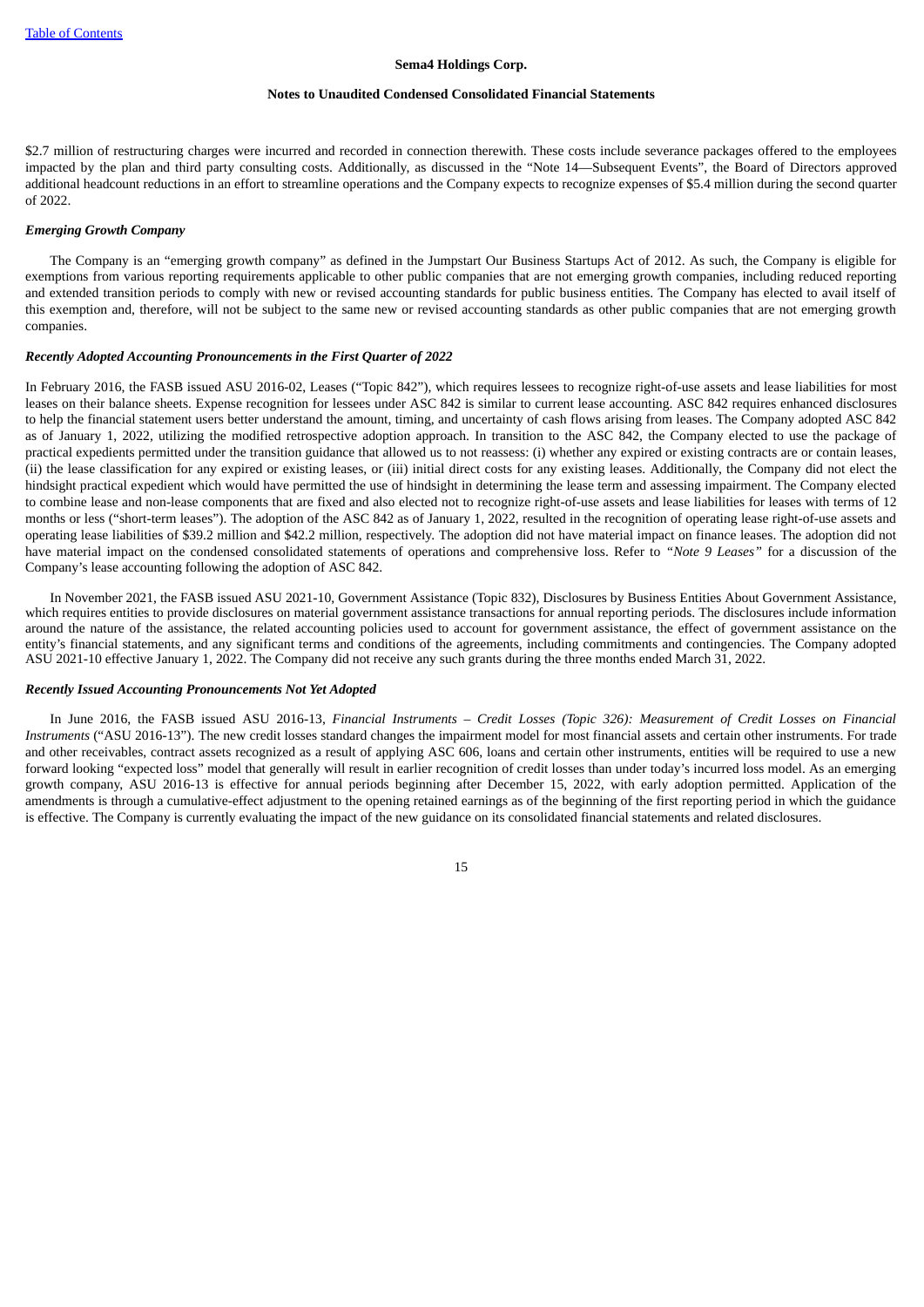#### **Notes to Unaudited Condensed Consolidated Financial Statements**

### **3. Business Combination**

As discussed in Note 1, on July 22, 2021, the Company consummated the Business Combination and received net cash proceeds of \$510.0 million.

Pursuant to the Business Combination, the following occurred:

- Holders of 10,188 shares of CMLS's Class A common stock sold in its initial public offering (the "public shares") exercised their right to have such shares redeemed for a full pro rata portion of the trust account holding the proceeds from CMLS's initial public offering (the "IPO"), which was approximately \$10.00 per share, or \$101,880 in aggregate.
- Each share of CMLS's Class B common stock was automatically converted into common stock of the Company.
- Each share of the Legacy Sema4 Class B common stock was converted into 1/100th of a share of Legacy Sema4 Class A common stock and each share of Legacy Sema4 common stock and preferred stock was canceled and received a portion of the merger consideration, resulting in certain Legacy Sema4 stockholders receiving \$230,665,220 of cash and the Legacy Sema4 stockholders receiving an aggregate of 178,336,298 shares of common stock of the Company.
- Pursuant to subscription agreements entered into on February 9, 2021, certain investors agreed to subscribe for an aggregate of 35,000,000 newlyissued shares of common stock at a purchase price of \$10.00 per share for an aggregate purchase price of \$350,000,000 (the "PIPE Investment"). Concurrently with the closing of the Business Combination, the Company consummated the PIPE Investment.
- After giving effect to the Prior Merger, the redemption of public shares and the conversion of the CMLS Class B common stock as described above, and the consummation of the PIPE Investment, there were 240,190,402 shares of the Company's common stock issued and outstanding.

In 2021, the Company recorded \$51.8 million of transaction costs which consisted of direct, incremental legal, professional, accounting, and other thirdparty fees that were directly related to the execution of the Prior Merger in additional paid-in capital. Upon consummation of the Prior Merger, \$9.0 million of the transaction costs relates to costs incurred by Legacy Sema4 and reclassed to offset against equity from prepaid expense and other current assets.

# **4. Revenue Recognition**

#### *Diagnostic Revenue*

The Company's diagnostic test revenue contracts typically consist of a single performance obligation to deliver diagnostic testing services to the ordering facility or patient and therefore allocation of the contract transaction price is generally not applicable. Revenue from diagnostic testing services is recorded at the estimated transaction price, subject to the constraint for variable consideration, upon transfer of control of the service. Control over diagnostic testing services is generally transferred at a point in time when the customer obtains control of the promised service which is upon delivery of the test.

# *Other Revenue*

The Company enters into both short-term and long-term project-based collaboration and service agreements with third parties, whereby the Company provides diagnostic testing, research and related data aggregation reporting services. The consideration to which the Company is entitled pursuant to its collaboration and service agreements includes non-refundable upfront payments, fixed and variable payments based upon the achievement of certain milestones during the contract term. Non-refundable upfront payments are generally received in advance of performing the services and, therefore, are recorded as a contract liability upon receipt. Fixed and variable milestone payments are included in the transaction price only when it is probable that doing so will not result in a significant reversal of cumulative revenue recognized when the uncertainty associated with the milestone is subsequently resolved. Revenue for such collaboration and service agreements is recognized over time using an input measure based on costs incurred to satisfy the performance obligation.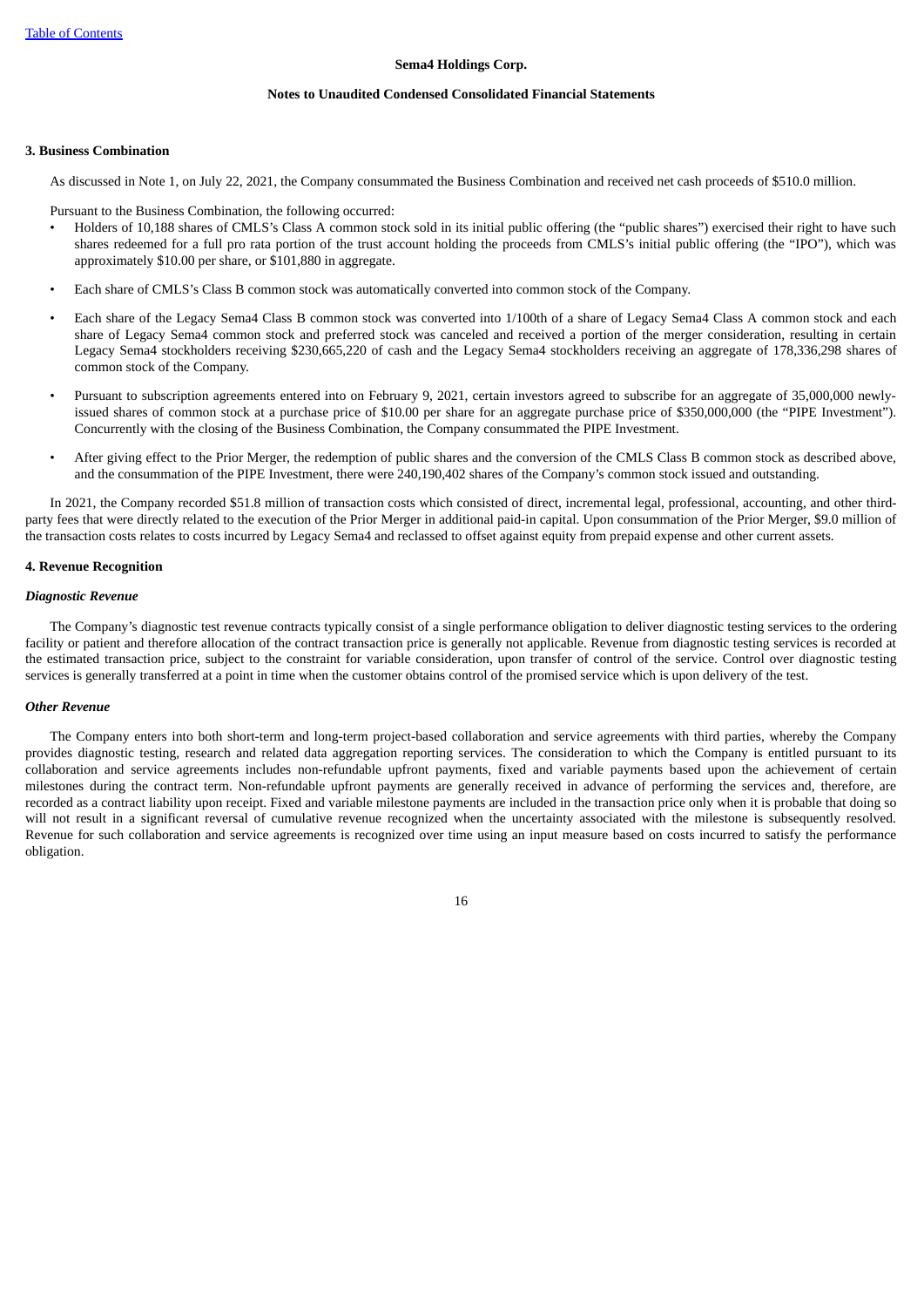#### **Notes to Unaudited Condensed Consolidated Financial Statements**

## *Disaggregated revenue*

The following table summarizes the Company's disaggregated revenue by payor category (in thousands):

|                                     | Three months ended March 31, |  |        |
|-------------------------------------|------------------------------|--|--------|
|                                     | 2022                         |  | 2021   |
| Diagnostic test revenue             |                              |  |        |
| Patients with third-party insurance | 47,462                       |  | 46,197 |
| Institutional customers             | 4,031                        |  | 15,664 |
| Self-pay patients                   | 1.002                        |  | 899    |
| Total diagnostic test revenue       | 52,495                       |  | 62,760 |
| Other revenue                       | 1,446                        |  | 1,441  |
| <b>Total</b>                        | 53,941                       |  | 64,201 |

#### *Reassessment of variable consideration*

Subsequent changes to the estimate of the transaction price, determined on a portfolio basis when applicable, are generally recorded as adjustments to revenue in the period of the change. The Company updates estimated variable consideration quarterly.

For the three months ended March 31, 2022, the quarterly change in estimate resulted in a net \$3.6 million increase to revenue for tests in which the performance obligation of delivering the test results was met in prior periods. The change in estimate is a result of changes in the estimated transaction price due to contractual adjustments, obtaining updated information from payors and patients that was unknown at the time the performance obligation was met and settlements with third party payors. The quarterly change in estimate did not result in material adjustments to the Company's previously reported revenue or accounts receivable amounts.

#### *Remaining performance obligations*

For certain long-term collaboration service agreements with original expected durations of more than one year, the Company's obligations pursuant to such agreement represents partially unsatisfied performance obligations as of March 31, 2022. The revenues under the agreements are estimated to be approximately \$10.3 million. The Company expects to recognize the majority of this revenue over the next 3 years.

# *Contract assets and liabilities*

Contract assets consist of the Company's right to consideration that is conditional upon its future performance. Contract assets arise in collaboration and service agreements for which revenue is recognized over time but the Company's right to bill the customer is contingent upon the achievement of contractually-defined milestones.

Contract liabilities consist of customer payments in excess of revenues recognized. For collaboration and service agreements, the Company assesses the performance obligations and recognizes contract liabilities as current or non-current based upon forecasted performance.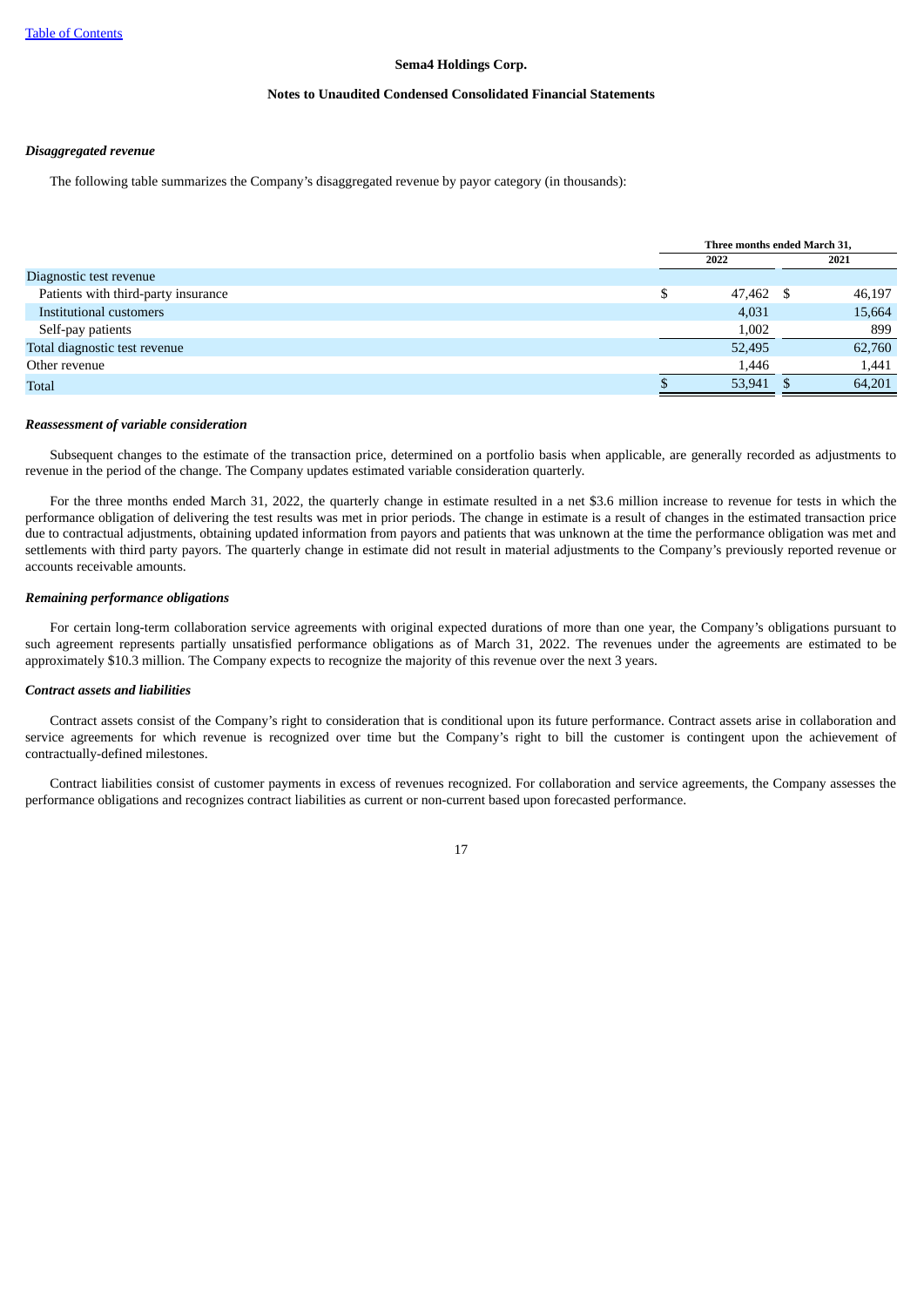#### **Notes to Unaudited Condensed Consolidated Financial Statements**

A reconciliation of the beginning and ending balances of contract assets and contract liabilities is shown in the table below (in thousands):

|                          | <b>Contract</b><br><b>Assets</b> |       | Contract<br>Liabilities |
|--------------------------|----------------------------------|-------|-------------------------|
| December 31, 2021        |                                  | 3,296 | 3,769                   |
| Contract asset additions |                                  | 453   |                         |
| Customer prepayments     |                                  |       | 350                     |
| Revenue recognized       |                                  |       | (304)                   |
| March 31, 2022           |                                  | 3,749 | 3,815                   |

The Company presents contract assets and contract liabilities with respect to customer contracts on a net basis on its condensed consolidated balance sheets. As of March 31, 2022 and December 31, 2021, \$0.1 million and \$0.5 million is recorded as current contract liabilities, respectively.

Revenues recognized for the three months ended March 31, 2022 and March 31, 2021 that were included in the contract liability balance at the beginning of each period were \$0.5 million and \$0.5 million, respectively.

#### *Costs to fulfill contracts*

Costs associated with fulfilling the Company's performance obligations pursuant to its collaboration service agreements include costs for services that are subcontracted to ISMMS. Amounts prepaid are expensed in line with the pattern of revenue recognition. Prepayment of amounts prior to the costs being incurred are recognized on the condensed consolidated balance sheets as current or non-current based upon forecasted performance.

As of March 31, 2022 and December 31, 2021, the Company had outstanding deferred costs to fulfill contracts of \$1.5 million and \$1.8 million, respectively. As of March 31, 2022 and December 31, 2021, all outstanding deferred costs were recorded as other current assets.

Amortization of deferred costs was \$0.3 million and \$0.3 million for the three months ended March 31, 2022 and 2021, respectively. The amortization of these costs is recorded in the cost of services on the condensed consolidated statements of operations and comprehensive loss.

# **5. Fair Value Measurements**

Financial assets and liabilities are recorded at fair value. Fair value is defined as the price that would be received to sell an asset or paid to transfer a liability in an orderly transaction between market participants at the measurement date.

The Company utilizes valuation techniques that maximize the use of observable inputs and minimize the use of unobservable inputs to the extent possible. The Company determines the fair value of its financial instruments based on assumptions that market participants would use in pricing an asset or liability in the principal or most advantageous market. The following hierarchy lists three levels of fair value based on the extent to which inputs used in measuring fair value are observable in the market:

Level 1: Observable inputs such as quoted prices (unadjusted) in active markets that are accessible at the measurement date for identical assets or liabilities.

*Level 2:* Observable inputs such as quoted prices for similar instruments in active markets, quoted prices for identical or similar instruments in markets that are not active or model-derived valuations whose significant inputs are observable.

*Level 3:* Unobservable inputs that are significant to the measurement of fair value but are supported by little to no market data.

The Company's financial assets and liabilities consist of cash and cash equivalents, restricted cash, accounts receivable, accounts payable, accrued liabilities, finance leases, warrant liability, earn-out contingent liability and long-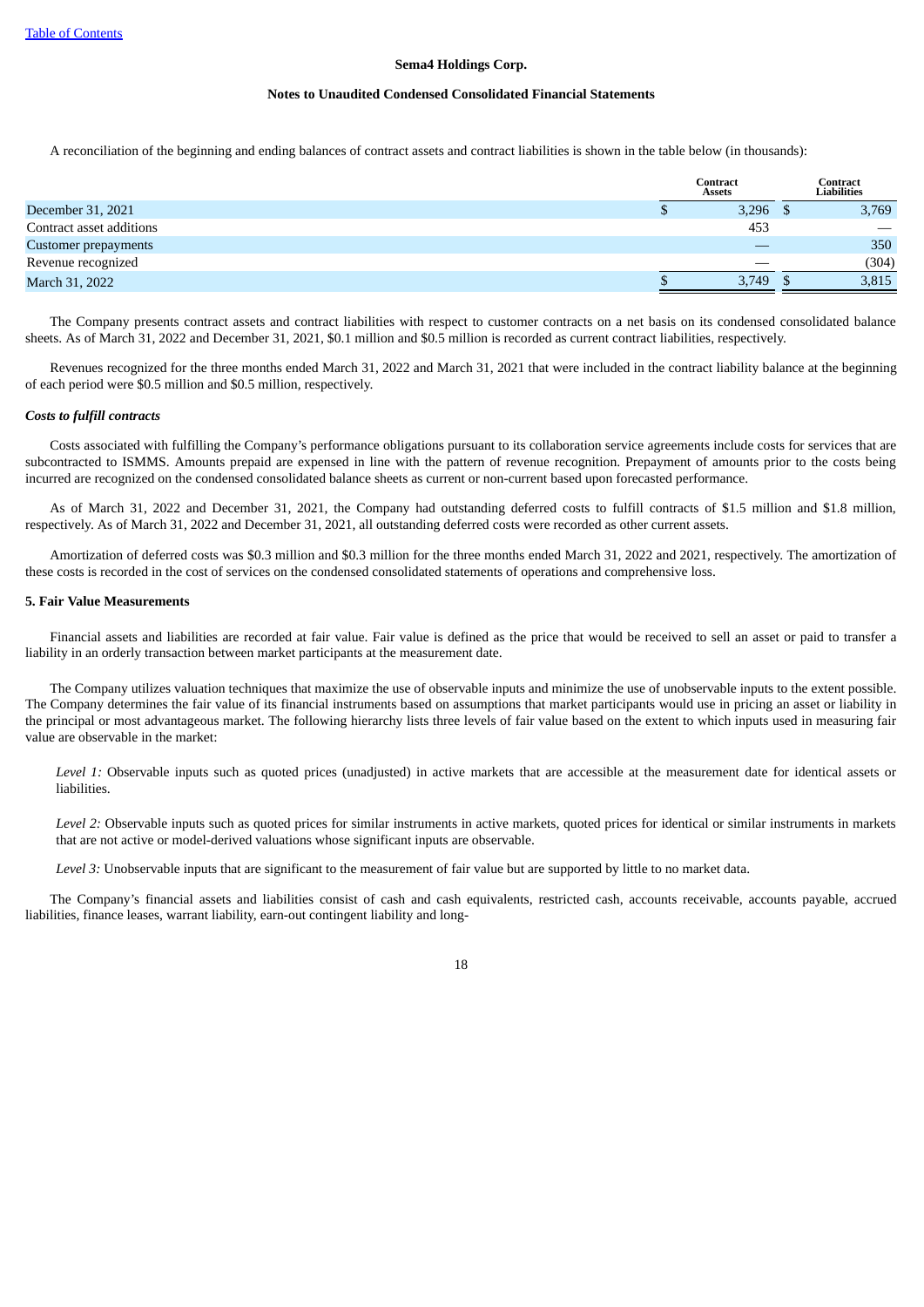#### **Notes to Unaudited Condensed Consolidated Financial Statements**

term debt. The Company's cash and cash equivalents, restricted cash, accounts receivable, accounts payable and accrued liabilities approximate their fair value due to the relatively short-term nature of these accounts.

The Company's finance leases are classified within Level 1 of the fair value hierarchy because such finance lease agreements bear interest at rates for instruments with similar characteristics; accordingly, the carrying value of these liabilities approximate their fair values.

The Company's loan from the Connecticut Department of Economic and Community Development is classified within Level 2 of the fair value hierarchy. As of March 31, 2022, the long-term debt was recorded at its carrying value of \$11.0 million in the condensed consolidated balance sheet. The fair value was \$9.5 million, which is estimated based on discounted cash flows using the yields of similar debt instruments of other companies with similar credit profiles.

The following tables set forth the fair value of financial instruments that were measured at fair value on a recurring basis (in thousands):

|                               | As of March 31, 2022 |              |  |             |    |                                |     |         |
|-------------------------------|----------------------|--------------|--|-------------|----|--------------------------------|-----|---------|
|                               |                      | <b>Total</b> |  | Level 1     |    | <b>Level 2</b>                 |     | Level 3 |
| <b>Financial Assets:</b>      |                      |              |  |             |    |                                |     |         |
| Money market funds            |                      | $62,282$ \$  |  | 62,282      | -S |                                | \$  |         |
| Total financial assets        |                      | 62,282       |  | 62,282      |    | $\overbrace{\hspace{25mm}}^{}$ |     |         |
|                               |                      |              |  |             |    |                                |     |         |
| <b>Financial Liabilities:</b> |                      |              |  |             |    |                                |     |         |
| Public warrant liability      |                      | $10,183$ \$  |  | $10,183$ \$ |    | $\overline{\phantom{0}}$       | -\$ |         |
| Private warrant liability     |                      | 4,993        |  |             |    | 4,993                          |     |         |
| Earn-out contingent liability |                      | 3,432        |  |             |    |                                |     | 3,432   |
| Total financial liabilities   |                      | 18,608 \$    |  | 10,183      |    | 4,993                          |     | 3,432   |

|                               | As of December 31, 2021 |              |  |                |      |                                |      |                |
|-------------------------------|-------------------------|--------------|--|----------------|------|--------------------------------|------|----------------|
|                               |                         | <b>Total</b> |  | <b>Level 1</b> |      | <b>Level 2</b>                 |      | <b>Level 3</b> |
| <b>Financial Assets:</b>      |                         |              |  |                |      |                                |      |                |
| Money market funds            |                         | 385,370 \$   |  | 385,370        | - \$ | $\overbrace{\hspace{25mm}}^{}$ |      |                |
| Total financial assets        |                         | 385,370 \$   |  | 385,370 \$     |      |                                | . D  |                |
|                               |                         |              |  |                |      |                                |      |                |
| <b>Financial Liabilities:</b> |                         |              |  |                |      |                                |      |                |
| Public warrant liability      | \$                      | 14,463 \$    |  | 14,463 \$      |      | $\qquad \qquad -$              | - \$ |                |
| Private warrant liability     |                         | 7,092        |  |                |      | 7,092                          |      |                |
| Earn-out contingent liability |                         | 10,244       |  |                |      |                                |      | 10,244         |
| Total financial liabilities   |                         | 31,799       |  | 14,463         |      | 7,092                          |      | 10,244         |

Of the \$315.0 million cash and cash equivalents presented on the condensed consolidated balance sheets as of March 31, 2022, \$62.3 million was in money market funds and was classified within Level 1 of the fair value hierarchy as the fair value was based on quoted prices in active markets.

The Company's outstanding warrants include publicly-traded warrants (the "Public Warrants") which were originally issued in the IPO and warrants sold in a private placement to CMLS Holdings LLC (the "Private Warrants"). The Company evaluated its warrants under ASC 815-40, Derivatives and Hedging— Contracts in Entity's Own Equity, and concluded that they do not meet the criteria to be classified in stockholders' equity. Since the Public Warrants and Private Warrants meet the definition of a derivative under ASC 815, the Company recorded these warrants as non-current liabilities on the balance sheet at fair value upon the closing of the Business Combination, with subsequent changes in their respective fair values recognized in other income (expense), net on the condensed consolidated statements of operations and comprehensive loss at each reporting date. As of March 31, 2022, the Public Warrants are classified within Level 1 of the fair value hierarchy as they are traded in active markets. The Private Warrants are classified within Level 2 of the fair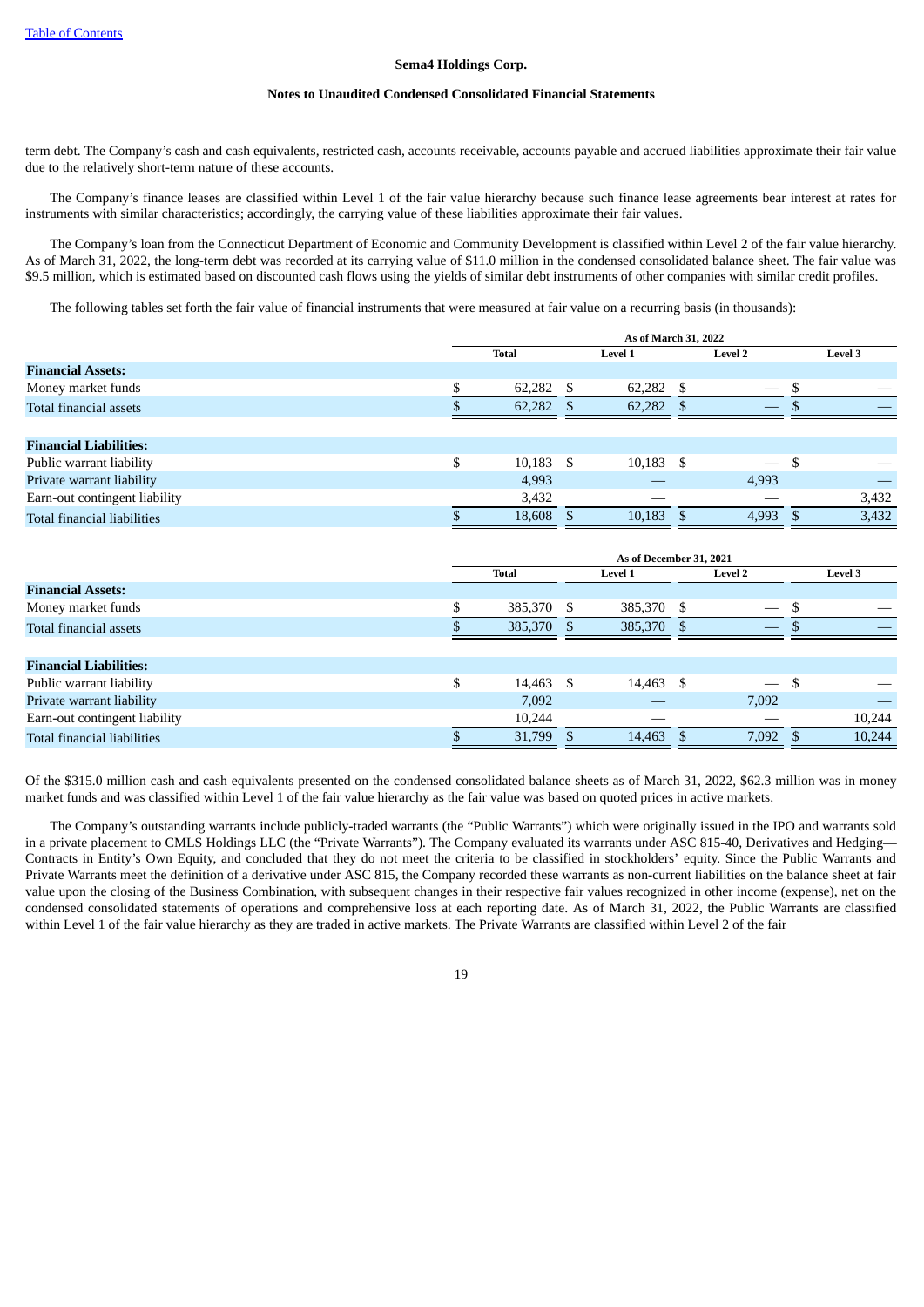#### **Notes to Unaudited Condensed Consolidated Financial Statements**

value hierarchy as management determined the fair value of each Private Warrant is the same as that of a Public Warrant because the terms are substantially the same.

The contingent obligation to issue earn-out shares for Legacy Sema4 stockholders was accounted for as a liability and required remeasurement at each reporting date. The estimated fair value of the total earn-out shares as of March 31, 2022 is determined based on a Monte Carlo simulation valuation model. The fair value of the earn-out contingent liability is sensitive to expected volatility estimated based on selected guideline public companies' stock prices, the Company's implied volatility and Company's common stock price which is sensitive to changes in the forecasts of earnings and/or the relevant operating metrics. The key assumptions utilized in determining the valuation as of March 31, 2022 and December 31, 2021 were as follows:

|                          | <b>March 31, 2022</b> | <b>December 31, 2021</b> |
|--------------------------|-----------------------|--------------------------|
| Stock price              | \$3.07                | \$4.46                   |
| Expected volatility      | 72.5%                 | 62.5%                    |
| Expected term (in years) | 1.3                   | 1.6                      |
| Risk-free interest rate  | L.83%                 | 0.58%                    |

The earn-out contingent liability is categorized as Level 3 of the fair value hierarchy as the Company utilizes unobservable inputs in estimating volatility rate. The fair value determined and recorded as of December 31, 2021 was \$10.2 million and during the three months ended March 31, 2022 a gain of \$6.8 million was recorded in the change in fair market value of warrant and earn-out contingent liability in the condensed consolidated statements of operations and comprehensive loss based on re-measurement performed as of the period end date.

There were no transfers between Level 1, Level 2 and Level 3 during the periods presented.

# **6. Property and Equipment**

Property and equipment, net consisted of the following (in thousands):

|                                                 |          | As of<br>March 31,<br>2022 |    | As of<br>December 31,<br>2021 |
|-------------------------------------------------|----------|----------------------------|----|-------------------------------|
| Laboratory equipment                            | <b>D</b> | 27,838                     | -S | 28,552                        |
| Equipment under finance leases                  |          | 21,384                     |    | 21,384                        |
| Leasehold improvements                          |          | 21,915                     |    | 21,905                        |
| Capitalized software                            |          | 27,797                     |    | 25,693                        |
| Building under finance lease                    |          | 6,276                      |    | 6,276                         |
| Construction in-progress                        |          | 2,709                      |    | 940                           |
| Computer equipment                              |          | 7,536                      |    | 6,634                         |
| Furniture, fixtures and other equipment         |          | 3,230                      |    | 3,241                         |
| Total property and equipment                    |          | 118,685                    |    | 114,625                       |
| Less: accumulated depreciation and amortization |          | (57,709)                   |    | (51, 906)                     |
| Property and equipment, net                     |          | 60,976                     |    | 62,719                        |

For the three months ended March 31, 2022 and 2021, depreciation and amortization expense was \$5.8 million and \$4.9 million. This included software amortization expense of \$1.6 million and \$1.2 million for the three months ended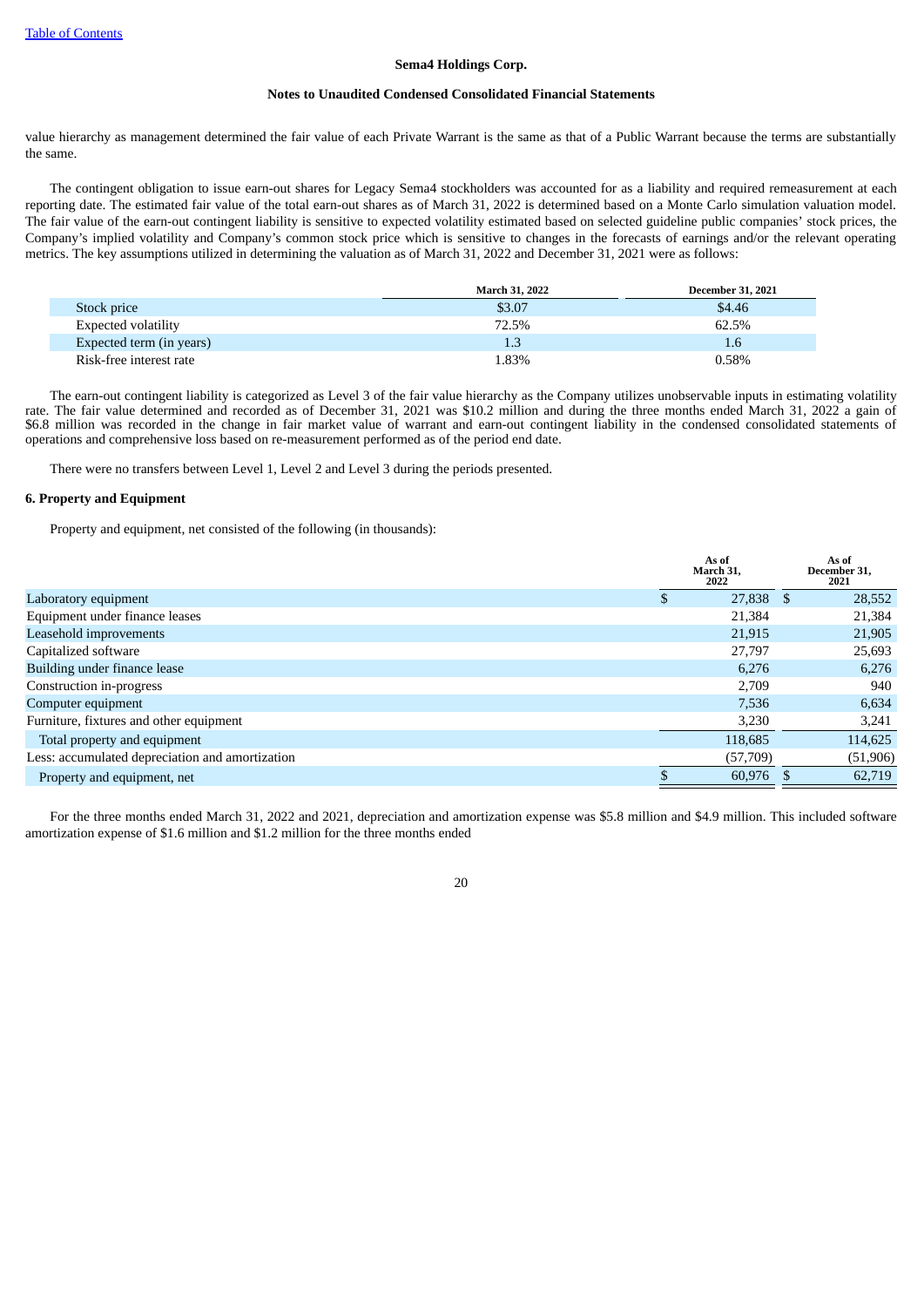#### **Notes to Unaudited Condensed Consolidated Financial Statements**

March 31, 2022 and 2021. Depreciation and amortization expense is included within the condensed consolidated statements of operations and comprehensive loss as follows (in thousands):

|                                              | Three months ended March 31, |       |  |       |
|----------------------------------------------|------------------------------|-------|--|-------|
|                                              |                              | 2022  |  | 2021  |
| Cost of services                             |                              | 2,816 |  | 3,058 |
| Research and development                     |                              | 1,849 |  | 1,251 |
| Selling and marketing                        |                              |       |  |       |
| General and administrative                   |                              | 1,137 |  | 593   |
| Total depreciation and amortization expenses |                              | 5,803 |  | 4,902 |

#### **7. Related Party Transactions**

For three months ended March 31, 2022 and 2021, the Company incurred certain related party costs. There were no expenses recognized under the TSA for the three months ended March 31, 2022 and \$1.4 million for the three months ended March 31, 2021 which is presented within related party expenses in the condensed consolidated statements of operations and comprehensive loss. The Company had no TSA payables due to ISMMS as of March 31, 2022 and December 31, 2021.

Expenses recognized pursuant to other service arrangements with ISMMS, including certain sub-lease arrangements the Company has through ISMMS, totaled \$1.9 million and \$0.7 million for the three months ended March 31, 2022 and 2021, respectively. These amounts include certain lease expenses the Company incurs and pay to ISMMS for certain sub-lease arrangements. They are included in either cost of services or related party expenses on the condensed consolidated statements of operations and comprehensive loss depending on the particular activity to which the costs relate. Payables due to ISMMS for the other service arrangements were \$2.5 million \$2.6 million as of March 31, 2022 and December 31, 2021, respectively. These amounts include unpaid lease payments the Company accrued for the payments to be made to ISMMS and are included within due to related parties on the Company's condensed consolidated balance sheets.

Additionally, since the closing of the Prior Merger in July 2021 the Company has purchased \$0.7 million of diagnostic testing kits and materials of which \$0.4 million was recorded in cost of services for the three months ended March 31, 2022 from an affiliate of a member of the Board of Directors who has served in the role since July 2021. The prices paid represent market rates. Payables due were \$0.7 million and \$0.1 million as of March 31, 2022 and December 31, 2021, respectively.

Total related party costs are included within cost of services and related party expenses in the condensed consolidated statements of operations and comprehensive loss as follows (in thousands):

|                           | Three months ended March 31, |  |       |  |
|---------------------------|------------------------------|--|-------|--|
|                           | 2022                         |  | 2021  |  |
| Cost of services          | 1,056                        |  | 278   |  |
| Related party expenses    | 1,284                        |  | 1,797 |  |
| Total related party costs | 2,340                        |  | 2,075 |  |

# **8. Long-Term Debt**

#### *Loan and Security Agreement (the "SVB Agreement")*

On November 15, 2021, the Company and Sema4 OpCo, Inc. (together, the "Borrower") entered into a Loan and Security Agreement (the "SVB Agreement") with Silicon Valley Bank ("SVB"). The SVB Agreement provides for a revolving credit facility (the "Revolver") up to an aggregate principal amount of \$125.0 million, including a sublimit of \$20.0 million for Letters of Credit (as such terms are defined in the SVB Agreement). The outstanding principal amount of any Advance (as such term is defined in the SVB Agreement) will bear interest at a floating rate per annum equal to the greater of (1) 4.00% and (2) the Prime Rate plus the Prime Rate Margin. The Revolver will mature on November 15, 2024. In connection with entering into the SVB agreement, the Company paid \$0.5 million in debt issuance costs during 2021.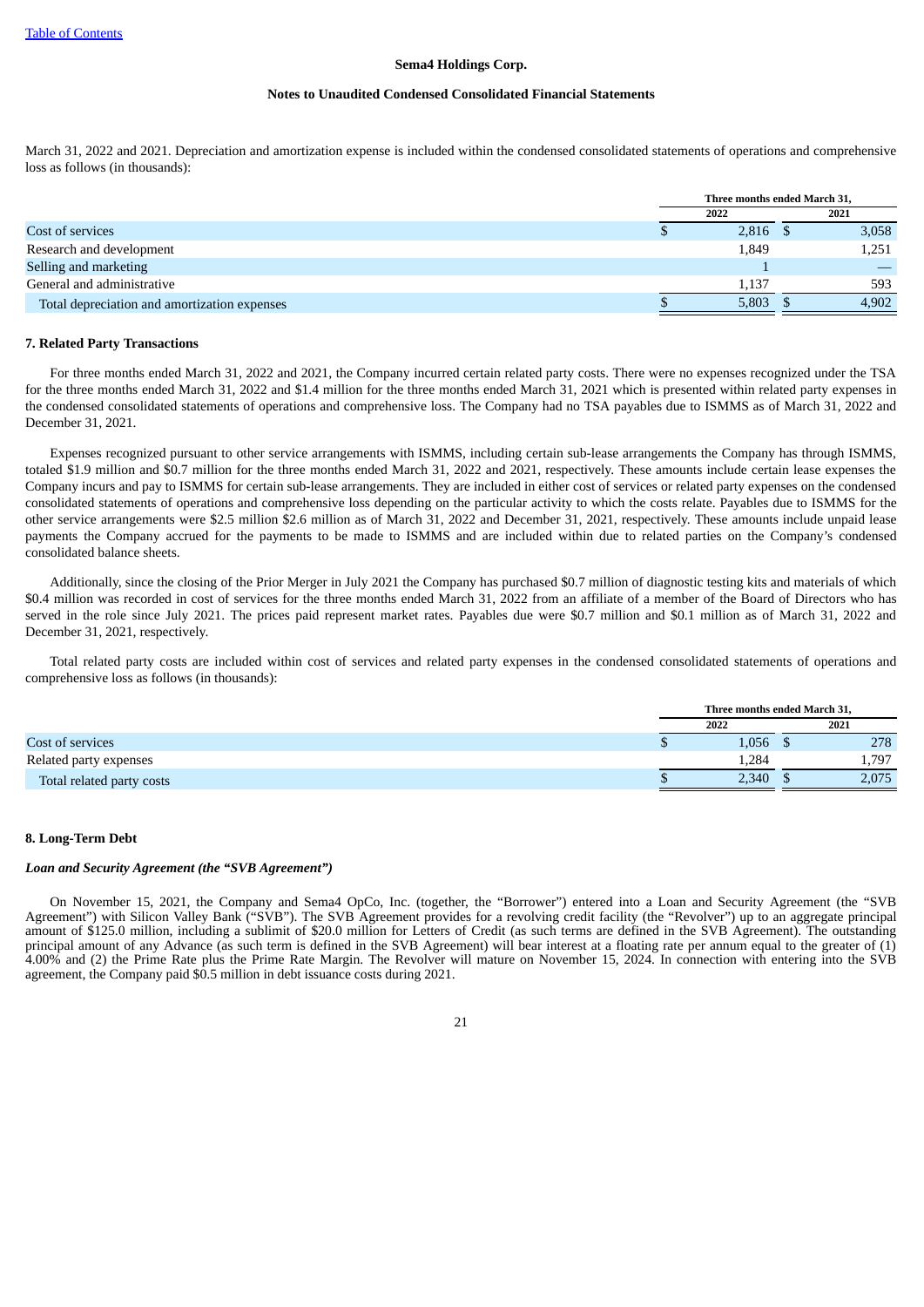#### **Notes to Unaudited Condensed Consolidated Financial Statements**

The Company will pay an additional \$0.5 million in fees to SVB at each anniversary of the SVB Agreement date for a total of \$1.0 million and these fees are recorded in other current liabilities and other liabilities in the condensed consolidated balance sheets as of March 31, 2022. These costs are capitalized and amortized on a straight-line basis over the contractual term. Any unused fees charged on the Revolver is expensed as incurred.

The obligations under the SVB Agreement are secured by a first priority perfected security interest in substantially all of the Borrower's assets except for (i) Governmental Collection Accounts (as defined in the SVB Agreement), (ii) more than 65% of the presently existing and thereafter arising issued and outstanding shares of capital stock owned by Borrowers in a Foreign Subsidiary (as such term is defined in the SVB Agreement) and (iii) intellectual property pursuant to the terms of the SVB Agreement.

The SVB Agreement contains affirmative and negative covenants, including, among other things, restrictions on indebtedness, liens, investments, mergers, dispositions, and dividends and other distributions.

The SVB Agreement requires the Borrower to comply with certain financial covenants if Liquidity (as such term is defined in the SVB Agreement) falls below \$135.0 million. These financial covenants include (i) a minimum Adjusted Quick Ratio (as such term is defined in the SVB Agreement) and (ii) the achievement of certain minimum revenue targets. On a monthly basis, the Borrowers would be required to maintain a minimum Adjusted Quick Ratio of greater than or equal to 1.25 to 1.0. The Borrower must also maintain certain trailing six-month minimum revenue targets through maturity if outstanding borrowings under the Revolver exceed \$50.0 million.

The SVB Agreement also includes customary events of default, including failure to pay principal, interest or certain other amounts when due, material inaccuracy of representations and warranties, violation of covenants, certain bankruptcy and insolvency events, certain undischarged judgments, material invalidity of guarantees or grant of security interest, material adverse change, and involuntary delisting from the Nasdaq Stock Market, in certain cases subject to certain thresholds and grace periods. If one or more events of default occurs and continues beyond any applicable cure period, SVB may, without notice or demand to the Borrower, terminate its commitment to make further loans and declare all of the obligations of the Borrowers under the SVB Agreement to be immediately due and payable. The Company was in compliance with all covenants as of March 31, 2022.

No amounts have been drawn under the SVB Agreement as of March 31, 2022.

#### *2016 Funding Commitment*

In June 2017, ISMMS assigned a loan funding commitment from the Connecticut Department of Economic and Community Development ("DECD") to the Company (as amended, the "DECD Loan Agreement"). The DECD Loan Agreement, provides for a total loan commitment of \$15.5 million at a fixed annual interest rate of 2.0% for a term of 10 years. The Company is required to make interest-only payments through July 2023 and principal and interest payments commencing in August 2023. The final payment of principal and interest is due in July 2028. However, under the terms of the DECD Loan Agreement, the DECD may grant partial principal loan forgiveness of up to \$12.3 million in the aggregate. Such forgiveness is contingent upon the Company achieving job creation and retention milestones and \$7.3 million has been forgiven as of March 31, 2022. This commitment is collateralized by providing a security interest in certain machinery and equipment the Company acquired from ISMMS, as defined in a separate security agreement.

The outstanding loan balance from the DECD Loan Agreement was \$11.0 million as of March 31, 2022 and December 31, 2021.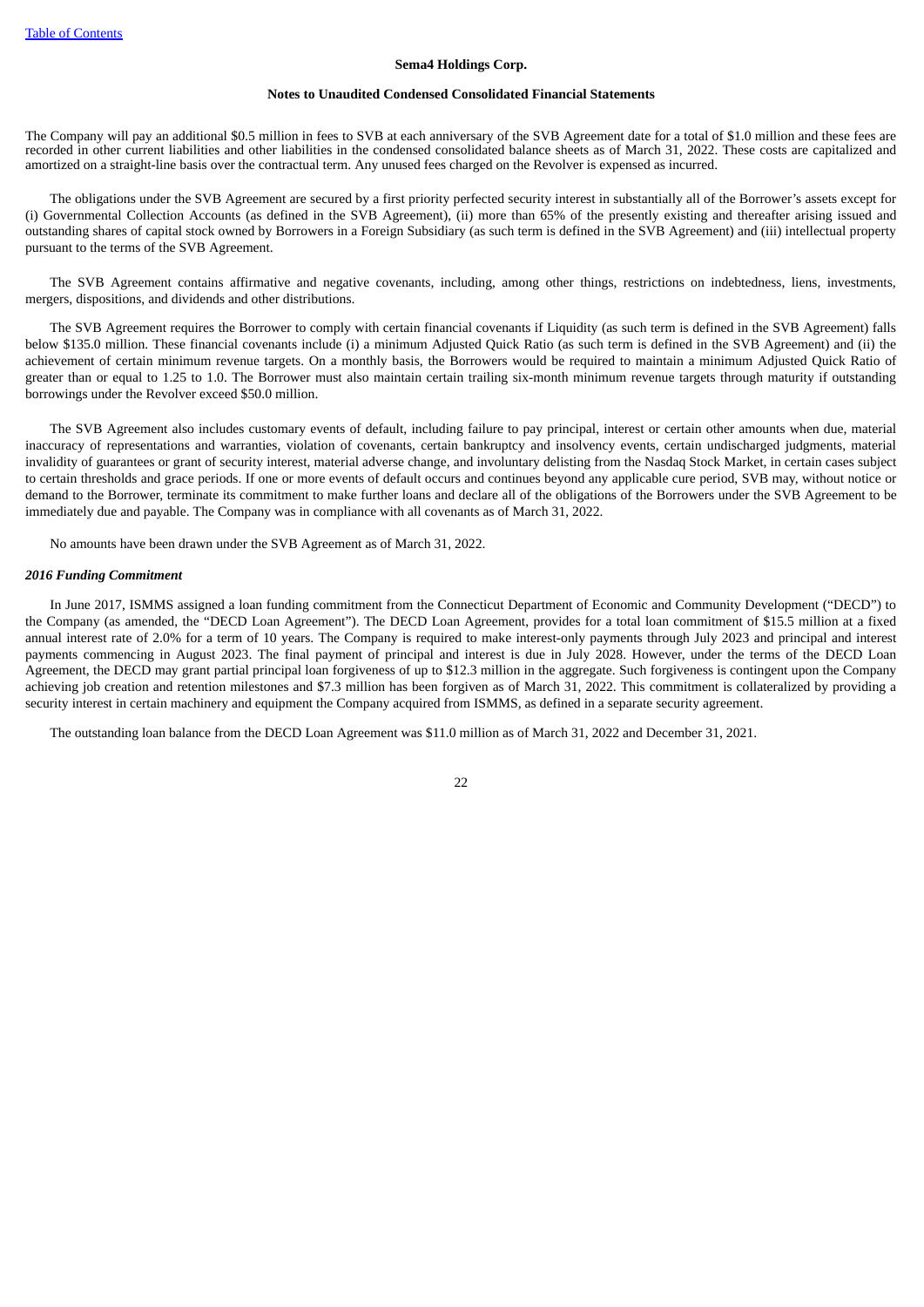#### **Notes to Unaudited Condensed Consolidated Financial Statements**

## *Maturities of Long-Term Debt*

As of March 31, 2022, long-term debt matures as follows (in thousands):

| 2022 (remainder of year)                        |        |
|-------------------------------------------------|--------|
| 2023                                            | 875    |
| 2024                                            | 2,131  |
| 2025                                            | 2,174  |
| 2026                                            | 2,218  |
| Thereafter                                      | 3,602  |
| Total maturities of long-term debt              | 11,000 |
| Less: current portion of long-term debt         |        |
| Total long-term debt, net of current maturities | 11,000 |

#### *2020 Master Loan Agreement*

In August 2020, the Company entered into a loan and security agreement with a bank (the "Master Loan Agreement"), in which the Company received a loan of \$6.3 million and deposited the proceeds into a deposit account held by the bank. The Company was required to make sixty consecutive monthly payments of principal and interest at a fixed monthly amount of \$0.1 million beginning in November 2020. Interest payments were fixed at an annual interest rate of 4.75%.

In July 2021, the Company terminated the Master Loan Agreement by paying off the full amount, including \$5.4 million principal and interest and \$0.1 million in early payment penalties assessed pursuant to the terms of the agreement.

# *2020 Master Lease Agreement*

In December 2020, the Company entered into a lease agreement with a lender whereby the Company agreed to sell certain equipment and immediately lease back the equipment, resulting in proceeds of \$3.6 million. Per the terms of the agreement, a financial institution issued an irrevocable standby letter of credit to the lender for \$3.6 million. The Company was required to make sixty consecutive monthly payments of principal and interest at a fixed monthly amount of \$0.1 million beginning in February 2021. Interest payments were fixed at an annual interest rate of 3.54%.

The Company was required to maintain an aggregate amount on deposit equal to at least 105% of the value of any outstanding letters of credit issued by the financial institution on the Company's behalf. The letter of credit was required to be in place until all obligations had been paid in full. Further, the Company was required to furnish annual audited financial statements and other financial information to the lender on a regular basis.

In July 2021, the Company terminated the Master Lease Agreement by paying off the full amount, including \$3.3 million principal and interest and early payment penalties of \$0.2 million assessed pursuant to the terms of the agreement.

#### **9. Leases**

#### *Lease Accounting*

The Company enters into contracts in the normal course of business and assesses whether any such contracts contain a lease. The Company determines if an arrangement is a lease at inception if it conveys the right to control the identified asset for a period of time in exchange for consideration. The Company classifies leases as operating or financing in nature. All lease liabilities are measured at the present value of the associated payments, discounted using the Company's incremental borrowing rate determined based on the rate of interest that the Company would pay to borrow on a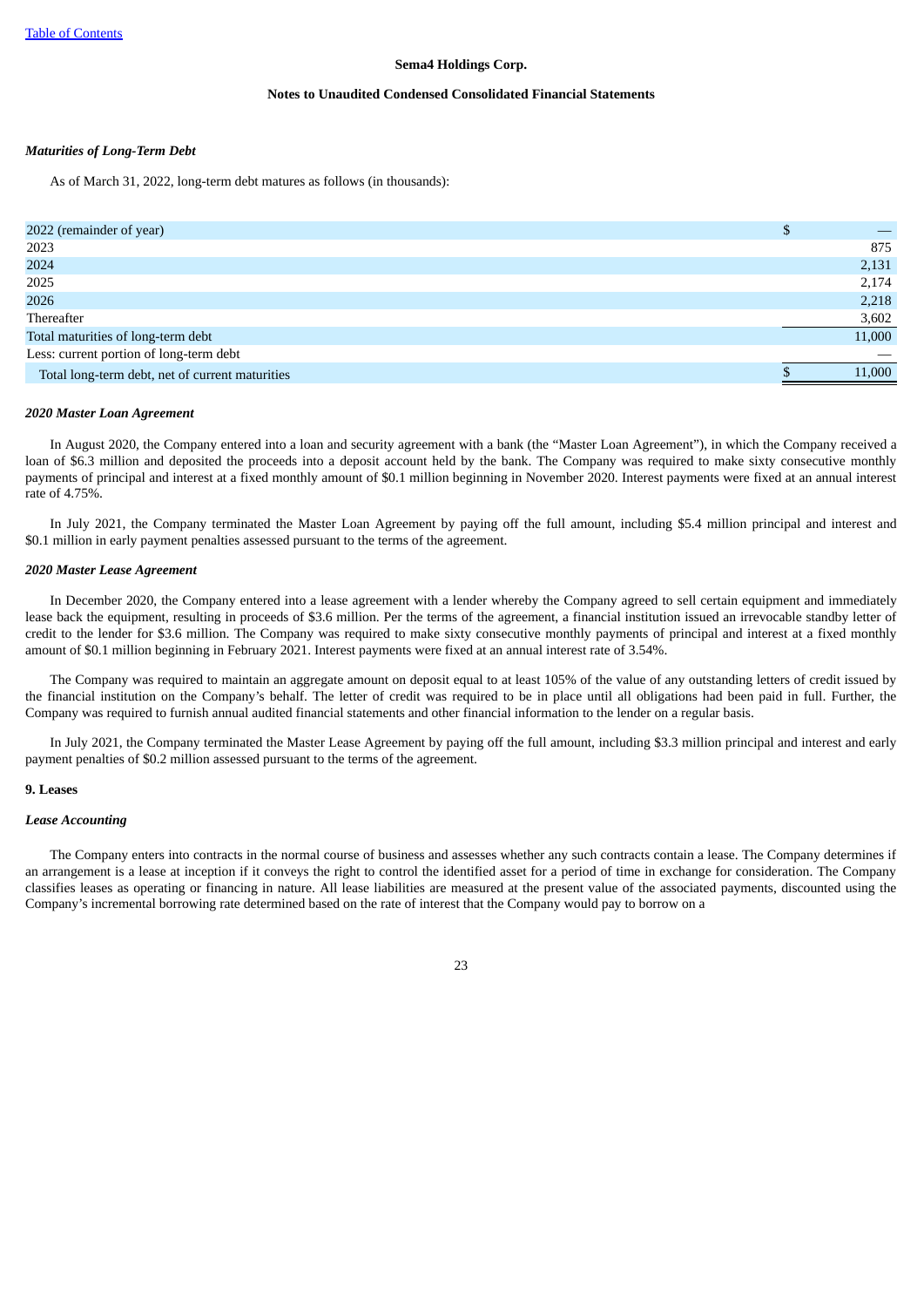#### **Notes to Unaudited Condensed Consolidated Financial Statements**

collateralized basis an amount equal to the lease payments for similar term and in a similar economic environment on a collateralized basis, unless there is a rate implicit in the lease that is readily determinable.

## *Operating Leases*

The Company's operating lease arrangements are principally for office space and laboratory facilities. The Company's headquarter lease was initially entered into via sub-lease agreements with ISMMS and a third party and they will expire in 2034. The agreements include escalating rent and rent-free period provisions. Pursuant to the terms of the lease agreement, the Company was required to have issued an irrevocable standby letter of credit to the lessor for \$0.9 million, which was included in restricted cash on the condensed consolidated balance sheets as of March 31, 2022 and consolidated balance sheets as of December 31, 2021.

In April 2019, the Company entered into a sublease agreement to rent a building to be used for office and laboratory facility (the "Stamford Lease") for a base term of 325 months, expiring in October 2046. The Company has the option to renew the lease at the end of the initial base term for either one period of 10 years, or two periods of 5 years. There is also an early termination option in which the Company may cancel the lease after the 196th month with cancellation fees. At inception of the Stamford Lease, the value of the land was determined to be more than 25% of the total value and therefore the building is accounted for as a finance lease and the land as an operating lease.

In January 2020, the Company entered into a lease agreement which expanded the Company's existing laboratory facility in Branford, Connecticut. The lease commenced in February 2020 with a 10 year term. The lease includes escalating rent fees over the lease term.

#### *Finance Leases*

The Company enters into various finance lease agreements to obtain laboratory equipment that contain bargain purchase commitments at the end of the lease term. The leases are secured by the underlying equipment. As discussed above, the Company also leases a building used for office and laboratory space in which the building is accounted for as a finance lease and the land is as an operating lease. The interest rate used for the Stamford Lease is 13.1%, which is used to measure the operating and finance lease liability.

The tables below present financial information associated with the Company's leases. This information is only presented as of, and for the three months ended, March 31, 2022 because, the Company adopted the ASC 842 using a transition method that does not require application to periods prior to adoption (in thousands).

|                                | <b>Classification</b>               | March 31, 2022       |
|--------------------------------|-------------------------------------|----------------------|
| <b>Assets</b>                  |                                     |                      |
| Operating lease assets         | Operating lease right-of-use assets | \$<br>$38,4^{\circ}$ |
| Finance lease assets           | Property and Equipment, net         | 13,19                |
| <b>Total lease assets</b>      |                                     | 51,60                |
|                                |                                     |                      |
| <b>Liabilities</b>             |                                     |                      |
| Current                        |                                     |                      |
| Operating                      | Due to related parties              | \$<br>5(             |
|                                | Short-term lease liabilities        | 1,89                 |
| Finance                        | Due to related parties              | 30                   |
|                                | Short-term lease liabilities        | 3,18                 |
| Non-current                    |                                     |                      |
| <b>Operating</b>               | Long-term lease liabilities         | 39,64                |
| Finance                        | Long-term lease liabilities         | 17,8.                |
| <b>Total lease liabilities</b> |                                     | 63,42                |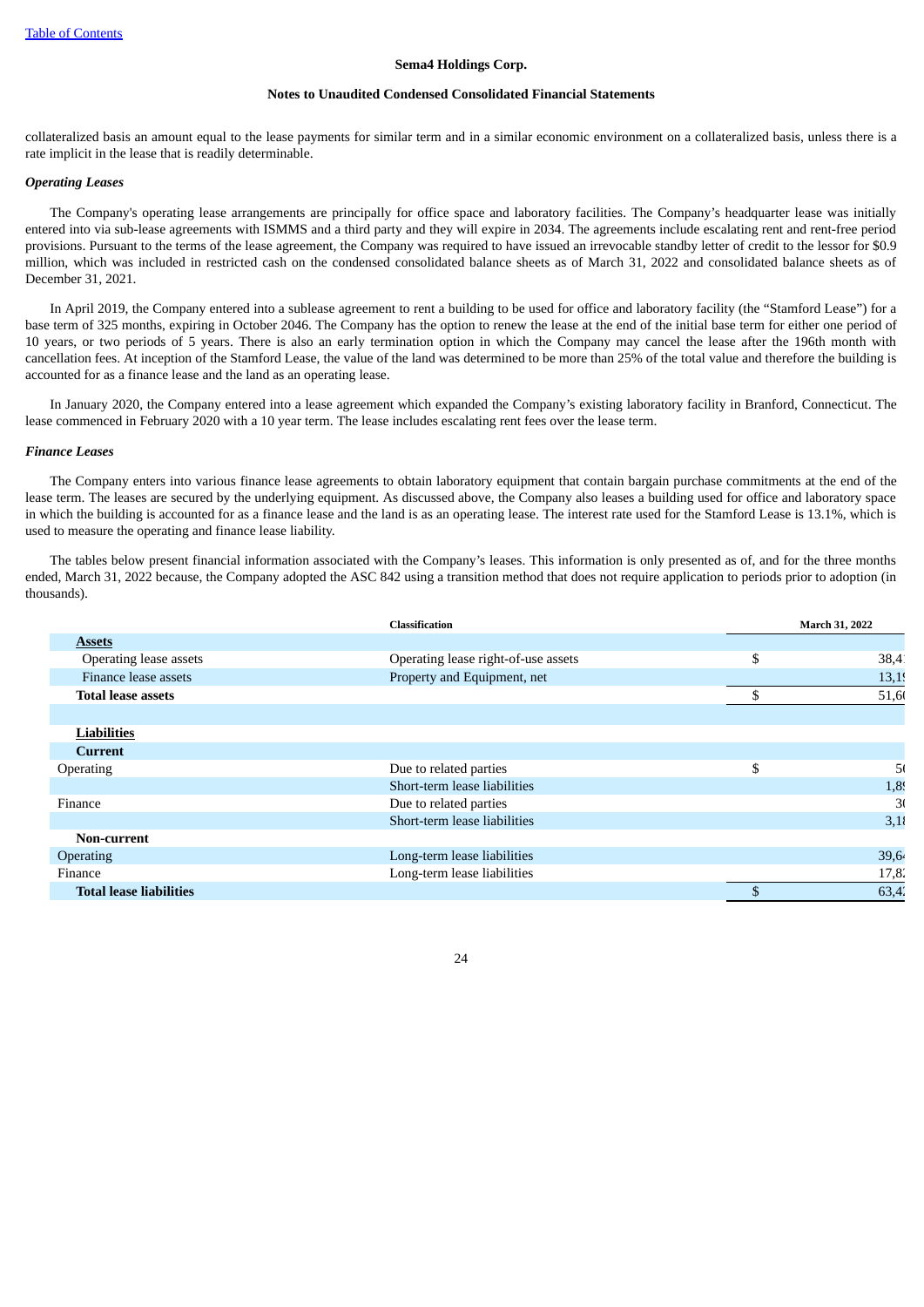# **Notes to Unaudited Condensed Consolidated Financial Statements**

| <b>Lease cost</b>                              | Three months ended March 31<br>2022 |  |  |
|------------------------------------------------|-------------------------------------|--|--|
| <b>Operating lease cost</b>                    |                                     |  |  |
| Operating lease cost                           | 1,38                                |  |  |
| Short-term lease cost                          | 1 <sup>1</sup>                      |  |  |
| Variable lease cost                            |                                     |  |  |
| <b>Total operating lease cost</b>              | 1,6'                                |  |  |
| <b>Finance lease cost</b>                      |                                     |  |  |
| Depreciation and amortization of leased assets | 9                                   |  |  |
| Interest on lease liabilities                  | 55                                  |  |  |
| <b>Total finance lease cost</b>                | 1,4(                                |  |  |
| <b>Total lease cost</b>                        | 3,14                                |  |  |

Future minimum lease payments under non-cancellable leases as of March 31, 2022 are as follows:

| <b>Maturity of lease liabilities</b> | <b>Operating leases</b> |    | <b>Finance leases</b> | <b>Total</b> |
|--------------------------------------|-------------------------|----|-----------------------|--------------|
| 2022 (remainder of the year)         | 3,862                   | S  | 3,808                 | 7,6'         |
| 2023                                 | 4,338                   |    | 3,584                 | 7,92         |
| 2024                                 | 4,440                   |    | 2,763                 | 7,20         |
| 2025                                 | 4,835                   |    | 2,451                 | 7,28         |
| 2026                                 | 4,949                   |    | 2,003                 | 6,9!         |
| Thereafter                           | 51,920                  |    | 49,884                | 101,80       |
| Total                                | 74.344                  | \$ | 64,493                | 138,83       |
| Less: imputed interest               | (32, 237)               | \$ | (43, 180)             | (75, 41)     |
| Present value of lease liabilities   | 42,107                  |    | 21,313                | 63,42        |

Other information related to leases as of and the three months ended March 31, 2022 are as follows:

|                                                                        | March 31, 2022 |
|------------------------------------------------------------------------|----------------|
| Weighted-average remaining lease term (years)                          |                |
| <b>Operating leases</b>                                                | 13.5           |
| <b>Finance leases</b>                                                  | 17.8           |
| <b>Weighted-average discount rate</b>                                  |                |
| <b>Operating leases</b>                                                | 6.8%           |
| <b>Finance leases</b>                                                  | 10.5%          |
| Cash paid for amounts included in the measurement of lease liabilities |                |
| Operating cash flows from operating leases                             | \$1,236        |
| Operating cash flows from finance leases                               | \$552          |
| Financing cash flows from finance lease                                | \$862          |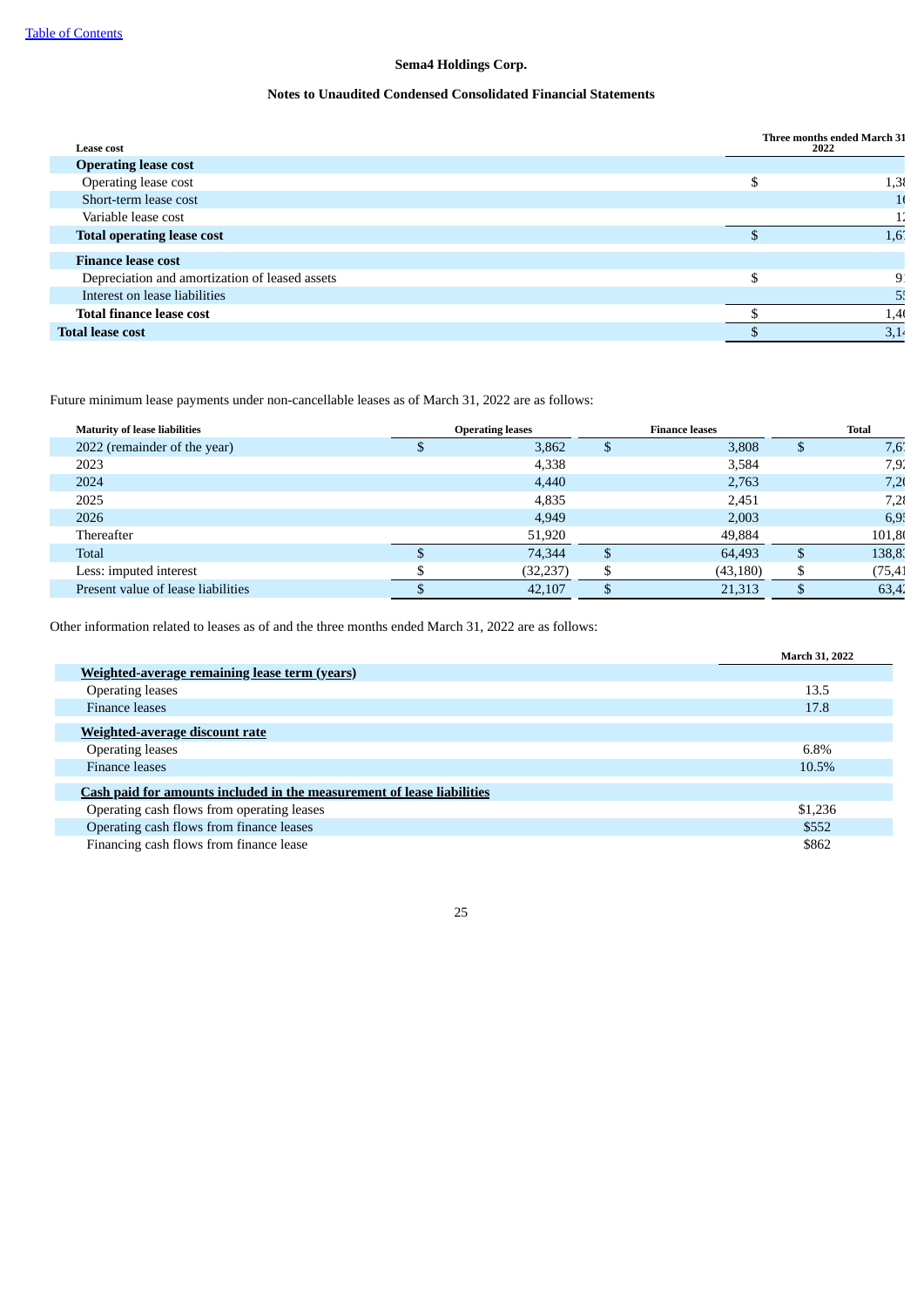#### **Notes to Unaudited Condensed Consolidated Financial Statements**

#### **10. Commitments and Contingencies**

#### *Purchase Obligations*

In the normal course of business, the Company enters into various purchase commitments primarily related to material and service agreements, laboratory supplies and software. At March 31, 2022, the Company's total future payments under noncancelable unconditional purchase commitments having a remaining term of over one year were \$19.4 million.

#### *Contingencies*

The Company is a party to various actions and claims arising in the normal course of business. The Company does not believe that the outcome of these matters will have a material effect on the Company's condensed consolidated financial position, results of operations or cash flows. However, no assurance can be given that the final outcome of such proceedings will not materially impact the Company's condensed consolidated financial condition or results of operations.

The Company was not a party to any material legal proceedings as of March 31, 2022, nor is it a party to any material legal proceedings as of the date of issuance of these unaudited condensed consolidated financial statements.

#### **11. Stock-Based Compensation**

#### *Stock Incentive Plans*

The Company's 2017 Equity Incentive Plan (the "2017 Plan"), as amended in February 2018, allowed the grant of options, restricted stock awards, stock appreciation rights and restricted stock units. No options granted under the 2017 Plan are exercisable after 10 years from the date of grant, and option awards generally vest over a four-year period.

The 2017 Plan was terminated in connection with the adoption of the Company's 2021 Equity Incentive Plan (the "2021 Plan"). Any awards granted under the 2017 Plan that remained outstanding as of the Closing Date and were converted into awards with respect to the Company's Class A common stock in connection with the consummation of the Business Combination continue to be subject to the terms of the 2017 Plan and applicable award agreements, except for a modification of the repurchase provision, which is discussed further below.

On July 22, 2021, in connection with the Business Combination, the 2021 Plan became effective and 32,734,983 authorized shares of Class A common stock were reserved for issuance thereunder. This Plan will be administered by the Compensation Committee of the Company's Board of Directors, including determination of the vesting, exercisability and payment of the awards to be granted under this Plan. No awards granted under the 2021 Plan are exercisable after 10 years from the date of grant, and the awards granted under the 2021 Plan generally vest over a four-year period on a graded vesting basis.

#### *Employee Stock Purchase Plan*

The 2021 Employee Stock Purchase Plan (the "2021 ESPP") became effective in connection with the Business Combination. The 2021 ESPP authorizes the issuance of shares of Class A common stock pursuant to purchase rights granted to employees. On each January 1 of each of 2022 through 2031, the aggregate number of shares of Class A common stock reserved for issuance under the 2021 Plan may be increased automatically by the number of shares equal to one percent (1%) of the total number of shares of all classes of common stock issued and outstanding immediately preceding December 31. The Company did not make any grants of purchase rights under the 2021 ESPP during the quarter ended March 31, 2022. A total of 7,229,799 shares of Class A common stock have been reserved for future issuance under the 2021 ESPP.

#### *Stock Option Activity*

Under the 2017 Plan, the Company had a call option to repurchase awards for cash from the plan participants upon termination of the participant's employment or consulting agreement (the "2017 Plan Call Option"). The options granted under the 2017 plan were accounted for as liability awards due to the 2017 Plan Call Option. The Company had a history of repurchase practice and the intention to repurchase the vested options. Therefore, the fair value of the liability awards was remeasured at each reporting period until the stockholder bears the risks and rewards of equity ownership for a reasonable period of time, which the Company concludes is at least six months.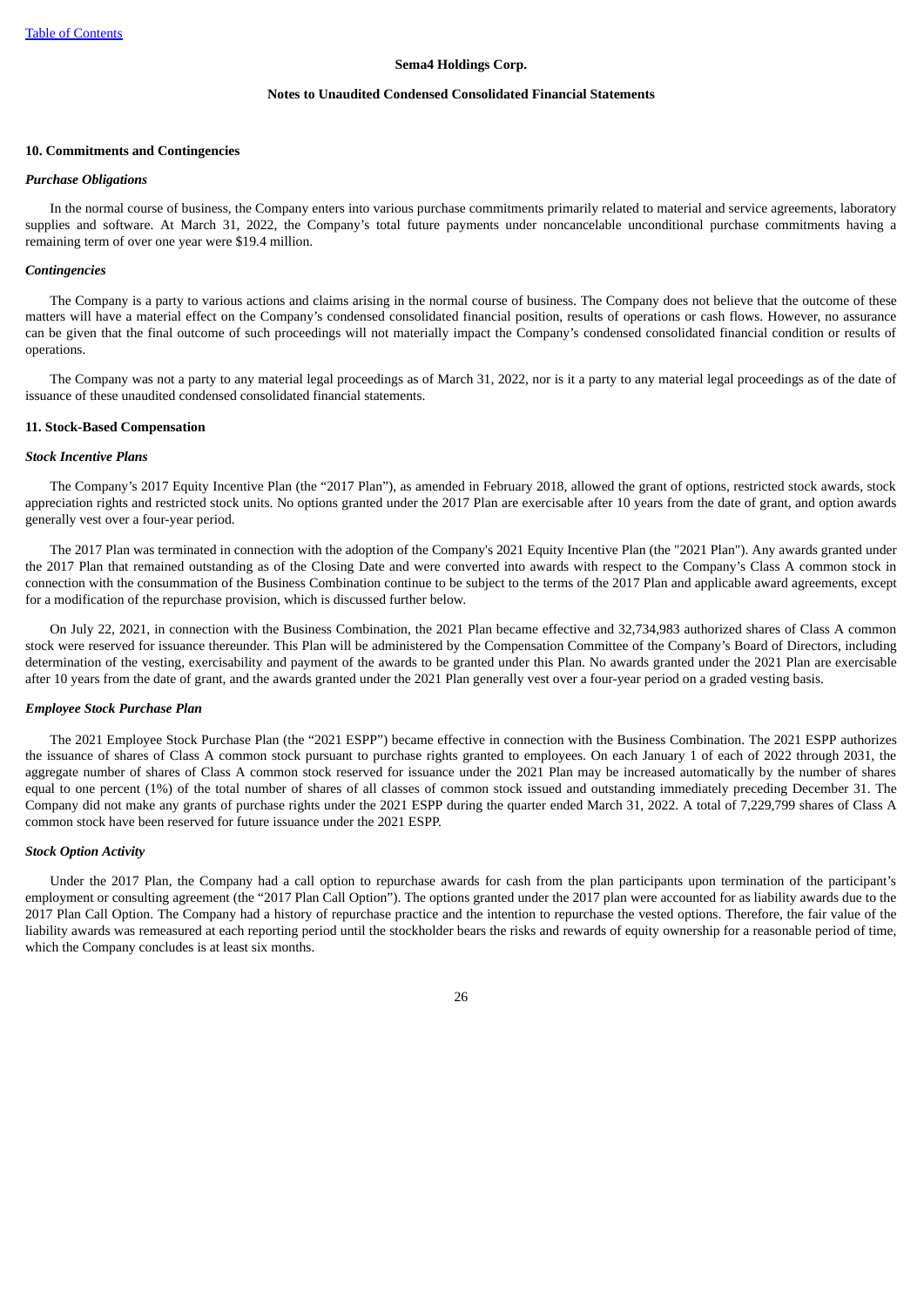#### **Notes to Unaudited Condensed Consolidated Financial Statements**

Upon consummation of the Business Combination, the Company's Board of Directors waived the Company's right under the 2017 Plan Call Option to repurchase awards for cash from the plan participants upon termination of the participant's employment or consulting agreement. As such, the Company modified the liability awards to equity awards and reclassified the modification date fair value of the awards to stockholders' equity in the condensed consolidated financial statements as of July 22, 2021.

All stock options granted under the 2021 Plan are accounted for as equity awards.

The following summarizes the stock option activity, which reflects the conversion of the options granted under the 2017 Plan into awards with respect to the Company Class A common stock in connection with the consummation of the Business Combination (in thousands, except share and per share amounts):

|                                       | <b>Stock Options</b><br>Outstanding |   | <b>Weighted Average</b><br><b>Exercise Price</b> |
|---------------------------------------|-------------------------------------|---|--------------------------------------------------|
| Balance at December 31, 2021          | 30,905,543                          |   | 1.24                                             |
| Options granted                       | 851.884                             |   | 3.37                                             |
| Options exercised                     | (2,108,502)                         |   | 0.32                                             |
| Options forfeited or canceled         | (759.629)                           |   | 2.98                                             |
| Balance at March 31, 2022             | 28,889,296                          | D | 1.33                                             |
| Options exercisable at March 31, 2022 | 21,620,867                          |   | 0.54                                             |

As of March 31, 2022, unrecognized stock-based compensation cost related to the unvested portion of the Company's stock options was \$22.1 million, which is expected to be recognized on a graded-vesting basis over a weighted-average period of 1.5 years.

The fair value of the stock option awards for the period ended March 31, 2022, and March 31, 2021 were estimated using the Black-Scholes option pricing model with the following assumptions: **Three Months ended March 31,**

|                                    | Three Months ended March 31. |                  |  |
|------------------------------------|------------------------------|------------------|--|
|                                    | 2022                         | 2021             |  |
| <b>Expected volatility</b>         | $65.20\% - 67.60\%$          | 68.50%-75.60%    |  |
| Expected term (in years)           | 5.48-6.06                    | $0.50 - 1.75$    |  |
| Risk-free interest rate            | 1.65%-1.70%                  | $0.05\%$ - 0.16% |  |
| Dividend yield                     |                              |                  |  |
| Fair value of Class A common stock | \$3.29-\$3.45                | $$4.57 - $12.51$ |  |

The Company estimated a volatility factor for the Company's options based on analysis of historical share prices of a peer group of public companies. The Company did not rely on the volatility of the Company's Class A common stock because its limited trading history. The Company estimated the expected term of options granted using the "simplified method," which is the mid-point between the vesting date and the ending date of the contractual term. The Company did not rely on the historical holding periods of the Company's options due to the limited availability of exercise data. The Company used a riskfree interest rate based on the U.S. Treasury yield curve in effect for bonds with maturities consistent with the expected term of the option.

# *Restricted Stock Units (RSUs)*

The Company issued time-based RSUs to employees under the 2021 Plan. The RSUs automatically convert to shares of Class A common stock on a onefor-one basis as the awards vest. The Company measures the value of RSUs at fair value based on the closing price of the underlying Class A common stock on the grant date. The RSUs granted generally vest over a four year vesting period from the grant date, however, the Company also granted certain RSUs during the three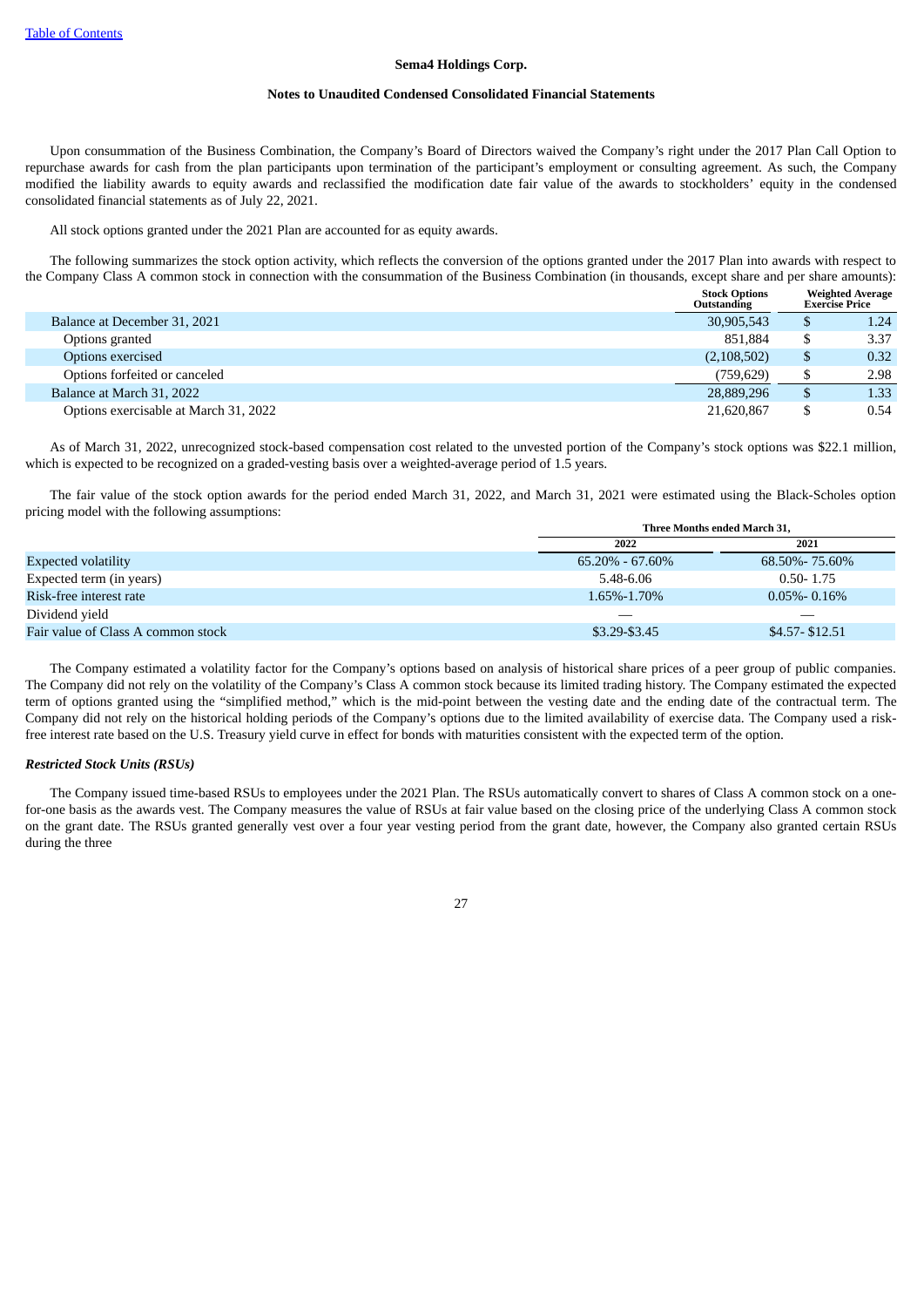#### **Notes to Unaudited Condensed Consolidated Financial Statements**

months ended December 31, 2021, which were vesting beginning 12 months from the grant date and vesting immediately on the grant date. The following table summarizes the activity related to the Company's time-based RSUs:

|                                      | <b>Restricted Stock Units</b><br>Outstanding | <b>Weighted Average</b><br><b>Grant Date Fair Value Per</b><br>Unit |
|--------------------------------------|----------------------------------------------|---------------------------------------------------------------------|
| Balance at December 31, 2021         | 12,589,558                                   | \$7.64                                                              |
| Restricted Stock Units granted       | 762.190                                      | \$3.48                                                              |
| <b>Restricted Stock Units vested</b> | (398, 369)                                   | \$7.63                                                              |
| Restricted Stock Units forfeited     | (830,620)                                    | \$7.62                                                              |
| Balance at March 31, 2022            | 12, 122, 759                                 | \$7.38                                                              |

As of March 31, 2022, unrecognized stock-based compensation cost related to the unvested portion of the Company's RSUs was \$60.2 million, which is expected to be recognized on a graded-vesting basis over a weighted-average period of 1.6 years.

#### *Earn-out RSUs*

The grant date fair value determined for Triggering Event I, II and III was \$1.82, \$1.39 and \$0.94 per unit, respectively. Any re-allocated RSUs due to the Sema4 Legacy option holders' forfeiture activities during the three months ended March 31, 2022 were accounted for as new grants and the fair value determined for Triggering Event I, II and III was \$0.29, \$0.21 and \$0.12 per unit, respectively. Based on the grant date fair value, the Company expects to record total expense related to the earn-out RSU awards of \$2.7 million without considering the impact of the Sema4 Legacy option holders' forfeiture activities. The Company expects to recognize the stock-compensation cost over the longer of the derived service period or service period.

# *Stock Appreciation Rights (SAR) Activity*

The Company historically granted SAR to one employee and one consultant with exercise condition of a liquidation event. As a result of the Business Combination, settlement of the outstanding vested SARs in exchange for a cash payment and to cancel the outstanding unvested SARs was agreed upon and an expense of \$3.8 million related to the vested SAR was recognized by the Company. There were no outstanding SARs as of March 31, 2022.

During the three months ended March 31, 2022, the Company recorded a reversal of stock-based compensation of \$5.2 million due to forfeiture activities upon employee terminations. Stock-based compensation expense for all awards granted and outstanding is included within the condensed consolidated statements of operations and comprehensive loss as follows (in thousands):

|                                        | Three months ended March 31, |  |         |
|----------------------------------------|------------------------------|--|---------|
|                                        | 2022                         |  | 2021    |
| Cost of services                       | 1,381                        |  | 18,475  |
| Research and development               | 4,341                        |  | 38,187  |
| Selling and marketing                  | 2,825                        |  | 18,688  |
| General and administrative             | 9.012                        |  | 89,612  |
| Total stock-based compensation expense | 17.559                       |  | 164.962 |

# **12. Income Taxes**

Income taxes for the three months ended March 31, 2022 are recorded at the Company's estimated annual effective income tax rate, subject to adjustments for discrete events, should they occur. The Company's estimated annual effective tax rate was 0.0% for the three months ended March 31, 2022. The primary reconciling item between the federal statutory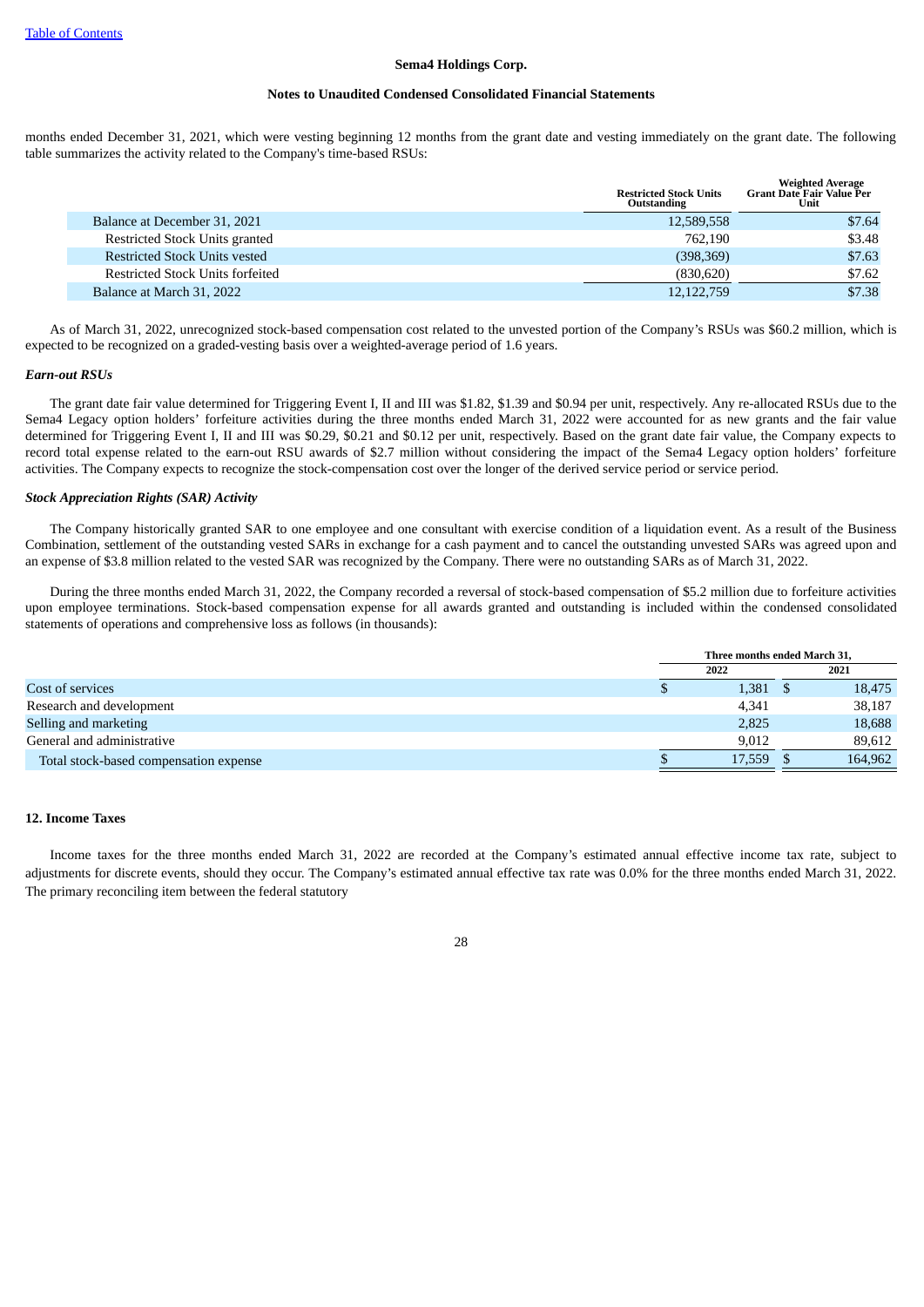#### **Notes to Unaudited Condensed Consolidated Financial Statements**

rate of 21.0% for these periods and the Company's overall effective tax rate of 0.0% was related to the effects of the valuation allowance recorded against the full amount of its net deferred tax assets.

A valuation allowance is required when it is more likely than not that some portion or all of the Company's deferred tax assets will not be realized. The realization of deferred tax assets depends on the generation of sufficient future taxable income during the period in which the Company's related temporary differences become deductible. The Company has recorded a full valuation allowance against its net deferred tax assets as of March 31, 2022 since management believes that based on the earnings history of the Company, it is more likely than not that the benefits of these assets will not be realized.

# **13. Net Loss per Share**

Basic and diluted loss per share attributable to common stockholders was calculated as follows (amounts in thousands, except for share and per share amounts):

|                                                                                     | Three months ended March 31. |               |  |           |
|-------------------------------------------------------------------------------------|------------------------------|---------------|--|-----------|
|                                                                                     |                              | 2022          |  | 2021      |
| Numerator:                                                                          |                              |               |  |           |
| Net loss attributable to common stockholders                                        | S                            | $(76,896)$ \$ |  | (191,775) |
| Denominator:                                                                        |                              |               |  |           |
| Denominator for basic and diluted earnings per share-weighted-average common shares |                              | 244,368,743   |  | 549,778   |
| Basic and diluted loss per share                                                    |                              | $(0.31)$ \$   |  | (348.82)  |

As a result of the Prior Merger, the Company has retroactively adjusted the weighted-average number of shares of common stock outstanding prior to the Prior Merger by multiplying them by the conversion ratio of 123.8339 used to determine the number of shares of common stock into which they converted. The common stock issued as a result of the redeemable convertible preferred stock conversion upon closing of the Prior Merger was included in the basic and diluted earnings/(loss) per share calculation on a prospective basis.

Prior to the consummation of the Prior Merger, the Company applied the two-class method to calculate its basic and diluted net loss per share of common stock, as there were outstanding Class B common stock and redeemable convertible preferred stock that were participating securities. The two-class method is an earnings allocation formula that treats a participating security as having rights to earnings that otherwise would have been available to common stockholders. As the securities were all converted into Sema4 Holdings Class A common stock upon consummation of the Prior Merger, all outstanding Legacy Sema4 Class B common stock has been retroactively converted to the Sema4 Holdings Class A common stock.

The following tables summarize the outstanding shares of potentially dilutive securities that were excluded from the computation of diluted net loss per share attributable to common stockholders for the period presented because including them would have been anti-dilutive:

|                                                                   | Three months ended March 31, |             |  |
|-------------------------------------------------------------------|------------------------------|-------------|--|
|                                                                   | 2022                         | 2021        |  |
| Outstanding options and RSUs to purchase Class A common stock     | 41,012,055                   | 29,608,717  |  |
| <b>Outstanding warrants</b>                                       | 21,994,972                   |             |  |
| Outstanding earn-out shares                                       | 16,611,117                   |             |  |
| Outstanding earn-out RSUs                                         | 2,410,459                    |             |  |
| Redeemable convertible preferred stock (on an if-converted basis) |                              | 171,535,214 |  |
| Total                                                             | 82,028,603                   | 201,143,931 |  |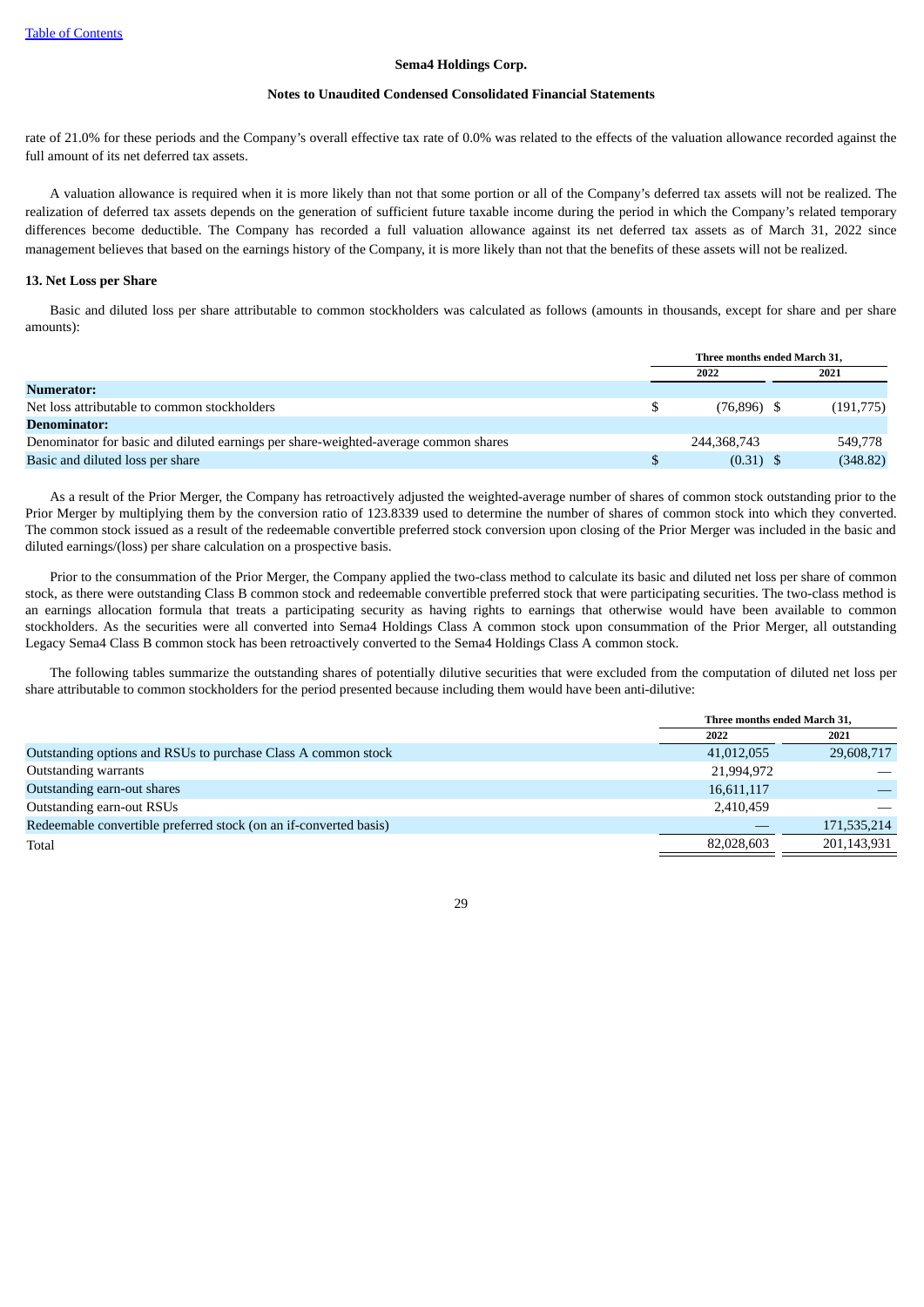#### **Notes to Unaudited Condensed Consolidated Financial Statements**

#### **14. Subsequent Events**

#### *GeneDx Acquisition*

On April 29, 2022, the Company completed the acquisition (the "Acquisition") of GeneDx LLC ("GeneDx"), from OPKO Health Inc. ("OPKO"). Sema4 acquired GeneDx for an upfront payment of \$150 million in cash, subject to adjustment, plus 80 million shares of Sema4's Class A common stock, with up to an additional \$150 million payable if certain revenue-based milestones are achieved over the next two years (which will be payable in cash or shares of Sema4's Class A common stock at Sema4's discretion). Based on the closing stock price of Sema4's Class A common stock as of April 29, 2022, the trading day on the closing of the transaction, the total upfront consideration represents approximately \$322 million, subject to adjustment, and the total aggregate consideration including potential milestones is approximately \$472 million. The transaction was announced on January 18, 2022 and the issuance of the shares of Sema4's Class A common stock in connection with the acquisition, among other proposals, received approval from Sema4 stockholders on April 27, 2022.

#### *Subscription Agreements and Acquisition PIPE Investment (Private Placement)*

In connection with the Acquisition of GeneDx, the Company also closed a private placement financing (the "Acquisition PIPE Investment") in which it issued 50 million shares of Sema4's Class A common stock at a price of \$4.00 per share with a syndicate of institutional investors, receiving gross proceeds of \$200 million.

## *Restructuring*

<span id="page-30-0"></span>On May 2, 2022, the Company's Compensation Committee of the Board of Directors approved by written consent for the Company to implement an employee restructuring plan, which is intended to reduce costs and optimize its organizational and operational efficiency. The Company's management executed the plan and expects to recognize expenses of \$5.4 million during the second quarter of 2022. The costs primarily consist of the cost of benefits provided pursuant to the severance programs for the employees impacted by the plan and third party consulting costs expected to be incurred.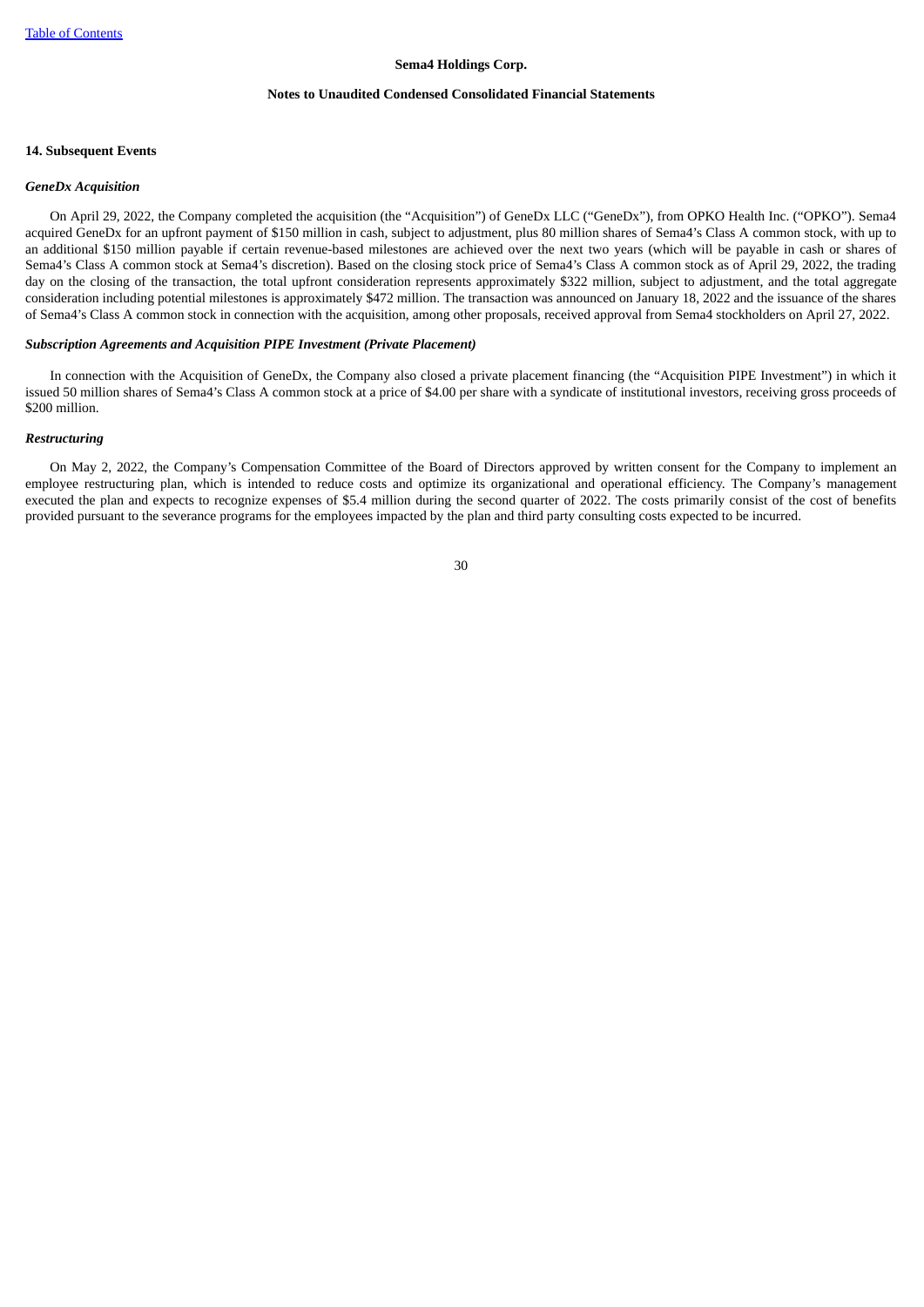#### **Item 2. Management's Discussion and Analysis of Financial Condition and Results of Operations**

You should read the following discussion and analysis of our financial condition and results of operations together with our unaudited condensed consolidated financial statements and related notes appearing elsewhere in this Quarterly Report and our audited financial statements for the year ended December 31, 2021 and the related notes in our Annual Report on Form 10-K for the year ended December 31, 2021. This discussion contains forwardlooking statements and involves numerous risks and uncertainties. Actual results may differ materially from the results described in or implied by the forwardlooking statements. You should carefully read the section entitled "Risk Factors" to gain an understanding of the important factors that could cause actual *results to differ materially from these forward-looking statements.*

#### **Overview**

We are a patient-centered, health intelligence company with a mission to use artificial intelligence, or AI, and machine learning to enable personalized medicine for all. By leveraging leading data scientists and technology, our platform powers remarkable and unique insights that transform the practice of medicine including how disease is diagnosed, treated, and prevented.

On June 1, 2017, we signed a contribution and funding agreement and other agreements with Icahn School of Medicine at Mount Sinai, or ISMMS, whereby ISMMS contributed certain assets and liabilities related to our operations, provided certain services to us, and also committed to funding us up to ### in future capital contributions in exchange for equity in Legacy Sema4, of which ### was drawn as of December 31, 2019. Following the transaction, we commenced operations as a commercial entity that could effectively engage diverse patient populations and health care institutions at scale.

We have since established and deployed our comprehensive and integrated genomic and clinical data platform and established a mature diagnostic testing business. We now maintain a database that includes more than 12 million de-identified individual clinical records, many with genomic profiles. We also manage a data asset over 49 petabytes in size, that has been expanding at more than 1 petabyte per month with an accelerating growth rate.

Currently, we derive the majority of our revenue from our diagnostic test solutions. Our diagnostic business generates revenue and engages with healthcare professionals working with patients primarily through our Women's Health and Oncology solutions.

Our Women's Health solutions sequence and analyze an industry-leading number of genes and use interpretive information tools to translate raw sequencing and clinical data efficiently and accurately into digestible clinical reports that guide decision-making by patients and physicians. Our Oncology diagnostic solutions feature both somatic tumor profiling and hereditary cancer screenings, along with a foundational whole exome and whole transcriptome sequencing approach. Our Sema4 Signal Hereditary Cancer solution determines if a patient carries an inherited genetic change that increases the risk of cancer or informs on cancer treatment. We believe our Signal Whole Exome and Transcriptome solution is one of the most comprehensive molecular profiling solutions from a commercial entity to receive New York State approval. Beginning in May of 2020 through March 31, 2022, we also provided diagnostic testing services to identify the presence of COVID-19.

We have also expanded beyond diagnostic testing to enter into service agreements with third parties to provide diagnostic testing, research, and related data aggregation reporting services. We have established and continue to seek strategic relationships with pharmaceutical and biotech, or Biopharma, companies to enable innovation across the entire drug lifecycle, from next-generation drug discovery and development, to post-market efficacy surveillance, to informing on bioavailability, toxicity, tolerability, and other features critical to drug development.

#### **Factors Affecting Our Performance**

We believe several important factors have impacted, and will continue to impact, our performance and results of operations. While each of these areas presents significant opportunities for us, they also pose significant risks and challenges that we must address. See the section titled *"Item 1A. Risk Factors"* for more information.

#### *Number of resulted tests*

A test is resulted once the appropriate workflow is completed and details are provided to the ordered patients or healthcare professional for reviews, which corresponds to the timing of our revenue recognition. We believe the number of

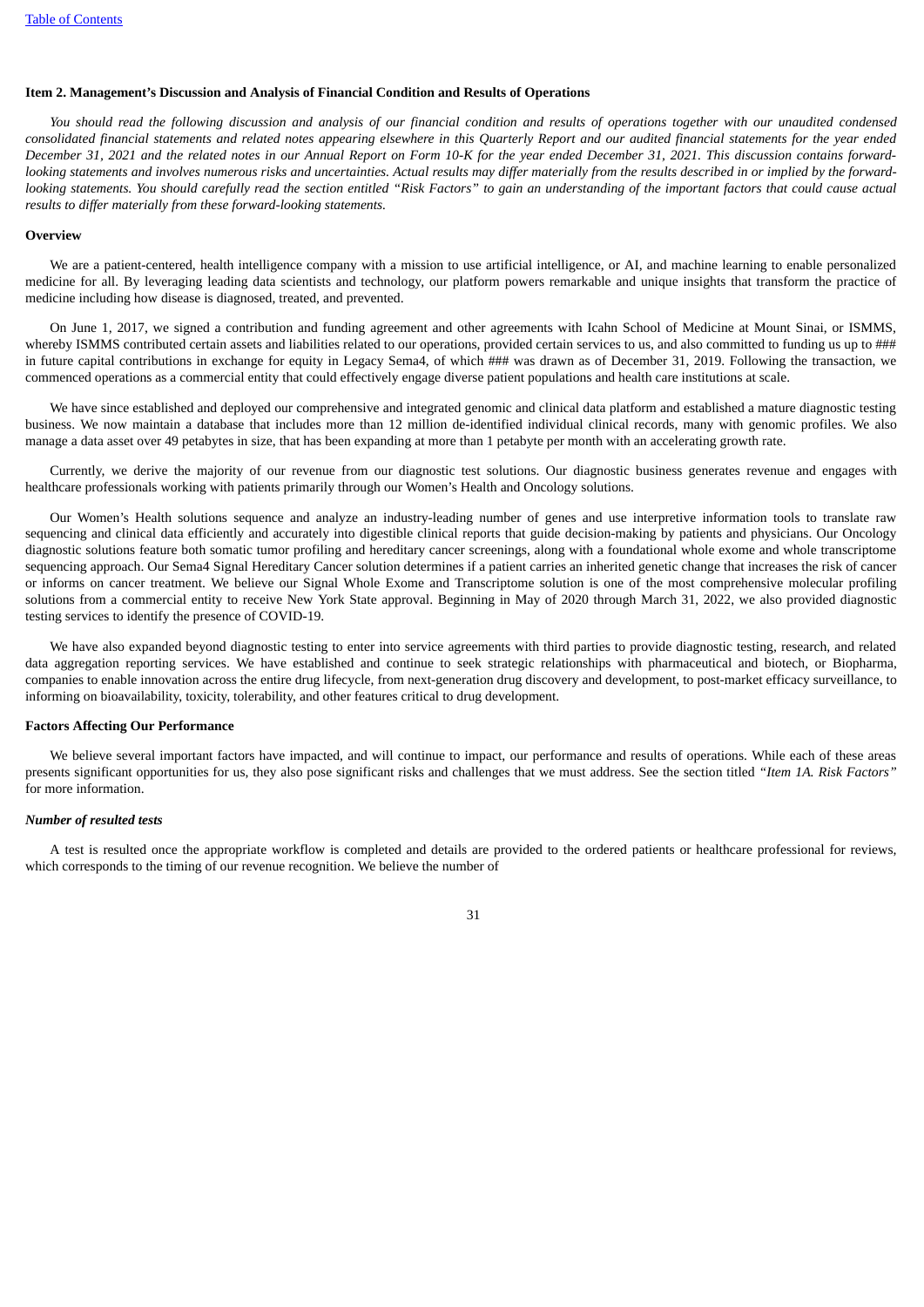resulted tests in any period is important and useful to our investors because it directly correlates with long-term patient relationships and the size of our genomic database.

## *Success obtaining and maintaining reimbursement*

Our ability to increase the number of billable tests and our revenue therefrom will depend on our success in achieving reimbursement for our tests from third-party payors. Reimbursement by a payor may depend on several factors, including a payor's determination that a test is appropriate, medically necessary, cost-effective, and has received prior authorization. Since each payor makes its own decision as to whether to establish a policy or enter into a contract to provide coverage for our tests, as well as the amount it will reimburse us for a test, seeking these approvals is a time-consuming and costly process.

In cases where we or our partners have established reimbursement rates with third-party payors, we face additional challenges in complying with their procedural requirements for reimbursement. These requirements often vary from payor to payor and are reassessed by third-party payors regularly. As a result, in the past we have needed additional time and resources to comply with the requirements.

We expect to continue to focus our resources on increasing the adoption of, and expanding coverage and reimbursement for, our current and any future tests we may develop or acquire. If we fail to expand and maintain broad adoption of, and coverage and reimbursement for, our tests, our ability to generate revenue and our future business prospects may be adversely affected.

#### *Ability to lower the costs associated with performing our tests*

Reducing the costs associated with performing our diagnostic tests is both our focus and a strategic objective. We source, and will continue to source, components of our diagnostic testing workflows from third parties. We also rely upon third-party service providers for data storage and workflow management.

#### *Increasing adoption of our services by existing and new customers*

Our performance depends on our ability to retain and broaden the adoption of our services with existing customers as well as our ability to attract new customers. Our success in retaining and gaining new customers is dependent on the market's confidence in our services and the willingness of customers to continue to seek more comprehensive and integrated genomic and clinical data insights.

#### *Investment in platform innovation to support commercial growth*

We are seeking to leverage and deploy our Centrellis and Traversa platforms to develop a pipeline of future disease-specific research and diagnostic and therapeutic products and services. We have limited experience in the development or commercialization of clinical or research products in connection with our database and our Centrellis platform.

We operate in a rapidly evolving and highly competitive industry. Our business faces changing technologies, shifting provider and patient needs, and frequent introductions of rival products and services. To compete successfully, we must accurately anticipate technology developments and deliver innovative, relevant, and useful products, services, and technologies on time. As our business evolves, the competitive pressure to innovate will encompass a wider range of products and services. We must continue to invest significant resources in research and development, including investments through acquisitions and partnerships. These investments are critical to the enhancement of our current diagnostics and health information and data science technologies from which existing and new service offerings are derived.

We expect to incur significant expenses to advance these development efforts, but they may not be successful. New potential services may fail at any stage of development and, if we determine that any of our current or future services are unlikely to succeed, we may abandon them without any return on our investment. If we are unsuccessful in developing additional services, our growth potential may be impaired.

# **Key Performance Indicators**

We use the following key financial and operating metrics to evaluate our business and operations, measure our performance, identify trends affecting our business, project our future performance, and make strategic decisions. These key financial and operating metrics should be read in conjunction with the following discussion of our results of operations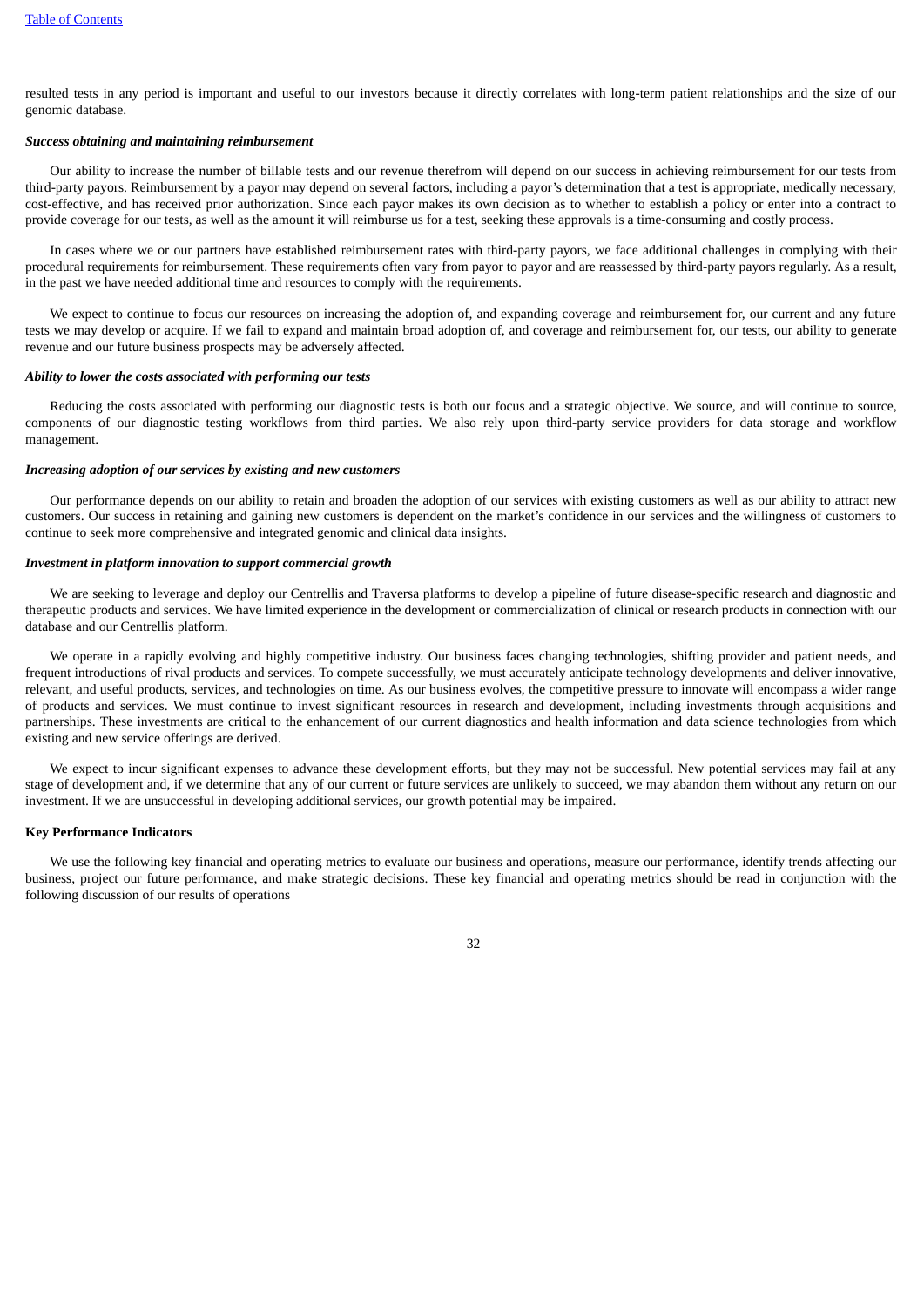and financial condition together with our condensed consolidated financial statements and the related notes and other financial information included elsewhere in this report.

The principal focus of our commercial operations is to offer our diagnostic tests through both our direct sales force and laboratory distribution partners. Test volume correlates with genomic database size and long-term patient relationships. Thus, test volumes drive database diversity and enable potential identification of variants of unknown significance and population-specific insights. The number of tests resulted is a key indicator that we use to assess the operational efficiency of our business. Once the appropriate workflow is completed, the test is resulted and details are provided to ordered patients or healthcare professionals for reviews.

During the three months ended March 31, 2022, we resulted 151,264 tests in our laboratories, 66,339 tests of which were for COVID-19, compared to the three months ended March 31, 2021, in which we resulted 237,729 tests in our laboratories, 170,784 of which were for COVID-19. This 27% increase in resulted volumes, excluding COVID-19 tests volumes, largely resulted from an increase in our oncology testing.

# **COVID-19 Impact**

COVID-19 has had, and continues to have, an extensive impact on the global health and economic environments since the initial outbreak in March 2020.

While test volumes have since improved, we continue to experience changes in the mix of tests due to the impact of COVID-19. The full extent to which the COVID-19 pandemic will directly or indirectly impact our business, results of operations, and financial condition will depend on future developments that are highly uncertain and cannot be accurately predicted, including new information that may emerge concerning COVID-19, the actions taken to contain it or treat it and the economic impact on local, regional, national and international markets and supply chains. Therefore, COVID-19 could continue to have a material impact on our results of operations, cash flows, and financial condition for the foreseeable future.

In March 2020, the Coronavirus Aid, Relief and Economic Security Act ("CARES Act"), was signed into law which was a stimulus bill that, among other things, provided assistance to qualifying businesses and individuals and included funding for the healthcare system. We received \$5.4 million in 2020 as part of the stimulus, comprised of \$2.6 million received under the Provider Relief Fund (the "PRF"), and \$2.8 million received under the Employee Retention Credit (the "ERC"). In 2021, we received an additional \$5.6 million under the PRF.

Funds provided under the PRF to healthcare providers are not loans and will not be required to be repaid; however, as a condition to receiving these payments, providers must agree to certain terms and conditions and submit sufficient documentation demonstrating that the funds are being used for healthcare-related expenses or lost revenue attributable to the COVID-19 pandemic. We have concluded it is probable that all terms and conditions associated with the funds received under the PRF distribution have been met. As a result, we recorded the funds received under the PRF in other income in the statements of operations and comprehensive loss during the periods in which we received the funds.

Funds provided under the ERC are refundable tax credits for 50% of qualified wages paid to employees during the pandemic. A company is eligible for the ERC if it has not received a Paycheck Protection Program loan under the CARES Act and (1) its operations have been fully or partially suspended because of COVID-19 or (2) its gross receipts in a calendar quarter in 2020 declined by more than 50% from the same period in 2019. At the time of applying for the ERC, we concluded that it was reasonably possible the eligibility requirements would be met; however, due to a change in circumstances, we are re-evaluating our position. As such, we deferred the recognition of the funds received under the ERC and recorded the proceeds in other liabilities on the condensed consolidated balance sheets.

At this time, we are not certain of the availability, extent or impact of any future relief provided under the CARES Act or other stimulus initiatives.

#### **Recent Developments**

In January 2022, we and our wholly-owned subsidiaries, Orion Merger Sub I, Inc., or Merger Sub I, and Orion Merger Sub II, LLC, or Merger Sub II, entered into an Agreement and Plan of Merger and Reorganization (which we refer to, as amended, as the "Merger Agreement"), with GeneDx, Inc., a New Jersey corporation, or GeneDx, and a wholly-owned subsidiary of OPKO Health, Inc., or OPKO, GeneDx Holding 2, Inc., or Holdco, and OPKO to acquire 100% of GeneDx (which we refer to as the "Acquisition"). Subject to the terms and conditions of the Merger Agreement, we agreed to pay consideration to OPKO for the Acquisition of (i) \$150 million in cash at the closing of the Acquisition, subject to certain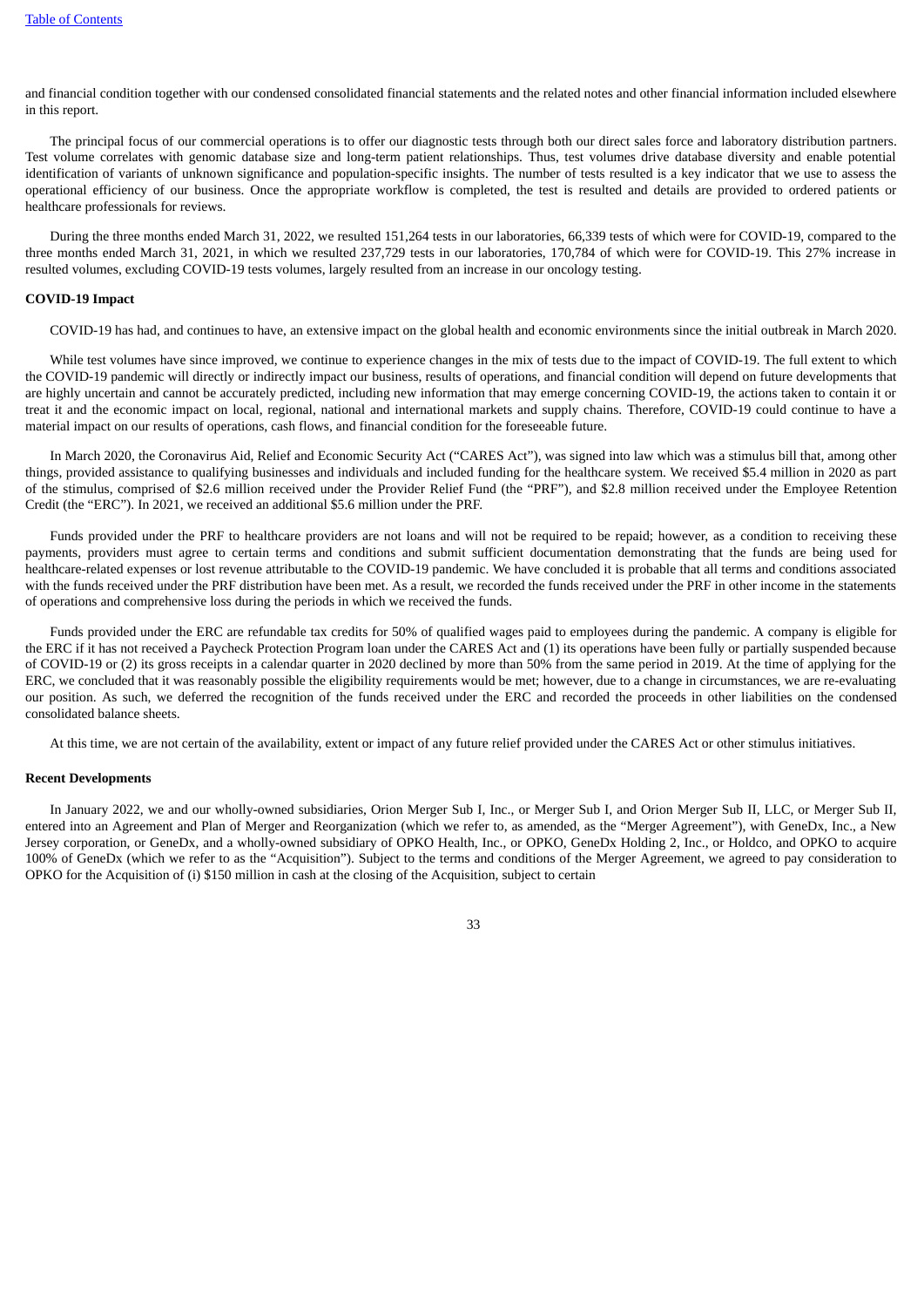adjustments as provided in the Merger Agreement, (ii) 80 million shares of our Class A common stock to be issued at the closing of the Acquisition and (iii) up to \$150 million payable following the closing of the Acquisition, if certain revenue-based milestones are achieved for each of the fiscal years ending December 31, 2022 and December 31, 2023. These milestone payments, if and to the extent earned under the terms of the Merger Agreement, will be satisfied through the payment and/or issuance of a combination of cash and shares of our Class A common stock (valued at \$4.86 per share), with such mix to be determined in our sole discretion.

The Acquisition closed on April 29, 2022. We expect to leverage the combined health information database of Sema4 and GeneDx to partner with additional health systems and biopharma companies to transform patient care and therapeutic development and enable precision medicine for all.

Concurrently with the execution of the Merger Agreement, we entered into subscription agreements with certain institutional investors, pursuant to, and on the terms and subject to the conditions of which, these investors collectively subscribed for 50 million shares of our Class A common stock for an aggregate purchase price equal to \$200 million (which we refer to as the "Acquisition PIPE Investment"). The Acquisition PIPE Investment was consummated substantially concurrently with the closing of the Acquisition.

#### **Components of Results of Operations**

#### *Revenue*

We derive the majority of our revenue from diagnostic testing services, which primarily relate to Women's Health, Oncology and COVID-19. We also recognize revenue from collaboration service agreements with Biopharma companies and other third parties pursuant to which we provide diagnostic testing and related data aggregation reporting services. As discussed above, we discontinued COVID-19 testing services as of March 31, 2022 and no longer provide such testing services.

We recognize revenue when control of the promised goods or services is transferred to the customer in an amount that reflects the consideration which we expect to be entitled to in exchange for those goods or services.

#### *Diagnostic Test Revenue*

We primarily generate revenue from performing diagnostic testing services for three groups of customers: healthcare professionals working with patients with third-party insurance coverage or without third-party insurance coverage or those who elect to self-pay; and institutional clients, such as hospitals, clinics, state governments and reference laboratories. Customers are billed upon delivery of test results. The amount of revenue recognized for diagnostic testing services depends on a number of factors, such as contracted rates with our customers and third-party insurance providers, insurance reimbursement policies, payor mix, historical collection experience, price concessions and other business and economic conditions and trends. To date, the majority of our diagnostic test revenue has been earned from orders received for patients with third-party insurance coverage.

Our ability to increase our diagnostic test revenue will depend on our ability to increase our market penetration, obtain contracted reimbursement coverage from third-party payers, enter into contracts with institutions, and increase our reimbursement rate for tests performed.

#### *Other Revenue*

We generate revenue from providing diagnostic testing and related data aggregation reporting services under both short-term and long-term project-based collaboration and service agreements with third parties. The terms of these contracts generally include non-refundable upfront payments, which we record as contract liabilities, and variable payments based upon the achievement of certain milestones during the contract term.

With respect to existing collaboration and service agreements, our revenue may fluctuate period to period due to the pattern in which we may deliver our services, our ability to achieve milestones, the timing of costs incurred, changes in estimates of total anticipated costs that we expect to incur during the contract period, and other events that may not be within our control. Our ability to increase our revenue will depend on our ability to enter into contracts with third-party partners.

# *Cost of Services*

The cost of services reflect the aggregate costs incurred in performing services. These costs include expenses for reagents and laboratory supplies, personnel-related expenses (comprising salaries and benefits) and stock-based

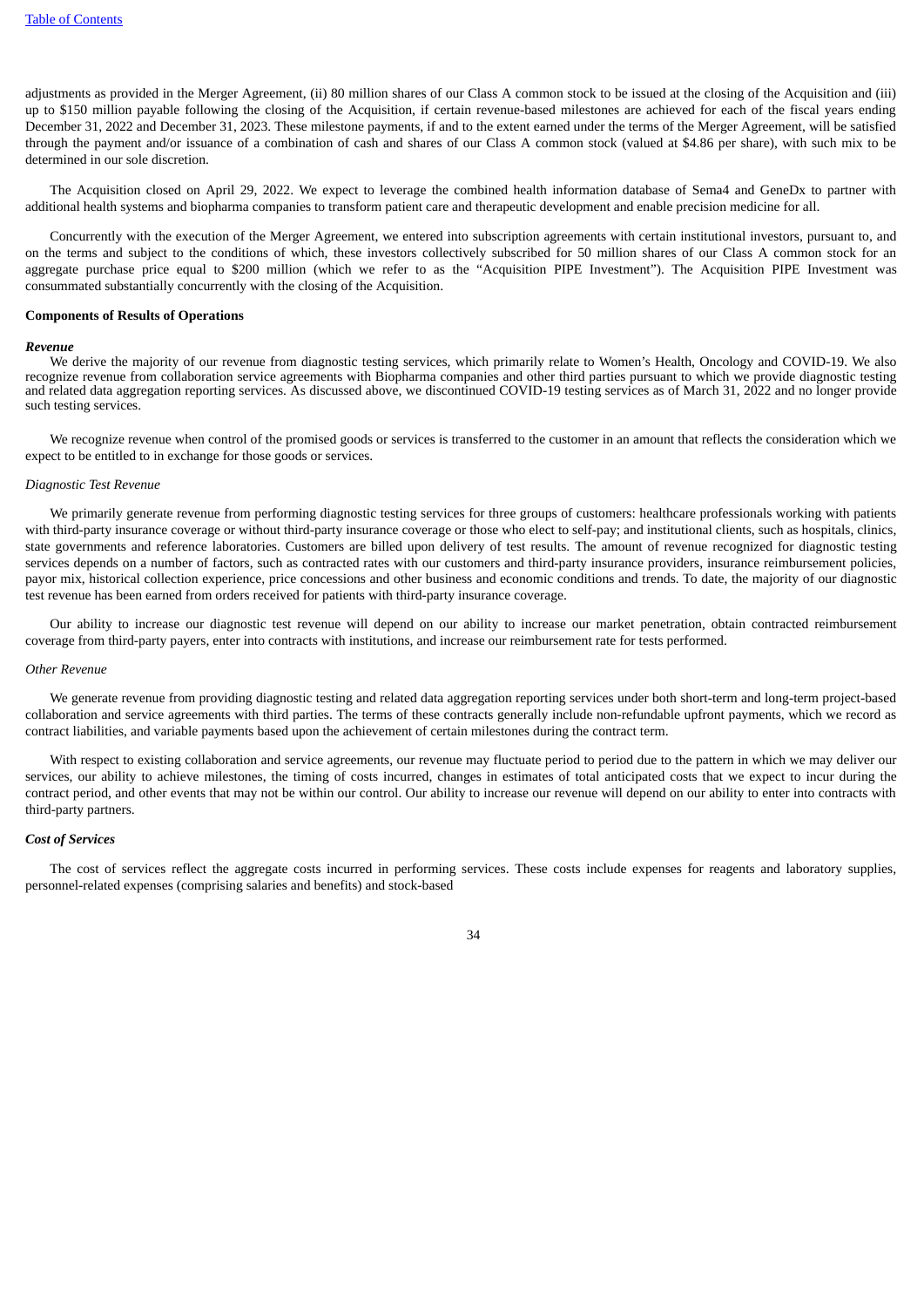compensation for employees directly involved in revenue generating activities, shipping and handling fees, costs of third-party reference lab testing and phlebotomy services and allocated genetic counseling, facility and IT costs associated with delivery services. Allocated costs include depreciation of laboratory equipment, facility occupancy, and information technology costs. The cost of services are recorded as the services are performed.

We expect the cost of services to generally increase in line with the anticipated growth in diagnostic testing volume and services we provide under our collaboration service agreements. However, we expect the cost per test to decrease over the long term due to the efficiencies we may gain from improved utilization of our laboratory capacity, automation, and other value engineering initiatives. These expected reductions may be offset by new tests which often have a higher cost per test during the introductory phases before we can gain efficiencies. The cost per test may fluctuate from period to period.

#### *Research and Development Expenses*

Research and development expenses represent costs incurred to develop our technology and future test offerings. These costs are principally associated with our efforts to develop the software we use to analyze data and process customer orders. These costs primarily consist of personnel-related expenses (comprising salaries and benefits), stock-based compensation for employees performing research and development, innovation and product development activities, costs of reagents and laboratory supplies, costs of consultants and third-party services, equipment and related depreciation expenses, noncapitalizable software development costs, research funding to our research partners as part of research and development agreements and allocated facility and information technology costs associated with genomics medical research. Research and development costs are generally expensed as incurred and certain nonrefundable advanced payments provided to our research partners are expensed as the related activities are performed.

We generally expect our research and development expenses to continue to increase as we innovate and expand the application of our platforms. However, we expect research and development expenses to decrease as a percentage of revenue in the long term, although the percentage may fluctuate from period to period due to the timing and extent of our development and commercialization efforts and fluctuations in our compensation-related charges.

#### *Selling and Marketing Expenses*

Selling and marketing expenses primarily consist of personnel-related expenses (comprising salaries, and benefits) and stock-based compensation for employees performing commercial sales, account management, marketing, and allocation of genetic counseling services related to medical education. Selling and marketing costs are expensed as incurred.

We generally expect our selling and marketing expenses will continue to increase in absolute dollars as we expand our commercial sales and marketing and counseling teams and increase marketing activities. However, we expect selling and marketing expenses to decrease as a percentage of revenue in the long term, subject to fluctuations from period to period due to the timing and magnitude of these expenses.

#### *General and Administrative Expenses*

General and administrative expenses primarily consist of personnel-related expenses (comprising salaries and benefits) and stock-based compensation for employees in executive leadership, legal, finance and accounting, human resources, information technology, strategy and other administrative functions. In addition, these expenses include office occupancy and information technology costs. General and administrative costs are expensed as incurred.

We generally expect our general and administrative expenses to continue to increase in absolute dollars as we increase headcount and incur costs associated with operating as a public company, including expenses related to legal, accounting, and regulatory matters; maintaining compliance with requirements of Nasdaq and of the SEC; director and officer insurance premiums and investor relations. We expect these expenses to decrease as a percentage of revenue in the long term as revenue increases, although the percentage may fluctuate from period to period due to fluctuations in our compensation-related charges.

# *Related Party Expenses*

Related party expenses consist of amounts due to ISMMS for expenses under our Transition Services Agreement, or TSA, with ISMMS which expired at the end of the first quarter of 2021, and other service agreements. Additional information can be found in the audited financial statements in Note 7, *"Related Party Transactions"* included within our Annual Report on Form 10-K for the year ended December 31, 2021, and our unaudited condensed consolidated financial statements in Note 7, *"Related Party Transactions"* included within this Quarterly Report.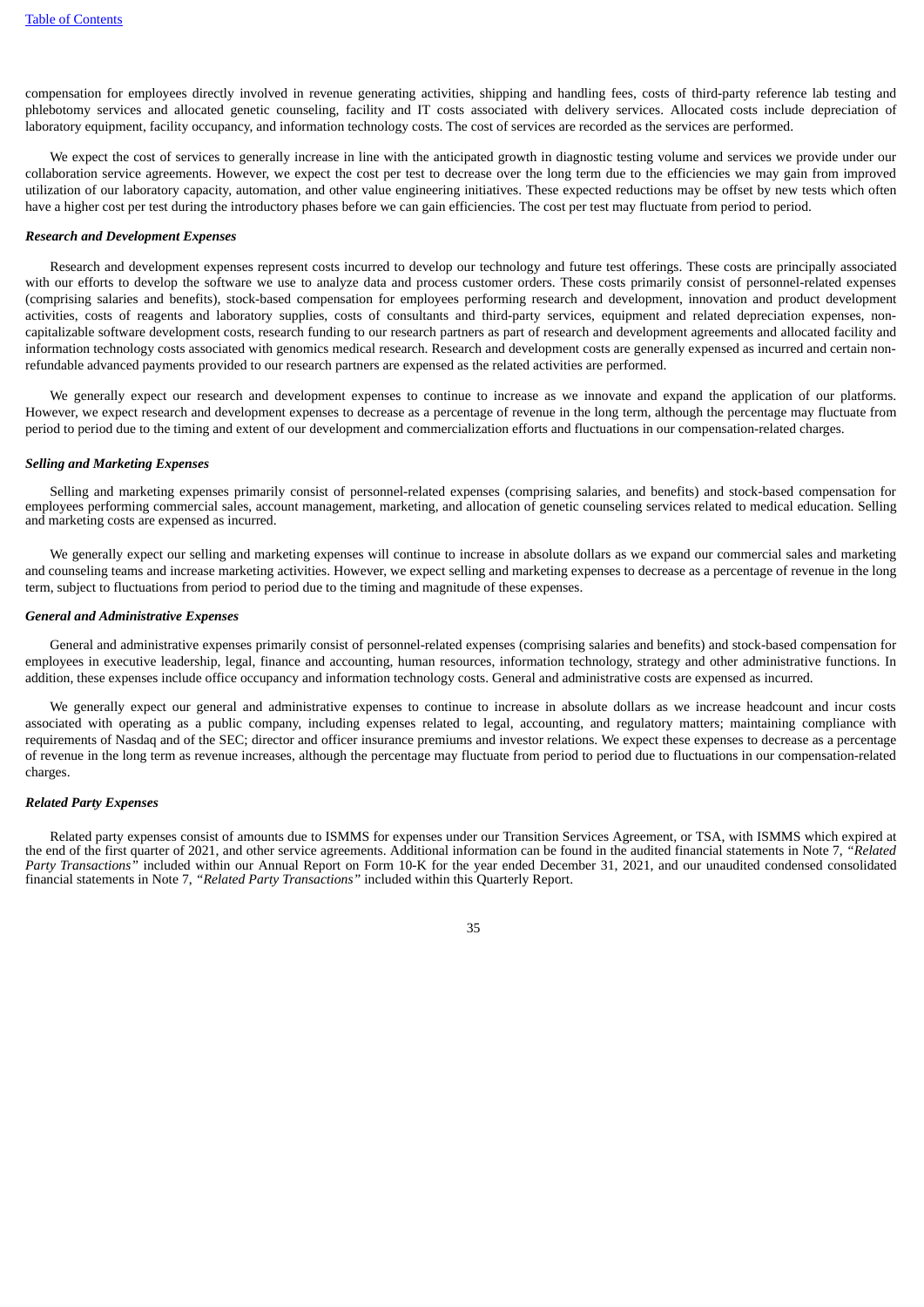We generally expect related party expenses to decrease as we establish our own internal and external resources to fulfill the administrative and other services we have historically procured from ISMMS.

## *Interest Income*

Interest income consists of interest earned on money market funds.

# *Interest Expense*

Interest expense consists of interest costs related to our finance leases and our long-term debt arrangements, including unused line fee and the amortization of deferred transaction costs related to the loan and security agreement entered into with Silicon Valley Bank to provide a \$125 million revolving credit facility described elsewhere in this report. No amounts have been drawn under the revolving credit facility as of March 31, 2022.

### *Other Income*

Other income consists of funding received under the CARES Act. We recognized \$5.6 million of additional funding received under the CARES Act during the first quarter of 2021 and the amount is included in other income for the three months ended March 31, 2021.

# **Comparison of the three months ended March 31, 2022 and 2021**

The following table sets forth our results of operations for the periods presented (in thousands):

|                                                                            | Three months ended March 31, |    |            |  |
|----------------------------------------------------------------------------|------------------------------|----|------------|--|
|                                                                            | 2022                         |    | 2021(1)    |  |
|                                                                            | (in thousands)               |    |            |  |
| Revenue                                                                    |                              |    |            |  |
| Diagnostic test revenue                                                    | \$<br>52,495                 | \$ | 62,760     |  |
| Other revenue                                                              | 1,446                        |    | 1,441      |  |
| Total revenue                                                              | 53,941                       |    | 64,201     |  |
| Cost of services                                                           | 48,316                       |    | 68,524     |  |
| Gross profit (loss)                                                        | 5,625                        |    | (4, 323)   |  |
| Research and development                                                   | 21,315                       |    | 53,133     |  |
| Selling and marketing                                                      | 29,547                       |    | 35,366     |  |
| General and administrative                                                 | 42,784                       |    | 102,038    |  |
| Related party expenses                                                     | 1,284                        |    | 1,797      |  |
| Loss from operations                                                       | (89, 305)                    |    | (196, 657) |  |
| Other income (expense), net:                                               |                              |    |            |  |
| Change in fair market value of warrant and earn-out contingent liabilities | 13,190                       |    |            |  |
| Interest income                                                            | 27                           |    | 21         |  |
| Interest expense                                                           | (808)                        |    | (723)      |  |
| Other income                                                               |                              |    | 5,584      |  |
| Total other income (expense), net                                          | 12,409                       |    | 4,882      |  |
| Loss before income taxes                                                   | (76, 896)                    |    | (191,775)  |  |
| Income tax provision                                                       |                              |    |            |  |
| Net loss and comprehensive loss                                            | \$<br>(76, 896)              | \$ | (191, 775) |  |

(1) As previously disclosed in Note 2, "Summary of Significant Accounting Policies" to our consolidated financial statements included in our Annual Report on Form 10-K for the year ended December 31, 2021, certain adjustments were made to reclassify certain expenses between cost of services and operating expenses. The adjustments are reflected as disclosed.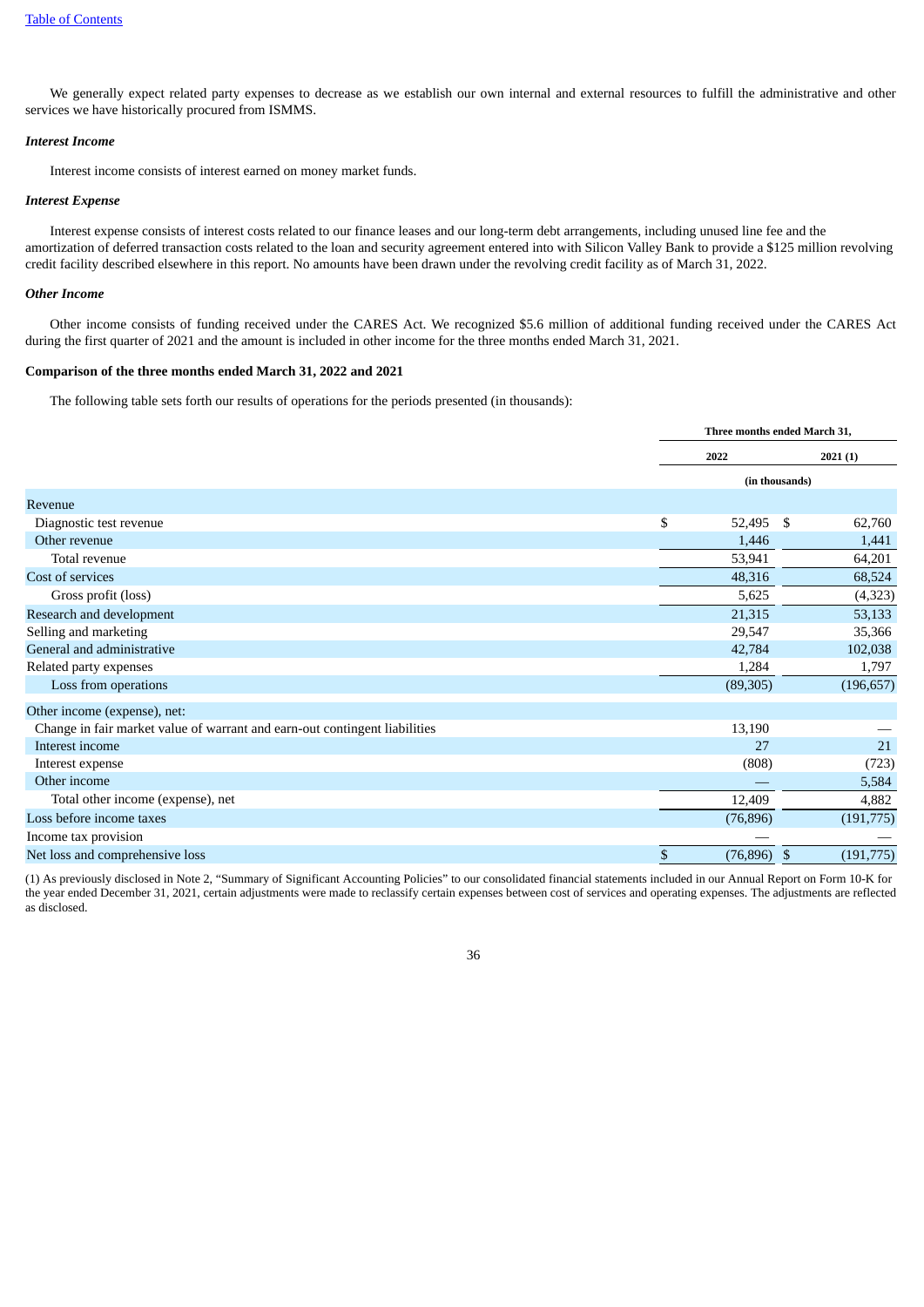### *Revenue*

|                         |                              |        |     |        |     |              | Change   |  |
|-------------------------|------------------------------|--------|-----|--------|-----|--------------|----------|--|
|                         | Three months ended March 31, |        |     |        |     | 2021 to 2022 |          |  |
|                         |                              | 2022   |     | 2021   |     |              | $\%$     |  |
|                         | (dollars in thousands)       |        |     |        |     |              |          |  |
| Diagnostic test revenue |                              | 52,495 | - S | 62,760 | - S | (10, 265)    | $(16)\%$ |  |
| Other revenue           |                              | 1,446  |     | 1,441  |     |              | $-$ %    |  |
| Total revenue           |                              | 53,941 |     | 64,201 |     | (10,260)     | (16)%    |  |

Total revenue decreased by \$10.3 million, or 16%, to \$53.9 million for the three months ended March 31, 2022, from \$64.2 million for the three months ended March 31, 2021.

Diagnostic test revenue decreased by \$10.3 million, or 16%, to \$52.5 million for the three months ended March 31, 2022, from \$62.8 million for the three months ended March 31, 2021. The decrease was primarily attributable to a decrease in COVID-19 test volumes of 61%. Lower demand and the absence of new contracts during the three months ended March 31, 2022, a result of the decision to discontinue COVID-19 testing services at the end of the first quarter of 2022, were the key contributors for the decline in COVID-19 revenue. This was partially offset by oncology testing volumes, which increased by 159%. Women's health testing volume, including carrier screening and NIPT testing, increased by 23%, which was partially offset by a lower average selling price.

Other revenue increased by a nominal amount for the three months ended March 31, 2022, from the three months ended March 31, 2021.

### *Cost of Services*

|                  |                              |        |  | <b>Change</b> |       |
|------------------|------------------------------|--------|--|---------------|-------|
|                  | Three months ended March 31, |        |  | 2021 to 2022  |       |
|                  | 2022                         | 2021   |  |               | $\%$  |
|                  | (dollars in thousands)       |        |  |               |       |
| Cost of services | 48,316                       | 68,524 |  | (20, 208)     | (29)% |

Cost of services decreased by \$20.2 million, or 29%, to \$48.3 million for the three months ended March 31, 2022, from \$68.5 million for the three months ended March 31, 2021. The decrease was primarily driven by the following components: a \$17.1 million decrease in stock-based compensation expense due to the higher expense recorded in the first quarter of 2021 as a result of the increased fair value of the awards and related expenses recorded in the first quarter of 2021 under liability accounting; a \$1.8 million decrease in the inventory obsolescence write-off as a result of discontinuing COVID-19 testing; and a \$1.3 million decrease in overall personnel-related expenses driven by reallocation of certain costs between departments during the fourth quarter of 2021 as a result of a change in estimate.

#### *Research and Development*

|                          |                              |        |                        | Change       |
|--------------------------|------------------------------|--------|------------------------|--------------|
|                          | Three months ended March 31, |        |                        | 2021 to 2022 |
|                          | 2022                         | 2021   |                        | %            |
|                          |                              |        | (dollars in thousands) |              |
| Research and development | 21,315                       | 53,133 | (31, 818)              | (60)%        |

Research and development expense decreased by \$31.8 million, or 60%, to \$21.3 million for the three months ended March 31, 2022, from \$53.1 million for the three months ended March 31, 2021. The decrease was primarily attributable to a \$33.8 million decrease in stock-based compensation expense due to the higher expense recorded in the first quarter of 2021 as a result of the increased fair value of the awards and related expenses recorded in the first quarter of 2021 under liability accounting and a decrease in cost incurred for reagents and laboratory supplies and laboratory software of \$1.6 million for research and development activities. These decreases were offset by a \$2.6 million increase in other personnel-related expenses driven by headcount and a \$0.6 million increase in depreciation expense.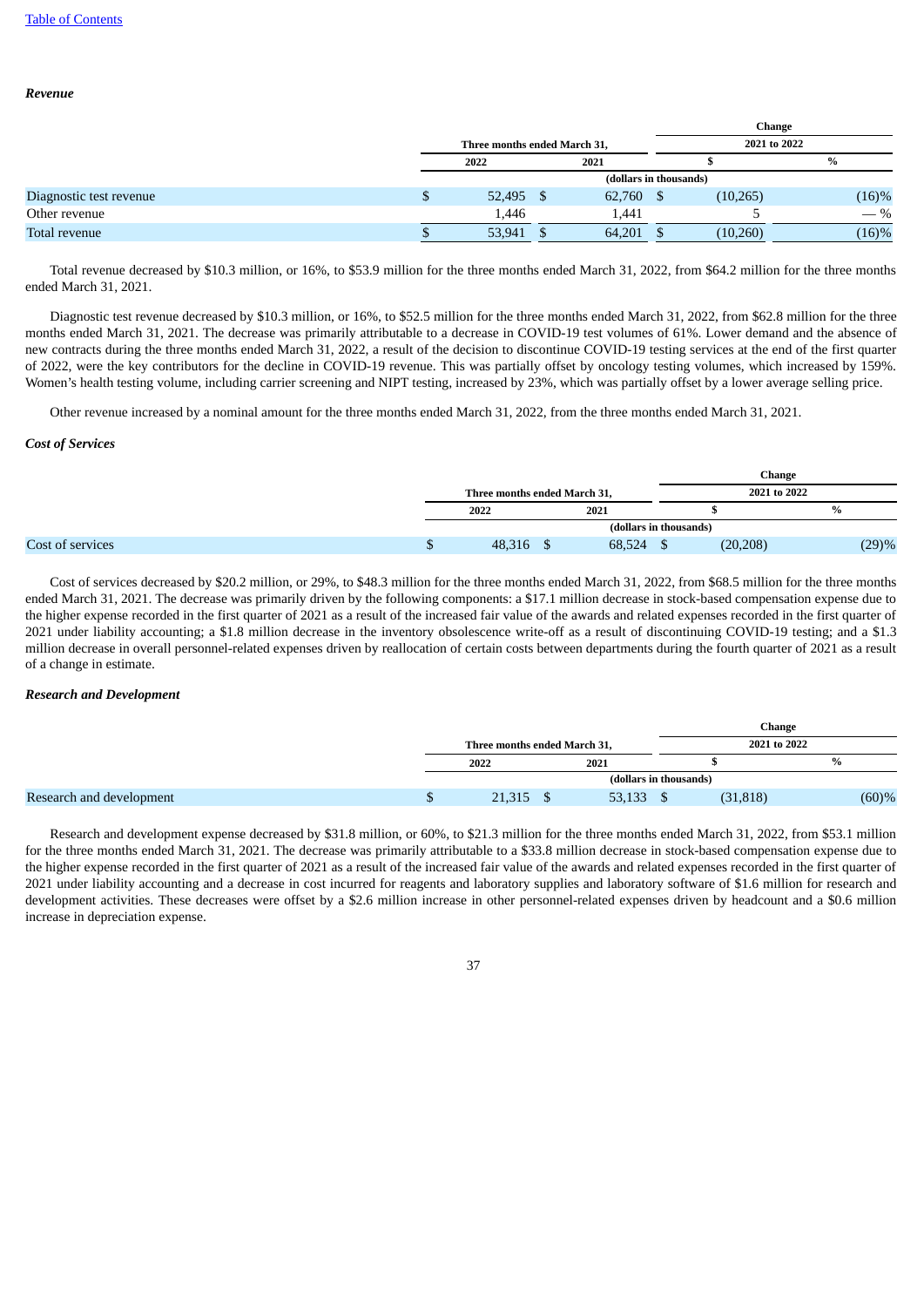# *Selling and Marketing*

|                       |                              |                        | Change       |               |
|-----------------------|------------------------------|------------------------|--------------|---------------|
|                       | Three months ended March 31, |                        | 2021 to 2022 |               |
|                       | 2022                         | 2021                   |              | $\frac{0}{0}$ |
|                       |                              | (dollars in thousands) |              |               |
| Selling and marketing | 29,547                       | 35,366                 | (5, 819)     | (16)%         |

Selling and marketing expense decreased by \$5.8 million, or 16%, to \$29.5 million for the three months ended March 31, 2022, from \$35.4 million for the three months ended March 31, 2021. The decrease was primarily attributable to a \$15.8 million decrease in stock-based compensation expense due to the higher expense recorded in the first quarter of 2021 as a result of the increased fair value of the awards and related expenses recorded in the first quarter of 2021 under liability accounting. This decrease was partially offset by a \$5.9 million increase in other personnel-related expenses driven by an increase in headcount, a \$1.3 million increase in consulting service expenses to support revenue cycle transformation initiatives and a \$1.2 million increase in travel and business expenses due to the lifting of COVID-19 travel restrictions. Additionally, there was an increase of \$0.6 million in other lab services for genetic counseling related to medical education, and an increase of \$0.5 million in information technology-related expenses.

### *General and Administrative*

|                            |                              |                        | <b>Change</b> |       |
|----------------------------|------------------------------|------------------------|---------------|-------|
|                            | Three months ended March 31, |                        | 2021 to 2022  |       |
|                            | 2022                         | 2021                   |               | $\%$  |
|                            |                              | (dollars in thousands) |               |       |
| General and administrative | 42,784                       | 102,038                | (59, 254)     | (58)% |

General and administrative expense decreased by \$59.2 million, or 58%, to \$42.8 million for the three months ended March 31, 2022, from \$102.0 million for the three months ended March 31, 2021. The decrease was primarily attributable to a \$80.6 million decrease in stock-based compensation expense due to the higher expense recorded in the first quarter of 2021 as a result of the increased fair value of the awards and related expenses recorded in the first quarter of 2021 under liability accounting. This was partially offset by an increase in expenses of \$6.5 million for professional services incurred in connection with the Acquisition that are not capitalized, an increase in personnel-related costs of \$10.0 million driven by an increase in headcount, a \$2.4 million increase in information technology related expenses due to increased cloud storage requirements, a \$1.7 million increase in insurance expenses driven by the commencement of director's insurance policy, and a \$0.5 million increase due to reallocation of certain costs between departments during the fourth quarter of 2021 as a result of a change in estimate.

# *Related Party Expenses*

|                        |                              |       |                        | Change       |       |
|------------------------|------------------------------|-------|------------------------|--------------|-------|
|                        | Three months ended March 31, |       |                        | 2021 to 2022 |       |
|                        | 2022                         | 2021  |                        |              | $\%$  |
|                        |                              |       | (dollars in thousands) |              |       |
| Related party expenses | 1,284                        | 1,797 |                        | (513         | (29)% |

Related party expenses decreased by \$0.5 million, or 29%, to \$1.3 million for the three months ended March 31, 2022, from \$1.8 million for the three months ended March 31, 2021. The decrease was primarily attributable to the discontinued fees related to information technology support pursuant to the TSA with ISMMS as a result of the termination of the agreement after the first quarter of 2021 and a decrease in rent and facility expenses driven by a reduction of office and lab space leased from ISMMS pursuant to the TSA.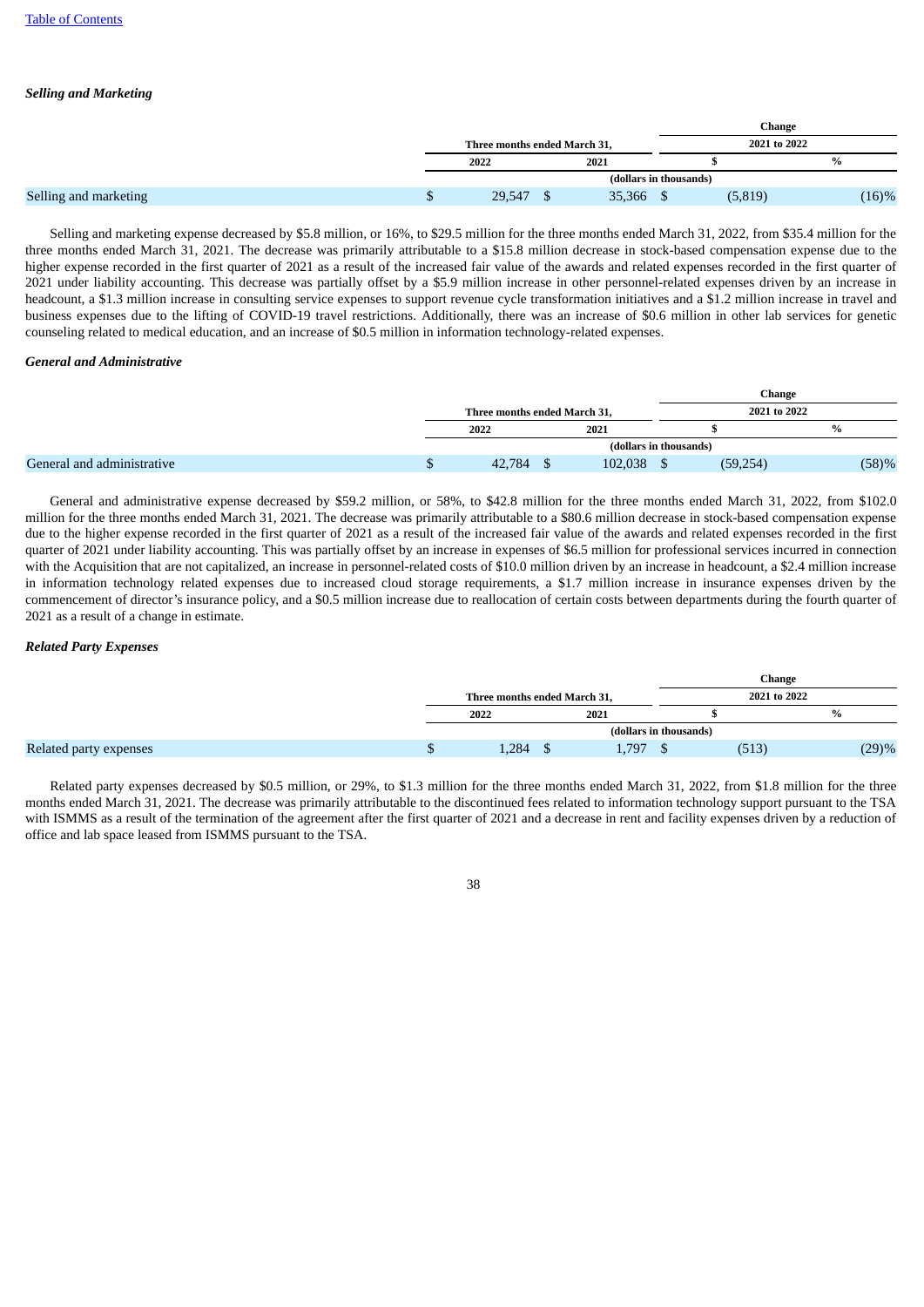# *Interest Income*

|                 |                              |      |                        | <b>Change</b> |      |
|-----------------|------------------------------|------|------------------------|---------------|------|
|                 | Three months ended March 31, |      |                        | 2021 to 2022  |      |
|                 | 2022                         | 2021 |                        |               | %    |
|                 |                              |      | (dollars in thousands) |               |      |
| Interest income | 27                           | 21   |                        |               | 29 % |

Interest income increased by a nominal amount for the three months ended March 31, 2022 from the three months ended March 31, 2021.

# *Interest Expense*

|                  |                              |                        | Change       |      |
|------------------|------------------------------|------------------------|--------------|------|
|                  | Three months ended March 31, |                        | 2021 to 2022 |      |
|                  | 2022                         | 2021                   |              | $\%$ |
|                  |                              | (dollars in thousands) |              |      |
| Interest expense | (808)                        | (723)                  | (85)         | 12 % |

Interest expense increased by \$0.1 million, or 12%, to \$0.8 million for the three months ended March 31, 2022, from \$0.7 million for the three months ended March 31, 2021. The increase was driven by the unused line fee and amortization of deferred transaction costs related to the loan and security agreement entered into with Silicon Valley Bank at the end of 2021.

# *Other Income*

|              |                              |                                 |       |                        | <b>Change</b> |               |
|--------------|------------------------------|---------------------------------|-------|------------------------|---------------|---------------|
|              | Three months ended March 31, |                                 |       |                        | 2021 to 2022  |               |
|              |                              | 2022                            | 2021  |                        |               | $\frac{0}{0}$ |
|              |                              |                                 |       | (dollars in thousands) |               |               |
| Other income |                              | $\hspace{0.1mm}-\hspace{0.1mm}$ | 5,584 |                        | (5,584)       | $(100)\%$     |

Other income decreased by \$5.6 million, to zero for the three months ended March 31, 2022, from \$5.6 million for the three months ended March 31, 2021. This was attributable to the \$5.6 million in funding that was received and recognized as other income under the CARES Act in the first quarter of 2021.

# **Reconciliation of Non-GAAP Financial Measures**

In addition to our results determined in accordance with GAAP, we believe the following non-GAAP measures are useful in evaluating our operating performance. We use the following non-GAAP financial information to evaluate our ongoing operations and for internal planning and forecasting purposes. We believe that non-GAAP financial information, when taken collectively, may be helpful to investors because it provides consistency and comparability with past financial performance. However, non-GAAP financial information is presented for supplemental informational purposes only and should not be considered in isolation or as a substitute for financial information presented in accordance with GAAP. In addition, other companies, including companies in our industry, may calculate similarly-titled non-GAAP measures differently or may use other measures to evaluate their performance, all of which could reduce the usefulness of our non-GAAP financial measures as tools for comparison. A reconciliation is provided below for each non-GAAP financial measure to the most directly comparable financial measure stated in accordance with GAAP. Investors are encouraged to review the related GAAP financial measures and the reconciliation of these non-GAAP financial measures to their most directly comparable GAAP financial measures, and not to rely on any single financial measure to evaluate our business.

Non-GAAP financial measures have limitations as analytical tools and you should not consider them in isolation, or as substitutes for analysis of our results as reported under GAAP. We may in the future incur expenses similar to the adjustments in the presentation of Non-GAAP financial measures. Other limitations include that Non-GAAP financial measures do not reflect:

• all expenditures or future requirements for capital expenditures or contractual commitments;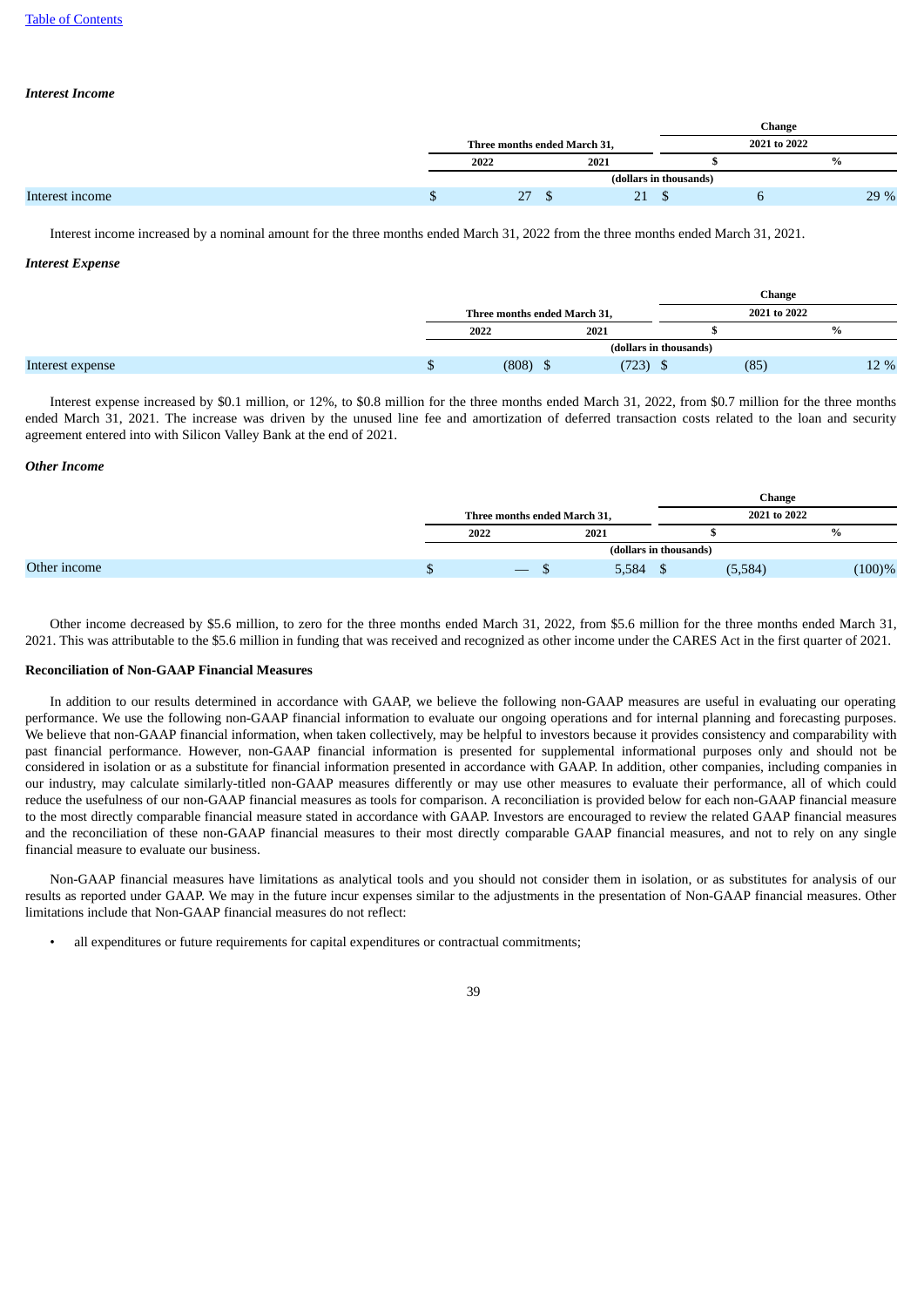- changes in our working capital needs;
- provision for income taxes, which may be a necessary element of our costs and ability to operate;
- the costs of replacing the assets being depreciated, which will often have to be replaced in the future;
- the non-cash component of employee compensation expense; and
- the impact of earnings or charges resulting from matters we consider not to be reflective, on a recurring basis, of our ongoing operations.

# *Adjusted Gross Profit and Adjusted Gross Margin*

Adjusted Gross Profit is a non-GAAP financial measure that we define as revenue less cost of services, excluding stock-based compensation expense and restructuring costs. We define Adjusted Gross Margin as our Adjusted Gross Profit divided by our revenue. We believe these non-GAAP financial measures are useful in evaluating our operating performance compared to that of other companies in our industry, as these metrics generally eliminate the effects of certain items that may vary from company to company for reasons unrelated to overall operating performance.

The following is a reconciliation of revenue to our Adjusted Gross Profit and Adjusted Gross Margin for the three months ended March 31, 2022 and 2021:

|                                    | Three months ended March 31, |                |  |
|------------------------------------|------------------------------|----------------|--|
|                                    | 2022                         | 2021           |  |
|                                    |                              | (in thousands) |  |
| Revenue                            | \$53,941                     | \$64,201       |  |
| Cost of services                   | 48,316                       | 68,524         |  |
| <b>Gross Profit (Loss)</b>         | 5,625                        | (4,323)        |  |
| <b>Gross Margin</b>                | 10%                          | (7)%           |  |
| Add:                               |                              |                |  |
| Stock-based compensation expense   | 1,381                        | 18,475         |  |
| Restructuring costs <sup>(1)</sup> | 106                          | $-$            |  |
| <b>Adjusted Gross Profit</b>       | \$7,112                      | \$14,152       |  |
| <b>Adjusted Gross Margin</b>       | 13%                          | 22%            |  |

\_\_\_\_\_\_\_\_\_\_\_\_\_\_\_\_\_\_ (1) Represents costs incurred for restructuring activities, which include severance packages offered to impacted employees and third party consulting costs incurred in the first quarter of 2022.

### *Adjusted EBITDA*

Adjusted EBITDA is a non-GAAP financial measure that we define as net loss adjusted for interest expense, net, depreciation and amortization, stockbased compensation expenses, transaction and acquisition costs, restructuring costs, change in fair market value of warrant and earn-out contingent liabilities and other income. We believe Adjusted EBITDA is useful in evaluating our operating performance compared to that of other companies in our industry, as this metric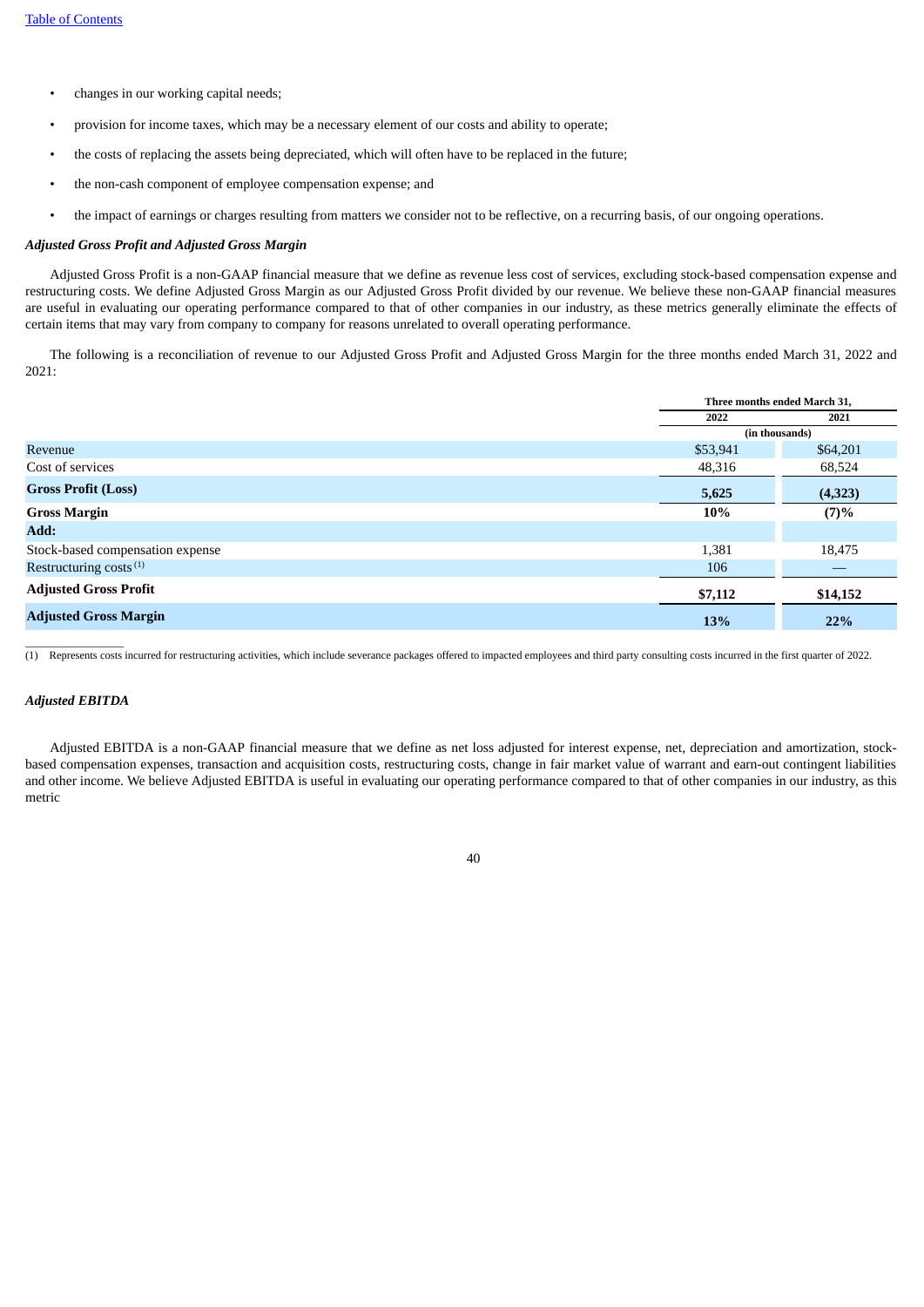generally eliminates the effects of certain factors that may vary from company to company for reasons unrelated to overall operating performance.

The following is a reconciliation of our net loss to Adjusted EBITDA for the three months ended March 31, 2022 and 2021:

|                                                                                           | Three months ended March 31, |               |                |           |
|-------------------------------------------------------------------------------------------|------------------------------|---------------|----------------|-----------|
|                                                                                           |                              | 2022          |                | 2021      |
|                                                                                           |                              |               | (in thousands) |           |
| Net loss                                                                                  | <b>D</b>                     | $(76,896)$ \$ |                | (191,775) |
| Interest expense, net (1)                                                                 |                              | 781           |                | 702       |
| Depreciation and amortization                                                             |                              | 5,803         |                | 4,902     |
| Stock-based compensation expense                                                          |                              | 17,559        |                | 164,962   |
| Transaction and acquisition costs <sup>(2)</sup>                                          |                              | 4,337         |                | 1,954     |
| Restructuring costs <sup>(3)</sup>                                                        |                              | 2,729         |                |           |
| Change in fair market value of warrant and earn-out contingent liabilities <sup>(4)</sup> |                              | (13, 190)     |                |           |
| Other income $(5)$                                                                        |                              |               |                | (5,584)   |
| <b>Adjusted EBITDA</b>                                                                    |                              | (58, 877)     |                | (24, 839) |

\_\_\_\_\_\_\_\_\_\_\_\_\_\_\_\_\_\_ (1) Represents the total of interest expense related to our finance leases and interest-bearing loans and interest income on money market funds. This also includes the unused line fee and amortization of deferred transaction costs related to the loan and security agreement entered into with Silicon Valley Bank.

(2) Represents professional service costs incurred in connection with pursuing the business combination transaction that did not meet the requirement for capitalization in 2021. For the first quarter of 2022, this represents professional service costs incurred in connection with the Acquisition transaction, which include due diligence and legal costs.

(3) Represents costs incurred for restructuring activities, which include severance packages offered to impacted employees and third party consulting costs incurred in the first quarter of 2022.<br>(4) Represents the change i agreement related to our business combination with CMLS.

(5) For the three months ended March 31, 2021, primarily consists of funding received under the CARES Act Provider Relief Fund.

#### **Liquidity and Capital Resources**

On July 22, 2021, we completed the business combination with CMLS, consummated the related private placement financing, and received net cash proceeds of \$510 million. Management determined that the cash proceeds received from the business combination provides us with sufficient liquidity to meet our obligations for at least twelve months from the date of this Quarterly Report.

On November 15, 2021, we entered into a loan and security agreement, or the SVB Agreement, with Silicon Valley Bank, or SVB, whereby SVB agreed to provide a \$125 million revolving credit facility with a maturity date of November 15, 2024. No amounts were drawn as of December 31, 2021. Advances under the SVB Agreement will bear interest at a floating rate per annum equal to the greater of (1) 4.00% and (2) the prime rate plus an applicable margin.

Additionally, upon the closing of the Acquisition of GeneDx on April 29, 2022, we received gross proceeds of \$200 million from the issuance of 50 million shares of our Class A common stock pursuant to the Acquisition PIPE Investment. The gross proceeds were partially used to pay for the cash consideration of the Acquisition and transaction costs incurred in connection with the Acquisition.

Accordingly, the condensed consolidated financial statements included in this Quarterly Report have been prepared on a basis that assumes we will continue as a going concern and which contemplates the realization of assets and satisfaction of liabilities and commitments in the ordinary course of business. Nevertheless, we may also seek additional funding in the future through the sale of common or preferred equity or convertible debt securities, the entry into other credit facilities or another form of third-party funding or by seeking other debt financing.

### **Material Cash Requirements for Known Contractual Obligations and Commitments**

The following is a description of commitments for known and reasonably likely cash requirements as of March 31, 2022 and December 31, 2021. We anticipate fulfilling such commitments with our existing cash and cash equivalents, which amounted to \$315.0 million and \$400.6 million as of March 31, 2022 and December 31, 2021, respectively, or through additional capital raised to finance our operations; see *"Liquidity and Capital Resources"*.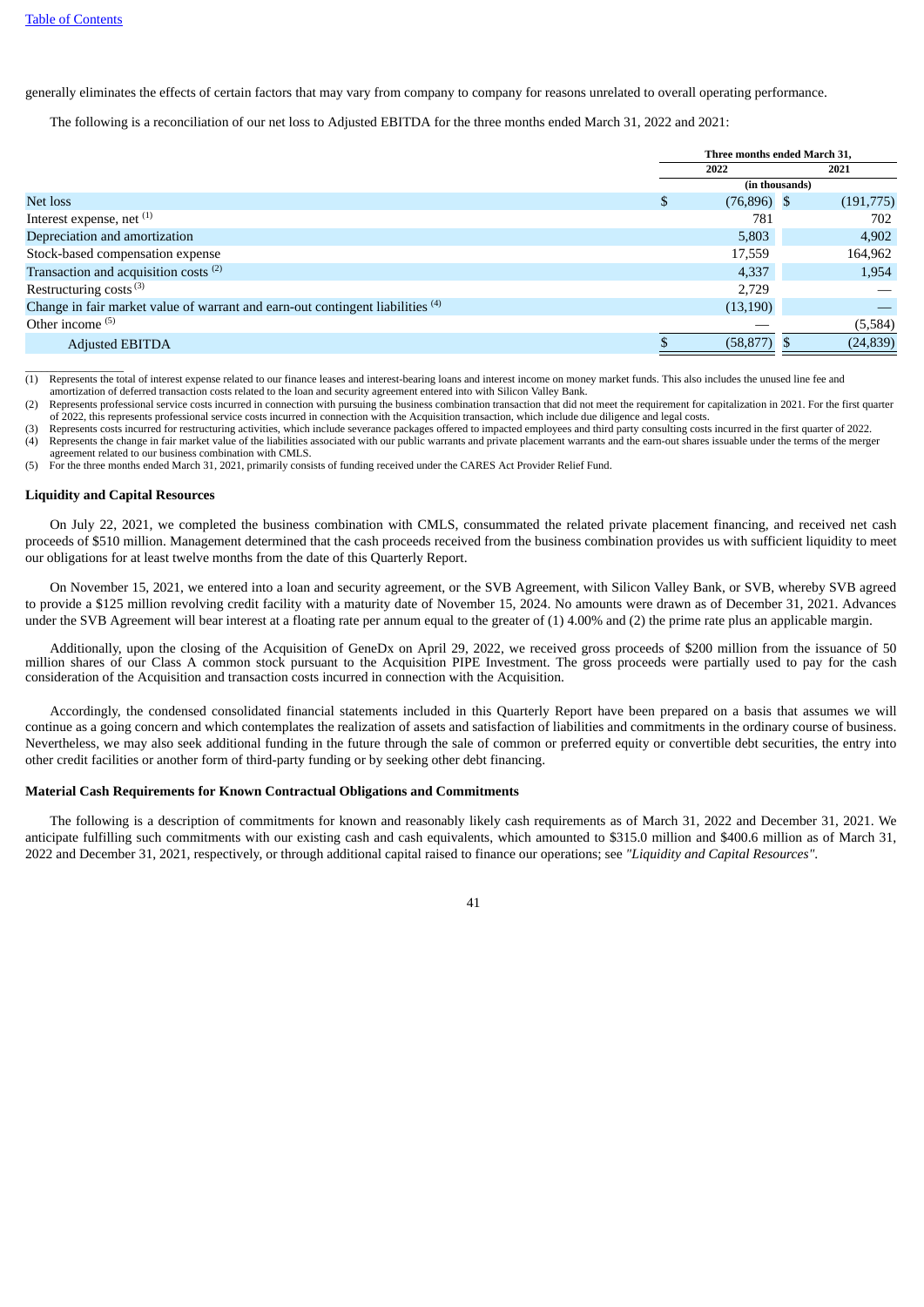Our future minimum payments under non-cancellable operating lease agreements were \$74.3 million as of March 31, 2022 and \$68.3 million as of December 31, 2021. The timing of these future payments, by year, can be found in our audited financial statements in Note 9, *"Commitments and Contingencies"* included within our Annual Report on Form 10-K for the year ended December 31, 2021, and our unaudited condensed consolidated financial statements in Note 9, *"Leases,"* included within this Quarterly Report, respectively.

Our future payments under finance leases were \$64.5 million as of March 31, 2022. The timing of these future payments, by year, can be found in our audited financial statements in Note 9, *"Commitments and Contingencies"* included within our Annual Report on Form 10-K for the year ended December 31, 2021, and our unaudited condensed consolidated financial statements in Note 9, *"Leases,"* included within this Quarterly Report, respectively.

### **Cash Flows**

|                                       | Three months ended March 31. |          |  |
|---------------------------------------|------------------------------|----------|--|
|                                       | 2022                         | 2021     |  |
|                                       | (in thousands)               |          |  |
| Net cash used in operating activities | $(81, 494)$ \$               | (42,208) |  |
| Net cash used in investing activities | (3,913)                      | (4,994)  |  |
| Net cash used in financing activities | (160)                        | (2,278)  |  |

### *Operating Activities*

Net cash used in operating activities during the three months ended March 31, 2022 was \$81.5 million, which was primarily attributable to a net loss of \$76.9 million and a change in fair value of the warrant and earn-out liabilities of \$13.2 million, partially offset by non-cash depreciation and amortization of \$5.8 million and non-cash stock-based compensation expense of \$17.6 million. The net change in our operating assets and liabilities primarily reflected a \$11.1 million increase in accounts receivable primarily from institutional payors, a \$2.9 million increase in inventories driven by an increase in reagents, a \$1.6 million increase in prepaid expenses and other current assets mainly driven by new insurance policy premiums purchased during the current period, a \$3.9 million increase in accounts payable and accrued expenses due to the timing of vendor payments, and a \$6.6 million decrease in other current liabilities mainly driven by the decrease in employee payroll and compensation related accruals.

Net cash used in operating activities during the three months ended March 31, 2021 was \$42.2 million, which was primarily attributable to a net loss of \$191.8 million and a net change in our operating assets and liabilities of \$22.3 million, partially offset by non-cash depreciation and amortization of \$4.9 million and non-cash stock-based compensation expense of \$165.0 million. The net change in our operating assets and liabilities primarily reflected an \$9.8 million increase in inventories driven by a higher volume of purchases to support increasing testing volumes, a \$6.3 million increase in prepaid expenses and other current assets mainly driven by professional services costs directly related to our business combination with CMLS, a \$4.0 million increase in accounts payable and accrued expenses due to the timing of vendor payments, and a \$9.1 million decrease in other current liabilities mainly driven by a decline in our bonus accrual following bonus payments in March 2021.

### *Investing Activities*

Net cash used in investing activities during the three months ended March 31, 2022 was \$3.9 million, which was attributable to \$1.4 million in purchases of property and equipment and \$2.5 million of costs related to development of internal-use software assets.

Net cash used in investing activities during the three months ended March 31, 2021 was \$5.0 million, which was attributable to \$2.1 million in purchases of property and equipment and \$2.9 million of costs related to development of internal-use software assets.

#### *Financing Activities*

Net cash used in financing activities during the three months ended March 31, 2022 was \$0.2 million, which was attributable to \$0.9 million of finance lease principal payments which was offset by proceeds of \$0.7 million from the exercise of stock options.

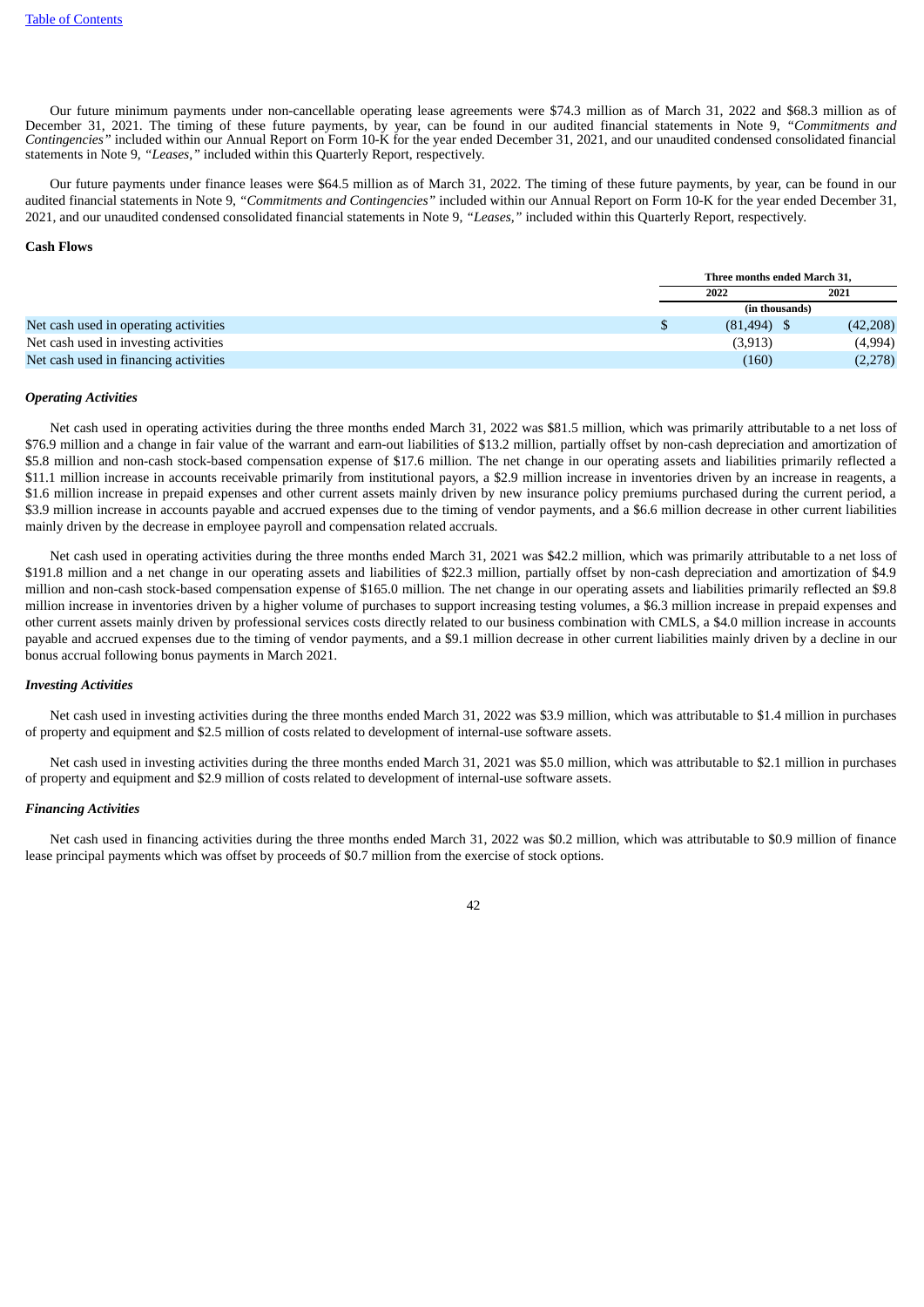Net cash used in financing activities during the three months ended March 31, 2021 was \$2.3 million, which was attributable to \$1.3 million in payments for deferred transaction costs related to our business combination with CMLS, \$1.0 million in principal payments on our finance lease obligations and \$0.4 million in principal payments on our long-term debt obligations existed during the period, offset by \$0.4 million cash received from stock option exercise.

#### **Critical Accounting Policies and Estimates**

Our management's discussion and analysis of our financial condition and results of operations is based on our unaudited condensed consolidated financial statements, which have been prepared in accordance with U.S. GAAP. The preparation of these unaudited condensed consolidated financial statements requires us to make estimates and assumptions that affect the reported amounts of assets and liabilities and the disclosure of contingent assets and liabilities at the date of the unaudited condensed consolidated financial statements, as well as the reported revenue generated and expenses incurred during the reporting periods. Our estimates are based on our historical experience and various other factors that we believe are reasonable under the circumstances, the results of which form the basis for making judgments about items that are not readily apparent from other sources. Actual results may differ from these estimates under different assumptions or conditions.

Except as described in Note 2, "Summary of Significant Accounting Policies-Recent Accounting Pronouncement Issued but Not Yet Adopted," to our unaudited condensed consolidated financial statements included in this Quarterly Report, there have been no material changes to our critical accounting policies and estimates as compared to the critical accounting policies and estimates disclosed in our audited consolidated financial statements and notes thereto included within our Annual Report on Form 10-K for the year ended December 31, 2021.

#### **JOBS Act Accounting Election**

We are considered an "emerging growth company" within the meaning of the JOBS Act. The JOBS Act allows an emerging growth company to delay the adoption of new or revised accounting standards that have different effective dates for public and private companies until those standards apply to private companies. We have elected to use this extended transition period and, as a result, our financial statements may not be comparable to companies that comply with public company effective dates. We also intend to rely on other exemptions provided by the JOBS Act, including not being required to comply with the auditor attestation requirements of Section 404(b) of the Sarbanes-Oxley Act.

Following the completion of the Business Combination, we will remain an emerging growth company until the earliest of (1) September 1, 2025, (2) the last day of the fiscal year in which we have total annual gross revenue of at least \$1.07 billion, (3) the last day of the fiscal year in which we are deemed to be a "large accelerated filer" as defined in Rule 12b-2 under the Exchange Act, which would occur if the market value of our Class A common stock held by nonaffiliates exceeded \$700.0 million as of the last business day of the second fiscal quarter of such year or (4) the date on which we have issued more than \$1.0 billion in non-convertible debt securities during the prior three-year period.

# **Recent Accounting Pronouncements**

Additional information on recent accounting pronouncements can be found in the audited financial statements in Note 2, *"Summary of Significant Accounting Policies"* included within our Annual Report on Form 10-K for the year ended December 31, 2021, and our unaudited condensed consolidated financial statements in Note 2, *"Summary of Significant Accounting Policies"* included within this Quarterly Report.

# **Item 3. Quantitative and Qualitative Disclosures about Market Risk**

We are exposed to market risks in the ordinary course of our business. These risks primarily relate to interest rates. Our cash, cash equivalents, and restricted cash consists of bank deposits and money market funds, which totaled \$315.9 million at March 31, 2022 and \$401.5 million as of December 31, 2021. Such interest-bearing instruments carry a degree of risk; however, because our investments are primarily high-quality credit instruments with short-term durations with high-quality institutions, we have not been exposed to, nor do we anticipate being exposed to, material risks due to changes in interest rates. A 100 basis point change in interest rates would not have a material effect on the fair market value of our cash, cash equivalents and restricted cash.

Our loan and financing obligation are recorded at amortized cost and include variable interest rate term. Therefore, change in interest rates can impact our interest payments we are obligated to pay. Additional information on our long-term debt can be found in Sema4's audited financial statements in Note 8, *"Long-Term Debt"* and Sema4's unaudited condensed consolidated financial statements in Note 8, *"Long-Term Debt."*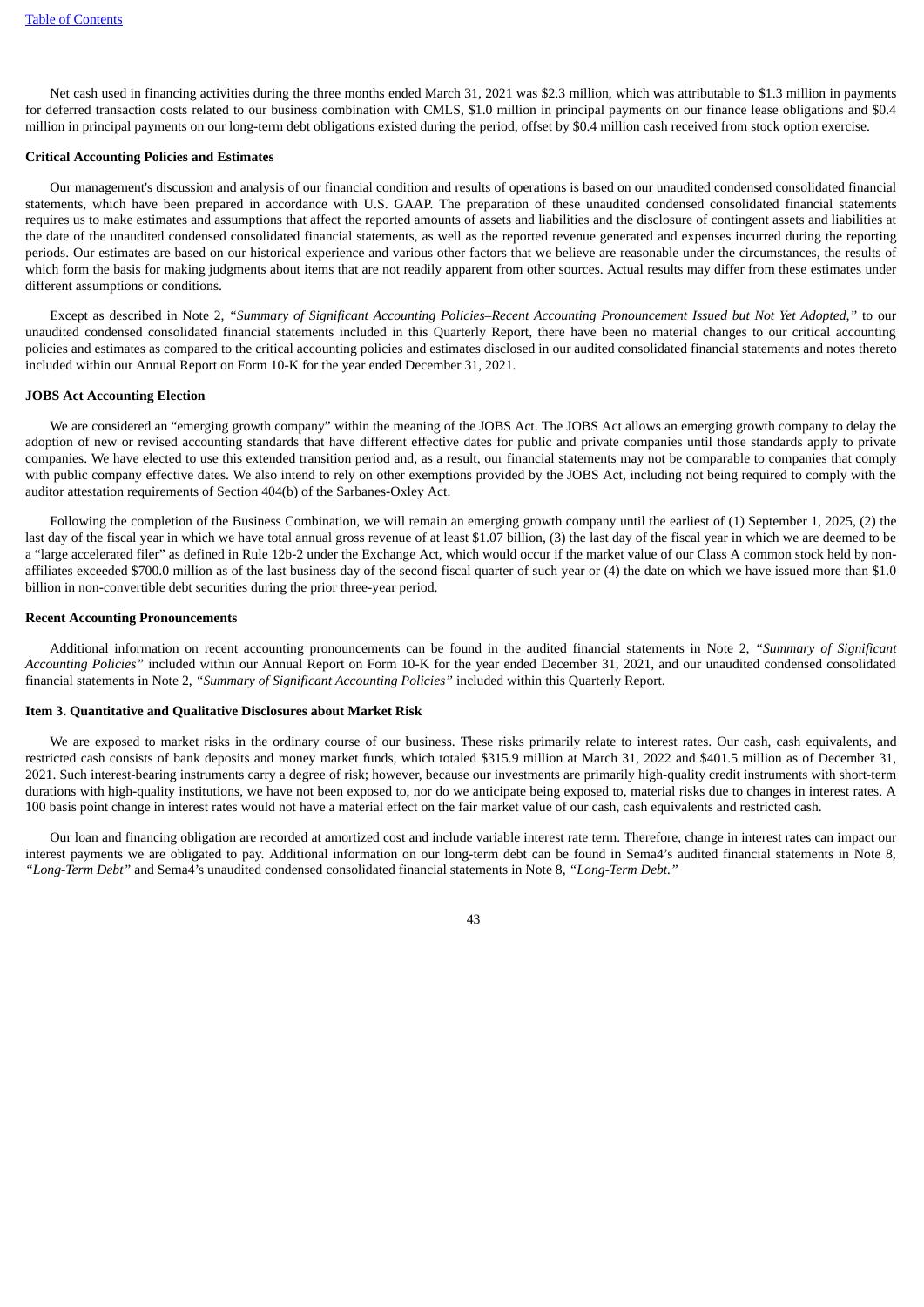# **Item 4. Controls and Procedures**

## *Evaluation of Disclosure Controls and Procedures*

Disclosure controls and procedures are controls and other procedures that are designed to ensure that information required to be disclosed in our reports filed or submitted under the Exchange Act is recorded, processed, summarized and reported within the time periods specified in the SEC's rules and forms. Disclosure controls and procedures include, without limitation, controls and procedures designed to ensure that information required to be disclosed in our reports filed or submitted under the Exchange Act is accumulated and communicated to our management, including our Chief Executive Officer and Chief Financial Officer, to allow timely decisions regarding required disclosure.

As required by Rules 13a-15 and 15d-15 under the Exchange Act, our Chief Executive Officer and Chief Financial Officer carried out an evaluation of the effectiveness of the design and operation of our disclosure controls and procedures as of March 31, 2022. Based on that evaluation, our Chief Executive Officer and Chief Financial Officer concluded that our disclosure controls and procedures were not effective as of March 31, 2022 because of the material weaknesses in internal control over financial reporting as of December 31, 2021 that we previously identified in Item 9A. "Controls and Procedures" of our Annual Report on Form 10-K for the year ended December 31, 2021 and had not been fully remediated as of March 31, 2022.

Notwithstanding the identified material weaknesses in internal control over financial reporting, our management has concluded that our condensed consolidated financial statements included in the Quarterly Report on Form 10-Q are fairly stated in all material respects in accordance with accounting principles generally accepted in the United States of America.

#### *Previously Reported Material Weaknesses*

A material weakness is a deficiency, or a combination of deficiencies, in internal control over financial reporting, such that there is a reasonable possibility that a material misstatement of a company's annual or interim financial statements will not be prevented or detected on a timely basis.

As described in more detail in Item 9A. "Controls and Procedures" of our Annual Report on Form 10-K for the year ended December 31, 2021, the material weaknesses identified related to the fact that we did not design and maintain accounting policies, procedures and controls to ensure complete, accurate and timely financial reporting in accordance with U.S. GAAP.

## *Remediation Plan*

Our management is actively engaged and committed to taking the steps necessary to remediate the control deficiencies that constituted the material weaknesses, and these remediation activities are continuing in 2022. In addition to the remediation actions undertaken during 2021 and described in more detail in Item 9A. "Controls and Procedures" of our Annual Report on Form 10-K for the year ended December 31, 2021, we expect to engage in additional activities, including, but not limited to:

- Hiring more technical accounting resources to enhance our control environment;
- Engaging external consultants to provide support and to assist us in our evaluation of more complex applications of GAAP, and to assist us with documenting and assessing our accounting policies and procedures until we have sufficient technical accounting resources;
- Implementing business process-level controls across all significant accounts and information technology general controls across all relevant systems. This includes providing training for control owners that will present expectations as it relates to the control design, execution and monitoring of such controls, including enhancements to the documentation to evidence the execution of the controls; and
- Implementing improvements to our ERP system to enhance the accuracy of our financial records, enable the enforcement of systematic segregation of duties, and to improve our information technology general controls environment.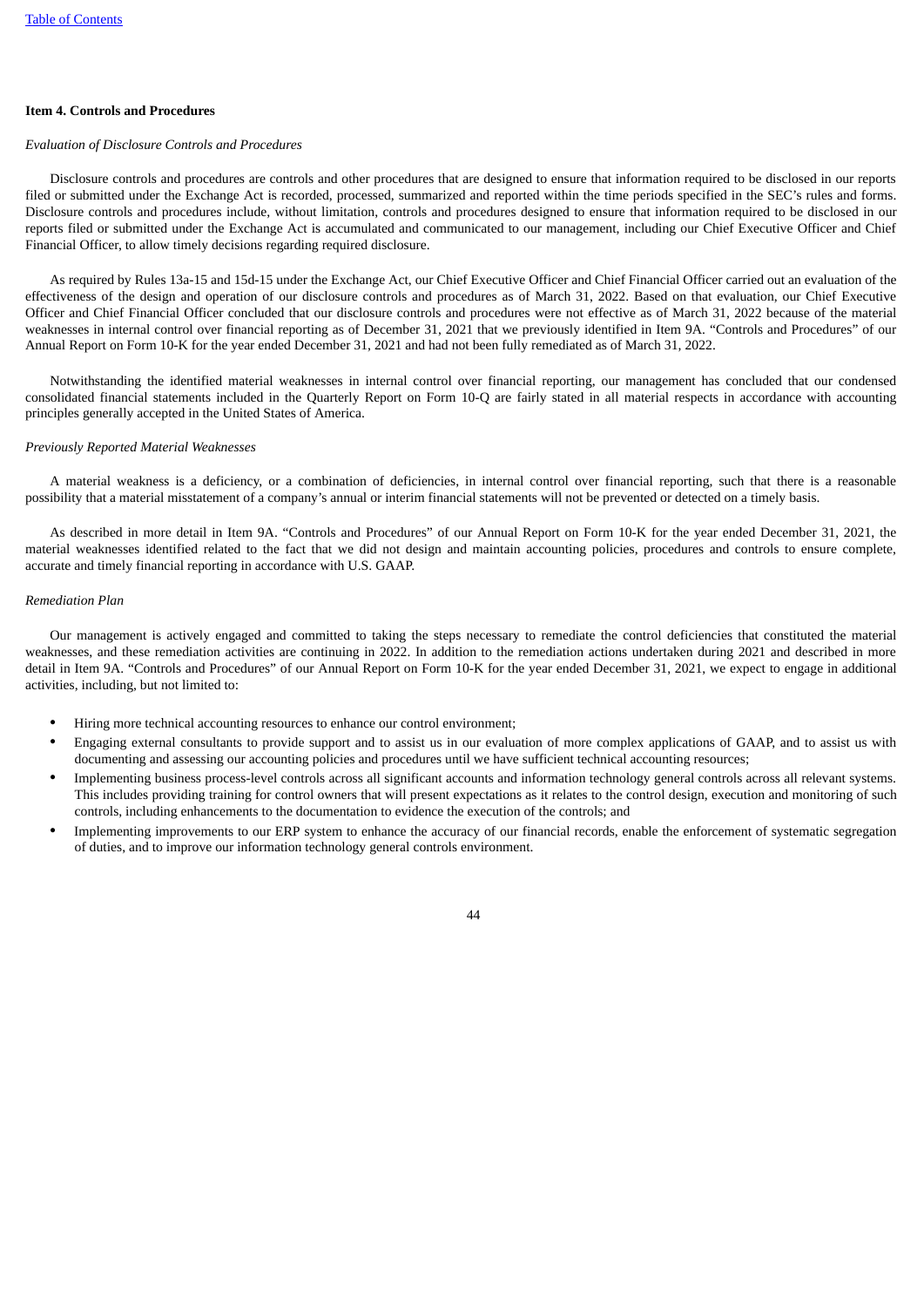We continue to enhance corporate oversight over process-level controls and structures to ensure that there is appropriate assignment of authority, responsibility, and accountability to enable remediation of our material weaknesses. We believe that our remediation plan will be sufficient to remediate the identified material weaknesses and strengthen our controls. As we continue to evaluate, and work to improve our controls, management may determine that additional measures to address control deficiencies or modifications to the remediation plan are necessary.

While we have performed certain remediation activities to strengthen our controls to address the identified material weaknesses, control weaknesses are not considered remediated until new internal controls have been operational for a period of time, are tested, and management concludes that these controls are operating effectively. We will continue to monitor the effectiveness of our remediation measures in connection with our future assessments of the effectiveness of internal control over financial reporting and disclosure controls and procedures, and we will make any changes to the design of our plan and take such other actions that we deem appropriate given the circumstances.

### *Changes in Internal Control Over Financial Reporting*

There was no change in our internal control over financial reporting that occurred during the three months ended March 31, 2022 covered by this Quarterly Report on Form 10-Q that has materially affected, or is reasonably likely to materially affect, our internal control over financial reporting, other than as described herein. We are continuing to take steps to remediate the material weaknesses in our internal control over financial reporting, as discussed above.

#### *Inherent Limitation on the Effectiveness of Internal Control*

Our management, including our Chief Executive Officer and Chief Financial Officer, does not expect that our disclosure controls and procedures, or our internal controls, will prevent all error and all fraud. A control system, no matter how well conceived and operated, can provide only reasonable, not absolute, assurance that the objectives of the control system are met. Further, the design of a control system must reflect the fact that there are resource constraints, and the benefits of controls must be considered relative to their costs. Because of the inherent limitations in all control systems, no evaluation of controls can provide absolute assurance that all control issues and instances of fraud, if any, within our Company have been detected.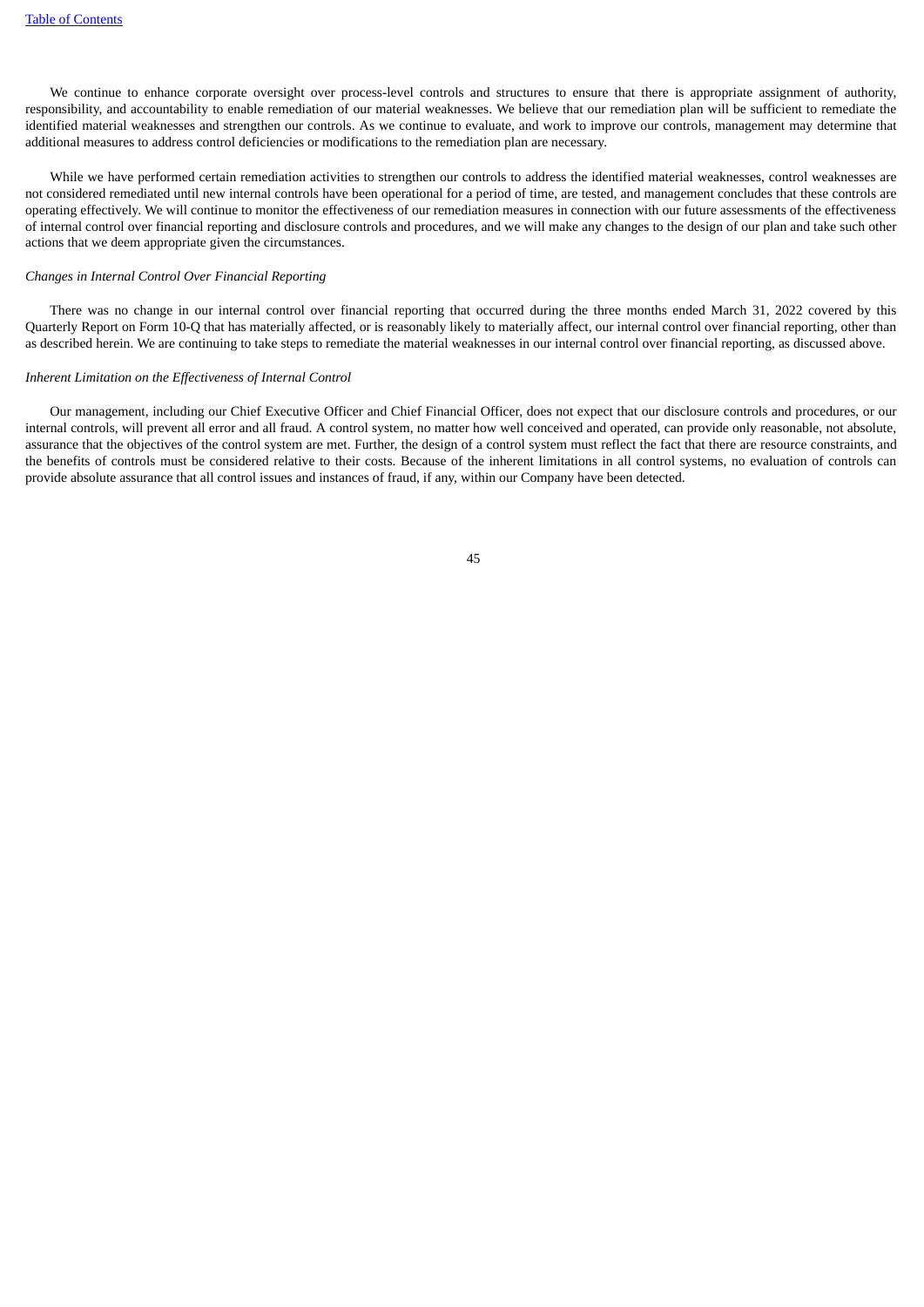# **Part II - Other Information**

### **Item 1. Legal Proceedings**

We, and our subsidiary, are currently not a party to, and our property is not currently the subject of, any material pending legal proceedings; however, we may become involved in various claims and legal actions arising in the ordinary course of business.

# **Item 1A. Risk Factors**

You should carefully review and consider the followina risk factors and the other information contained in this Quarterly Report on Form 10-O before deciding whether to invest in our Class A common stock. We cannot assure you that any of the events discussed below will not occur. These events could have a material and adverse impact on our business, financial condition, results of operations and prospects. Unless otherwise indicated, references to our business being harmed in these risk factors will include harm to our business, reputation, financial condition, results of operations, net revenue and future prospects. In such event, the trading price of our Class A common stock could decline, and you could lose all or part of your investment. We may face additional risks and uncertainties that are not presently known to us, or that we currently deem immaterial, which may also impair our business or financial condition. The following discussion should be read in conjunction with the unaudited condensed consolidated financial statements and notes thereto included herein.

### **Risk Factors Summary**

Our business is subject to a number of risks and uncertainties, including those risks discussed at length below. These risks include, among others, the following:

- The ongoing COVID-19 pandemic has affected and may further materially and adversely affect our business and financial results.
- We face intense competition. If we do not continue to innovate and provide products and services that are useful to users, we may not remain competitive, which could harm our business and operating results.
- If third-party payors, including managed care organizations, private health insurers and government health plans, do not provide adequate reimbursement for our tests, or seek to amend or renegotiate their fee reimbursement schedules, or if we are unable to comply with their requirements for reimbursement, our commercial success could be negatively affected.
- We have limited experience with the development and commercialization of our databases and our health information and genomic platforms.
- If we fail to comply with federal and state laboratory licensing requirements or standards, we could lose the ability to perform our tests or experience disruptions to our business.
- We rely on highly skilled personnel in a broad array of disciplines and, if we are unable to hire, retain or motivate these individuals, or maintain our corporate culture, we may not be able to maintain the quality of our services or grow effectively.
- We need to scale our infrastructure in advance of demand for our products and services, and our failure to generate sufficient demand for our products and services would have a negative impact on our business and our ability to attain profitability.
- We rely on a limited number of suppliers or, in some cases, single suppliers, for some of our laboratory instruments and materials and may not be able to find replacements or immediately transition to alternative suppliers or service providers.
- We rely on a limited number of product and service providers for data infrastructure and analytics capabilities, and any disruption of, or interference with, our use of data and workflow services could adversely affect our business, financial condition, and results of operations, and we may not be able to find replacements or immediately transition to alternative products or service providers.
- Our projections are subject to significant risks, assumptions, estimates and uncertainties, including assumptions regarding adoption of our products and services. As a result, our projected revenues, market share, expenses and profitability may differ materially from our expectations in any given quarter or fiscal year.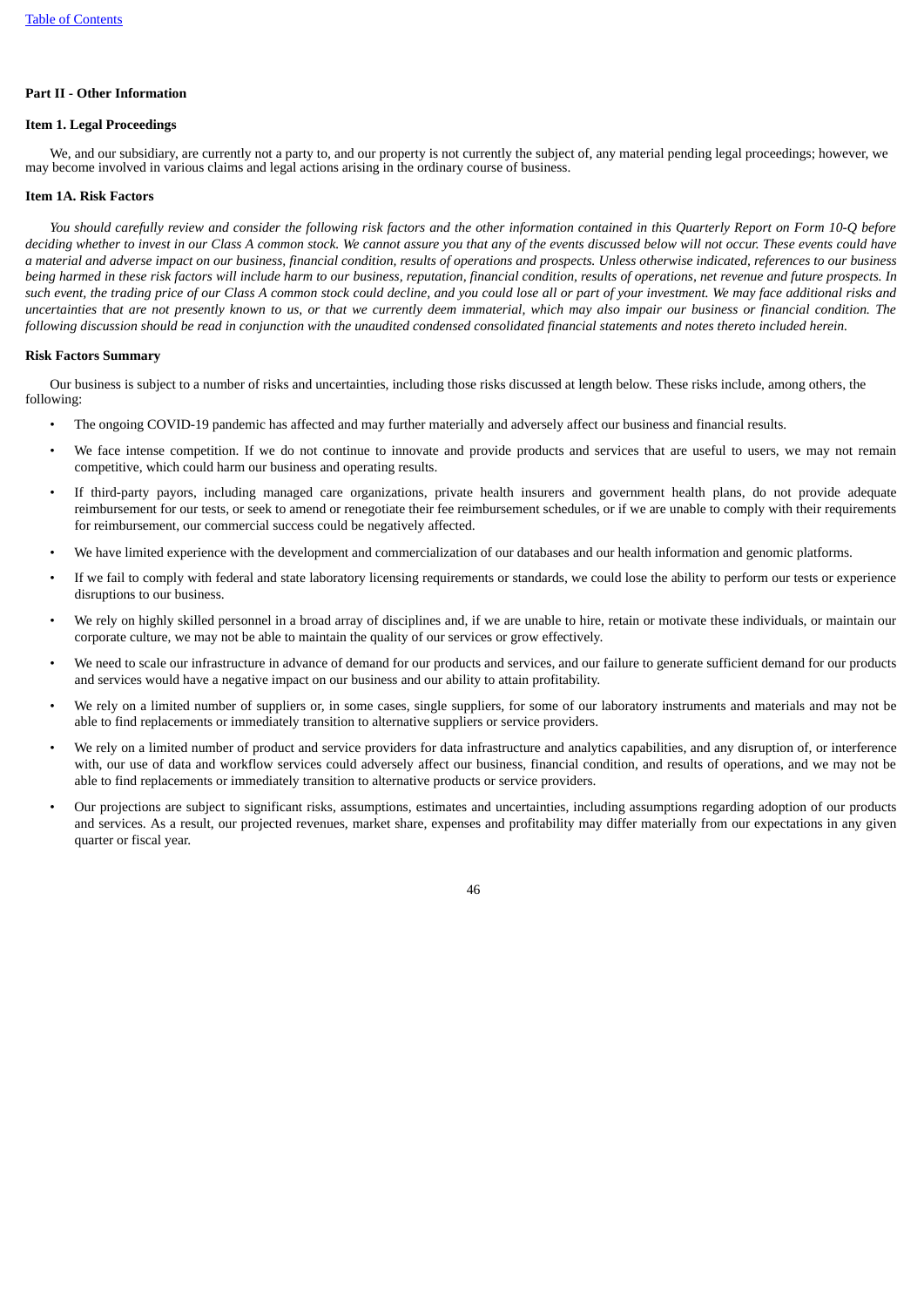- Uncertainty in the development and commercialization of our enhanced or new tests or services could materially adversely affect our business, financial condition and results of operations.
- We currently use, and in the future expect to increase our use of, information and rights from customers, strategic partners, and collaborators for several aspects of our operations, and if we cannot maintain current and enter new relationships with these parties with adequate access and authorization to such information, our business will suffer.
- Our operating results could be subject to significant fluctuation, which could increase the volatility of our stock and warrant prices and cause losses to our stockholders.
- We may need to raise additional capital to fund our existing operations, develop additional products and services, commercialize new products and services or expand our operations and may have difficulties raising capital depending on financial market conditions.
- We expect to make significant investments in our continued research and development of new products and services, which may not be successful.
- We have identified material weaknesses, some of which have a pervasive effect across the organization, and may identify additional material weaknesses or significant deficiencies, in our internal controls over financial reporting. Our failure to remedy these matters could result in a material misstatement of our financial statements and we will incur increased costs and demands on management as a result of compliance with internal control requirements, which could harm our operating results.
- We rely on third-party laboratories to perform certain elements of our service offerings.
- As a result of the Acquisition, OPKO became a substantial holder of shares of our Class A common stock and sales by OPKO into the market in the future could cause the market price of our Class A common stock to drop significantly, even if our business is doing well.
- Our ability to be successful following the Acquisition is dependent upon the efforts of our key personnel, including the key personnel of GeneDx. The loss of key personnel could negatively impact our operations and profitability our financial condition could suffer as a result.
- Future changes in FDA enforcement discretion for LDTs could subject our operations to much more significant regulatory requirements.
- Compliance with the HIPAA security, privacy and breach notification regulations may increase our costs.
- We face uncertainty related to healthcare reform, pricing, coverage and reimbursement, which could reduce our revenue.
- Our inability to effectively protect our proprietary products, processes, and technologies, including the confidentiality of our trade secrets, could harm our competitive position.
- Security breaches, privacy issues, loss of data and other incidents could compromise sensitive, protected, or personal information related to our business, could prevent it from accessing critical information, and could expose it to regulatory liability, which could adversely affect our business.
- We will incur increased costs and demands on management as a result of compliance with laws and regulations applicable to public companies, which could harm our operating results.

### **Risks Related to Our Business, Industry and Operations**

# The ongoing COVID-19 pandemic has affected and may further materially and adversely affect our business and financial results.

The ongoing COVID-19 pandemic, together with related precautionary measures in response to the initial outbreak and resurgences, materially disrupted our business during certain periods in 2020 and 2021 and may continue to disrupt our business for an unknown period of time. Since the initial outbreak, we experienced a significant impact to our 2020 and 2021 operating results, including our order volumes, revenues, margins, and cash utilization, among other measures and may experience further impacts in future periods depending on the evolution of the COVID-19 pandemic.

Throughout 2020 and 2021, both we and our partners also undertook a number of precautionary measures in response to the virus, including requiring employees to work remotely, restricting travel and limiting interactions in person, and we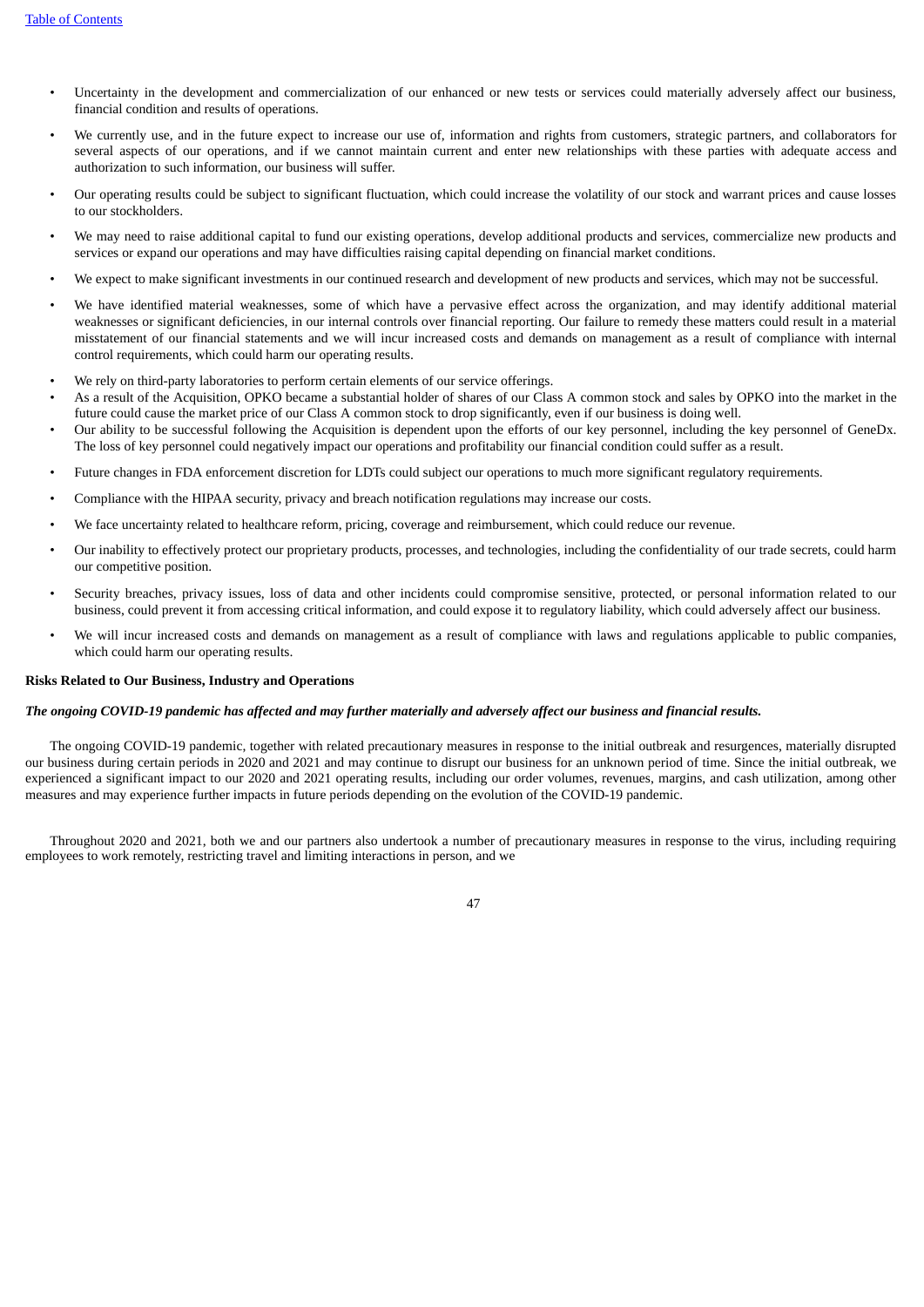expect to adjust our precautionary measures at our various locations based on local recovery levels, vaccination rates and applicable governmental regulations. Our business could be negatively affected in the future if it takes excessive, ineffective or inadequate precautions.

The ongoing COVID-19 pandemic has materially impacted our business in 2020 and 2021 and may continue to impact our business for an unknown period of time. Such impacts have included and may include the following:

- Healthcare providers or patients have canceled or delayed scheduling, and for an extended period of time may continue to cancel or delay scheduling, standard wellness visits and other non-emergency appointments and procedures (including oncology and pregnancy-related screenings), contributing to a decline in orders for our products or services;
- Restrictions on travel, commerce and shipping may prevent patients and pathologists from shipping samples to our clinical laboratories;
- Illnesses, quarantines, financial hardships, restrictions on travel, commerce and shipping, or other consequences of the pandemic, may disrupt our supply chain or other business relationships, and we or other parties may assert rights under force majeure clauses to excuse performance;
- We have experienced, and for an extended period of time may continue to experience, reduced volumes at our clinical laboratories and we may need to suspend operations at some or all of our clinical laboratories;
- We have taken, and may take additional, cost cutting measures, which may hinder our efforts to commercialize our products or delay the development of future products and services. Further, we might not realize all of the cost savings we expect to achieve as a result of those efforts;
- We and our partners have postponed or cancelled clinical studies, which may delay or prevent our launch of future products and services;
- Some or all of our workforce, much of which continues to work remotely in an effort to reduce the spread of COVID-19, may be infected by the virus or otherwise distracted;
- A combination of factors, including infection from the virus, supply shortfalls, and inability to obtain or maintain equipment, could adversely affect our lab capacity and our ability to meet the demand for our testing services; and
- We may inaccurately estimate the duration or severity of the COVID-19 pandemic, which could cause us to misalign our staffing, spending, activities and precautionary measures with current or future market conditions.

Despite our efforts, the ultimate impact of the COVID-19 pandemic, or the impact of the emergence of new strains of the virus and any future resurgences of COVID-19 or variant strains, depends on factors beyond our knowledge or control, including availability and distribution of effective medical treatments and vaccines, the duration and severity of the pandemic, third-party actions taken to contain its spread and mitigate its public health effects and short- and long-term changes in the behaviors of medical professionals and patients resulting from the pandemic.

Additionally, the economic consequences of the COVID-19 pandemic have, and may continue to, adversely impacted financial markets, resulting in high share price volatility, reduced market liquidity, and substantial declines in the market prices of the securities of many publicly traded companies. Volatile or declining markets for equities could adversely affect our ability to raise capital in the future when needed through the sale of shares of Class A common stock or other equity or equity-linked securities. If these market conditions persist when and if we need to raise capital, and if we are able to sell shares of our Class A common stock under then prevailing market conditions, we might have to accept lower prices for our shares and issue a larger number of shares than might have been the case under better market conditions, resulting in significant dilution of the interests of our stockholders.

# Due to the high degree of uncertainty regarding the implementation and impact of the CARES Act and other legislation related to COVID-19, there can be no assurance that we will be able to comply with the applicable terms and conditions of the CARES Act and retain such assistance.

On March 27, 2020, the CARES Act was signed into law, aimed at providing emergency assistance and health care for individuals, families, and businesses affected by the COVID-19 pandemic and generally supporting the U.S. economy. The CARES Act, among other things, includes provisions relating to refundable payroll tax credits, deferment of employer social security payments, net operating loss carryback periods, alternative minimum tax credit refunds, and modifications

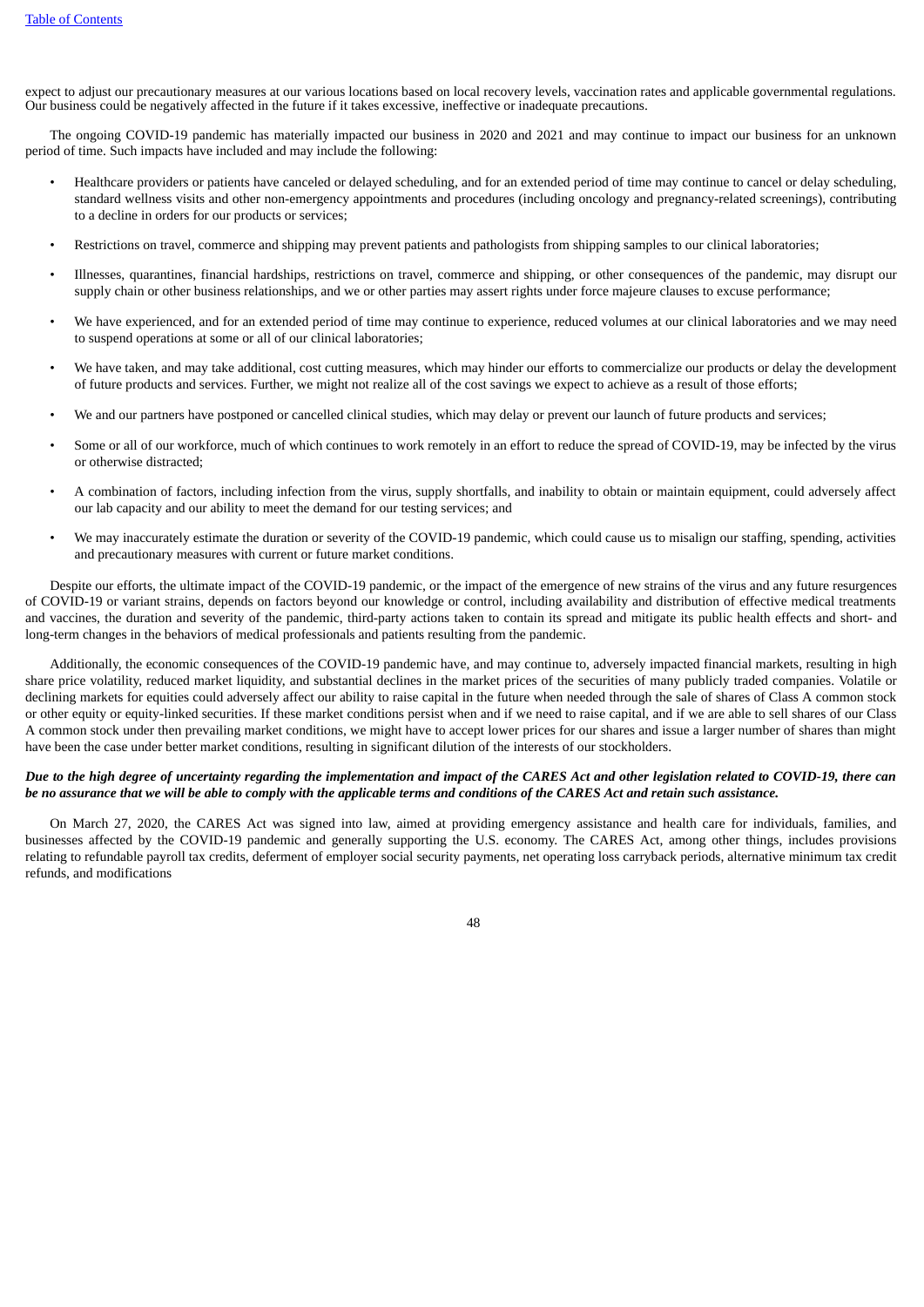to the net interest deduction limitations. The CARES Act and similar legislation intended to provide assistance related to the COVID-19 pandemic also authorized \$175.0 billion in funding to be distributed by the U.S. Department of Health and Human Services (the "HHS"), to eligible health care providers. This funding, known as the Provider Relief Fund, is designated to fund eligible healthcare providers' healthcare-related expenses or lost revenues attributable to COVID-19. On December 27, 2020, the Consolidated Appropriations Act, 2021 was signed into law, which adds \$3.0 billion to the Provider Relief Fund. Payments from the Provider Relief Fund are subject to certain eligibility criteria, as well as reporting and auditing requirements, but do not need to be repaid to the U.S. government if recipients comply with the applicable terms and conditions.

In 2020, we received \$5.4 million as part of the stimulus, comprised of \$2.6 million received under the PRF and \$2.8 million received under the ERC. In 2021, we received an additional \$5.6 million under the PRF distribution. Funds provided under the PRF distributions to healthcare providers are not loans and will not be required to be repaid; however, as a condition to receiving these payments, providers must agree to certain terms and conditions and submit sufficient documentation demonstrating that the funds are being used for healthcare-related expenses or lost revenue attributable to the COVID-19 pandemic. Funds provided under the ERC distributions are refundable tax credits for 50% of qualified wages paid to employees during the pandemic. A company is eligible for the ERC if it has not received a Paycheck Protection Program loan under the Cares Act and (1) its operations have been fully or partially suspended because of COVID-19 or (2) its gross receipts in a calendar quarter in 2020 declined by more than 50% from the same period in 2019. At the time of applying for the ERC, we concluded that the eligibility requirements were met. However, subsequent to the filing of the application, our revenue was revised due to a change in estimate as a result of finalizing our accounting records, which impacted the applicable periods and calculations for determining eligibility, and may no longer meet the eligibility requirements. As such, we have deferred the recognition of the funds received under the ERC distribution and recorded the proceeds in other liabilities on the balance sheets as of March 31, 2022 and December 31, 2021.

Due to the high degree of uncertainty regarding the implementation of the CARES Act, the Consolidated Appropriations Act, 2021 and other stimulus legislation, and due to our revenue revisions, there can be no assurance that the terms and conditions of the PRF, ERC or other relief programs will not change or be interpreted in ways that affect our ability to comply with such terms and conditions in the future, which could affect our ability to retain such assistance. We will continue to monitor our compliance with the terms and conditions of the PRF, including demonstrating that the distributions received have been used for healthcare-related expenses or lost revenue attributable to COVID-19, and the ERC. If we are unable to comply with current or future terms and conditions, our ability to retain some or all of the distributions received may be impacted, and we may be subject to actions including payment recoupment, audits and inquiries by governmental authorities, and criminal, civil or administrative penalties.

#### Other companies or institutions may develop and market novel or improved technologies, which may make our technologies less competitive or obsolete.

We operate in a rapidly evolving and highly competitive industry. There are a number of private and public companies that offer products or services or have announced that they are developing products or services that compete, or may one day compete, with our products or services. Some of our current and potential competitors possess greater brand recognition, financial and other resources and development capabilities than we do. As the fields of genomic analysis and health information become more widely known to the public, we anticipate that competition will further increase. We expect to compete with a broad range of organizations in the U.S. and other countries that are engaged in the development, production and commercialization of genetic screening products, including women's health and oncology screening products, health information services, and analytics, and data science services, and other diagnostic products. These competitors include:

- companies that offer clinical, research and data clinical services, molecular genetic testing and other clinical diagnostics, life science research and drug discovery services, data services and healthcare analytics, and consumer genetics products;
- academic and scientific institutions;
- governmental agencies; and
- public and private research organizations.

We may be unable to compete effectively against our competitors either because their products and services are superior or because they may have more expertise, experience, financial resources, or stronger business relationships. These competitors may have broader product lines and greater name recognition than we do. Furthermore, we must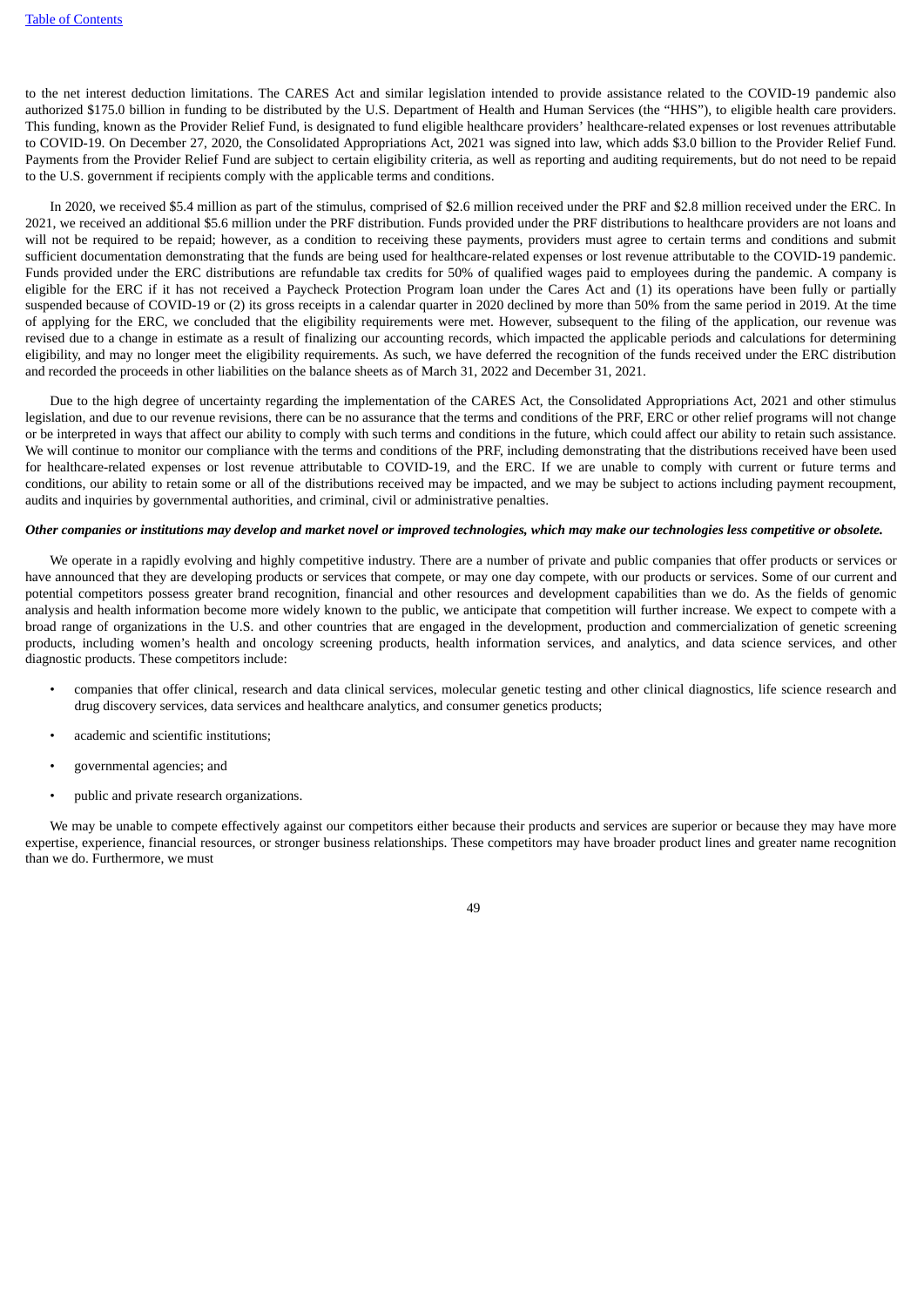compete successfully in our existing markets, including women's health and oncology, but also in any new markets we expand into. Even if we successfully develop new marketable products or services, our current and future competitors may develop products and services that are more commercially attractive than ours, and they may bring those products and services to market earlier or more effectively than we are able to. If we are unable to compete successfully against current or future competitors, we may be unable to increase market acceptance for and sales of our tests and services, which could prevent us from increasing or sustaining our revenues or achieving sustained profitability.

## We face intense competition. If we do not continue to innovate and provide products and services that are useful to users, we may not remain competitive, *which could harm our business and operating results.*

Our business environment is rapidly evolving and intensely competitive. Our businesses face changing technologies, shifting provider and patient needs, and frequent introductions of rival products and services. To compete successfully, we must accurately anticipate technology developments and deliver innovative, relevant and useful products, services, and technologies in a timely manner. As our businesses evolve, the competitive pressure to innovate will encompass a wider range of products and services. We must continue to invest significant resources in research and development, including through acquisitions and collaborations, joint ventures and partnerships, in order to enhance our current diagnostics and health information and data science technologies, and existing and new products and services based off these technologies.

We have many competitors in different industries. Our current and potential domestic and international competitors range from large and established companies to emerging start-ups in addition to academic and scientific institutions, and public and private research organizations. Some competitors have longer operating histories in various sectors. They can use their experience and resources in ways that could affect our competitive position, including by making acquisitions, continuing to invest heavily in research and development and in talent, initiating intellectual property claims (whether or not meritorious), and continuing to compete aggressively for our customers and partners in the market for health information and data science products and services. Our competitors may be able to innovate and provide products and services faster than we can or may foresee the need for products and services before we do.

Our operating results may also suffer if our products and services are not responsive to the needs of our customers and partners. As technologies continue to develop, our competitors may be able to offer products and services that are, or that are seen to be, substantially similar to or better than our current products and services. This may force us to compete in different ways and expend significant resources in order to remain competitive. If our competitors are more successful than us in developing compelling products and services for or in attracting and retaining customers or partners in the market for health information and data science products and services, our operating results could be harmed.

# If third-party payors, including managed care organizations, private health insurers and government health plans, do not provide adequate reimbursement for our tests, or seek to amend or renegotiate their fee reimbursement schedules, or if we are unable to comply with their requirements for *reimbursement, our commercial success could be negatively affected.*

Our ability to increase the number of billable tests and our revenue therefrom will depend on our success in achieving reimbursement for our tests from third-party payors. Reimbursement by a payor may depend on a number of factors, including a payer's determination that a test is appropriate, medically necessary, cost-effective and has received prior authorization. The commercial success of our current and future products, if approved, will depend on the extent to which our customers receive coverage and adequate reimbursement from third-party payors, including managed care organizations and government payers (e.g., Medicare and Medicaid).

Since each payer makes its own decision as to whether to establish a policy or enter into a contract to cover our tests, as well as the amount it will reimburse for a test, seeking these approvals is a time-consuming and costly process. In addition, the determination by a payer to cover and the amount it will reimburse for our tests will likely be made on an indication-by-indication basis and may consider our billing practices and reimbursements from other payors and from our patient billing programs. To date, we have obtained policy-level reimbursement approval or contractual reimbursement for some indications for our tests from most of the large commercial third-party payors in the United States, and the Centers for Medicare & Medicaid Services ("CMS") provides reimbursement for our multi-gene tests for hereditary breast and ovarian cancer-related disorders as well as other tests. We believe that establishing adequate reimbursement from Medicare is an important factor in gaining adoption from healthcare providers. Our claims for reimbursement from third-party payors may be denied upon submission, and we must appeal the claims. The appeals process is time consuming and expensive and may not result in payment. In cases where there is not a contracted rate for reimbursement, there is typically a greater coinsurance or copayment requirement from the patient, which may result in further delay or decreased likelihood of collection.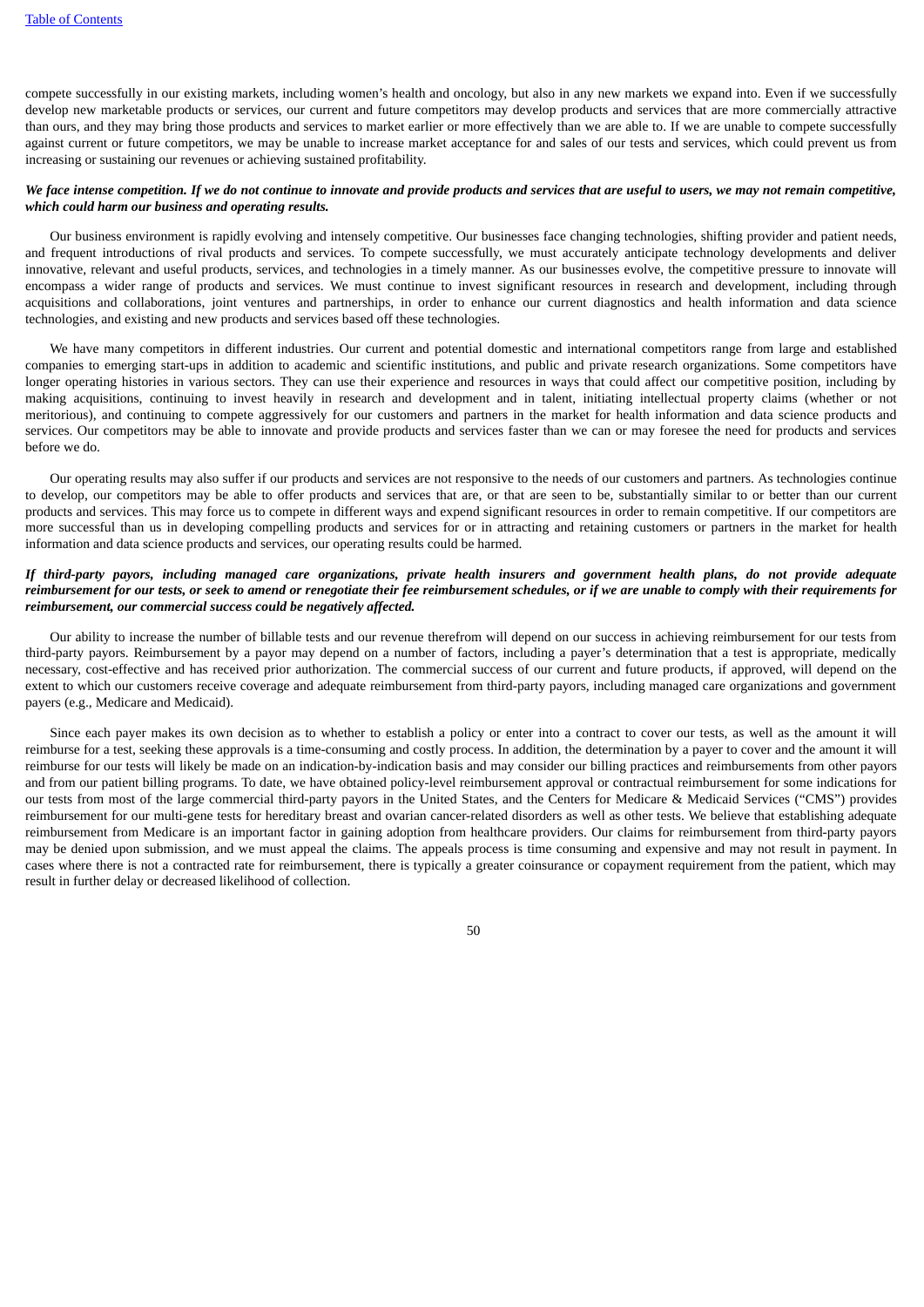A significant portion of the payments for our tests are paid or reimbursed under insurance programs with third-party payors. To contain reimbursement and utilization rates, third-party payors often attempt to, or do in fact, amend or renegotiate their fee reimbursement schedules. Loss of revenue caused by third-party payor cost containment efforts or an inability to negotiate satisfactory reimbursement rates could have a material adverse effect on our revenue and results of operations.

Furthermore, in cases where we or our partners have established reimbursement rates with third-party payors, we face additional challenges in complying with their procedural requirements for reimbursement. These requirements often vary from payer to payer and are reassessed by third party payors on a regular basis, and we have needed additional time and resources to comply with them. We have also experienced, and may continue to experience, delays in or denials of coverage if we do not adequately comply with these requirements. Our third-party payors have also requested, and in the future may request, audits of the amounts paid to us. We have been required to repay certain amounts to payers as a result of such audits, and we could be adversely affected if we are required to repay other payers for alleged overpayments due to lack of compliance with their reimbursement policies. In addition, we have experienced, and may continue to experience, delays in reimbursement when we transition to being an in-network provider with a payer.

We expect to continue to focus our resources on increasing adoption of, and expanding coverage and reimbursement for, our current tests and any future tests we may develop or acquire. If we fail to expand and maintain broad adoption of, and coverage and reimbursement for, our tests, our ability to generate revenue could be harmed and our future prospects and our business could suffer.

### We have limited experience with the development and commercialization of our databases and our health information and genomic platforms.

We have limited experience with the development or commercialization of clinical or research products in connection with the databases we manage and to which we have access, including our Centrellis and Traversa platforms. Our partners' usage of an advanced machine learning engine for therapeutic decision-making are at an early stage of development and usage under current and proposed collaborations, and we are continuing to develop new processes that may support the development of new therapeutics applications such as the delivery of personalized clinically actionable insights into clinical reports, clinical trial matching, real-world evidence trials, and clinical decision support, via an advanced programmable interface layer. Although our partners have invested significant financial resources to develop and utilize new technologies to support preclinical studies and other early research and development activities, and provide general and administrative support for these operations, our future success is dependent on our current and future partners' ability to successfully derive actionable insights from the database and our platform, and our partners' ability, where applicable, to obtain regulatory approval for new therapeutic solutions based off existing models or to obtain regulatory approval and marketing for, and to successfully commercialize, new therapeutics. The use of our platform and the databases it manages and to which it has access for these purposes will require additional regulatory investments for Centrellis, such as "good practice" quality guidelines and regulations ("GxP"), and data quality and integrity controls.

### Ethical, legal and social concerns related to the use of genomic medicine and health information analysis could reduce demand for our tests.

Genomic medicine and health information analysis has raised ethical, legal and social issues regarding privacy rights and the appropriate uses of the resulting information. Domestic and international governmental and regulatory authorities could, for social or other purposes, such as data privacy, limit or regulate the use of health information or health information testing or prohibit testing for specific information derived from health information testing, including, for example, data on genetic predisposition to certain conditions, particularly for those that have no known cure. Similarly, these concerns may lead patients to refuse to use, or clinicians to be reluctant to order, genomic tests as part of health information assessment even if permissible, or lead patients to withhold or withdraw consent for our use of their data. These and other ethical, legal and social concerns may limit market acceptance of our tests or services or reduce the potential markets for our tests, or services either of which could have an adverse effect on our business, research, financial condition or results of operations.

# If we fail to comply with federal and state laboratory licensing requirements or standards, we could lose the ability to perform our tests or experience *disruptions to our business.*

We are subject to Clinical Laboratory Improvement Amendments of 1988 ("CLIA"), a federal law that regulates clinical laboratories that perform testing on specimens derived from humans for the purpose of providing information for the diagnosis, prevention or treatment of disease. CLIA regulations establish specific standards with respect to personnel qualifications, facility administration, proficiency testing, quality control, quality assurance and inspections. CLIA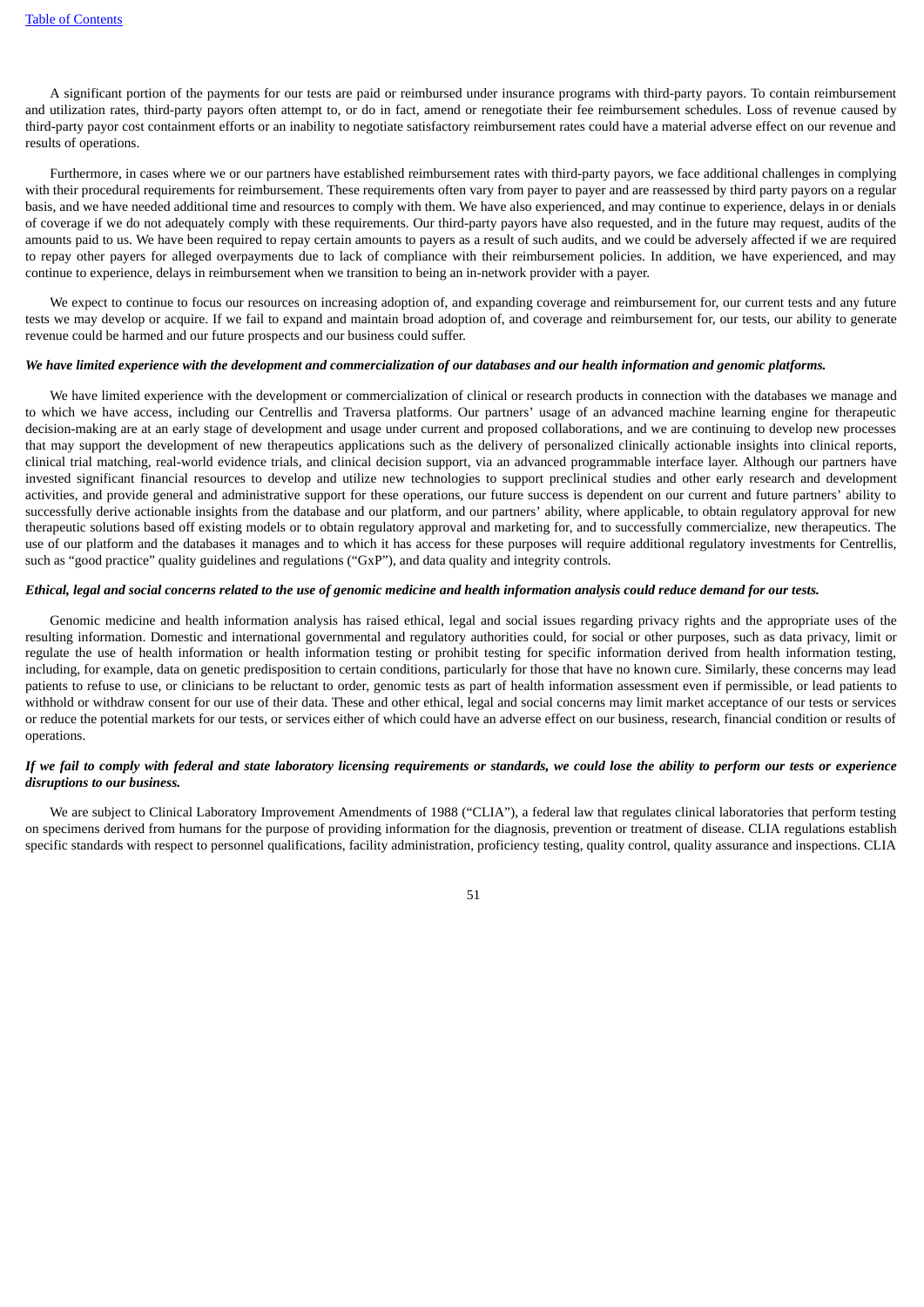certification is also required in order for us to be eligible to bill state and federal healthcare programs, as well as many private third-party payors, for our tests. We have current CLIA, CAP, and other certifications to conduct our tests at our laboratories in Connecticut. To renew these certifications, we are subject to survey and inspection on a regular basis and at the request of the certifying bodies. Moreover, CLIA inspectors may make random inspections of our clinical reference laboratories.

We would also be required to maintain in-state licenses if we were to conduct testing in other states. Several states require the licensure of out-of-state laboratories that accept specimens from certain states.

In addition to having laboratory licenses in New York, our clinical reference laboratories are approved on test-specific bases for the tests they run as laboratory-developed tests ("LDTs"), by the New York State Department of Health ("NYDOH"). Other states may adopt similar licensure requirements in the future, which may require us to modify, delay or stop our operations in such jurisdictions. We may also be subject to regulation in foreign jurisdictions as we seek to expand international utilization of our tests or such jurisdictions adopt new licensure requirements, which may require review of our tests in order to offer them or may have other limitations such as restrictions on the transport of samples necessary for us to perform our tests that may limit our ability to make our tests available outside of the United States. Complying with licensure requirements in new jurisdictions may be expensive, time-consuming, and subject us to significant and unanticipated delays.

Failure to comply with applicable clinical laboratory licensure requirements or standards may result in a range of enforcement actions, including license suspension, limitation, or revocation, directed plan of action, onsite monitoring, civil monetary penalties, criminal sanctions, and cancellation of the laboratory's approval to receive Medicare and Medicaid payment for our services, as well as significant adverse publicity. Any sanction imposed under CLIA, its implementing regulations, or state or foreign laws or regulations governing clinical laboratory licensure, or our failure to renew our CLIA certifications, a state or foreign license, or accreditation, could have a material adverse effect on our business, financial condition and results of operations. Even if we were able to bring our laboratory back into compliance, we could incur significant expenses and potentially lose revenue in doing so.

The College of American Pathologists ("CAP"), maintains a clinical laboratory accreditation program. CAP asserts that its program is "designed to go well beyond regulatory compliance" and helps laboratories achieve the highest standards of excellence to positively impact patient care. While not required to operate a CLIA-certified laboratory, many private insurers require CAP accreditation as a condition to contracting with clinical laboratories to cover their tests. In addition, some countries outside the United States require CAP accreditation as a condition to permitting clinical laboratories to test samples taken from their citizens. We have CAP accreditations for our laboratories. Failure to maintain CAP accreditation could have a material adverse effect on the sales of our tests and the results of our operations.

#### **Additional Risks Related to GeneDx's Business and Operations**

### GeneDx needs to scale its infrastructure in advance of demand for its tests, and its failure to generate sufficient demand for its tests would have a negative *impact on its business and its ability to attain profitability.*

GeneDx's success depends in large part on its ability to extend its market position, to provide customers with high-quality test reports quickly and at a lower price than its competitors, and to achieve sufficient test volume to realize economies of scale. GeneDx's overall test volumes grew from approximately 134 thousand to 169 thousand tests processed during the years ended December 31, 2020 and 2021. In addition, GeneDx regularly evaluates and refines its testing process, often significantly updating its workflows, including with respect to exome sequencing and whole genome sequencing. In order to execute GeneDx's business model, it intends to continue to invest heavily in order to significantly scale its infrastructure, including GeneDx's testing capacity, particularly, with respect to exome sequencing and whole genome sequencing to supplement its panel testing capabilities, and information systems, expand its commercial operations, customer service, billing and systems processes and enhance its internal quality assurance program. GeneDx expects that much of this growth will be in advance of demand for its tests. GeneDx's and Sema4's current and future expense levels are to a large extent fixed and are largely based on investment plans and estimates of future revenue. Because the timing and amount of revenue from GeneDx's tests is difficult to forecast, when revenue does not meet expectations, GeneDx may not be able to adjust its spending promptly or reduce spending to levels commensurate with its revenue. Even if GeneDx successfully scales its infrastructure and operations, there can be no assurance that tests will increase at levels consistent with the growth of GeneDx's infrastructure. If GeneDx fails to generate demand commensurate with this growth or if it fails to scale its infrastructure sufficiently in advance of demand to successfully meet such demand, its business, prospects, financial condition and results of operations could be adversely affected.

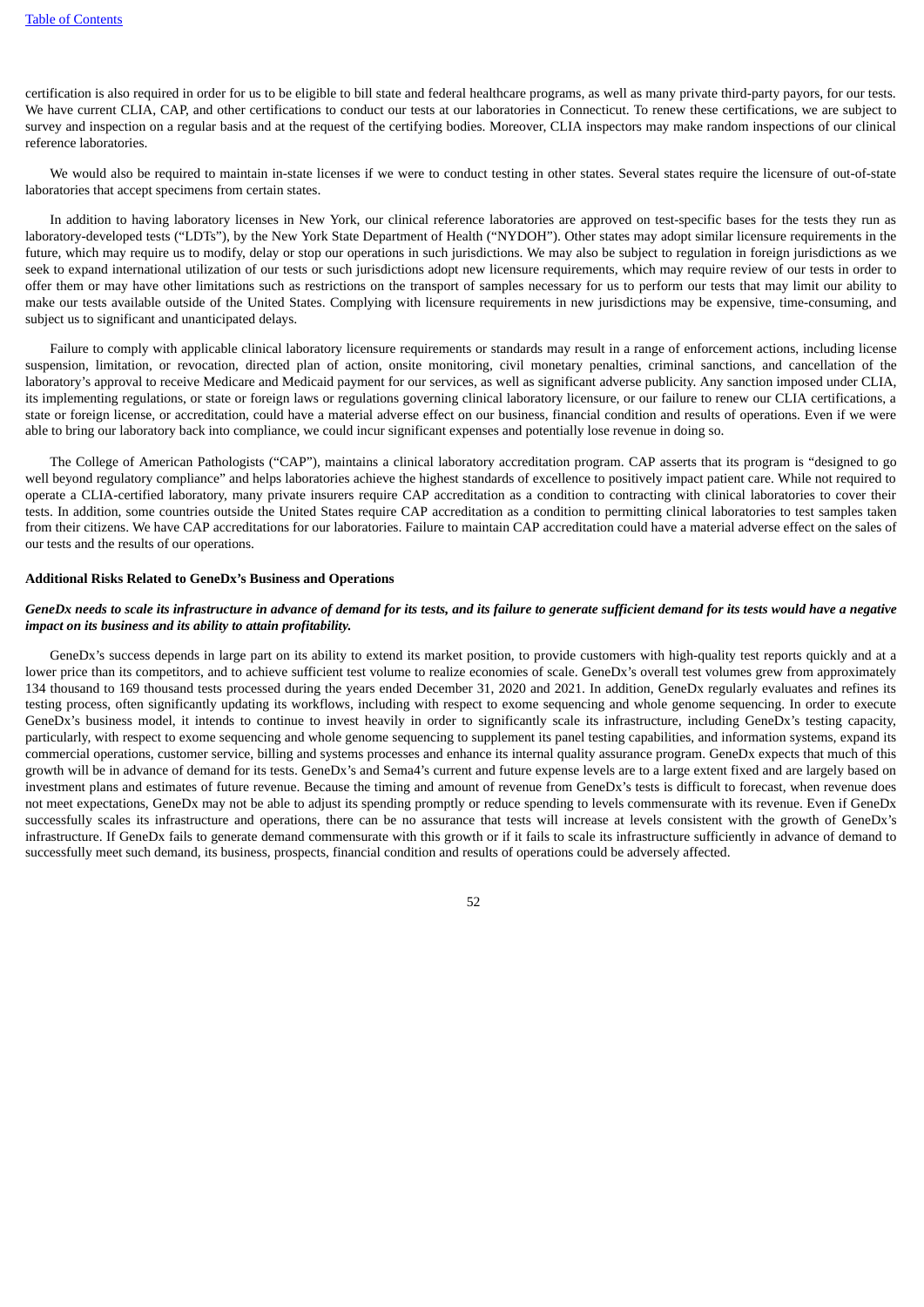### If GeneDx is not able to continue to generate substantial demand of its tests, its commercial success will be negatively affected.

GeneDx's business model assumes that it will be able to generate significant test volume, particularly with respect to exome sequencing and whole genome sequencing in addition to its panel testing offerings, and it may not succeed in continuing to drive adoption of its tests to achieve sufficient volumes. Inasmuch as detailed genetic data from exome and whole genome sequencing has only recently become available at relatively affordable prices, the continued pace and degree of clinical acceptance of the utility of such testing is uncertain. Specifically, it is uncertain how much genetic data will be accepted as necessary or useful, as well as how detailed that data should be, particularly since medical practitioners may have become accustomed to genetic testing that is specific to one or a few genes and may not embrace the utility of exome sequencing and whole genome sequencing. Given the substantial amount of additional information available from a broad-based testing panel such as GeneDx's, there may be distrust as to the reliability of such information when compared with more limited and focused genetic tests. To generate further demand for GeneDx's tests, GeneDx will need to continue to make clinicians aware of the benefits of its tests, including the price, the breadth of its testing options, and the benefits of having additional genetic data available from which to make treatment decisions. A lack of or delay in clinical acceptance of GeneDx's exome sequencing and whole genome sequencing testing, or its legacy broadbased panels testing, would negatively impact sales and market acceptance of GeneDx's tests and limit its revenue growth and potential profitability. Genetic testing is expensive and many potential customers may be sensitive to pricing. In addition, potential customers may not adopt GeneDx's tests if adequate reimbursement is not available, or if GeneDx is not able to maintain low prices relative to its competitors.

If GeneDx is not able to generate demand for its tests at sufficient volume, or if it takes significantly more time to generate this demand than GeneDx anticipates, GeneDx's business, prospects, financial condition and results of operations could be materially harmed.

GeneDx has devoted a portion of its resources to the development and commercialization of exome sequencing and whole genome sequencing, and to research and development activities related to such sequencing and the analysis thereof, including clinical and regulatory initiatives to obtain diagnostic clearance and marketing approval. The demand for these regulated products is relatively unproven, and GeneDx may not be successful in achieving market awareness and demand for these products through its and, following completion of the Acquisition, Sema4's sales and marketing operations.

# If GeneDx's laboratories become inoperable due to disasters, health epidemics or for any other reasons, it will be unable to perform tests and its business *will be harmed.*

GeneDx performs all of its tests at its production facilities in Gaithersburg, Maryland. GeneDx's laboratories and the equipment it uses to perform its tests would be costly to replace and could require substantial lead time to replace and qualify for use. GeneDx's laboratories may be harmed or rendered inoperable by natural or man-made disasters, including flooding, fire and power outages, or by health epidemics, which may render it difficult or impossible for GeneDx to perform its tests for some period of time. The inability to perform GeneDx's tests or the backlog that could develop if its laboratories are inoperable for even a short period of time may result in the loss of customers or harm its reputation. Although GeneDx maintains insurance for damage to its property and the disruption of its business, this insurance may not be sufficient to cover all potential losses and may not continue to be available to GeneDx on acceptable terms, if at all.

#### **Risks Related to Our Business Model**

## We rely on highly skilled personnel in a broad array of disciplines and, if we are unable to hire, retain or motivate these individuals, or maintain our *corporate culture, we may not be able to maintain the quality of our services or grow effectively.*

Our performance, including our research and development programs and laboratory operations, largely depends on our continuing ability to identify, hire, develop, motivate and retain highly skilled personnel for all areas of our organization, including software developers, geneticists, biostatisticians, bioinformaticians, data scientists, certified laboratory directors and technicians and other scientific and technical personnel to process and interpret our tests and related data. In addition, we may need to continue to expand our sales force with qualified and experienced personnel. Competition in our industry for qualified employees is intense, and we may not be able to attract or retain qualified personnel in the future due to the competition for qualified personnel among life science and technology businesses as well as universities and public and private research institutions, particularly in the New York City and the tristate area. Further, we may be unable to obtain the necessary visas for foreign personnel to work in the United States. In addition, our compensation arrangements, such as our equity award programs, may not always be successful in attracting new employees and retaining and motivating our

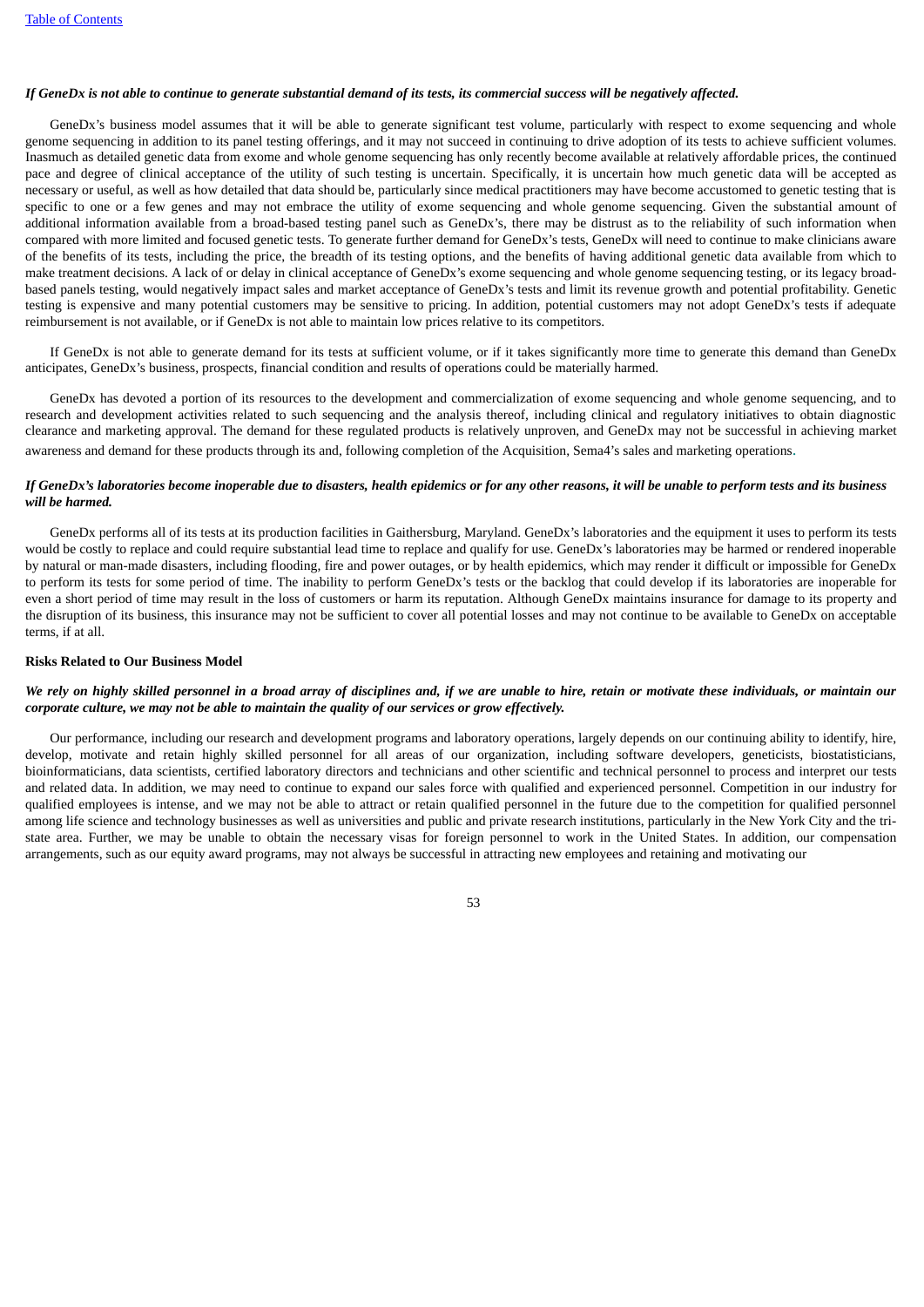existing employees. If we are not able to attract and retain the necessary personnel to accomplish our business objectives, we may experience constraints that could adversely affect our ability to scale our business, support our research and development efforts and our clinical laboratories. We believe that our corporate culture fosters innovation, creativity and teamwork. However, as our organization grows, we may find it increasingly difficult to maintain the beneficial aspects of our corporate culture. This could negatively impact our ability to retain and attract employees and our future success.

### The loss of any member or change in structure of our senior management team could adversely affect our business.

Our success depends in large part upon the skills, experience and performance of members of our executive management team and others in key leadership positions. The efforts of these persons will be critical to us as we continue to develop our technologies and test processes and focus on scaling our business. If we were to lose one or more key executives, including our Chief Executive Officer, Katherine Stueland, and our founder, President and Chief Research & Development Officer, Dr. Eric Schadt, we may experience difficulties in competing effectively, developing our tests and technologies and implementing our business strategy. Only certain of our executives have employment contracts, and the majority of our employees are at-will, which means that either we or any employee may terminate their employment at any time or in the notice period set forth in an executive's contract. In particular, in connection with the closing of the Acquisition, Dr. Schadt ceased serving as our Chief Executive Officer and we have not yet entered into a new employment agreement with Dr. Schadt. We also do not carry key person insurance for any of our executives or employees. In addition, we do not have long-term retention agreements in place with our executive officers. Furthermore, we compete against other leading companies in the diagnostics, health information, and data sciences markets for top talent. If such competitors offer better compensation or opportunities, there is no guarantee that we would be able to retain our key executives.

# Our founder, President and Chief Research & Development Officer, Eric Schadt, and certain other of our employees have performed, and will continue to *perform, duties for or on behalf of Mount Sinai.*

Our founder, President and Chief Research & Development Officer, Eric Schadt, and certain of our other employees continue to perform duties for or on behalf of the Mount Sinai Health System, which refer to together with its related entities as Mount Sinai. In the case of Dr. Schadt, in addition to serving as our president and Chief Research & Development Officer and as a director, Dr. Schadt also serves as the Dean for Precision Medicine and a professor at Icahn School of Medicine at Mount Sinai ("ISMMS"). We expect Dr. Schadt to continue to devote a substantial amount of time to the research and development responsibilities for our company while maintaining certain duties for Mount Sinai. Though we do not expect Dr. Schadt's role as our President and Chief Research & Development Officer and a director to conflict with his roles at Mount Sinai, there can be no guarantee that such conflicts will not occur in the future.

### We may not be able to manage our future growth effectively, which could make it difficult to execute our business strategy.

Our expected future growth could create a strain on our organizational, administrative and operational infrastructure, including data and laboratory operations, quality control, customer service, marketing and sales, and management. We may not be able to maintain the quality of or expected turnaround times for our products or services, or satisfy customer demand as it grows. We may need to continue expanding our sales force to facilitate our growth, and we may have difficulties locating, recruiting, training and retaining sales personnel. Our ability to manage our growth effectively will require us to continue to improve our operational, financial and management controls, as well as our reporting systems and procedures. As we grow, any failure of our controls or interruption of our facilities or systems could have a negative impact on our business and financial operations. We plan to develop and launch new versions of our Centrellis and Traversa platforms and our core diagnostic products, which will affect a broad range of business processes and functional areas. The time and resources required to implement these new systems is uncertain, and failure to complete these activities in a timely and efficient manner could adversely affect our operations. Future growth in our business could also make it difficult for it to maintain our corporate culture. If we are unable to manage our growth effectively, it may be difficult for us to execute our business strategy and our business could be harmed.

# We need to scale our infrastructure in advance of demand for our products and services, and our failure to generate sufficient demand for our products *and services would have a negative impact on our business and our ability to attain profitability.*

Our success depends in large part on our ability to extend our market position, to provide customers with high-quality health reports and health information and data science services in a manner that differentiates us from our competitors, and to deploy technologies and achieve sufficient volumes to realize economies of scale. In order to execute our business model, we intend to continue to invest heavily in order to significantly scale our infrastructure, including our lab infrastructure and testing capacity and our information and computing systems, expand our commercial operations,

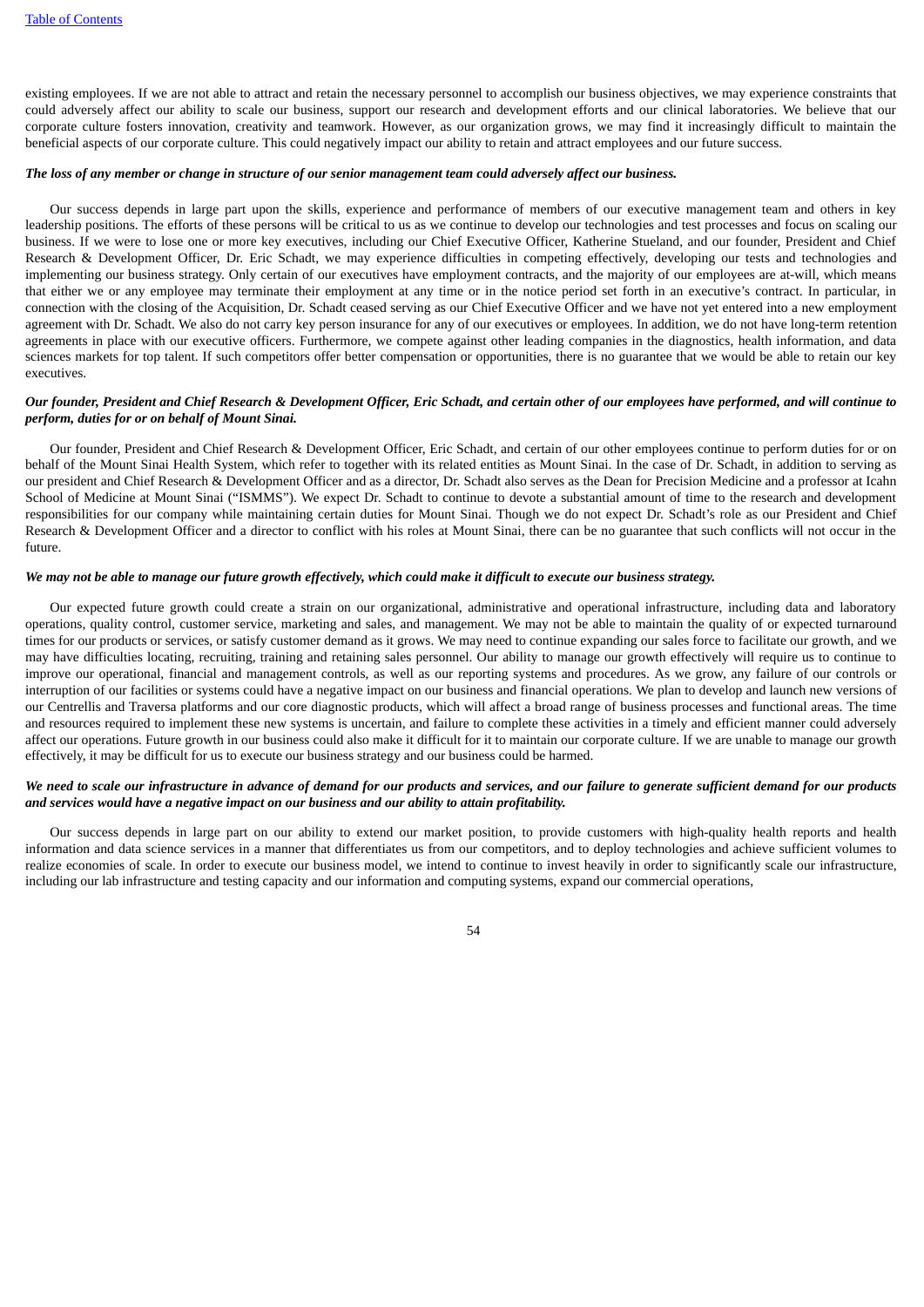customer service, billing and systems processes and enhance our internal quality assurance program. We will also need to enhance our capacity for data privacy management as we scale our infrastructure. We expect that much of this growth will be in advance of both demand for our products and services as well as our ability to diversify our offerings, including services related to Centrellis and Traversa and the databases we manage and to which we have access, and our ability to find appropriate partners through collaborations and acquisitions. Our current and future expense levels are to a large extent fixed and are largely based on our investment plans and our estimates of future revenue. Because the timing and amount of revenue from our products and services are difficult to forecast, when revenue does not meet our expectations, we may not be able to adjust our spending promptly or reduce our spending to levels commensurate with our revenue. Even if we are able to successfully scale our infrastructure and operations while successfully diversifying our offering, we cannot assure you that demand for our products and services, including our Centrellis platform, will increase at levels consistent with the growth of our infrastructure. If we fail to generate demand commensurate with this growth or if we fail to scale our infrastructure sufficiently in advance of demand to successfully meet such demand, our business, prospects, financial condition and results of operations could be adversely affected.

# International expansion of our business could expose us to business, regulatory, political, operational, financial and economic risks associated with doing *business outside of the United States.*

When cleared, authorized or approved, we and our collaborators may market, sell, and distribute our products and services outside of the United States, and our business would be subject to risks associated with doing business outside of the United States, including an increase in our expenses and diversion of our management's attention from the development of future products and services. Accordingly, our business and financial results in the future could be adversely affected due to a variety of factors, including:

- multiple, conflicting and changing laws and regulations such as privacy, security and data use regulations, tax laws, export and import restrictions, economic sanctions and embargoes, employment laws, anticorruption laws, regulatory requirements, reimbursement or payer regimes and other governmental;
- approvals, permits and licenses;
- failure by us, our collaborators or our distributors to obtain regulatory clearance, authorization or approval for the use of our products and services in various countries;
- additional potentially relevant third-party patent rights;
- complexities and difficulties in obtaining intellectual property protection and enforcing our intellectual property;
- difficulties in staffing and managing foreign operations, including repatriating foreign earned profits;
- complexities associated with managing multiple payer reimbursement regimes, government payers or patient self-pay systems;
- difficulties in negotiating favorable reimbursement negotiations with governmental authorities;
- logistics and regulations associated with shipping samples, including infrastructure conditions and transportation delays;
- limits in our ability to penetrate international markets if we are not able to conduct our clinical diagnostic services locally;
- financial risks, such as longer payment cycles, difficulty collecting accounts receivable, the impact of local and regional financial crises on demand and payment for our products and services and exposure to foreign currency exchange rate fluctuations;
- international regulations and license requirements that may restrict foreign investment in and operation of the internet, IT infrastructure, data centers and other sectors, and international transfers of data;
- natural disasters, political and economic instability, including wars, terrorism and political unrest, and outbreak of disease;
- boycotts, curtailment of trade and other business restrictions; and

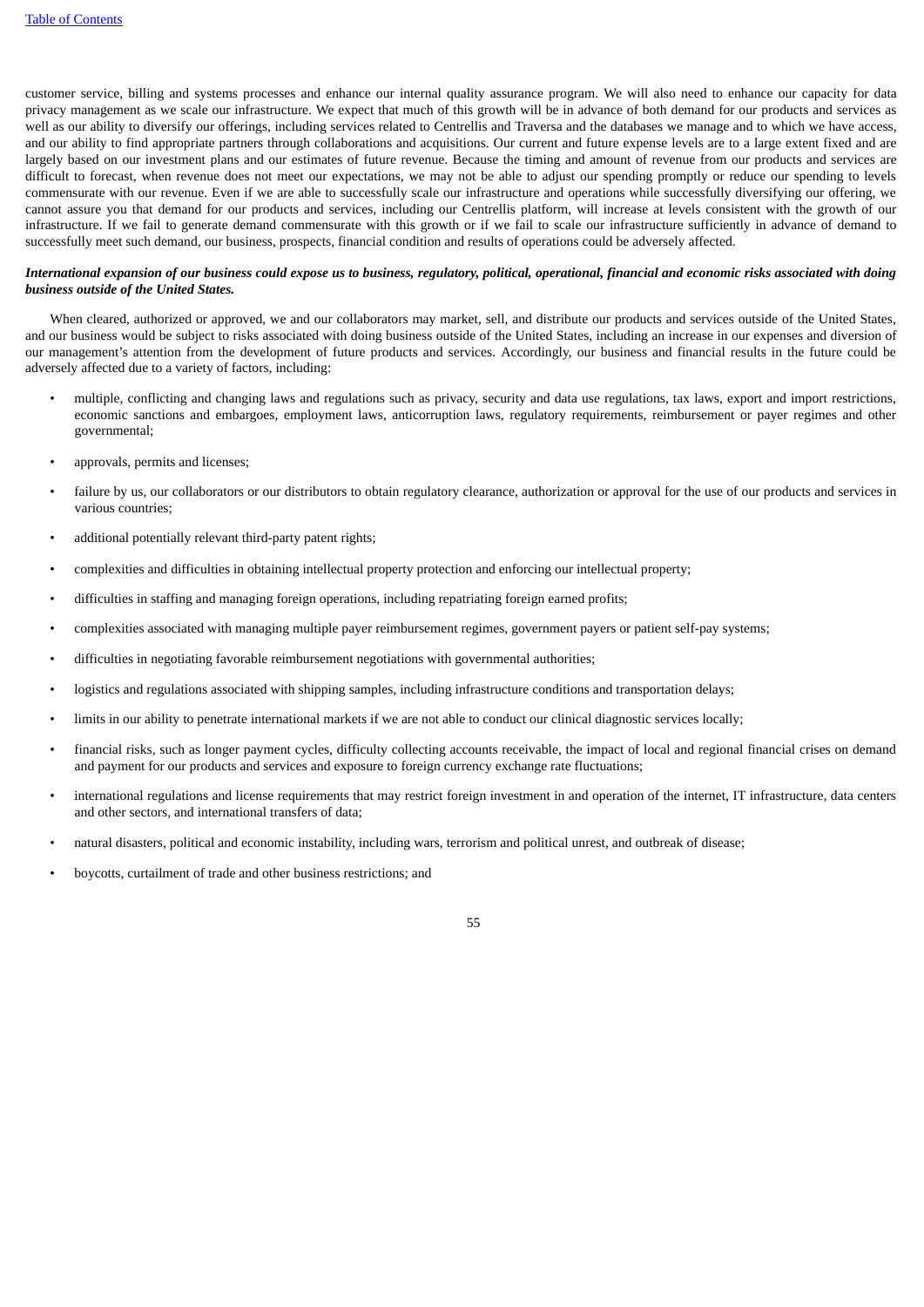• regulatory and compliance risks that relate to maintaining accurate information and control over sales and distributors' activities that may fall within the purview of the Foreign Corrupt Practices Act of 1977 ("FCPA"), its books and records provisions, or its anti-bribery provisions or laws similar to the FCPA in other jurisdictions in which we may in the future operate, such as the United Kingdom's Bribery Act of 2010 and anti-bribery requirements of member states in the European Union ("EU").

Any of these factors could significantly harm our future international expansion and operations and, consequently, our revenue and results of operations.

#### Unfavorable U.S. or global economic conditions could adversely affect our business, financial condition or results of operations.

Our results of operations could be adversely affected by general conditions in the global economy and financial markets. A severe or prolonged economic downturn or increase in inflation rates could result in a variety of risks to our business, including weakened demand for our products and services and our ability to raise additional capital when needed on favorable terms, if at all. A weak declining or inflationary economy could strain our collaborators and suppliers, possibly resulting in supply disruption, or cause delays in their payments to us. Any of the foregoing could harm our business and we cannot anticipate all of the ways in which the current economic climate and financial market conditions could adversely impact our business.

# We rely on a limited number of suppliers or, in some cases, single suppliers, for some of our laboratory instruments and materials and may not be able to *find replacements or immediately transition to alternative suppliers or service providers.*

We have sourced and will continue to source components of our diagnostic testing workflow, including sequencers and other laboratory equipment, reagents, lab supplies and other laboratory services and materials and related services, from third parties.

Our failure to maintain a continued supply of our sequencers and other laboratory equipment, reagents, lab supplies and other laboratory services and materials, along with the right to use certain hardware and software and related services, would adversely impact our business, financial condition, and results of operations. In particular, while we are seeking to validate our tests on additional sequencing platforms we have not, to date, validated a viable alternative sequencing platform on which our testing could be run in a commercially viable manner. These efforts will require significant resources, expenditures and time and attention of management, and there is no guarantee that we will be successful in implementing any such sequencing platforms in a commercially sustainable way. We also cannot guarantee that we will appropriately prioritize or select alternative sequencing platforms on which to focus our efforts, in particular given our limited product and research and development resources and various business initiatives, which could result in increased costs and delayed timelines or otherwise adversely impact our business and results of operations.

Because we rely on third-party manufacturers, we do not control the manufacture of these components, including whether such components will meet our quality control requirements, nor the ability of our suppliers to comply with applicable legal and regulatory requirements. In many cases, our suppliers are not contractually required to supply these components to the quality or performance standards that we require. If the supply of components we receive does not meet our quality control or performance standards, we may not be able to use the components, or if we use them not knowing that they are of inadequate quality, which occasionally occurs with respect to certain reagents, our tests may not work properly or at all, or may provide erroneous results, and we may be subject to significant delays caused by interruption in production or manufacturing or to lost revenue from such interruption or from spoiled tests. In addition, any natural or other disaster, acts of war or terrorism, shipping embargoes, labor unrest, political instability, outbreak of disease or similar events at our thirdparty manufacturers' facilities that cause a loss of manufacturing capacity would heighten the risks that it faces.

In the event of any adverse developments with our sole suppliers, or if any of our sole suppliers modifies any of the components they supply to us, our ability to supply our products may be interrupted, and obtaining substitute components could be difficult or require us to re-design or re-validate our products. Our failure to maintain a continued supply of components, or a supply that meets our quality control requirements, or changes to or termination of our agreements or inability to renew our agreements with these parties or enter into new agreements with other suppliers could result in the loss of access to important components of our tests and impact our test performance or affect our ability to perform our tests in a timely manner or at all, which could impair, delay or suspend our commercialization activities. In the event that we transition to a new supplier from any of our sole suppliers, doing so could be timeconsuming and expensive, may result in interruptions in our ability to supply our products to the market, could affect the performance of our tests or could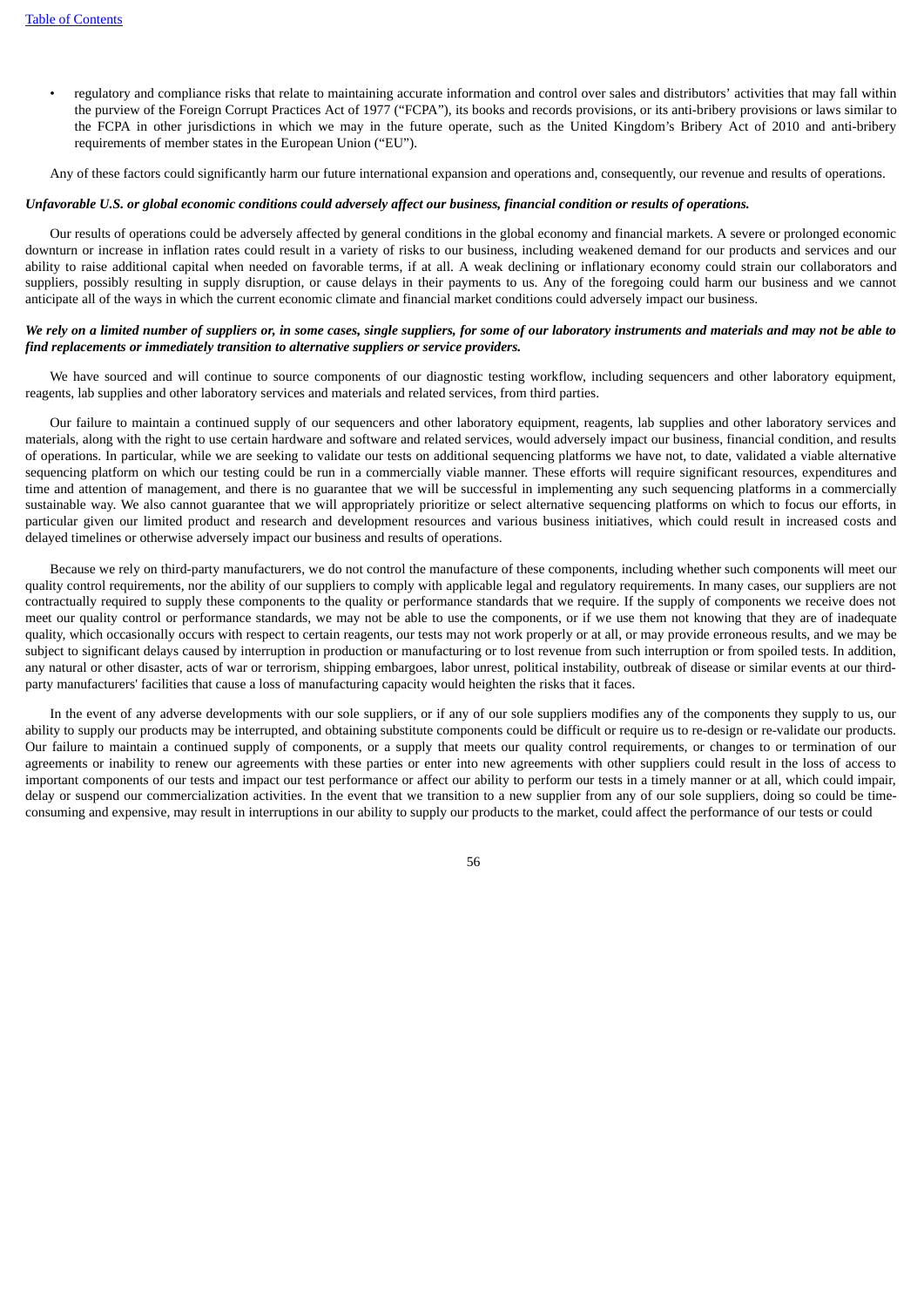require that we re-validate our affected tests using replacement equipment and supplies, which could delay the performance of our tests, impact diagnostic solutions and heath information derived from such tests, and result in increased costs. Any of these occurrences could have a material adverse effect on our business, financial condition and results of operations.

# We rely on a limited number of product and service providers for data infrastructure and analytics capabilities, and any disruption of, or interference with, our use of data and workflow services could adversely affect our business, financial condition, and results of operations, and we may not be able to find *replacements or immediately transition to alternative products or service providers.*

We currently rely upon third-party services for data storage and workflow management, including cloud storage solution providers, such as Amazon Web Services, or AWS, and Google Cloud Platform, or GCP. We rely on each of AWS and GCP features to complete several vital workflows in our health information and data science service delivery. To varying degrees some of those services are proprietary to how each platform performs in connection with our current usage of the services. Further, we have also built several proprietary workflows with our vendor and partner Command Health where we maintain versions of developed software on such platforms.

Nearly all of our data storage and analytics are conducted on, and the data and content we generate on our platforms are processed through, servers hosted by these providers, particularly AWS and GCP. We also rely on email service providers, bandwidth providers, internet service providers and mobile networks to deliver communications to patients, physicians and partners and to allow patients, physicians and our partners to access various offerings from our platforms. If our third-party vendors are unable or unwilling to provide the services necessary to support our business, or if our agreements with such vendors are terminated, our operations could be significantly disrupted. Some of our vendor agreements may be unilaterally terminated by the licensor for convenience, including with respect to AWS or GCP, and if such agreements are terminated, we may not be able to enter into similar relationships in the future on reasonable terms or at all.

Any damage to, or failure of, our systems or the systems of our third-party data centers or our other third-party providers could result in interruptions to the availability or functionality of database and platforms. As a result, we could lose health information data and miss opportunities to acquire and retain patients, physicians and partners including health systems and pharmaceutical and biotech companies, which could result in decreased revenue. If for any reason our arrangements with our data centers or third-party providers are terminated or interrupted, such termination or interruption could adversely affect our business, financial condition and results of operations. We exercise little control over these providers, which increases our vulnerability to problems with the services they provide. We could incur additional expense in arranging for new or redesigned facilities, technology, services and support. In addition, the failure of our third-party data centers or any other third-party providers to meet our capacity needs or any system failure as a result of reliance on third parties, including network, software or hardware failure, which causes a delay or interruption in our services and products, including our ability to handle existing or increased processing of data on our platforms, could have a material adverse effect on our business, revenues, operating results and financial condition.

# *Our current and future products and services may never achieve significant commercial market acceptance.*

Our success depends on the market's confidence that we can provide data-driven research and diagnostic products and services that improve clinical outcomes, lower healthcare costs and enable better product development by Biopharma companies. Failure of our products and services, or those jointly developed with our collaborators, to perform as expected or to be updated to meet market demands could significantly impair our operating results and our reputation. We believe patients, health systems, clinicians, academic institutions and Biopharma companies are likely to be particularly sensitive to defects, errors, inaccuracies and delays with our products and services. Furthermore, inadequate performance of these products or services may result in lower confidence in our Centrellis platform in general.

We and our collaborators may not succeed in achieving significant commercial market acceptance for our current or future products and services due to a number of factors, including:

- Our ability to demonstrate the utility of our platforms including Centrellis and Traversa, and related products and services and their potential advantages over existing clinical artificial intelligence technology, life sciences research, clinical diagnostic and drug discovery technologies to academic institutions, Biopharma companies and the medical community;
- Our ability, and that of our collaborators, to perform clinical trials or other research to gather adequate evidence and/or to secure and maintain FDA and other regulatory clearance authorization or approval for our products or products developed based off our platform;

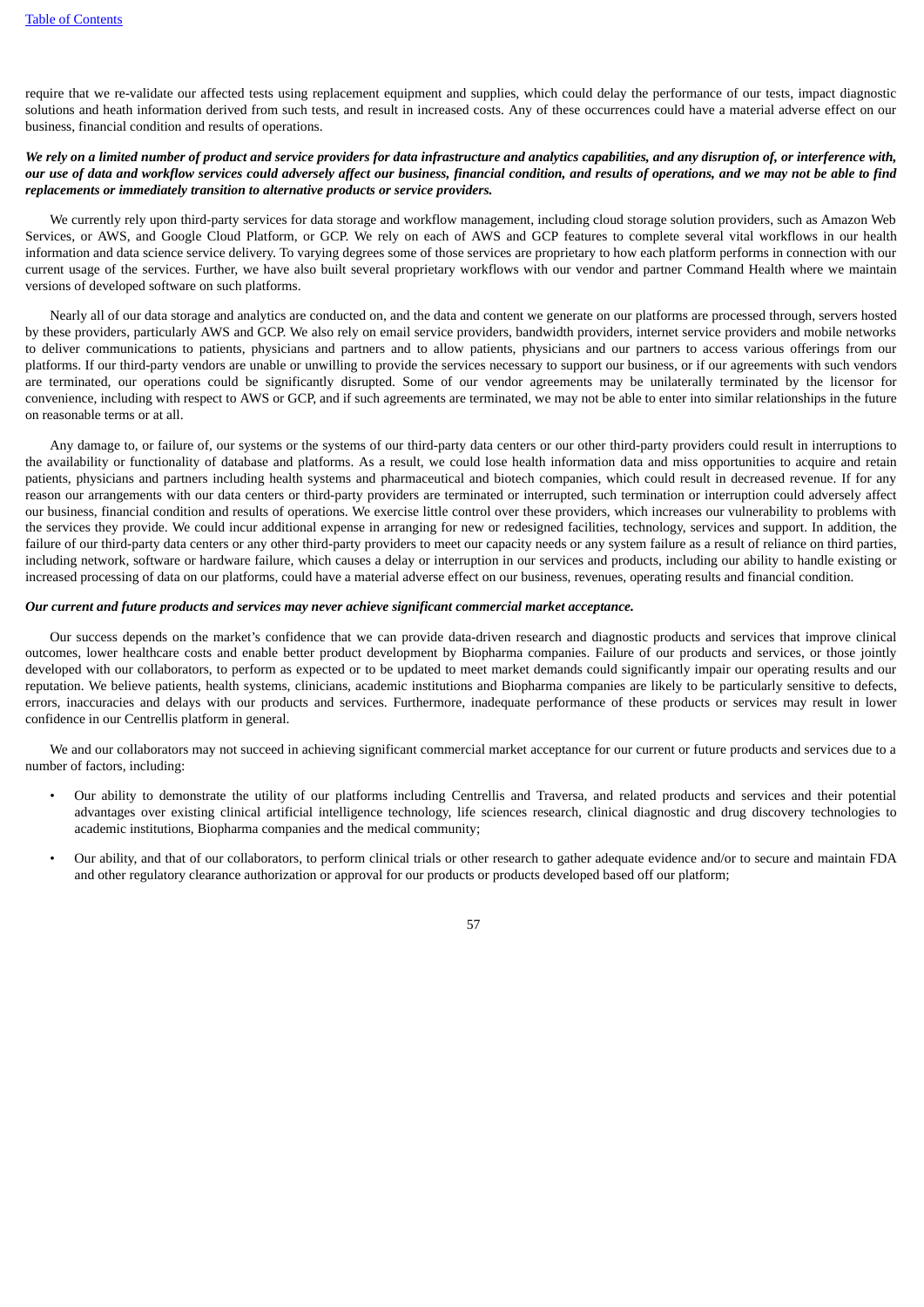- the agreement by third-party payors to reimburse our products or services, the scope and extent of which will affect patients' willingness or ability to pay for our products or services and will likely heavily influence physicians' decisions to recommend our products or services;
- the rate of adoption of our platforms and related products and services by academic institutions, clinicians, patients, key opinion leaders, advocacy groups and Biopharma companies; and
- the impact of our investments in product and services, and technological innovation and commercial growth.

Additionally, our customers and collaborators, including Mount Sinai, may decide to decrease or discontinue their use of our products and services due to changes in their research and development plans, failures in their clinical trials, financial constraints, the regulatory environment, negative publicity about our products and services, competing products or the reimbursement landscape, all of which are circumstances outside of our control. We may not be successful in addressing these or other factors that might affect the market acceptance of our products, services and technologies. Failure to achieve widespread market acceptance of our platform and related products and services would materially harm our business, financial condition and results of operations.

# Our projections are subject to significant risks, assumptions, estimates and uncertainties, including assumptions regarding adoption of our products and services. As a result, our projected revenues, market share, expenses and profitability may differ materially from our expectations in any given quarter or *fiscal year.*

We operate in rapidly changing and competitive industries and our projections are subject to the risks and assumptions made by our management with respect to these industries. Operating results are difficult to forecast as they generally depend on our assessment of the timing of adoption of our current and future products and services, which is uncertain. Furthermore, as we invest in the continued development of new businesses that have yet to achieve significant commercial success, whether because of competition or otherwise, we may not recover the often substantial up-front costs of developing and marketing those products and services or recover the opportunity cost of diverting management and financial resources away from other products or services. Additionally, our business may be affected by reductions in customer or partner demand as a result of a number of factors which may be difficult to predict. Similarly, our assumptions and expectations with respect to margins and the pricing of our products and services may not prove to be accurate as a result of competitive pressures or customer or partner demands. This may result in decreased revenue, and we may be unable to adopt measures in a timely manner to compensate for any unexpected shortfall in revenue. This inability could cause our operating results in a given quarter or year to be higher or lower than expected. Any failure to achieve our projected operating results could harm the trading price of our securities and our financial position.

# We have estimated the sizes of the markets for our current and future products and services, and these markets may be smaller than we estimate.

Our estimates of the annual addressable markets for our current products and services and those under development are based on a number of internal and third-party estimates, including, without limitation, the number of patients who have developed one or more of a broad range of cancers, the number of individuals who are at a higher risk for developing one or more of a broad range of cancers, the number of individuals who have developed or are at a higher risk of developing certain disorders, the number of individuals with certain infectious diseases. The estimates also depend on whether we or our collaborators are able to engage, diagnose or treat patients through or using our products and services, the number of potential clinical tests utilized per treatment course per patient, the ongoing engagement by patients, physicians and health systems on our platforms, and the assumed prices at which we can sell our current and future products and services for markets that have not been established. While we believe our assumptions and the data underlying our estimates are reasonable, these assumptions and estimates may not be correct and the conditions supporting our assumptions or estimates may change at any time, thereby reducing the predictive accuracy of these underlying factors. As a result, our estimates of the annual addressable market for our current or future products and services may prove to be incorrect. If the actual number of patients who would benefit from our products or services, the price at which we can sell future products and services or the annual addressable market for our products or services is smaller than we have estimated, it may impair our sales growth and have an adverse impact on our business.

# Uncertainty in the development and commercialization of our enhanced or new tests or services could materially adversely affect our business, financial *condition and results of operations.*

Our success will depend in part on our ability to effectively introduce enhanced or new offerings. The focus of our research and development efforts has expanded beyond our current products and services, focused substantially on women's health and oncology, as we are now also applying our expertise in processing and analyzing new areas, such as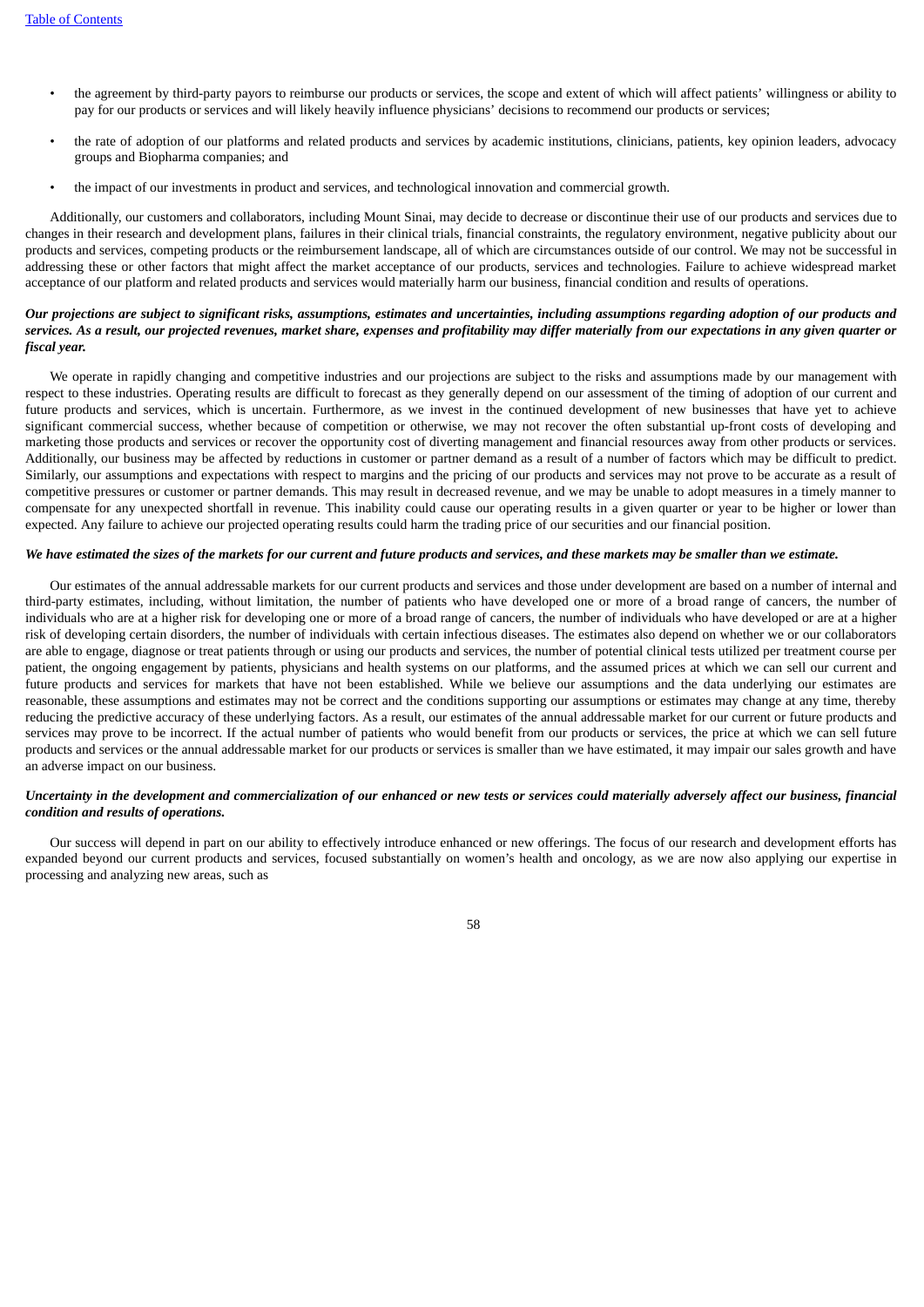rare diseases. In recent years we have developed and/or launched several new products or enhanced versions of existing products, including products leveraging alternative sequencing technologies, and we expect to continue our efforts in all of these areas and more. The development and launch of enhanced or new tests requires the completion of certain clinical development and commercialization activities that are complex, costly, time-intensive and uncertain, and requires us to accurately anticipate patients', clinicians', payors' and other counterparties' attitudes and needs as well as emerging technology and industry trends. This process is conducted in various stages, and each stage presents the risk that we will not achieve our goals.

We have relatively limited experience developing and commercializing products and services outside of the fields of women's health and oncology diagnostics, and we may not be successful in our current or future efforts to do so. We also have limited experience forecasting our future financial performance from our new products and services, and our actual results may fall below our financial guidance or other projections, or the expectations of analysts or investors, which could cause the price of our Class A common stock and warrants to decline. We may experience research and development, regulatory, marketing and other difficulties that could delay or prevent our introduction of enhanced or new tests and result in increased costs and the diversion of management's attention and resources from other business matters, such as from our current product and service offerings, which currently represent the significant majority of our current revenues. For example, any tests that we may enhance or develop may not prove to be clinically effective in clinical trials or commercially, or may not meet our desired target product profile, be offered at acceptable cost and with the sensitivity, specificity and other test performance metrics necessary to address the relevant clinical need or commercial opportunity; our test performance in commercial experience may be inconsistent with our validation or other clinical data; we may not be successful in achieving market awareness and demand, whether through our own sales and marketing operations or through collaborative arrangements; healthcare providers may not order or use, or third-party payors may not reimburse for, any tests that we may enhance or develop; or we may otherwise have to abandon a test or service in which we have invested substantial resources. For example, we are subject to the risk that the biological characteristics of the genetic mutations we seek to target, and upon which our technologies rely, are uncertain and difficult to predict. We may also experience unforeseen difficulties when implementing updates to our processes.

We cannot assure you that we can successfully complete the development of any new or enhanced product, or that we can establish or maintain the collaborative relationships that may be essential to our collaborators' goals, including clinical development or commercialization efforts. For example, clinical development requires large numbers of patient specimens and, for certain products, may require large, prospective, and controlled clinical trials. We may not be able to identify and help enroll patients or collect a sufficient amount of appropriate health data in a timely manner; or we may experience delays during data analysis process due to slower than anticipated supplies of patient data, or due to changes in study design or inputs, or other unforeseen circumstances; or we or our collaborators may be unable to afford or manage the large-sized clinical trials that some of our planned future products may require. Further, the publication of clinical data in peer-reviewed journals is a crucial step in commercializing and obtaining reimbursement for certain diagnostic solutions such as the ones offered by us, and our inability to control when, if ever, results are published may delay or limit our ability to derive sufficient revenues from any diagnostic solution that is the subject of or component in a study. Peer-reviewed publications regarding our products may be limited by many factors, including delays in the completion of, poor design of, or lack of compelling data from, clinical studies, as well as delays in the review, acceptance and publication process. If our diagnostic solutions or the technology underlying our current and future diagnostic solutions do not receive sufficient favorable exposure in peer-reviewed publications, the rate of clinician adoption of our diagnostic solutions and positive reimbursement coverage determinations for our diagnostic solutions could be negatively affected.

In addition, development of the data necessary to obtain regulatory clearance and approval of tests is time-consuming and carries with it the risk of not yielding the desired results. The performance achieved in published studies may not be repeated in later studies that may be required to obtain premarket clearance or approval from the U.S. Food and Drug Administration ("FDA"). Limited results from earlier-stage verification studies may not predict results from studies in larger numbers of subjects drawn from more diverse populations over longer periods of time. Unfavorable results from ongoing preclinical and clinical studies may delay, limit or prevent regulatory approvals or clearances or commercialization of our product candidates, or could result in delays, modifications or abandonment of ongoing analytical or future clinical studies, or abandonment of a product development program, any of which could have a material adverse effect on our business, operating results or financial condition.

These and other factors beyond our control could result in delays or other difficulties in the research and development, approval, production, launch, marketing or distribution of enhanced or new tests and could adversely affect our competitive position and results of operations.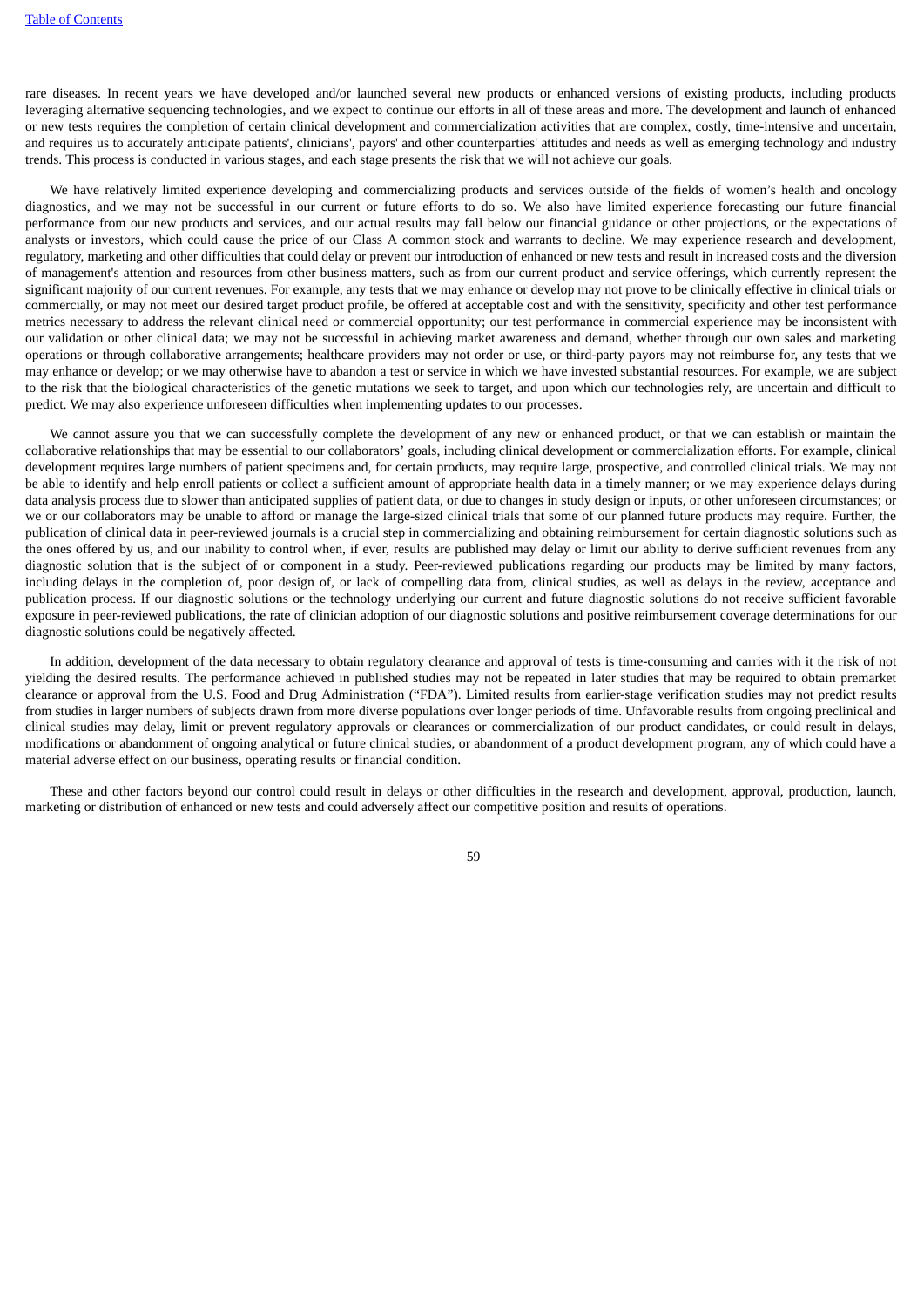# We currently use, and in the future expect to increase our use of, information and rights from customers, strategic partners, and collaborators for several aspects of our operations, and if we cannot maintain current and enter new relationships with these parties with adequate access and authorization to *such information, our business will suffer.*

Accessing, combining, curating, and analyzing health information, including longitudinal patient medical history data and genetic data, are core features of the Centrellis platform and key elements of our long term business model. The regulatory landscape around the storage, processing and deidentification of genetic data is evolving globally and greatly impacts the ability of us, our strategic partners and collaborators to process and use the data in connection with our products and services.

We have limited resources to conduct our health information services, data analysis, life sciences research, clinical diagnostics and drug discovery operations and have not yet fully established infrastructure for sales, marketing or distribution in connection with our products and services. Accordingly, we have entered into service and collaboration agreements under which our partners, including health systems, have provided, and may in the future provide, funding, data access, and other resources for developing and potentially commercializing our products and services. These collaborations may result in us incurring significant expenses in pursuit of potential products and services, and we may not be successful in identifying, developing or commercializing any potential products or services.

Our future success depends in part on our ability to maintain and grow our existing relationships, including with Mount Sinai, and to establish new relationships. Many factors may impact the success of such collaborations, including our ability to perform our obligations, our collaborators' satisfaction with our products and services, our collaborators' performance of their obligations to us, our collaborators' internal priorities, resource allocation decisions and competitive opportunities, the ability to obtain regulatory approvals, disagreements with collaborators, the costs required of either party to the collaboration and related financing needs, and operating, legal and other risks in any relevant jurisdiction. Our ability to support such collaborations may also depend on factors outside of our control including the willingness of patients to engage with us and share their data, societal perspectives on privacy, and the willingness of health systems to establish collaborations, relationships and programs utilizing their data, all of which may impact the utility of these databases and the insights we will be able to generate from expanding datasets. In addition to reducing our revenue or delaying the development of our future products and services, the loss of one or more of these relationships may reduce our access to research, longitudinal patient health data, clinical trials or computing technologies that facilitate the collection and incorporation of new information into the databases we manage and to which we have access. All of the risks relating to product and service development, regulatory clearance, authorization or approval and commercialization described herein apply to us derivatively through the activities of our collaborators. We engage in conversations with companies regarding potential collaborations on an ongoing basis. These conversations may not result in a commercial agreement. Even if an agreement is reached, the resulting relationship may not be successful, and any products and services developed as part of the collaboration may not produce successful outcomes. Speculation in the industry about our existing or potential collaborations can be a catalyst for adverse speculation about us, or our products or services, which can adversely affect our reputation and our business.

### If our products and services do not perform as expected, we may not realize the expected benefits of such products and services.

The success of our products depends on the market's confidence that we can provide reliable products and services that enable high quality diagnostic testing and health information services with high sensitivity and specificity and short turnaround times. There is no guarantee that the accuracy and reproducibility we have demonstrated to date will continue as our product deliveries increase and our product and service portfolio expands.

Our products and services use a number of complex and sophisticated biochemical and bioinformatics processes, many of which are highly sensitive to external factors. An operational, technological or other failure in one of these complex processes or fluctuations in external variables may result in sensitivity or specificity rates that are lower than we anticipate or result in longer than expected turnaround times. In addition, labs are required to validate their processes before using our products for clinical purposes. These validations are outside of our control. If our products do not perform, or are perceived to not have performed, as expected or favorably in it to competitive products, our operating results, reputation, and business will suffer, and we may also be subject to legal claims arising from product limitations, errors, or inaccuracies.

If our sales and development or other collaborations and commercial relationships are not successful and we are not able to offset the resulting impact through our own efforts or through agreements with new partners, our commercialization activities may be impaired and our financial results could be *adversely affected.*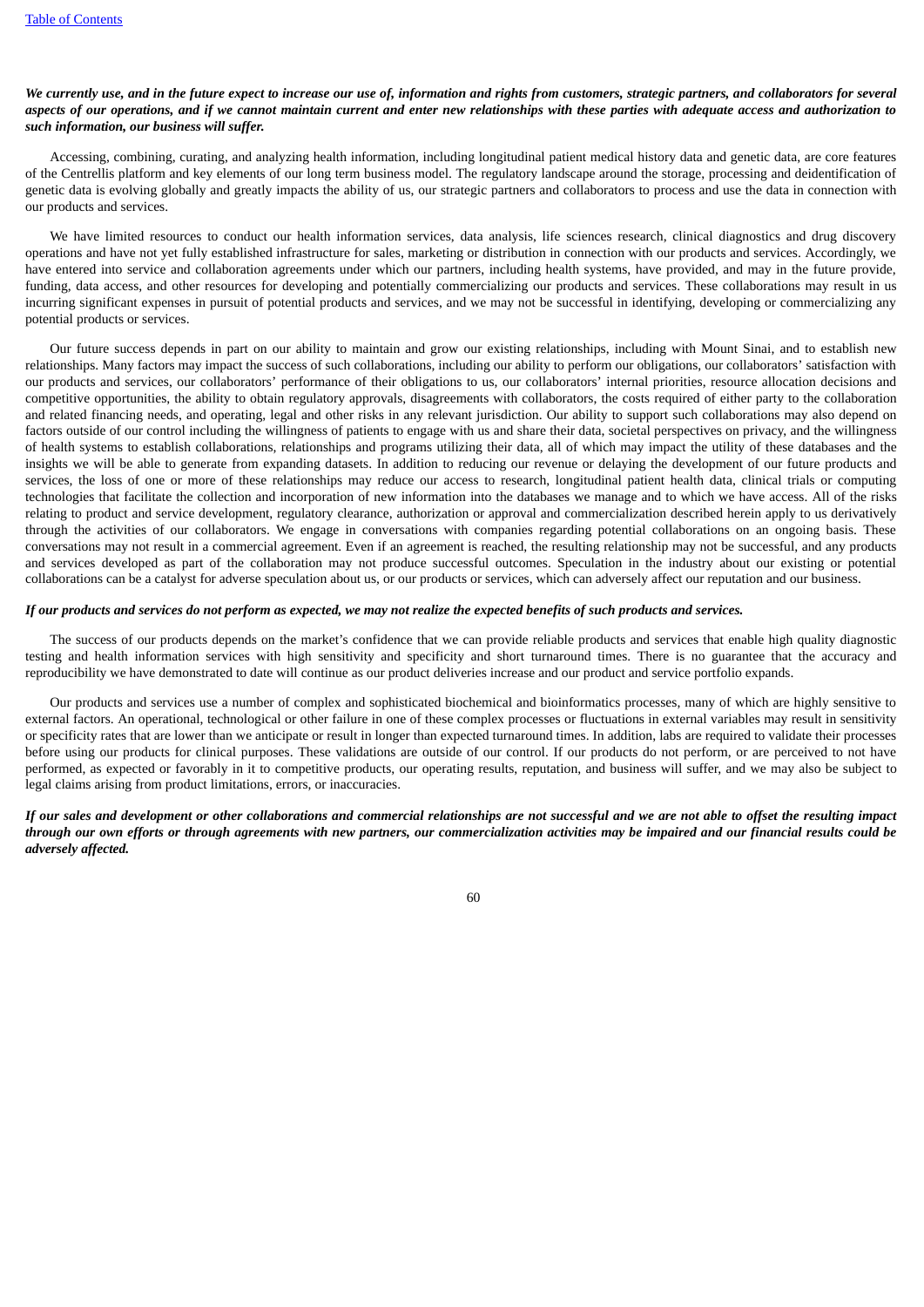Part of our business strategy is to develop relationships with health systems, biopharma companies, and other partners to utilize our products and to provide access to data. Developing and commercializing products with third parties reduces our control over such development and commercialization efforts and subjects us to the various risks inherent in a joint effort with a third party, such as delays, operational issues, technical difficulties and other contingencies outside of our influence or control. The financial condition of these third parties could weaken, or they could terminate their relationship with us and/or stop sharing data or other information; reduce their marketing efforts relating to our products; develop and commercialize, or otherwise utilize competing products in addition to or in lieu of our tests; merge with or be acquired by a competitor of us or a company that chooses to de-prioritize the efforts to utilize our products or provide us with adequate data; or otherwise breach their agreements with us. Further, we must expend resources to operationalize our existing collaborations with our health system partners, which requires substantial effort in areas such as integrations for testing workflow, EMR, consents, marketing, and billing. To the extent, we are not successful at operationalizing existing collaborations with health partners, we may not be able to further improve or pursue new agreements with additional partners. Furthermore, our partners may misappropriate our trade secrets or use our proprietary information in such a way as to expose us to litigation and potential liability; and our compliance risk may increase to the extent that we are responsible for our partners' activities. Disagreements or disputes with our health systems and other partners, including disagreements over customers, proprietary or other rights or our or their compliance with financial or other contractual obligations, might cause delays or impair the development or commercialization of our products, services, and technologies, lead to additional responsibilities for us with respect to new products, services and technologies, or result in litigation or arbitration, any of which would divert management attention and resources and be time-consuming and expensive. As is typical for companies in our industry, it is continually evaluating and pursuing various strategic or commercial relationships, some of which may involve the sale and issuance of our Class A common stock, which could result in additional dilution of the percentage ownership of our stockholders and could cause the price of our Class A common stock and warrants to decline.

If our relationships are not successful, our ability to develop and improve of products, services and technologies, and to successfully execute our commercial strategy regarding such products, services and technologies, could be compromised.

# If we are unable to deploy and maintain effective sales, marketing and medical affairs capabilities, we will have difficulty achieving market awareness and *selling our products and services.*

To achieve commercial success for our tests and our future products and services, we must continue to develop and grow our sales, marketing and medical affairs organizations to effectively explain to healthcare providers the reliability, effectiveness and benefits of our current and future products and services as compared to alternatives. We may not be able to successfully manage our dispersed or inside sales forces or our sales force may not be effective. Because of the competition for their services, we may be unable to hire, partner with or retain additional qualified sales representatives or marketing or medical affairs personnel, either as our employees or independent contractors or through independent sales or other third-party organizations. Market competition for commercial, marketing and medical affairs talent is significant, and we may not be able to hire or retain such talent on commercially reasonable terms, if at all.

Establishing and maintaining sales, marketing and medical affairs capabilities will be expensive and time-consuming. Our expenses associated with maintaining our sales force may be disproportionate to the revenues we may be able to generate on sales of the certain tests or any future products or services.

### *We may never become profitable.*

Sema4 has incurred losses since Sema4 was formed and we expect to continue to generate significant operating losses for the foreseeable future. As of March 31, 2022 and December 31, 2021, we have an accumulated deficit of approximately \$652.3 million and \$575.4 million, respectively. We expect to continue investing significantly toward development and commercialization of our health information technology and other products and services. If our revenue does not grow significantly, we will not be profitable. We cannot be certain that the revenue from the sale of any products or services based on our technologies will be sufficient to make us profitable.

# Our operating results could be subject to significant fluctuation, which could increase the volatility of our stock and warrant prices and cause losses to *our stockholders.*

Our revenues and results of operations may fluctuate significantly, depending on a variety of factors, including the following: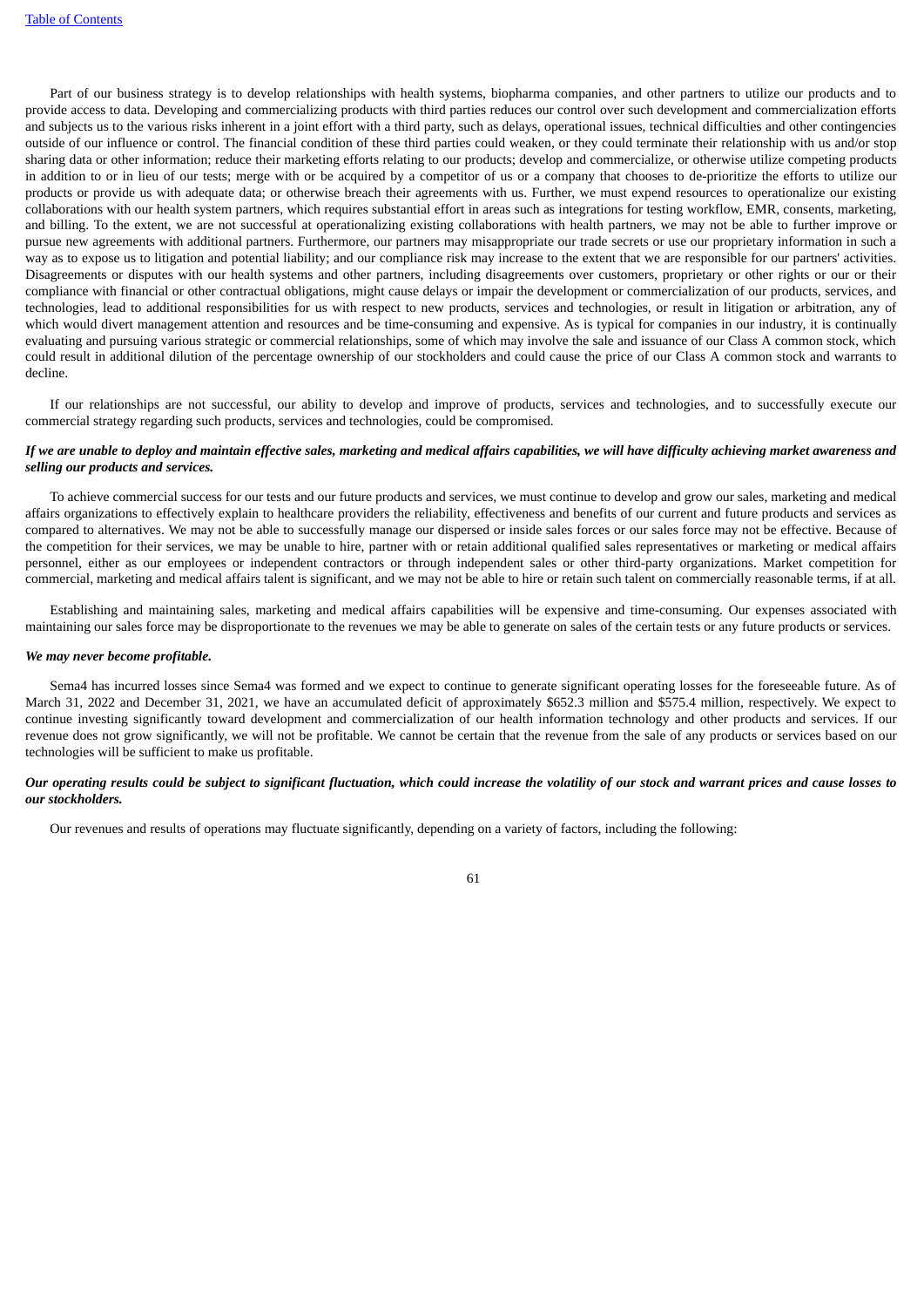- our success in marketing and selling, and changes in demand for, our tests, and the level of reimbursement and collection obtained for such tests;
- seasonal and environmental variations affecting healthcare provider recommendations for our tests and patient compliance with healthcare provider recommendations, including without limitation holidays, weather events, and circumstances such as the outbreak of coronavirus or influenza that may limit patient access to medical practices for diagnostic tests and preventive services;
- our success in collecting payments from third-party payors, patients and collaborative partners, variation in the timing of these payments and recognition of these payments as revenues;
- the pricing of our tests, including potential changes in CMS or other reimbursement rates;
- circumstances affecting our ability to provide our tests, including weather events, supply shortages, or regulatory or other circumstances that adversely affect our ability to manufacture our tests or process tests in our clinical laboratories;
- circumstances affecting our ability to provide health information and data science services to biopharma partners, including software or hardware failures, insufficient capacity, regulatory changes or other circumstances that adversely affect the ability of us to deliver these services;
- fluctuations in the amount and timing of our selling and marketing costs and our ability to manage costs and expenses and effectively implement our business;
- our research and development activities, including the timing of clinical trials; and
- our ability to collect, use, and commercialize data in a changing regulatory environment at a time when the public is growing increasingly concerned about privacy.

#### Our revenue growth rate could decline over time, and it may experience downward pressure on our operating margins in the future.

Our revenue growth rate could decline over time as a result of a number of factors, including increasing competition and the continued expansion of our business into a variety of new fields. Changes in geographic mix and product and service mix and an increasing competition for tests may also affect our revenue growth rate. We may also experience a decline in our revenue growth rate as our revenues increase to higher levels, if there is a decrease in the rate of adoption of our products, services, and technologies, among other factors.

In addition to a decline in our revenue growth rate, we may also experience downward pressure on our gross operating margins resulting from a variety of factors, such as the continued expansion of our business into new fields, including new products and services, as well as significant investments in new areas, all of which may have margins lower than those that we generate from testing. We may also experience downward pressure on our gross operating margins from increasing competition and increased costs for many aspects of our business. We may also pay increased fees to our partners as well as increased acquisition costs. We may also face an increase in infrastructure costs, supporting other businesses. Additionally, our expenditures to promote new products and services or to distribute certain products and services or increased investment in our innovation efforts across our Centrellis platform may affect our operating margins.

Due to these factors and the evolving nature of our business, our historical projected revenue growth rate and historical gross operating margins may not be indicative of our future performance.

# We may need to raise additional capital to fund our existing operations, develop additional products and services, commercialize new products and *services or expand our operations.*

Sema4 has incurred net losses and negative cash flows from operations since its inception, including net losses of \$245.4 million, \$241.3 million and \$29.7 million for the years ended December 31, 2021, 2020 and 2019, respectively. The net loss was \$76.9 million for the three months ended March 31, 2022. As of March 31, 2022, we had an accumulated deficit of \$652.3 million. We expect to continue to generate significant operating losses for the foreseeable future, and we may therefore also seek to sell common or preferred equity or convertible debt securities, enter into a credit facility or another form of third-party funding or seek other debt financing.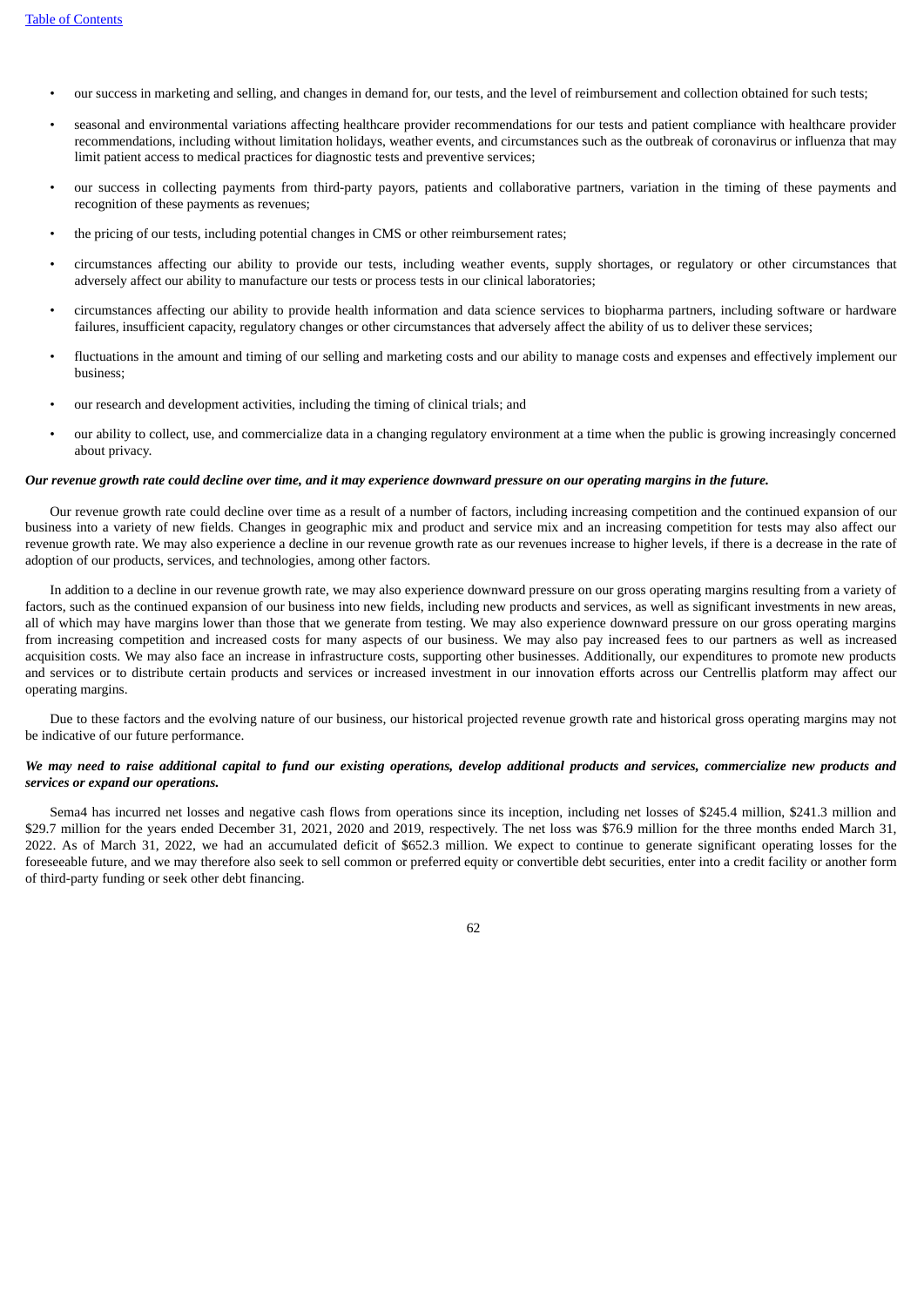We may also consider raising additional capital in the future to expand our business, to pursue strategic investments, to take advantage of financing opportunities or for other reasons, including to:

- increase our sales and marketing efforts to drive market adoption of our current and future products and services;
- fund development efforts for our current and future products and services;
- expand our products and services into other disease indications and clinical applications;
- acquire, license or invest in technologies;
- acquire or invest in complementary businesses or assets; and
- finance capital expenditures and general and administrative expenses.

Our present and future funding requirements will depend on many factors, including:

- our ability to achieve revenue growth;
- our rate of progress in establishing payer coverage and reimbursement arrangements with commercial third-party payors and government payers;
- the cost of expanding our laboratory operations and offerings, including our sales and marketing efforts;
- our rate of progress in, and cost of the sales and marketing activities associated with, establishing adoption of our Centrellis solution;
- our rate of progress in, and cost of research and development activities associated with, products and services in research and early development;
- the effect of competing technological, product and market developments;
- costs related to international expansion; and
- the potential cost of and delays in product development as a result of any regulatory oversight applicable to our products and services.

The various ways we could raise additional capital carry potential risks. If we raise funds by issuing equity securities, dilution to our stockholders could result. Any preferred equity securities issued also could provide for rights, preferences or privileges senior to those of holders of our Class A common stock. If we raise funds by issuing debt securities, those debt securities would have rights, preferences and privileges senior to those of holders of our Class A common stock. The terms of debt securities issued or borrowings pursuant to a credit agreement could impose significant restrictions on our operations. If we raise funds through collaborations and licensing arrangements, we might be required to relinquish significant rights to our technologies or products and services or grant licenses on terms that are not favorable to us.

# We expect to make significant investments in our continued research and development of new products and services, which may not be successful.

We are seeking to leverage and deploy our Centrellis and Traversa platforms to develop a pipeline of future disease-specific research, diagnostic and therapeutic products and services. For example, we are attempting to extend current products into additional indications and sample types, and we are developing our population health program, and our pharmacogenomics solutions with a view toward advancing the development of tests designed to identify genetic variants for drug response that are associated with medically actionable and clinically relevant data to make more informed treatment decisions. We expect to incur significant expenses to advance these development efforts, but they may not be successful.

Developing new products and services is a speculative and risky endeavor. Products or services that initially show promise may fail to achieve the desired results or may not achieve acceptable levels of analytical accuracy or clinical utility. We may need to alter our products in development and repeat analysis or clinical studies before we identify a potentially successful product or service. Product development is expensive, may take years to complete and can have uncertain outcomes. Failure can occur at any stage of the development. If, after development, a product or service appears

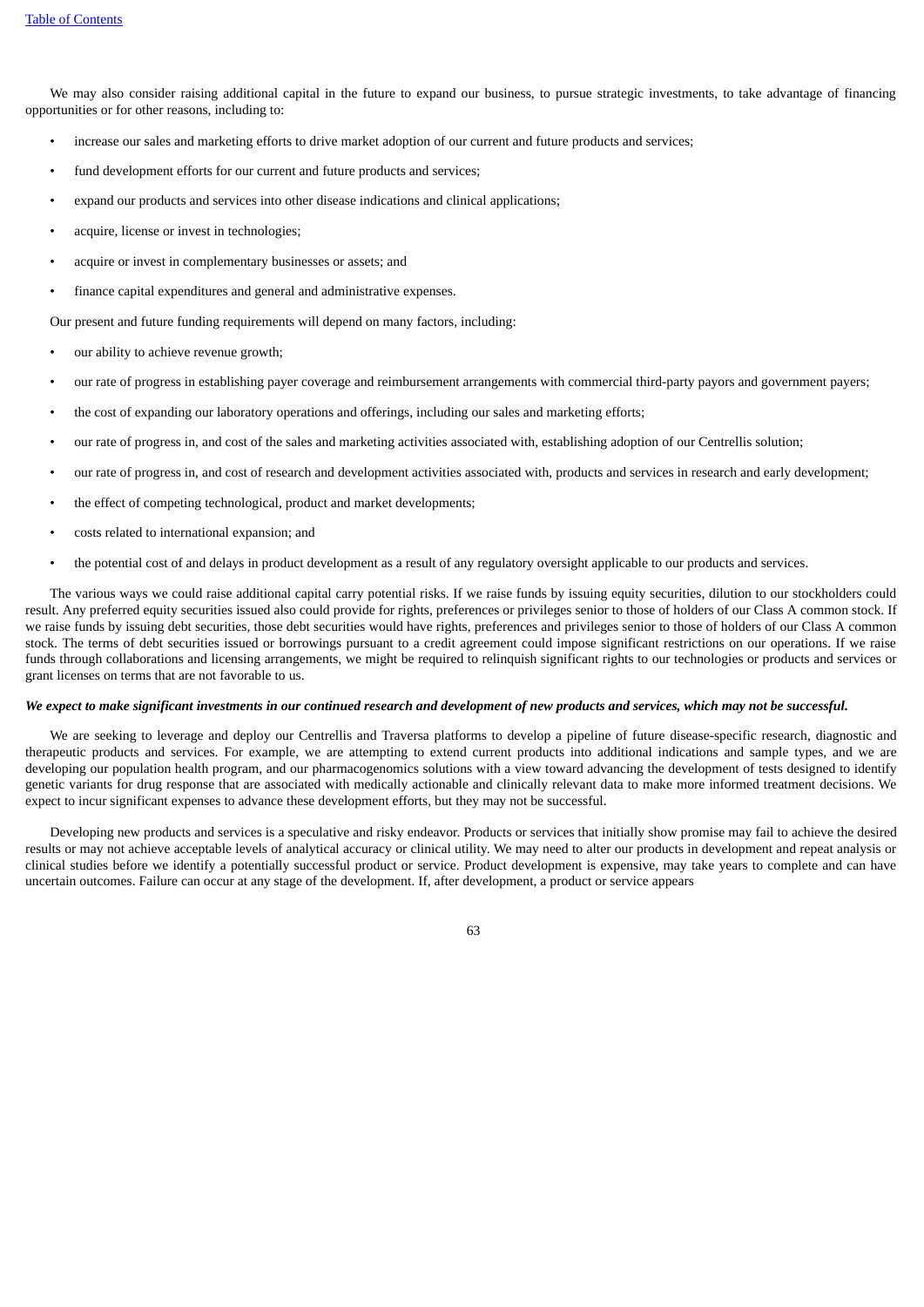successful, we or our collaborators may, depending on the nature of the product or service, still need to obtain FDA and other regulatory clearances, authorizations or approvals before we can market it. In the case of clinical products, the FDA's clearance, authorization or approval pathways are likely to involve significant time, as well as additional research, development and clinical study expenditures. The FDA may not clear, authorize or approve any future product or service we develop. Even if we develop a product or service that receives regulatory clearance, authorization or approval, or succeeds in initial product testing, we or our collaborators would need to commit substantial resources to commercialize, sell and market it before it could be profitable, and the product or service may never be commercially successful. Additionally, development of any product or service may be disrupted or made less viable by the development of competing products or services.

New potential products and services may fail at any stage of development or recalled after commercialization and if we determine that any of our current or future products or services are unlikely to succeed, we may abandon them without any return on our investment. If we are unsuccessful in developing additional products or services, our potential for growth may be impaired.

# We have identified material weaknesses, some of which have a pervasive effect across the organization, and may identify additional material weaknesses or significant deficiencies, in our internal controls over financial reporting. Our failure to remedy these matters could result in a material misstatement of *our financial statements.*

In the course of preparing Legacy Sema4's financial statements for 2020, 2019 and 2018, we identified material weaknesses in our internal control over financial reporting as of December 31, 2020, which could, if not remediated, result in material misstatements in our financial statements. These material weaknesses had not been fully remediated as of March 31, 2022. In addition, during 2021, management identified a misclassification related to certain costs included within cost of services for the years ended December 31, 2021, 2020 and 2019. A material weakness is a deficiency, or combination of deficiencies, in internal control over financial reporting, such that there is a reasonable possibility that a material misstatement of the annual or interim financial statements will not be prevented or detected on a timely basis. The material weaknesses identified related to the fact that we did not design and maintain accounting policies, procedures and controls to ensure complete, accurate and timely financial reporting in accordance with U.S. GAAP. Specifically, the material weaknesses identified included the following:

- We did not design and maintain accounting policies, processes and controls to analyze, account for and report our revenue arrangements in accordance with ASC 606, Revenue from Contracts with Customers, and ASC 605, Revenue Recognition.
- We did not design and maintain formal accounting policies, procedures and controls to achieve complete, accurate and timely financial accounting, reporting and disclosures, including controls over the preparation and review of account reconciliations and journal entries; the accounting for cost capitalization policies in accordance with ASC 330, Inventory, and ASC 350-40, Intangibles – Goodwill and Other – Internal-Use Software; and the application of ASC 840, Leases.
- We had not developed and effectively communicated to our employees our accounting policies and procedures, which resulted in inconsistent practices. Since these entity level programs have a pervasive effect across the organization, management has determined that these circumstances constitute a material weakness.
- Our accounting and operating systems lacked controls over access, and program change management that are needed to ensure access to financial data is adequately restricted to appropriate personnel.
- We do not have sufficient, qualified finance and accounting staff with the appropriate U.S. GAAP technical accounting expertise to identify, evaluate and account for accounting and financial reporting, and effectively design and implement systems and processes that allow for the timely production of accurate financial information in accordance with internal financial reporting timelines, commensurate with our size and the nature and complexity of our operations. As a result, we did not design and maintain formal accounting policies, processes and controls related to complex transactions necessary for an effective financial reporting process.

Our management is in the process of implementing a remediation plan that is expected to include policies and procedures to support internal control over financial reporting for a public company as well as supplementing the accounting and finance function with robust technical accounting and financial reporting experience and training. However, we cannot guarantee that the steps we have taken or may subsequently take have been or will be sufficient to remediate the material weaknesses or ensure that our internal controls are effective. For a discussion of our remediation plan and actions, see "Item 4. Controls and Procedures." However, as noted above, as of March 31, 2022, the material weaknesses have not yet been fully remediated.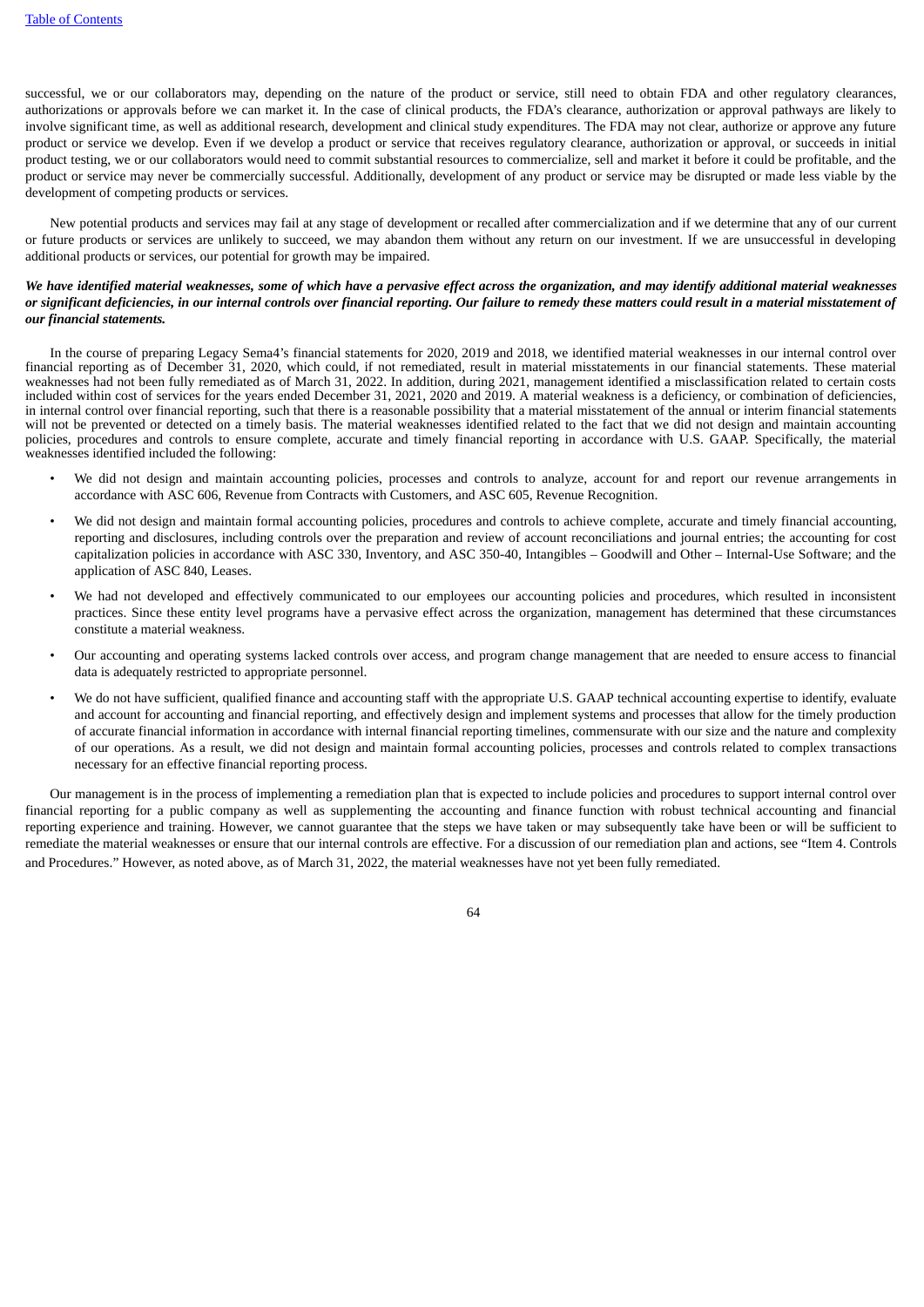Furthermore, as a public company, we are required to comply with certain rules and requirements related to our disclosure controls and procedures and our internal control over financial reporting. Any failure to develop or maintain effective controls as a public company, any deficiencies found in the technology system we use to support our controls, or any difficulties encountered in their implementation or improvement, could harm our operating results or cause us to fail to meet our reporting obligations and may result in a restatement of our financial statements for prior periods. For more information, see "*Risks* Related to Being a Public Company—Our internal controls over financial reporting may not be effective and our independent registered public accounting firm may not be able to certify as to their effectiveness, which could have a significant and adverse effect on our business and reputation."

#### Our ability to use our net operating loss carry forwards and certain other tax attributes may be limited.

At December 31, 2021, our total gross deferred tax assets were \$160.5 million. Due to our lack of earnings history, future deductible temporary differences related to compensation and uncertainties surrounding our ability to generate future taxable income, our net deferred tax assets have been fully offset by a valuation allowance. The deferred tax assets are primarily comprised of federal and state tax net operating losses and tax credit carryforwards, stock-based compensation and other tax deductible temporary differences.

Furthermore, under Section 382 of the Internal Revenue Code of 1986, as amended ("Internal Revenue Code"), if a corporation undergoes an "ownership change," the corporation's ability to use its pre-change net operating loss carryforwards ("NOLs"), and other pre-change tax attributes (such as research tax credits) to offset its future taxable income may be limited. In general, an "ownership change" occurs if there is a cumulative change in its ownership by "5% shareholders" that exceeds 50 percentage points over a rolling three-year period. Our existing NOLs and tax credit carryovers may be subject to limitations arising from previous ownership changes, and if we undergo one or more ownership changes in connection with completed acquisitions, including the business combination with CMLS or the Acquisition, or future transactions in our stock, our ability to utilize NOLs and tax credit carryovers could be further limited by Section 382 of the Internal Revenue Code. As a result, if we earn future taxable income, our ability to use our pre-change net operating loss and tax credit carryforwards to offset U.S. federal taxable income may be subject to limitations, which could potentially result in increased future tax liability to us. In addition, the Tax Cuts and Jobs Act limits the deduction for NOLs to 80% of current year taxable income and eliminates NOL carrybacks. Further, there may also be periods during which the use of NOLs is suspended or otherwise limited, which could accelerate or permanently increase state liability.

#### **Risks Related to Our Key Relationships**

#### *We rely on third-party laboratories to perform certain elements of our service offerings.*

A limited but meaningful portion of our genomic analysis services is performed by third-party laboratories and service providers, while the remaining portion is performed in our laboratories. The third-party laboratories are subject to contractual obligations to perform these services for us, but are not otherwise under our control. We therefore do not control the capacity and quality control efforts of these third-party laboratories other than through our ability to enforce contractual obligations on volume and quality systems, and we have no control over such laboratories' compliance with applicable legal and regulatory requirements. We also have no control over the timeliness of such laboratories' performance of their obligations to us, and the third-party laboratories that we have contracted with have in the past had, and occasionally continue to have, issues with delivering results to us or resolving issues with us within the time frames we expected or established in our contracts with them, which sometimes results in longer than expected turnaround times for, or negatively impacts the performance of, these tests and services. In the event of any adverse developments with these third-party laboratories or their ability to perform their obligations in a timely manner and in accordance with the standards that we and our customers expect, our ability to service customers may be delayed, interrupted or otherwise adversely affected, which could result in a loss of customers and harm to our reputation. Furthermore, when these issues arise, we have had to expend time, management's attention and other resources to address and remedy such issues.

We may not have sufficient alternative backup if one or more of the third-party laboratories that we contract with are unable to satisfy their obligations to us with sufficient performance, quality and timeliness, including as a result of the ongoing COVID-19 pandemic. Any natural or other disaster, acts of war or terrorism, shipping embargoes, labor unrest, political instability, outbreaks of disease or similar events at one or more of these third-party laboratories' facilities that causes a loss of capacity would heighten the risks that we face. Changes to or termination of agreements or inability to renew agreements with these third-party laboratories or enter into new agreements with other laboratories that are able to perform such portions of our service offerings could impair, delay or suspend our efforts to market and sell these services.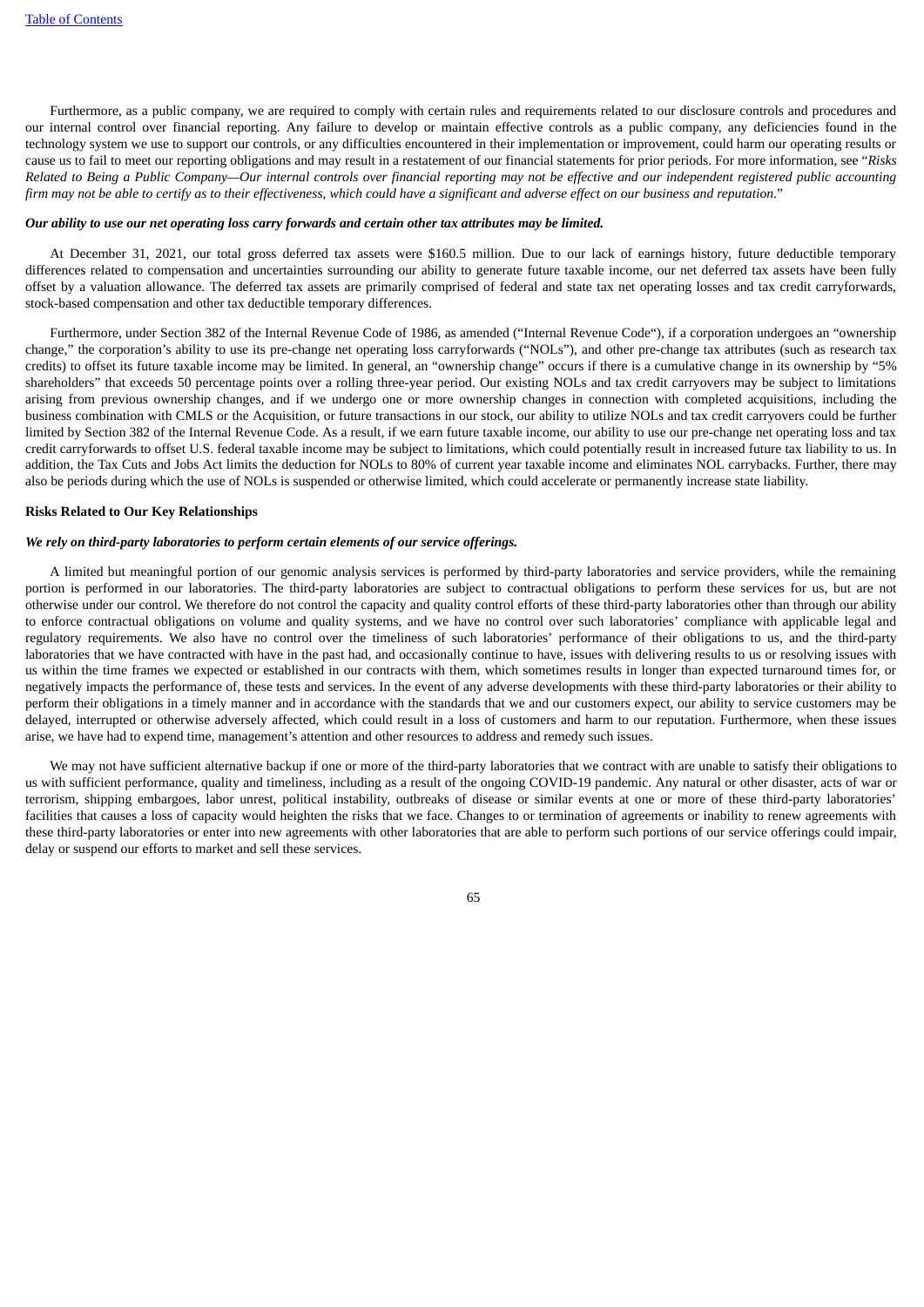In addition, certain third-party payors, including some state Medicaid payers, that we are under contract with may take the position that sending out testing to third-party laboratories and billing for such tests is contrary to the terms of its provider agreement and may refuse to pay us for the testing. If any of these events occur, our business, financial condition and results of operations could suffer. Further, some state laws impose anti-markup restrictions that prevent an entity from realizing a profit margin on outsourced testing. If we are unable to markup outsourced testing, our revenues and operating margins may suffer.

# We rely on Mount Sinai, a related party, and its clinicians for a portion of our test volume in connection with our diagnostic solutions and for data *programs, and we have entered into certain other arrangements with Mount Sinai.*

We rely on Mount Sinai, which is a related party, and its clinicians for a portion of our test volumes in connection with our diagnostic solutions and for a significant portion of the de-identified clinical records in our databases. In addition, we sublease certain facilities from Mount Sinai, we provide certain research and data services to Mount Sinai, and we and Mount Sinai have entered into certain collaborative and commercial arrangements. Furthermore, we may in the future enter into other contracts for services or other engagements with Mount Sinai.

Mount Sinai is primarily made up of not-for-profit hospitals, a medical and graduate school and employed clinicians. The charitable missions of the Mount Sinai entities include patient care, teaching and research. As such, the Mount Sinai entities are required to deal with us strictly on an arms-length, fair market value basis, and the interests of Mount Sinai may not necessarily be aligned with our interests or those of our other stockholders.

We are subject to risks as a result of our reliance on Mount Sinai, and if our transactions and relationship with Mount Sinai were to cease, our business could be disrupted and it could have a material adverse effect on our business, research, financial condition and results of operations.

In addition, ISMMS is one of our significant stockholders. ISMMS may choose to dispose of some or all of the shares of our Class A common stock held by it. Any disposal of shares of Class A common stock by ISMMS, or the perception that these sales could occur, could cause the market price of our stock or warrants to decline.

# We rely on commercial courier delivery services to transport samples to our facilities in a timely and cost-efficient manner and if these delivery services *are disrupted, our business could be harmed.*

Our core business depends on our ability to quickly and reliably deliver test results to our customers. We typically receive blood, saliva, or tissue samples for analysis at our laboratory facilities within days of collection from the patient. Disruptions and errors in these delivery service and accessioning errors and breaches, whether due to error by the courier service, labor disruptions, bad weather, natural disaster, terrorist acts or threats, outbreaks of disease or for other reasons, could adversely affect specimen integrity, our ability to process or store samples in a timely manner and to service our customers, and ultimately our reputation and our business. In addition, if we are unable to continue to obtain expedited delivery services on commercially reasonable terms, our operating results may be adversely affected.

### **Risks Related to Acquisitions**

### As a result of the Acquisition, OPKO became a substantial holder of shares of our Class A common stock and sales by OPKO into the market in the future could cause the market price of our Class A common stock to drop significantly, even if our business is doing well.

As a result of the Acquisition, OPKO became the owner of 80 million shares of Class A common stock as of the Closing Date. OPKO is subject to transfer restrictions and requirements to dispose of its shares in marketed sales processes under the shareholder agreements that were entered into in connection with the Acquisition, but those restrictions and requirements are finite and subject to exceptions.

If the shares held by OPKO or the other holders party such shareholder agreements are sold, or if it is perceived that they will be sold in the public market, the trading price of our Class A common stock could decline.

# Our ability to be successful following the Acquisition is dependent upon the efforts of our key personnel, including the key personnel of GeneDx. The loss of key personnel could negatively impact our operations and profitability our financial condition could suffer as a result.

Our ability to be successful following the Acquisition is dependent upon the efforts of our key personnel, including the key personnel of GeneDx (who became our employees as of the closing of the Acquisition (the "Closing")). Although our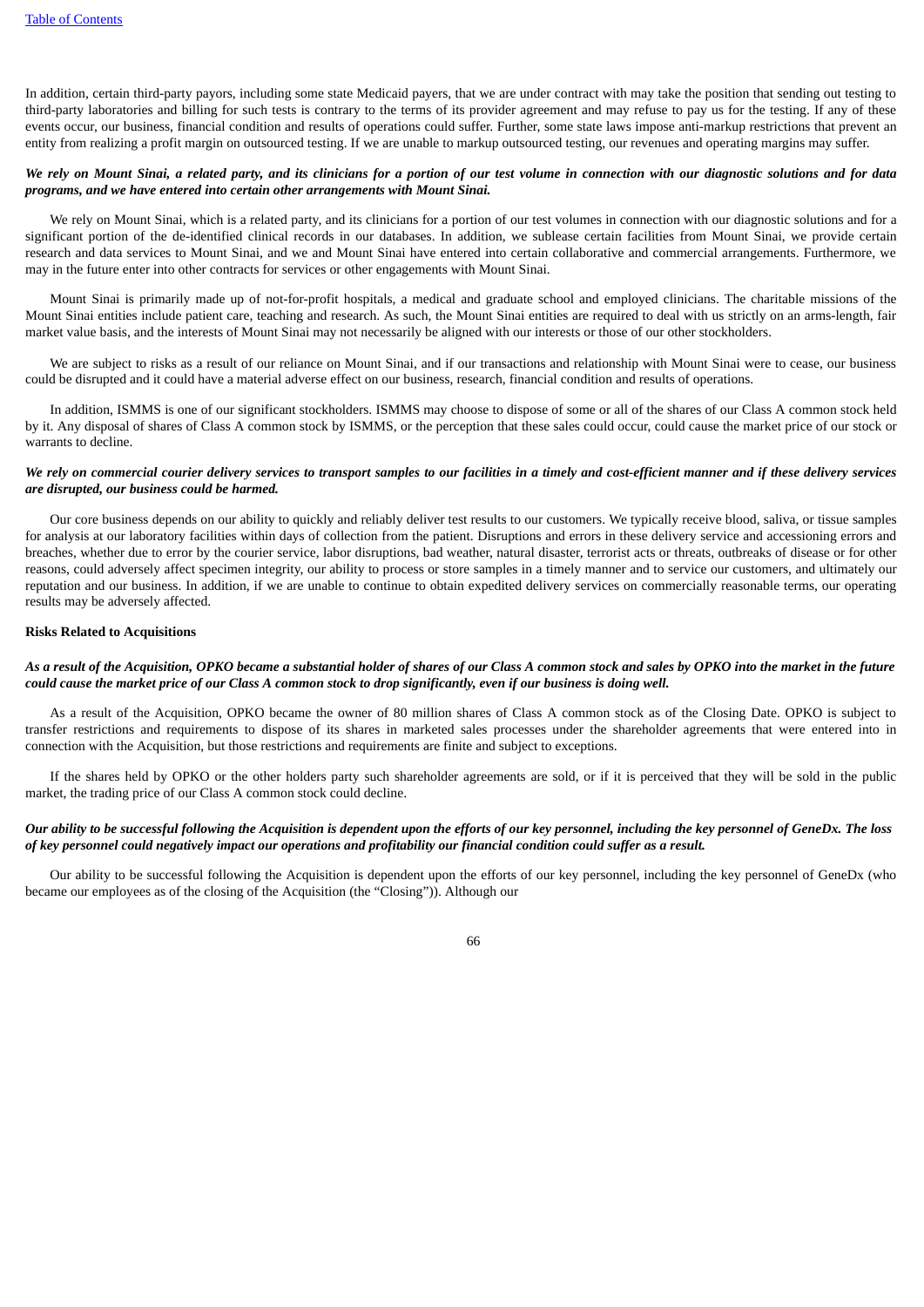key personnel are expected to continue remain with the Company in their current roles, it is possible that we will lose some key personnel, the loss of which could negatively impact the operations and profitability of our business.

GeneDx's success depends to a significant degree upon the continued contributions of senior management, certain of whom would be difficult to replace. Departure by certain of GeneDx's officers could have a material adverse effect on GeneDx's business, financial condition, or operating results. The services of such personnel may not continue to be available to us.

#### We have incurred and will continue to incur sianificant transaction and transition costs in connection with the Acauisition.

We have incurred significant, non-recurring costs in connection with consummating the Acquisition. Furthermore, we expect to incur additional significant, non-recurring costs in connection with the integration of the businesses of our company and GeneDx. We may also incur additional costs to retain key employees.

#### The anticipated benefits of the Acquisition may not be realized fully or at all or may take longer to realize than expected.

The Acquisition involves the integration of two companies that have previously operated independently. Prior to the announcement, we and GeneDx did not conduct any integration planning for the two companies, and our ability to do so prior to consummation of the Acquisition was limited by applicable law. Following the Closing, we are devoting significant management attention and resources to integrating the two businesses. Delays in this process could adversely affect the combined company's business, financial results, financial condition and stock price. Even if we are able to integrate the two companies' business operations successfully, there can be no assurance that this integration will result in the realization of the full benefits of synergies, cost savings, innovation and operational efficiencies that we expected from this integration or that these benefits will be achieved within the anticipated time frame.

#### If the Acquisition's benefits do not meet the expectations of investors, stockholders or financial analysts, the market price of our securities may decline.

If the benefits of the Acquisition do not meet the expectations of investors or securities analysts, the market price of our securities may decline. For additional factors that may affect the trading price of our securities see "—Risks Related to Being a Public Company—If we do not meet the expectations of *investors, stockholders or financial analysts, the market price of our securities may decline*."

# We have been the target of transaction related lawsuits as result of the Acquisition, which could result in substantial costs, and we have also assumed *GeneDx's risks arising from various legal proceedings.*

In connection with the Acquisition, two lawsuits were filed in federal courts against us and our directors. The complaints assert claims under Section 14(a) and Section 20(a) of the Exchange Act, and Rule 14a-19 promulgated thereunder, generally allege that the proxy statement we mailed to our stockholders in connection with the approval of certain matters related to the Acquisition misrepresented and/or omitted certain purportedly material information, and seek a variety of equitable and injunctive relief. In addition, five purported stockholders of our company have sent us demand letters making similar allegations about the proxy statement and demanding we provide supplemental disclosures. Although we believe that these allegations, claims and demands are without merit, we cannot predict the outcome of these legal proceedings, or whether additional stockholders will file lawsuits.

In addition, as of the Closing, we assumed GeneDx's risks arising from legal proceedings. Furthermore, following the Closing of the Acquisition, the strategies or motivations of a party or parties with respect to actual or potential litigation against us may change. We cannot predict with certainty the eventual outcome of GeneDx's pending or future legal proceedings and the ultimate outcome of such matters could be material to our results of operations, cash flows and financial condition.

Finally, the Acquisition may result in post-transaction disputes with OPKO or the other counterparties to the Merger Agreement and the related agreements regarding a number of matters, including any post-closing adjustments to the Cash Consideration, the occurrence or non-occurrence of any Milestone Event (as defined in the Merger Agreement for the Acquisition) or payment of any Milestone Payment (as defined in the Merger Agreement) or any liabilities for which we or OPKO believes it was indemnified under the Merger Agreement.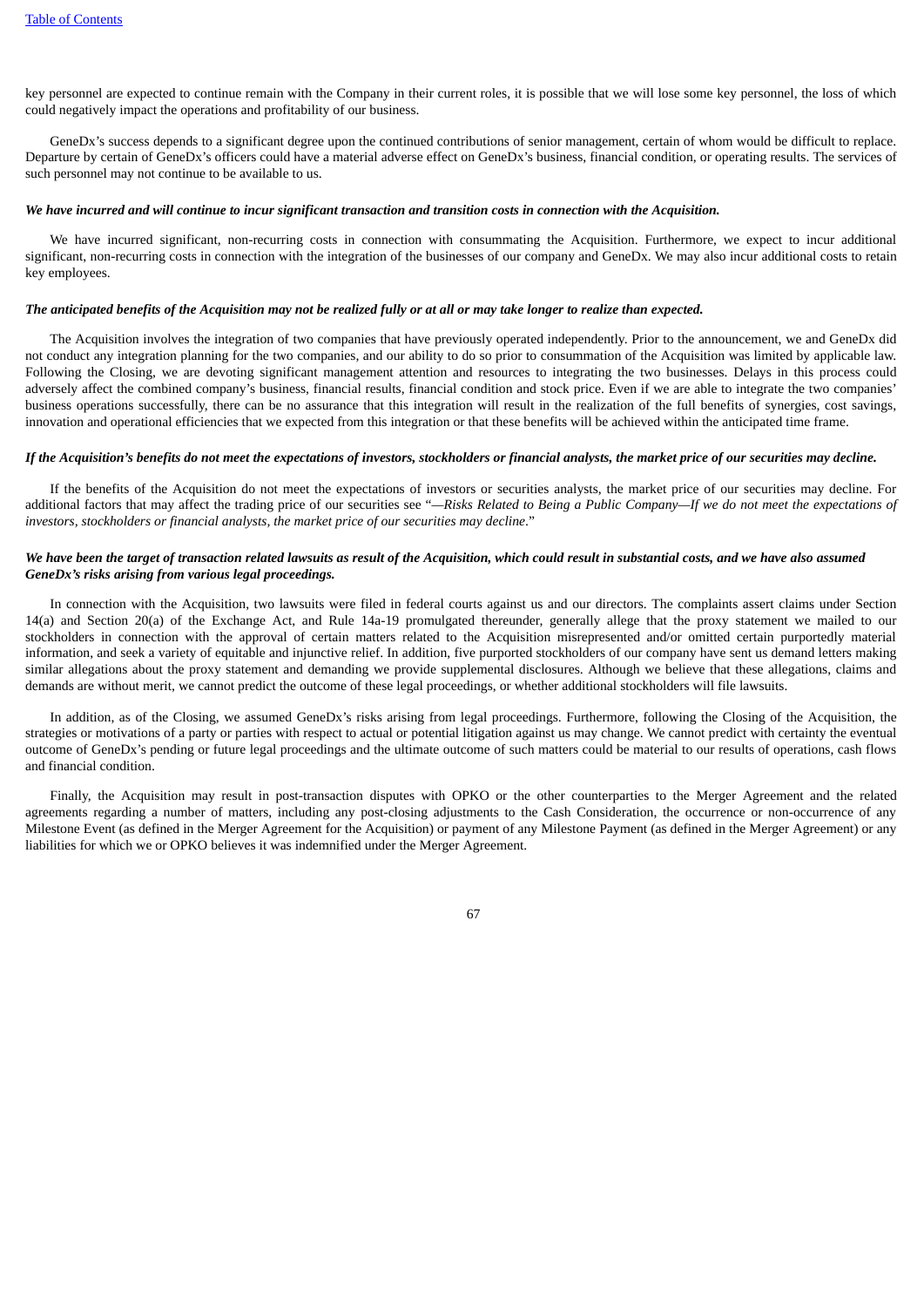# We may seek to grow our business through additional acquisitions of complementary products or technologies, and the failure to manage these acquisitions, or the failure to integrate them with our existing business, could have a material adverse effect on our business, financial condition and *operating results.*

From time to time, we may consider additional opportunities to acquire other products or technologies that may enhance our product platform or technology, expand the breadth of our markets or customer base, or advance our business strategies. Potential acquisitions involve numerous risks, including:

•problems assimilating the acquired products or technologies;

•issues maintaining uniform standards, procedures, controls and policies;

- •unanticipated costs associated with acquisitions;
- •diversion of management's attention from our existing business;
- •risks associated with entering new markets in which we have limited or no experience; and
- •increased legal and accounting costs relating to the acquisitions or compliance with regulatory matters.

We do not know if we will be able to identify any other acquisitions we deem suitable, whether we will be able to successfully complete any acquisitions on favorable terms or at all, or whether we will be able to successfully integrate any acquired products or technologies. Our potential inability to integrate any acquired products or technologies effectively may adversely affect our business, operating results and financial condition.

#### **Risks Related to Legal, Regulatory and Compliance**

### We may be subject to increased compliance risks as a result of our rapid growth, including our dependence on our sales, marketing and billing efforts.

We have had to expand our training and compliance efforts in line with our increasing reliance on personnel in our sales, marketing and billing functions, and our expansion of these functions in line with the overall growth in our business. We continue to monitor our personnel, but we have in the past experienced, and may in the future experience, situations in which employees fail to strictly adhere to our policies. In addition, sales and marketing activities in the healthcare space are subject to various rules and regulations. Moreover, our billing and marketing messaging can be complex and nuanced, and there may be errors or misunderstandings in our employees' communication of such messaging. Furthermore, we utilize text messaging, email, phone calls and other similar methods to communicate with patients who are existing or potential users of our products for various business purposes. These activities subject us to laws and regulations relating to communications with consumers, such as the CAN-SPAM Act and the Telephone Consumer Protection Act, violations of which could subject us to claims by consumers, who may seek actual or statutory damages, which could be material in the aggregate. As we continue to scale up our sales and marketing efforts in line with the growth in our business, in particular our increased pace of product launches as well as further geographical expansion, we face an increased need to continuously monitor and improve our policies, processes and procedures to maintain compliance with a growing number and variety of laws and regulations, including with respect to consumer marketing. To the extent that there is any violation, whether actual, perceived or alleged, of our policies or applicable laws and regulations, we may incur additional training and compliance costs, may receive inquiries from third-party payors or other third parties, or be held liable or otherwise responsible for such acts of non-compliance. Any of the foregoing could adversely affect our cash flow and financial condition.

### If we use hazardous materials in a manner that causes injury, we could be liable for resulting damages.

Our activities currently require the use of hazardous chemicals and biological material. We cannot eliminate the risk of accidental contamination or injury to employees or third parties from the use, storage, handling or disposal of these materials. In the event of contamination or injury, we could be held liable for any resulting damages, and any liability could exceed our resources or any applicable insurance coverage we may have. Additionally, we are subject on an ongoing basis to federal, state and local laws and regulations governing the use, storage, handling and disposal of these materials and specified waste products. The cost of compliance with these laws and regulations may become significant, and our failure to comply may result in substantial fines or other consequences, and either could negatively affect our operating results.

# We and our partners will have to maintain compliance with FDA requirements for research, products and services and failure to maintain compliance *with FDA requirements may prevent or delay the marketing of our products and services.*

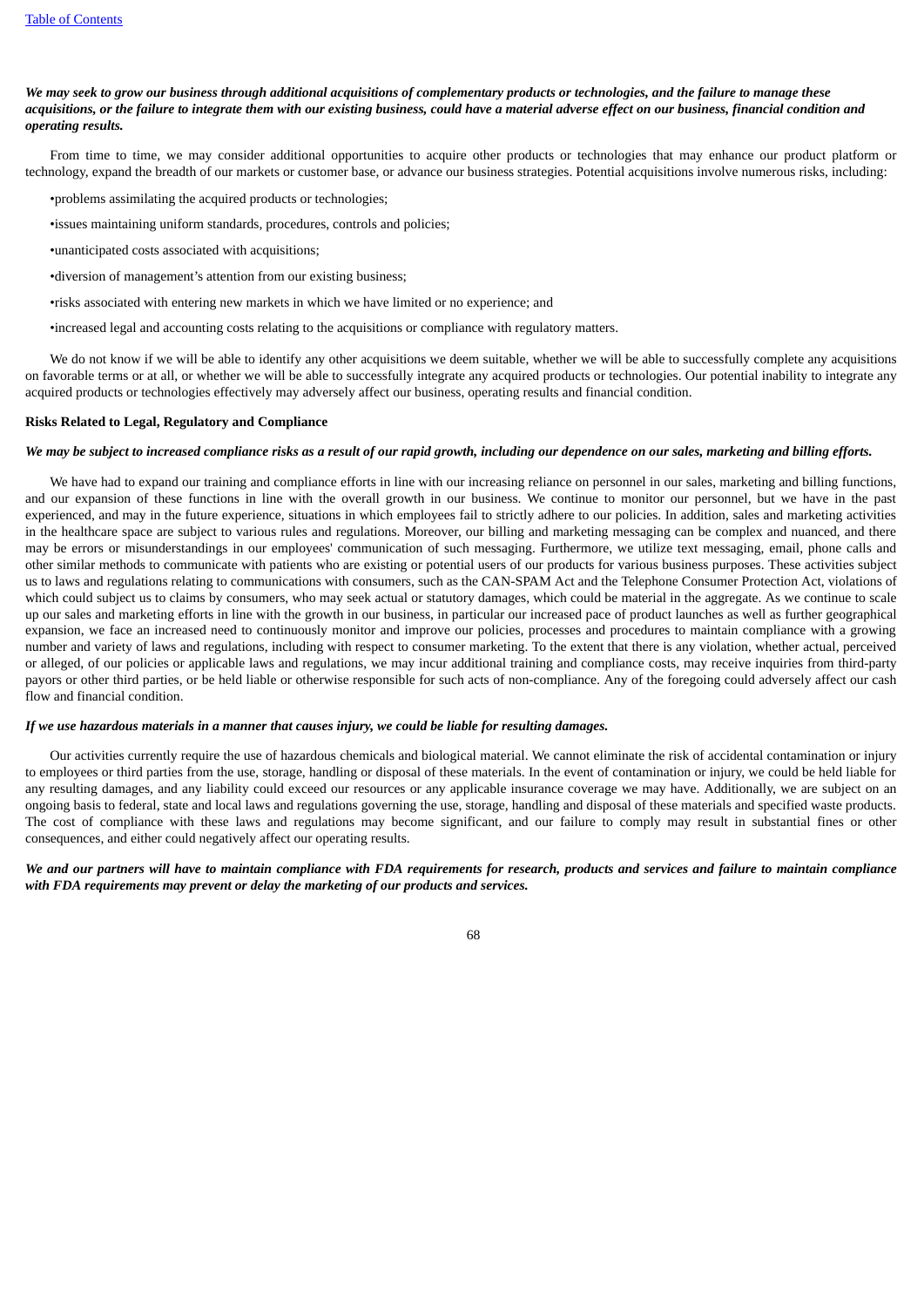Even if we have obtained marketing authorization, we will have to comply with the scope of that clearance, authorization or approval. Failure to secure and to comply with clearance, authorization or approval or the additional, extensive and ongoing post-marketing obligations imposed by the FDA or other regulatory requirements of other regulatory agencies could result in unanticipated compliance expenditures, a range of administrative enforcement actions, injunctions and criminal prosecution. FDA post-market obligations include, among other things, compliance with the FDA QSR, establishing registration and device listings, labeling requirements, reporting of certain adverse events and malfunctions, and reporting of certain recalls. In addition, circumstances may arise that cause us to recall equipment used in connection with our research, products and services. Such recalls could have an adverse effect on our ability to provide those products and services, which in turn would adversely affect our financial condition. our collaborators will also be required to maintain FDA clearance, authorization or approval for the products and services that we jointly develop. Any failure by us or our collaborators to maintain such clearance, authorization or approval could impair or cause a delay in our ability to profit from these collaborations.

#### Future changes in FDA enforcement discretion for LDTs could subject our operations to much more significant regulatory requirements.

We currently offer a laboratory-develop test ("LDT"), version of certain tests. The FDA has a policy of enforcement discretion with respect to LDTs, whereby the FDA does not actively enforce its medical device regulatory requirements for such tests. However, in October 2014, the FDA issued two draft guidance documents stating that the FDA intended to modify its policy of enforcement discretion with respect to LDTs in a risk-based manner consistent with the existing classification of medical devices. Although the FDA halted finalization of the guidance in November 2016 to allow for further public discussion on an appropriate oversight approach to LDTs and to give Congressional authorizing committees the opportunity to develop a legislative solution, it is unclear if Congress or the FDA will modify the current approach to the regulation of LDTs in a way that would subject our current or future services marketed as LDTs to the enforcement of FDA regulatory requirements. The FDA Commissioner and the Director of the Center for Devices and Radiological Health ("CDRH"), have expressed significant concerns regarding disparities between some LDTs and *in vitro* diagnostics that have been reviewed, cleared, authorized or approved by the FDA. If the FDA were to determine that certain tests offered by us as LDTs are not within the policy for LDTs for any reason, including new rules, policies or guidance, or due to changes in statute, our tests may become subject to extensive FDA requirements or our business may otherwise be adversely affected. If the FDA were to disagree with our LDT status or modify our approach to regulating LDTs, we could experience reduced revenue or increased costs, which could adversely affect our business, prospects, results of operations and financial condition. If required, the regulatory marketing authorization process required to bring our current or future LDTs into compliance may involve, among other things, successfully completing additional clinical validations and submitting to and obtaining clearance from the FDA for a premarket clearance (510(k)) submission or authorization for a *de novo* or approval of a PMA. Furthermore, pending legislative proposals, if passed, such as the VALID Act, could create new or different regulatory and compliance burdens on us and could have a negative effect on our ability to keep products on the market or develop new products, which could have a material effect on our business. In the event that the FDA requires marketing authorization of our LDTs in the future, the FDA may not ultimately grant any clearance, authorization or approval requested by us in a timely manner, or at all. In addition, if the FDA inspects our laboratory in relation to the marketing of any FDA-authorized test, any enforcement action the FDA takes might not be limited to the FDA-authorized test carried by us and could encompass our other testing services.

Recently, the FDA has also taken a more active role in certain diagnostic areas, including the oversight of pharmacogenetic ("PGx"), and COVID-19 tests. In 2019, the FDA contacted several laboratories to demand changes to PGx test reports and marketing materials. In February 2020, the FDA issued a statement indicating that it continues to have concerns about the claims that certain clinical laboratories make with respect to their PGx tests, and published tables that list PGx associations for which the FDA has determined that the data support therapeutic management recommendations, a potential impact on safety or response, or a potential impact on pharmacokinetic properties only, respectively. To date, however, the FDA has not provided any general guidance on the types of claims or other characteristics that will cause a PGx test to fall outside FDA's enforcement discretion. As such, the extent to which the FDA will allow any laboratory to offer PGx tests in their current form without meeting FDA regulatory requirements for medical devices is unclear at this time.

# For each product and service we are developing that may require FDA premarket review prior to marketing, the FDA may not grant clearance. authorization or premarket approval and failure to obtain necessary approvals for our future products and services would adversely affect our ability to *grow our business.*

Before we begin to manufacture, label and market additional clinical diagnostic products for commercial diagnostic use in the United States, we may be required to obtain either clearance, marketing authorization or approval from the FDA,

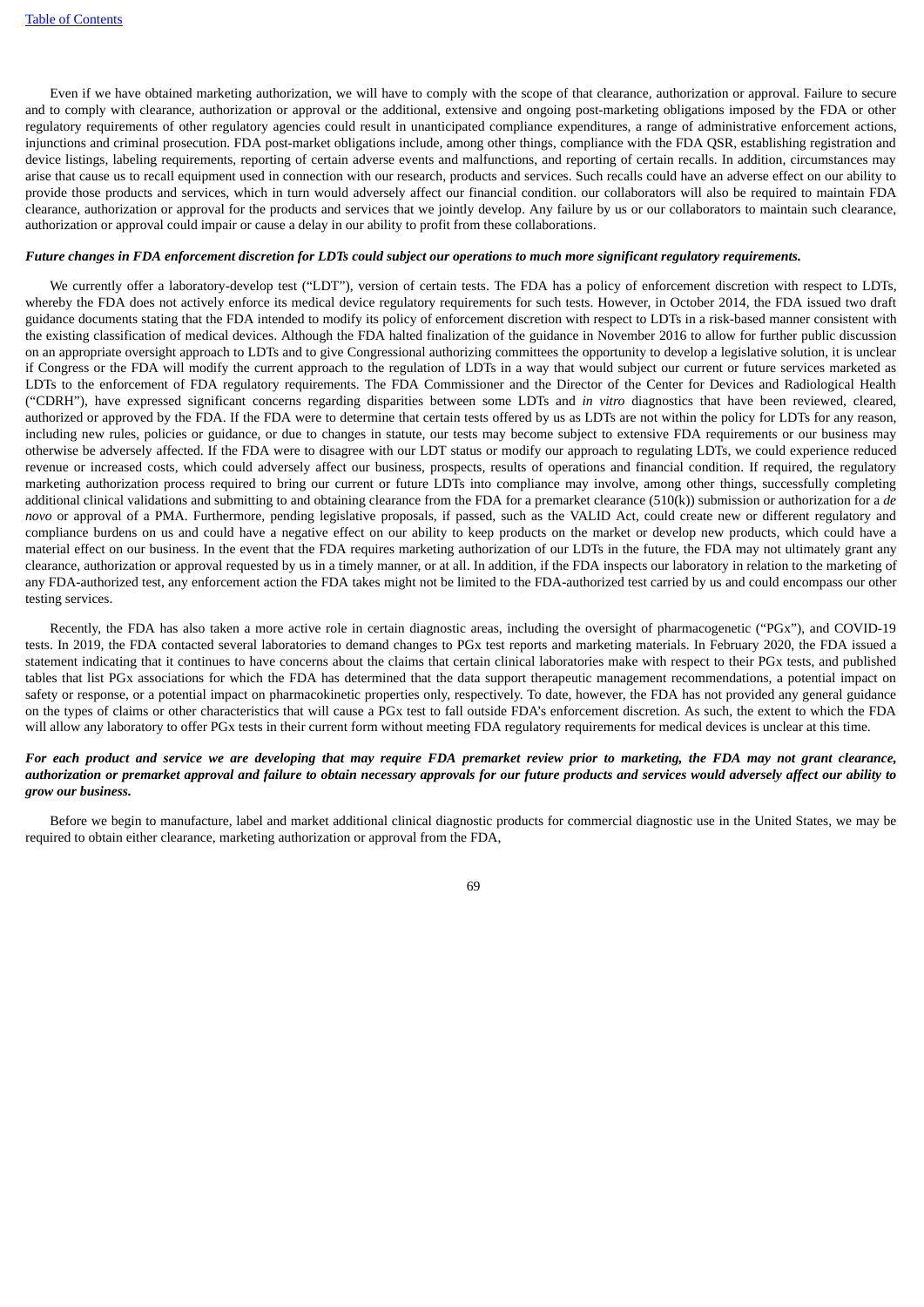unless an exemption applies or the FDA exercises its enforcement discretion and refrains from enforcing its requirements. For example, the FDA currently has a policy of refraining from enforcing its medical device requirements with respect to LDTs, which the FDA considers to be a type of *in vitro* diagnostic test that is designed, manufactured and used within a single properly licensed laboratory.

The process of obtaining PMA is much more rigorous, costly, lengthy and uncertain than the 510(k) clearance process. In the PMA approval process, the FDA must determine that a proposed device is safe and effective for its intended use based, in part, on extensive data, including, but not limited to, technical, preclinical, clinical trial, manufacturing and labeling data. Conversely, in the 510(k) clearance process, the FDA must determine that a proposed device is "substantially equivalent" to a legally marketed "predicate" device in order for the product to be cleared for marketing. To be "substantially equivalent," the proposed device must have the same intended use as the predicate device, and either have the same technological characteristics or if it has different technological characteristics as the predicate device, the proposed device must be as safe and effective as, and not raise different questions of safety or effectiveness than, the predicate device. Clinical data is sometimes required to support substantial equivalence. For lower-risk devices that would otherwise automatically be placed into Class III, which require a PMA because no predicate device is available and the devices do not fall within an existing 510(k) exempt classification, an applicant may submit a *de novo* request to down classify the device into Class II or Class I, which would not require a PMA. In the *de novo* process, the FDA must determine that general and special controls are sufficient to provide reasonable assurance of the safety and effectiveness of a device, which is low to moderate risk and has no predicate. In other words, the applicant must justify the "down-classification" to Class I or II for a new product type that would otherwise automatically be placed into Class III, but is lower risk. Clinical data may be required. For laboratory tests for which FDA clearance, authorization or approval is required, the FDA may also require data to support analytical and clinical validity.

The 510(k), *de novo* and PMA processes can be expensive and lengthy and require the payment of significant fees, unless an exemption applies. The FDA's 510(k) clearance pathway usually takes from three to nine months from submission, but it can take longer for a novel type of product. The FDA's *de novo* classification pathway usually takes from six to 12 months, but for many applicants can take up to 18 months or more.

The process of obtaining a PMA generally takes from one to three years, or even longer, from the time the PMA is submitted to the FDA until an approval is obtained. Any delay or failure to obtain necessary regulatory clearances, authorizations or approvals would have a material adverse effect on our business, financial condition and prospects.

The FDA can delay, limit or deny clearance, authorization or approval of a device for many reasons, including:

- the inability to demonstrate to the satisfaction of the FDA that the products are safe or effective for their intended uses;
- the disagreement of the FDA with the design, conduct or implementation of the clinical trials or the analysis or interpretation of data from preclinical studies, analytical studies or clinical trials;
- serious and unexpected adverse device effects experienced by participants in clinical trials;
- the data from preclinical studies, analytical studies and clinical trials may be insufficient to support clearance, authorization or approval, where required;
- the inability to demonstrate that the clinical and other benefits of the device outweigh the risks;
- an advisory committee, if convened by the FDA, may recommend against approval of a PMA or other application or may recommend that the FDA require, as a condition of approval, additional preclinical studies or clinical trials, limitations on approved labeling or distribution and use restrictions, or even if an advisory committee makes a favorable recommendation, the FDA may still not approve the product;
- the FDA may identify deficiencies in our marketing application;
- the FDA may identify deficiencies in our or our collaborators' manufacturing processes, facilities or analytical methods;
- the potential for policies or regulations of the FDA or applicable foreign regulatory bodies to change significantly in a manner rendering clinical data or regulatory filings insufficient for clearance, authorization or approval; and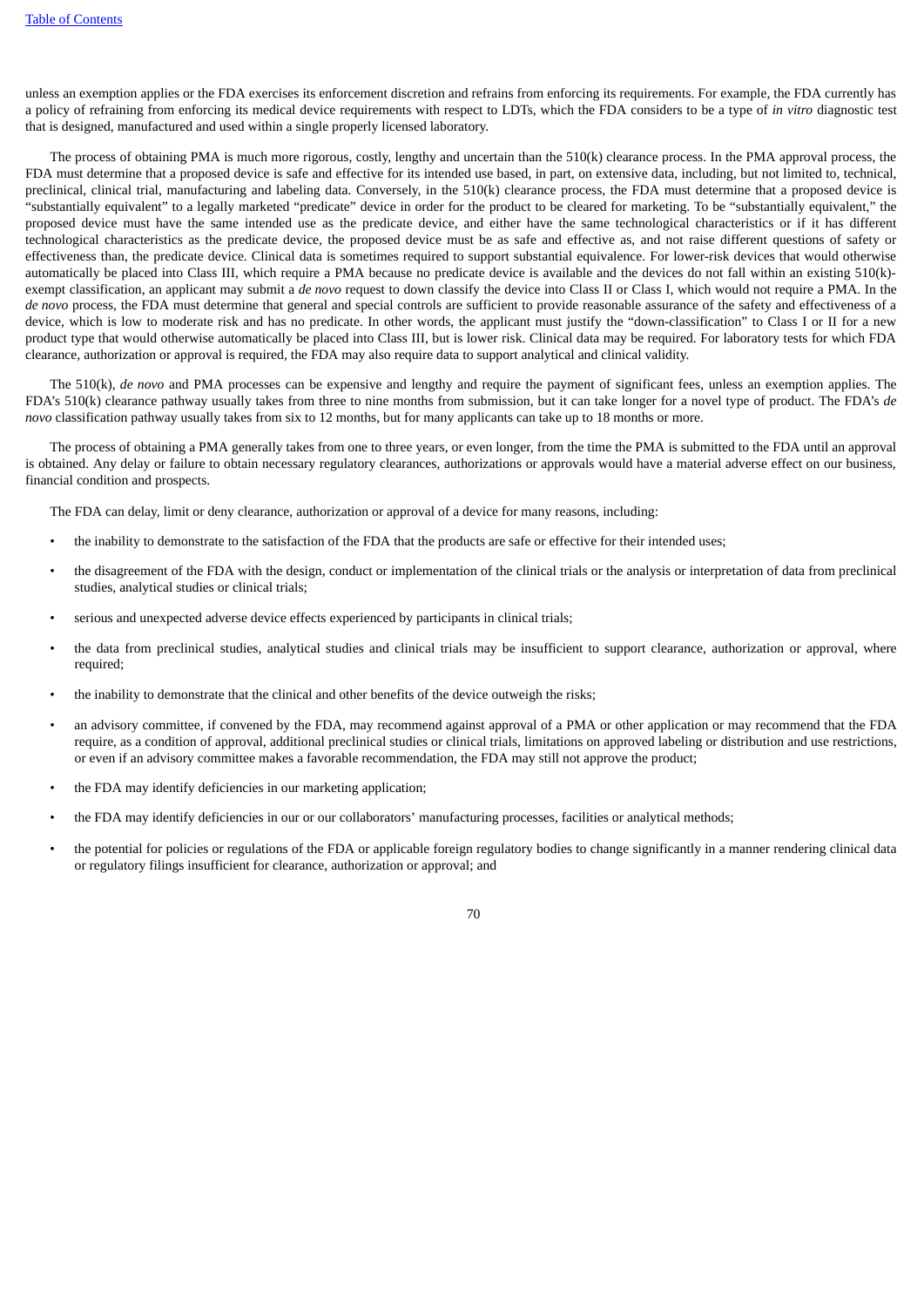• the FDA or foreign regulatory authorities may audit clinical trial data and conclude that the data is not sufficiently reliable to support a PMA.

There are numerous FDA personnel assigned to review different aspects of marketing submissions, which can present uncertainties based on their ability to exercise judgment and discretion during the review process. During the course of review, the FDA may request or require additional data and information, and the development and provision of these data and information may be time-consuming and expensive. The process of obtaining regulatory clearances, authorizations or approvals to market a medical device can be costly and time-consuming, and we may not be able to obtain these clearances, authorizations or approvals on a timely basis, or at all for our products in development. If we are unable to obtain clearance, authorization or approval for any products for which it plans to seek clearance, authorization or approval, our business may be harmed.

# Modifications to our products with FDA marketing authorization may require new FDA clearances, authorizations or approvals, or may require it to cease marketing or recall the modified clinical diganostic products or future clinical products until clearances are obtained.

Any modification to a 510(k)-cleared device that significantly affects its safety or effectiveness, or that constitutes a major change in its intended use, could require a new 510(k) clearance, a new *de novo* authorization or approval of a PMA. The FDA requires every manufacturer to make this determination in the first instance, but the FDA may review any manufacturer's decision. The FDA may not agree with our decisions regarding whether new clearances, authorizations or approvals are necessary.

For any product approved pursuant to a PMA, we would be required to seek supplemental approval for many types of modifications to the approved product. The FDA requires manufacturers in the first instance to determine whether a PMA supplement or other regulatory filing is needed or whether the change may be reported via the PMA Annual Report, but may disagree with a company's assessment.

If the FDA disagrees with our determination, which it may not review until we submit an annual report or the FDA conducts an inspection or other inquiry, and requires us to seek new clearances, authorizations or approvals for modifications to our previously cleared, authorized or approved clinical diagnostic products for which we have concluded new clearances, authorizations or approvals are unnecessary, we may be required to cease marketing or distribution of these clinical diagnostic products or to recall the modified products until we obtain clearance, authorization or approval. We may also be subject to enforcement action, including, among other things, significant regulatory fines or penalties.

In addition, for example, we plan to match our test reports for certain indications to identified mutations with FDA-approved targeted therapies or relevant clinical trials of targeted therapies. If a patient or physician who orders a test using one of our products is unable to obtain, or be reimbursed for the use of, targeted therapies because they are not indicated in the FDA-approved label for treatment, the patient is unable to enroll in an identified clinical trial due to the enrollment criteria of the trial, or some other reason, the ordering physician may conclude the test report does not contain actionable information. If physicians do not believe our products consistently generate actionable information about their patients' disease or condition, they may be less likely to use our products.

Furthermore, we cannot provide assurance that customers will always use these products in the manner in which they are intended. Any intentional or unintentional misuse of these products by customers could lead to substantial civil and criminal monetary and non-monetary penalties, and could result in significant legal and investigatory fees.

# Our business is subject to various complex laws and regulations applicable to clinical diagnostics. We could be subject to significant fines and penalties if *we or our partners fail to comply with these laws and regulations.*

As a provider of clinical diagnostic products and services, we and our partners are subject to extensive and frequently changing federal, state, local and foreign laws and regulations governing various aspects of our business.

In particular, the clinical laboratory and healthcare industry is subject to significant governmental certification and licensing regulations, as well as federal, state and foreign laws regarding:

- test ordering and billing practices;
- marketing, sales and pricing practices;
- health information privacy and security, including HIPAA and comparable state laws:

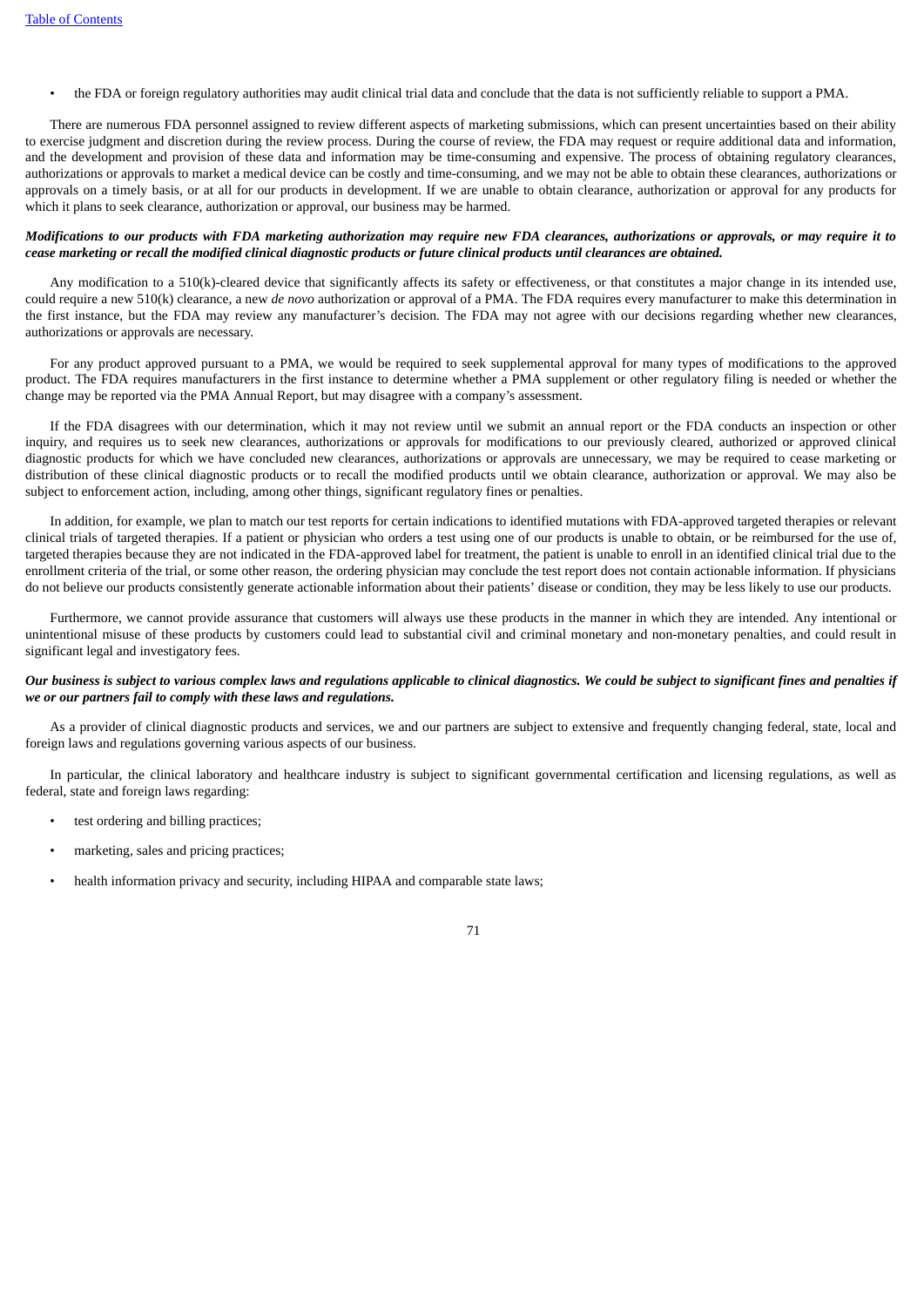- insurance;
- anti-markup legislation;
- fraud and abuse; and
- consumer protection.

We are also required to comply with FDA regulations, including with respect to our labeling and promotion activities. In addition, advertising and marketing of our clinical products are subject to regulation by the Federal Trade Commission ("FTC"), and advertising of laboratory services is regulated by certain state laws. Violation of any FDA requirement could result in enforcement actions, such as seizures, injunctions, civil penalties and criminal prosecutions, and violation of any FTC or state law requirement could result in injunctions and other remedies, all of which could have a material adverse effect on our business. Most states also have similar regulatory and enforcement authority for devices. Additionally, most foreign countries have authorities comparable to the FDA and processes for obtaining marketing approvals. Obtaining and maintaining these approvals, and complying with all laws and regulations, may subject us to similar risks and delays as those we could experience under FDA, FTC and state regulation. We incur various costs in complying and overseeing compliance with these laws and regulations. The growth of our business and sales organization, the acquisition of additional businesses or products and services and our expansion outside of the U.S. may increase the potential of violating these laws, regulations or our internal policies and procedures.

Healthcare policy has been a subject of extensive discussion in the executive and legislative branches of the federal and many state governments and healthcare laws and regulations are subject to change. Development of the existing commercialization strategy for our tests and planned development of products in our pipeline has been based on existing healthcare policies. We cannot predict what additional changes, if any, will be proposed or adopted or the effect that such proposals or adoption may have on our business, financial condition and results of operations.

If we or our partners, fail to comply with these laws and regulations, it could incur significant fines and penalties and our reputation and prospects could suffer. Additionally, any such partners could be forced to cease offering our products and services in certain jurisdictions, which could materially disrupt our business. An adverse outcome could include us being required to pay treble damages, incur civil and criminal penalties, paying attorneys' fees, entering into a corporate integrity agreement, being excluded from participation in government healthcare programs, including Medicare and Medicaid, and other adverse actions that could materially and adversely affect our business, financial condition and results of operations.

#### *Compliance with the HIPAA security, privacy and breach notification regulations may increase our costs.*

The HIPAA privacy, security and breach notification regulations, including the expanded requirements under HITECH, establish comprehensive federal standards with respect to the uses and disclosures of protected health information ("PHI"), by health plans, healthcare providers and healthcare clearinghouses, in addition to setting standards to protect the confidentiality, integrity and security of PHI. The regulations establish a complex regulatory framework on a variety of subjects, including:

- the circumstances under which uses and disclosures of PHI are permitted or required without a specific authorization by the patient, including but not limited to treatment purposes, activities to obtain payments for our services, and our healthcare operations activities;
- a patient's rights to access, amend and receive an accounting of certain disclosures of PHI;
- requirements to notify individuals if there is a breach of their PHI;
- the contents of notices of privacy practices for PHI:
- administrative, technical and physical safeguards required of entities that use or receive PHI;
- deidentification of PHI; and
- the protection of computing systems maintaining electronic PHI.

We have implemented practices intended to meet the requirements of the HIPAA privacy, security and breach notification regulations, as required by law. We are required to comply with federal privacy, security and breach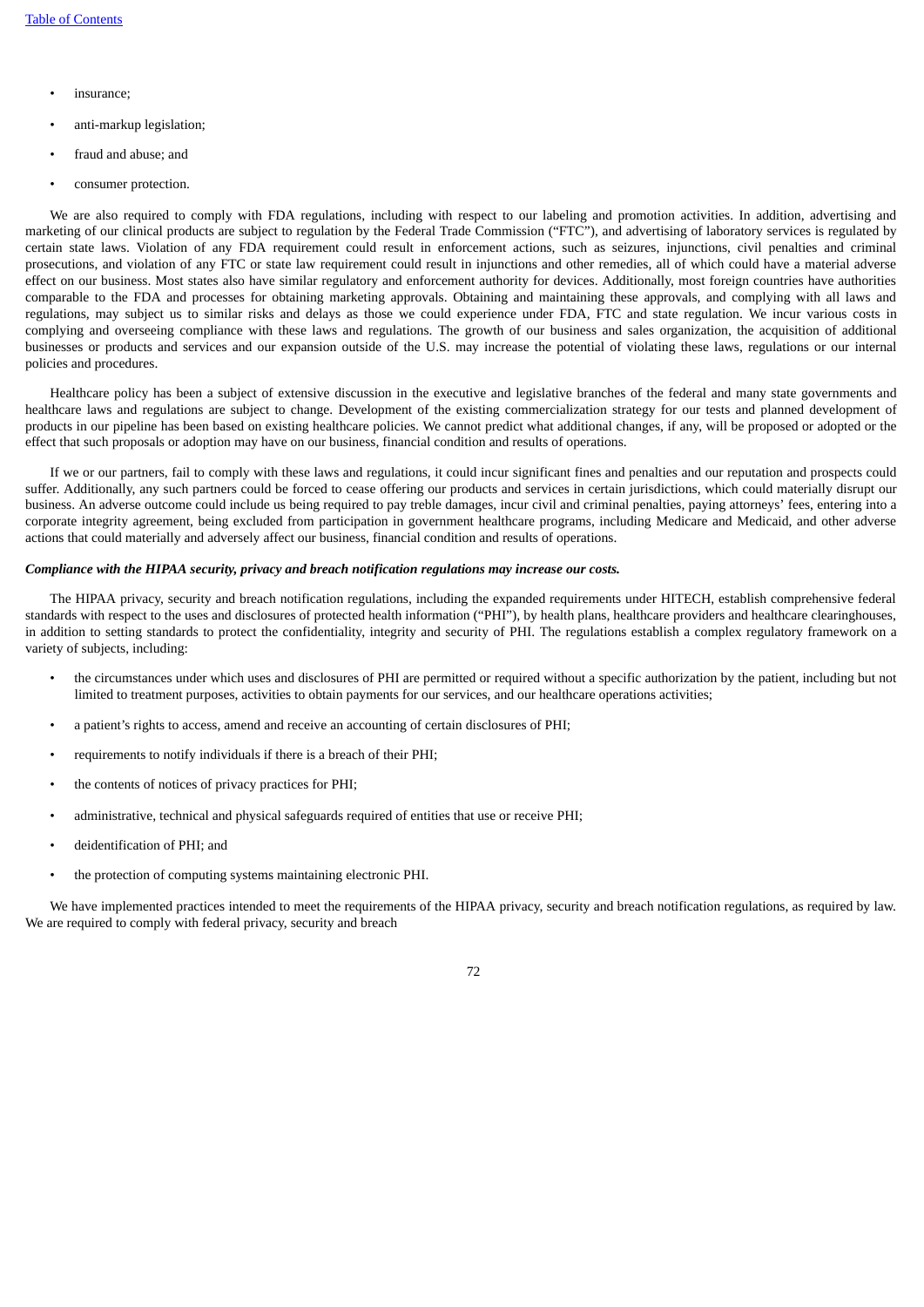notification regulations as well as varying state privacy, security and breach notification laws and regulations, which may be more stringent than federal HIPAA requirements. In addition, for healthcare data transfers from other countries relating to citizens and/or residents of those countries, we must comply with the laws of those countries. The federal privacy regulations under HIPAA restrict our ability to use or disclose patient identifiable data, without patient authorization, for purposes other than payment, treatment, healthcare operations and certain other specified disclosures such as public health and governmental oversight of the healthcare industry.

HIPAA provides for significant fines and other penalties for wrongful use or disclosure of PHI, including potential civil and criminal fines and penalties. Computer networks are always vulnerable to breach and unauthorized persons may in the future be able to exploit weaknesses in the security systems of our computer networks and gain access to PHI. Additionally, we share PHI with third-parties who are legally obligated to safeguard and maintain the confidentiality of PHI. Unauthorized persons may be able to gain access to PHI stored in such third-parties computer networks. Any wrongful use or disclosure of PHI by us or such third-parties, including disclosure due to data theft or unauthorized access to us or our third-parties computer networks, could subject it to fines or penalties that could adversely affect our business and results of operations. Although the HIPAA statute and regulations do not expressly provide for a private right of damages, we could also be liable for damages under state laws to private parties for the wrongful use or disclosure of confidential health information or other private personal information.

## Some of our activities may subject it to risks under federal and state laws prohibiting 'kickbacks' and false or fraudulent claims.

In addition to FDA marketing and promotion restrictions, several other types of state and federal healthcare fraud and abuse laws have been applied in recent years to restrict certain marketing practices in the healthcare product and service industry and to regulate billing practices and financial relationships with healthcare providers, hospitals and other healthcare providers. These laws include a federal law commonly known as the Medicare/Medicaid antikickback law, and several similar state laws, which prohibit payments intended to induce healthcare providers or others either to refer patients or to acquire or arrange for or recommend the acquisition of healthcare products or services. While the federal law applies only to referrals, products or services for which payment may be made by a federal healthcare program, state laws often apply regardless of whether federal funds may be involved. These laws constrain the sales, marketing and other promotional activities of manufacturers of medical devices and providers of laboratory services by limiting the kinds of financial arrangements, including sales programs, that may be used with hospitals, healthcare providers, laboratories and other potential purchasers or prescribers of medical devices and laboratory services. Other federal and state laws generally prohibit individuals or entities from knowingly presenting, or causing to be presented, claims for payment from Medicare, Medicaid, or other third-party payors that are false or fraudulent, or are for items or services that were not provided as claimed.

In 2018, Congress passed the Eliminating Kickbacks in Recovery Act ("EKRA"), as part of the Substance Use-Disorder Prevention that Promotes Opioid Recovery and Treatment for Patients and Communities Act. Similar to the Medicare/Medicaid anti-kickback law, EKRA imposes criminal penalties for knowing or willful payment or offer, or solicitation or receipt, of any remuneration, whether directly or indirectly, overtly or covertly, in cash or in kind, in exchange for the referral or inducement of laboratory testing (among other healthcare services) unless a specific exception applies. However, unlike the Medicare/Medicaid anti-kickback law, EKRA is not limited to services covered by federal or state healthcare programs but applies more broadly to services covered by "healthcare benefit programs," including commercial insurers. As currently drafted, EKRA potentially expands the universe of arrangements that could be subject to government enforcement under federal fraud and abuse laws. In addition, while the Medicare/Medicaid anti-kickback law includes certain exceptions that are widely relied upon in the healthcare industry, including compensating employees on a percentage basis, not all of those same exceptions apply under EKRA. EKRA expressly does not protect employee compensation that varies by the number of individuals referred to a laboratory, the number of tests performed by a laboratory, or the amount billed to or received from a health benefit program from individuals referred to a laboratory. Because EKRA is a relatively new law, there is no agency guidance and only one court has addressed the application of EKRA. That case was decided by the United States District Court of Hawaii and involved a lawsuit between a laboratory and an employee. The Court ruled that the commission-based compensation provisions of the laboratory employee's contract did not violate EKRA. Although this may be a favorable interpretation of EKRA for laboratory compensation structures, we cannot be assured that courts in our jurisdiction will reach the same conclusion or that the decision will not be overturned if there is an appeal. Because EKRA is a relatively new law, there is no agency guidance or court precedent to indicate how and to what extent it will be applied and enforced. We cannot assure you that our relationships with healthcare providers, hospitals, customers, our own sales representatives, or any other party will not be subject to scrutiny or will survive regulatory challenge under EKRA.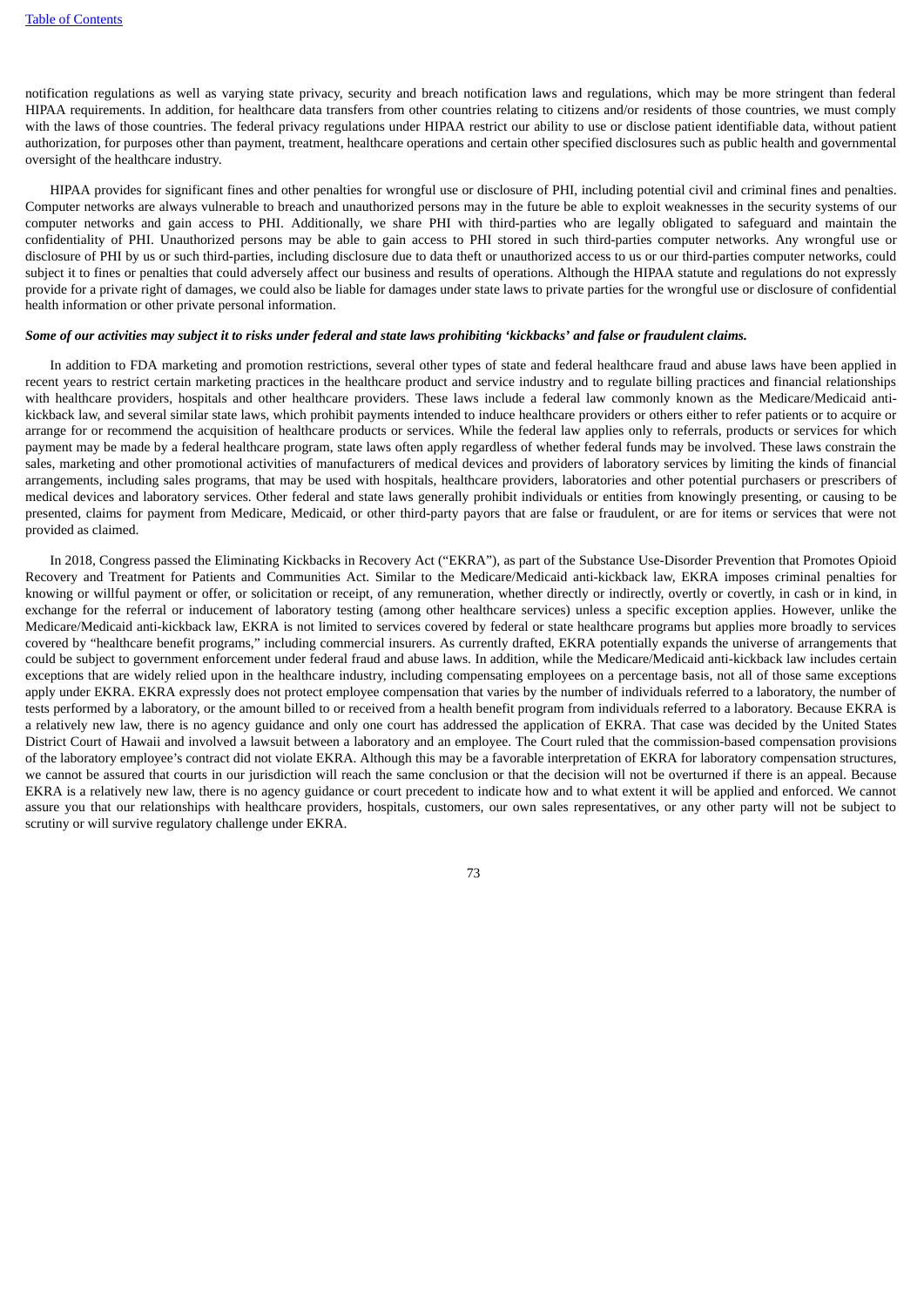Additionally, to avoid liability under federal false claims laws, we or our partners must carefully and accurately code claims for reimbursement, proactively monitor the accuracy and appropriateness of claims and payments received, diligently investigate any credible information indicating that we or our partners may have received an overpayment, and promptly return any overpayments. Medicare payments are subject to audit, including through the Comprehensive Error Rate Testing ("CERT"), program, and payments may be recouped by CMS if it is determined that they were improperly made. Currently, a small percentage of our revenues are generated by payments from Medicare. The federal anti-kickback statute and certain state-level false claims laws prescribe civil and criminal penalties (including fines) for noncompliance that can be substantial. In addition, various states have enacted false claim laws analogous to the federal laws that apply where a claim is submitted to any third-party payor and not only a governmental payer program. While we continually strive to comply with these complex requirements, interpretations of the applicability of these laws to marketing and billing practices are constantly evolving and even an unsuccessful challenge could cause adverse publicity and be costly to respond to, and thus could harm our business and prospects. Our failure to comply with applicable laws could result in various adverse consequences that could have a material adverse effect upon our business, including the exclusion of our products and services from government programs and the imposition of civil or criminal sanctions.

## Our business could be harmed by the loss, suspension or other restriction on a license, certification or accreditation, or by the imposition of a fine or penalties, under CLIA, our implementing regulations or other state, federal and foreign laws and regulations affecting licensure or certification, or by *future changes in these laws or regulations.*

Federal law requires virtually all clinical laboratories to comply with CLIA, which generally involves becoming certified by the federal and state government for the testing that will be performed and complying with various operational, personnel, facilities administration, quality and proficiency testing requirements intended to ensure that testing services are accurate and reliable. CLIA certification is also a prerequisite to be eligible to bill state and federal healthcare programs, as well as many private third-party payors, for laboratory research and clinical diagnostic testing services. For example, as a condition of our CLIA certification, a laboratory may be subject to survey and inspection every other year, additional random inspections and surprise inspections based on complaints received by state or federal regulators. The biennial survey and inspection is conducted by CMS, a CMS agent or, if the laboratory holds a CLIA certificate of accreditation, a CMS-approved accreditation organization, such as CAP. Sanctions for failure to comply with CLIA requirements, including proficiency testing violations, may include suspension, revocation or limitation of a laboratory's CLIA certificate, which is necessary to conduct business, as well as the imposition of significant civil, administrative or criminal sanctions against the lab, its owners and other individuals. In addition, we are subject to regulation under certain state laws and regulations governing laboratory licensure. Some states have enacted laboratory licensure and compliance laws that are more stringent than CLIA. Changes in state licensure laws that affect our ability to offer and provide research and diagnostic products and services across state or foreign country lines could materially and adversely affect our business. In addition, state and foreign requirements for laboratory certification may be costly or difficult to meet and could affect our ability to receive specimens from certain states or foreign countries.

Any sanction imposed under CLIA, its implementing regulations or state or foreign laws or regulations governing licensure, or our failure to renew a CLIA certificate, a state or foreign license or accreditation, could have a material adverse effect on our business.

### We may never obtain approval in the EU or in any other foreign country for any of our products or services and, even if we do, we or our partners and collaborators may never be able to commercialize them in another jurisdiction, which would limit our ability to realize their full market potential.

In order to eventually market any of our current or future products and services in any particular foreign jurisdiction, we must establish compliance with numerous and varying regulatory requirements on a jurisdiction-by-jurisdiction basis regarding quality, safety, performance, privacy and efficacy. In addition, clinical trials or clinical investigations conducted in one country may not be accepted by regulatory authorities in other countries, and regulatory clearance, authorization or approval in one country does not guarantee regulatory clearance, authorization or approval in any other country. Approval processes vary among countries and can involve additional product testing and validation and additional administrative review periods.

Seeking foreign regulatory clearance, authorization or approval could result in difficulties and costs for us and our collaborators and require additional preclinical studies, clinical trials or clinical investigations which could be costly and time-consuming. Regulatory requirements and ethical approval obligations can vary widely from country to country and could delay or prevent the introduction of our products and services in those countries. The foreign regulatory clearance, authorization or approval process involves all of the risks and uncertainties associated with FDA clearance, authorization or approval. We currently have limited experience in obtaining regulatory clearance, authorization or approval in international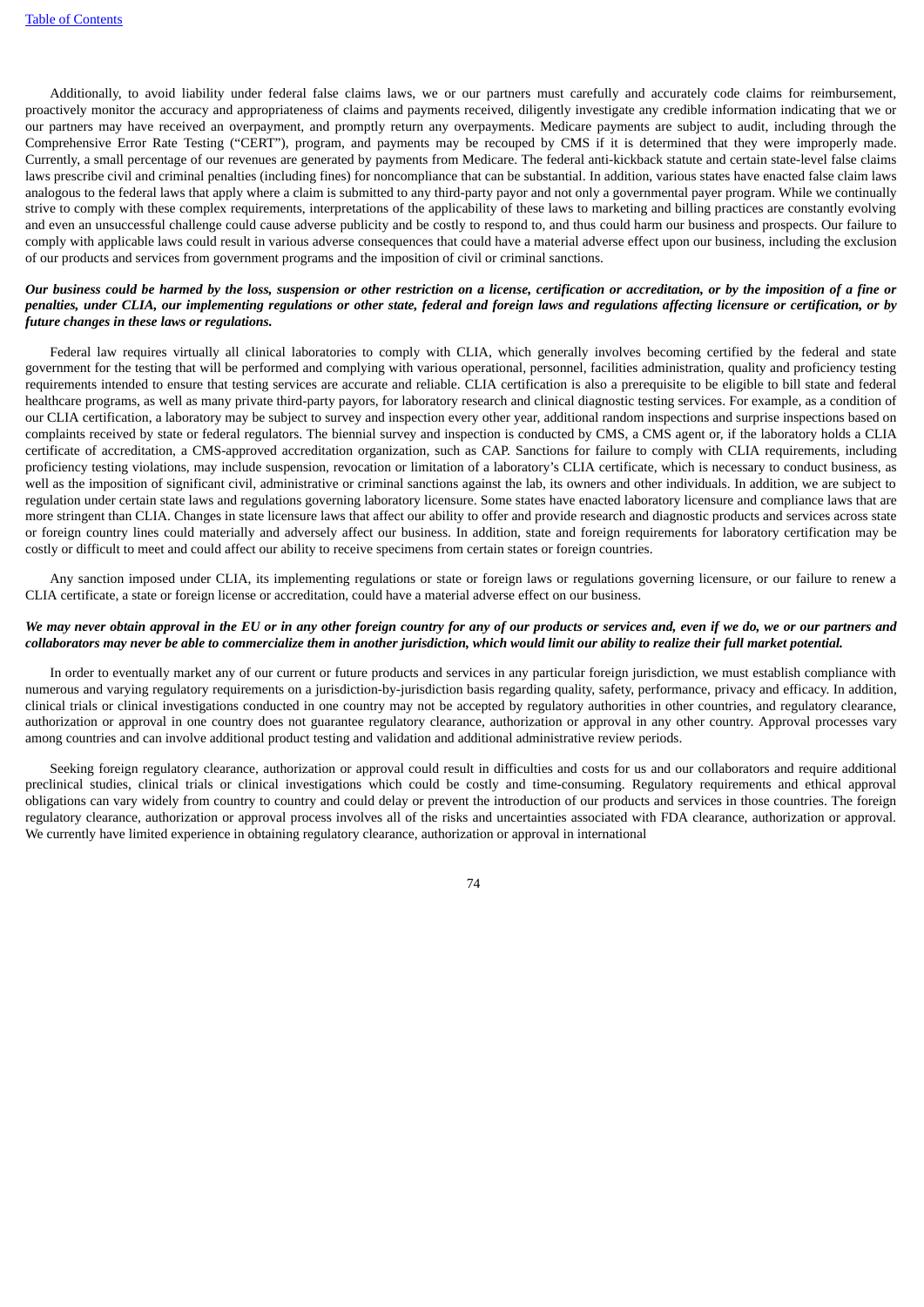markets. If we or our collaborators fail to comply with regulatory requirements in international markets or to obtain and maintain required regulatory clearances, authorizations or approvals in international markets, or if those approvals are delayed, our target market will be reduced and our ability to realize the full market potential of our products and services will be unrealized.

## Complying with numerous statutes and regulations pertaining to our business is an expensive and time-consuming process, and any failure to comply *could result in substantial penalties.*

Our operations are subject to other extensive federal, state, local and foreign laws and regulations, all of which are subject to change. These laws and regulations currently include, among others:

- HIPAA, which establishes comprehensive federal standards with respect to the privacy and security of protected health information and requirements for the use of certain standardized electronic transactions;
- amendments to HIPAA under HITECH, which strengthen and expand HIPAA privacy and security compliance requirements, increase penalties for violators and expand vicarious liability, extend enforcement authority to state attorneys general, and impose requirements for breach notification;
- the General Data Protection Regulation ("GDPR"), which imposes strict privacy and security requirements on controllers and processors of European personal data, including enhanced protections for "special categories" of personal data, including sensitive information such as health and genetic information of data subjects;
- the CCPA, which, among other things, regulates how subject businesses may collect, use, disclose and/or sell the personal information of consumers who reside in California, affords rights to consumers that they may exercise against businesses that collect their information, and requires implementation of reasonable security measures to safeguard personal information of California consumers;
- the federal Anti-Kickback Statute, which prohibits knowingly and willfully offering, paying, soliciting or receiving remuneration, directly or indirectly, overtly or covertly, in cash or in kind, to induce or in return for the referral of an individual, for the furnishing of or arrangement for the furnishing of any item or service for which payment may be made in whole or in part by a federal healthcare program, or the purchasing, leasing, ordering, arranging for, or recommend purchasing, leasing or ordering, any good, facility, item or service for which payment may be made, in whole or in part, under a federal healthcare program;
- EKRA, which prohibits payments for referrals to recovery homes, clinical treatment facilities, and laboratories and reaches beyond federal health care programs, to include private insurance;
- the federal physician self-referral law, known as the Stark Law, which prohibits a physician from making a referral to an entity for certain designated health services covered by the Medicare program, including laboratory and pathology services, if the physician or an immediate family member has a financial relationship with the entity unless an exception applies, and prohibits an entity from billing for designated health services furnished pursuant to a prohibited referral;
- the federal false claims law, which imposes liability on any person or entity that, among other things, knowingly presents, or causes to be presented, a false or fraudulent claim for payment to the federal government;
- the federal Civil Monetary Penalties Law, which prohibits, among other things, the offering or transfer of remuneration to a Medicare or state healthcare program beneficiary if the person knows or should know it is likely to influence the beneficiary's selection of a particular provider, practitioner or supplier of services reimbursable by Medicare or a state healthcare program, unless an exception applies;
- the HIPAA fraud and abuse provisions, which create new federal criminal statutes that prohibit, among other things, defrauding health care benefit programs, willfully obstructing a criminal investigation of a healthcare offense and falsifying or concealing a material fact or making any materially false statements in connection with the payment for healthcare benefits, items or services;
- other federal and state fraud and abuse laws, such as anti-kickback laws, prohibitions on self-referral, fee-splitting restrictions, insurance fraud laws, anti-markup laws, prohibitions on the provision of tests at no or discounted cost to induce physician or patient adoption, and false claims acts, which may extend to services reimbursable by any third-party payer, including private insurers;

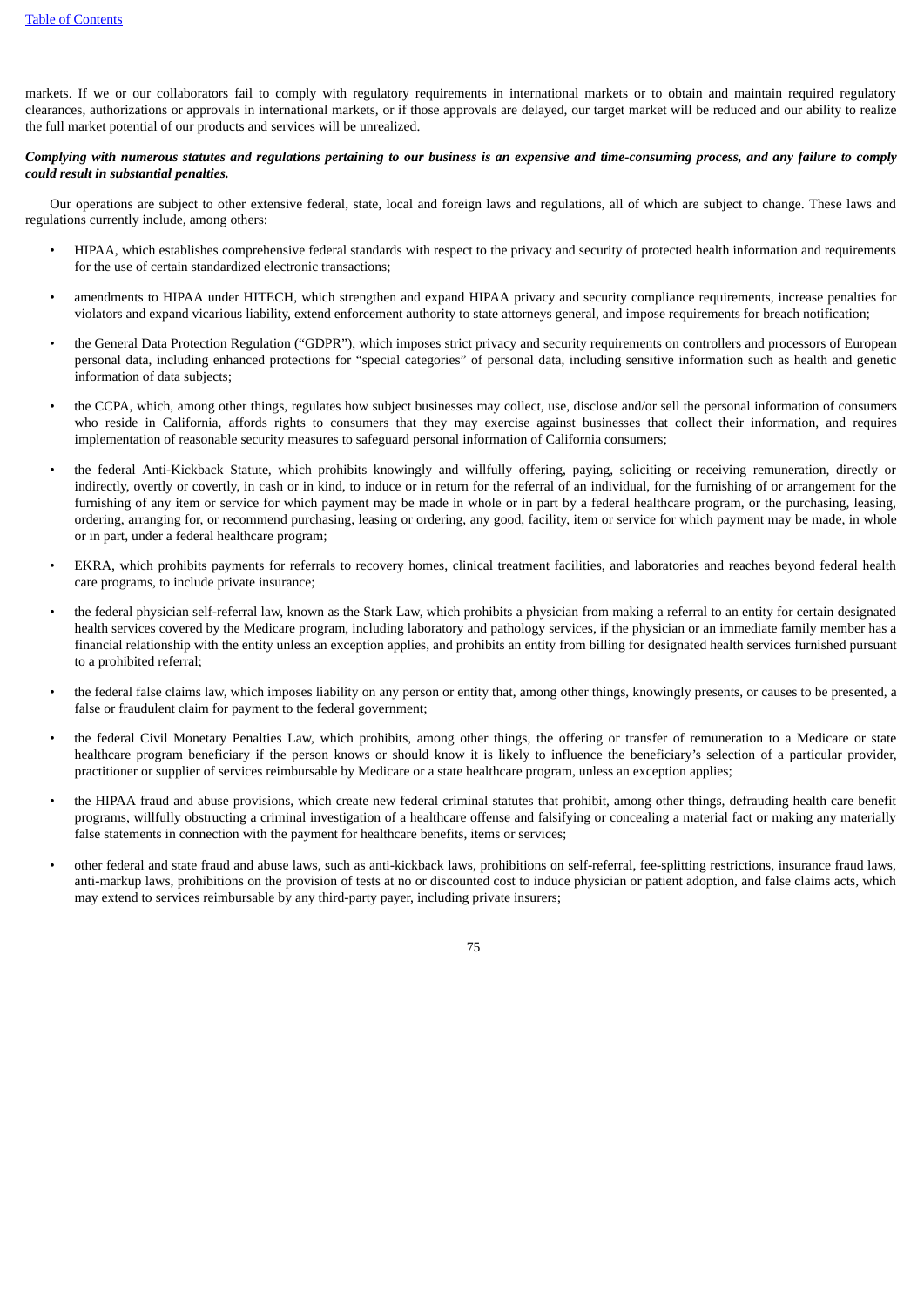- the 21st Century Cures Act information blocking prohibition, which prohibits covered actors from engaging in certain practices that are likely to interfere with the access, exchange, or use of electronic health information;
- the Physician Payments Sunshine Act and similar state laws that require reporting of certain payments and other transfers of value made by applicable manufacturers, directly or indirectly, to or on behalf of covered recipients including physicians (defined to include doctors, dentists, optometrists, podiatrists and chiropractors) and teaching hospitals as well as ownership and investment interests held by physicians and their immediate family members.
- Beginning in 2022, applicable manufacturers also will be required to report such information regarding its relationships with physician assistants, nurse practitioners, clinical nurse specialists, certified registered nurse anesthetists and certified nurse midwives during the previous year;
- state laws that limit or prohibit the provision of certain payments and other transfers of value to certain covered healthcare providers;
- the prohibition on reassignment of Medicare claims, which, subject to certain exceptions, precludes the reassignment of Medicare claims to any other party;
- state laws that prohibit other specified practices, such as billing clinicians for testing that they order; waiving coinsurance, copayments, deductibles and other amounts owed by patients; billing a state Medicaid program at a price that is higher than what is charged to one or more other payers;
- similar foreign laws and regulations that may apply to us in the countries in which we operate or may operate in the future; and
- laws that relate to maintaining accurate information and control over activities that may fall within the purview of the U.S. Foreign Corrupt Practices Act, its books and records provisions, or anti-bribery provisions.

We have adopted policies and procedures designed to comply with these laws and regulations. In the ordinary course of our business, we conduct internal reviews of our compliance with these laws. Our compliance may also be subject to governmental review. The growth of our business and our expansion outside of the United States may increase the potential of violating these laws or our internal policies and procedures. The risk of us being found in violation of these or other laws and regulations is further increased by the fact that many have not been fully interpreted by the regulatory authorities or the courts, and their provisions are open to a variety of interpretations. Any action brought against us for violation of these or other laws or regulations, even if we successfully defend against it, could cause us to incur significant legal expenses and divert our management's attention from the operation of our business. If our operations are found to be in violation of any of these laws and regulations, we may be subject to any applicable penalty associated with the violation, including significant administrative, civil and criminal penalties, damages, fines, imprisonment, exclusion from participation in Federal healthcare programs, refunding of payments received by us and curtailment or cessation of our operations, which may impact existing contracts with key payors, collaborators, health systems, and commercial partners. Any of the foregoing consequences could seriously harm our business and our financial results.

### We face uncertainty related to healthcare reform, pricing, coverage and reimbursement, which could reduce our revenue.

Healthcare reform laws, including the Patient Protection and Affordable Care Act ("ACA"), and the Protecting Access to Medicare Act of 2014 ("PAMA"), are significantly affecting the U.S. healthcare and medical services industry. Existing legislation, and possible future legal and regulatory changes, including potential repeal or modification of the ACA, elimination of penalties regarding the individual mandate for coverage, or approval of health plans that allow lower levels of coverage for preventive services, could materially change the structure and finances of the health insurance system and the methodology for reimbursing medical services, drugs and devices, including our current and future products and services. The ACA has also been the subject of various legal challenges and in December 2018, a federal district court in Texas found that the ACA's "individual mandate" was unconstitutional such that the whole of the ACA is invalid. The decision was appealed, and in December 2019, the Fifth Circuit Court of Appeals affirmed certain portions of the district court's decision but remanded to the district court to determine if any portions of the ACA may still be valid. If the plaintiffs in this case, or in any other case challenging the ACA, are ultimately successful, insurance coverage for our tests could be materially and adversely affected. Any change in reimbursement policy could result in a change in patient cost-sharing, which could adversely affect a provider's willingness to prescribe and patient's willingness and ability to use our tests and any other product or service we may develop. Healthcare reforms, which may intend to reduce healthcare costs, may have the effect of discouraging third-party payors from covering certain kinds of medical products and services,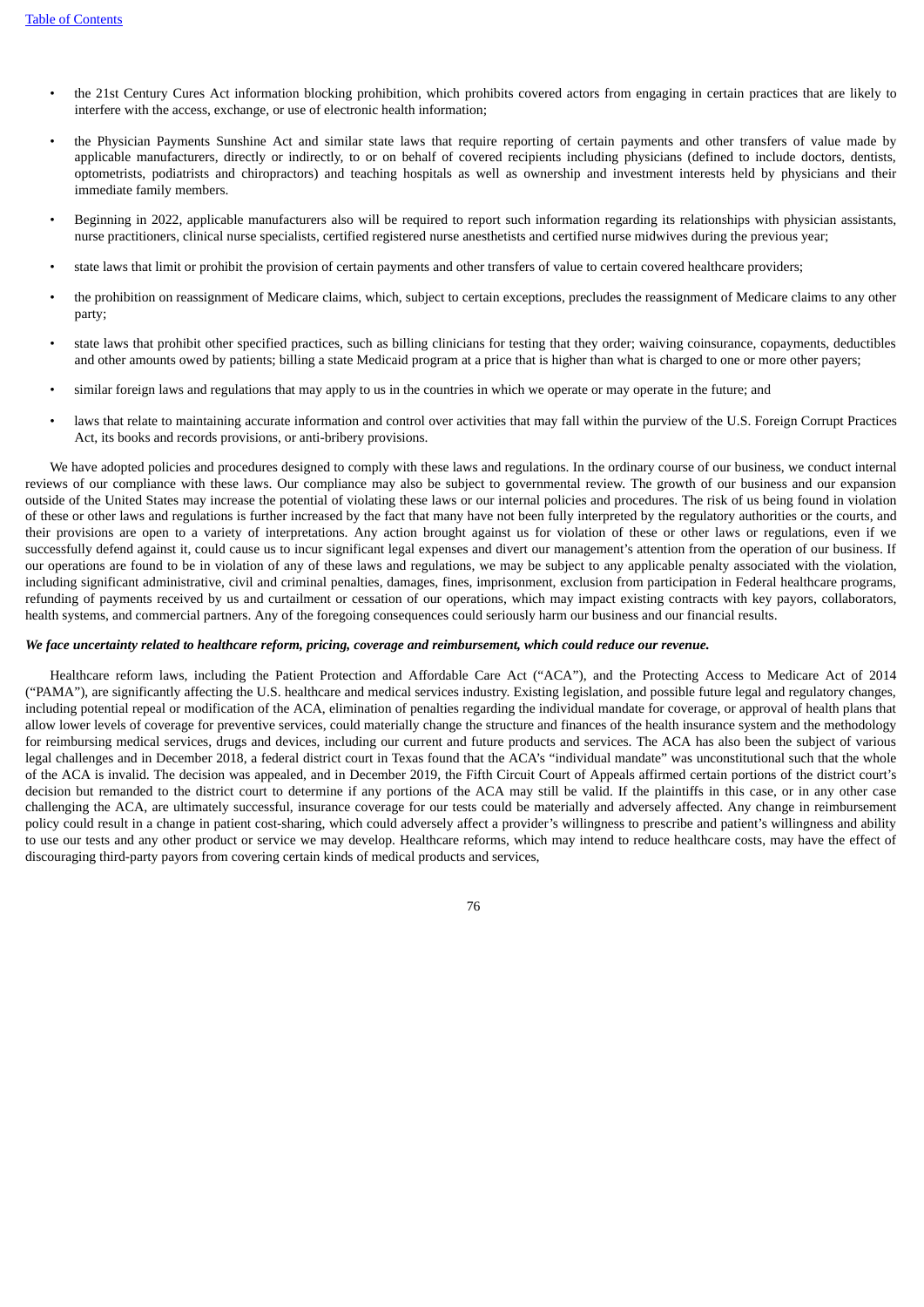particularly newly developed technologies, or other products or tests we may develop in the future. We cannot predict whether future healthcare reform initiatives will be implemented at the federal or state level or the effect any such future legislation or regulation will have on it. The taxes imposed by new legislation, cost reduction measures and the expansion in the government's role in the U.S. healthcare industry may result in decreased profits to us, which may adversely affect our business, financial condition and results of operations.

PAMA presents significant uncertainty for future CMS reimbursement rates for our tests. Because Medicare currently covers a significant number of patients, any reduction in the CMS reimbursement rate for our tests would negatively affect our revenues and our business prospects. Under PAMA, CMS reimbursement rates for clinical diagnostic laboratory tests are updated every three years, or annually for clinical laboratory tests that are considered "advanced diagnostic laboratory tests". The CMS reimbursement rates for clinical diagnostic laboratory tests are updated based on the volume-weighted median of private payer rates for each clinical diagnostic laboratory test based on data submitted by certain applicable laboratories. Further, laboratories that fail to report or erroneously report required payment information may be subject to substantial civil money penalties. There can be no assurance under PAMA that adequate CMS reimbursement rates will continue to be assigned to our tests. Congress could modify or repeal PAMA in the future or CMS could modify regulations under PAMA, and any such action could have the effect of reducing the CMS reimbursement rate for our tests. Further, it is possible that Medicare or other federal payers that provide reimbursement for our tests may suspend, revoke or discontinue coverage at any time, may require co-payments from patients, or may reduce the reimbursement rates payable to us. Any such action could have a negative impact on our revenues.

Coverage of our screening products that we may develop may also depend, in whole or in part, on whether payers determine, or courts and/or regulatory authorities determine, coverage is required under applicable federal or state laws mandating coverage of certain cancer screening services.

Several states have laws mandating coverage for preventive services, such as certain cancer screening services, applicable to certain health insurers. However, not all of these laws apply to our current tests and not all of these laws presently mandate coverage for patients within the certain age ranges. We and payers may disagree about how these mandates apply to our tests and we may find the mandates difficult to enforce. Further, if the ACA is repealed, replaced or overturned, or even if it is not, states may decide to modify their laws, which may include repeal of those coverage mandates that we believe currently apply to our oncology tests.

Outside of the U.S., we would largely depend on public or government-controlled payers for coverage of our oncology tests. As compared to many more routine diagnostic tests, our oncology tests are more complicated, expensive and are performed in a central, specialized lab. In order to accommodate the unique characteristics of our diagnostic products, public payers in certain non-U.S. markets have designed reimbursement frameworks specifically for each test type. These payers could decide to modify or discontinue these special frameworks, potentially leading to lower reimbursement prices or the impossibility of providing the test in the market. These changes could also impose additional administrative burdens on us, if it were to ever sell our tests in foreign jurisdictions, including complex public tendering procedures, or on ordering physicians, which could adversely affect the number of payers covering the test or the number of orders placed. Public payers could condition reimbursement of our tests upon performance of our tests locally or, even in laboratories owned or operated by the payers. Any such change would adversely affect our ability to continue to serve those patients through our labs. We may develop future oncologic tests that could be performed locally by laboratory partners and in hospitals around the world, however those developments efforts may be unsuccessful and any such tests that we may develop may not be approved by regulators or accepted by payers or patients.

### Product and professional liability suits against us could result in expensive and time-consuming litigation, payment of substantial damages and increases *in our insurance rates.*

The sale and use of our solutions, products and services could lead to product or professional liability claims, including class action lawsuits. We may also be subject to liability for errors in the test results including health information it provides to healthcare providers or patients or for a misunderstanding of, or inappropriate reliance upon, the information it provides. Claims could also arise out of clinical studies we may conduct or any of our other activities. A product or professional liability claim could result in substantial damages, be costly and time consuming to defend, and cause material harm to our business, reputation or financial condition. We cannot assure you that our liability insurance would protect our assets from the financial impact of defending a product or professional liability claim. Any claim brought against us, with or without merit, could increase our liability insurance rates or prevent it from securing insurance coverage in the future.

## Errors, defects, or mistakes in our products or services, and operations could harm our reputation, decrease market acceptance of our products or *services.*

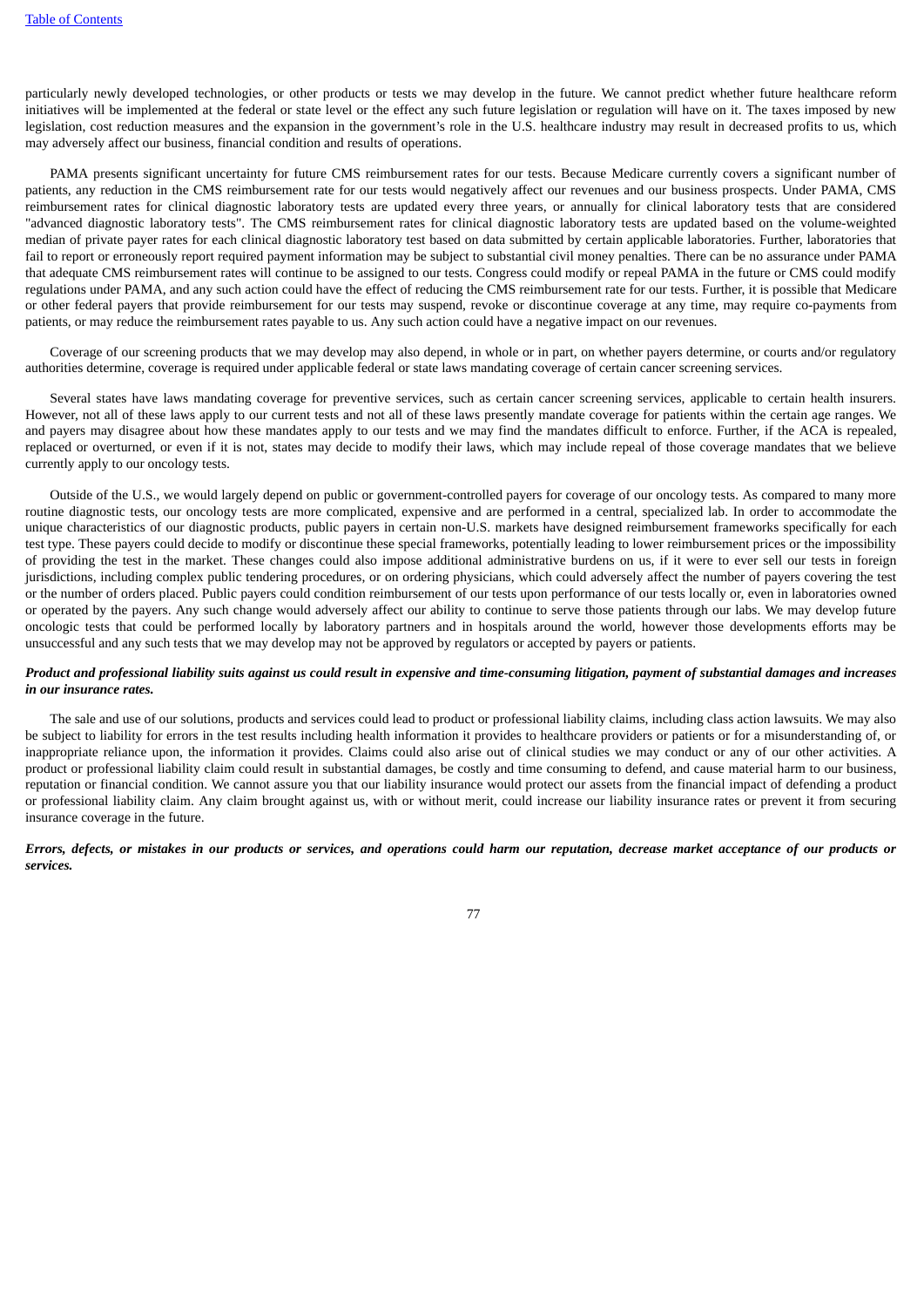We are creating new products and services, many of which are initially based on largely untested technologies. As all of our products and services progress, we or others may determine that it made product or service-level scientific or technological mistakes. The diagnostic and testing processes utilize a number of complex and sophisticated molecular, biochemical, informatics, and mechanical processes, many of which are highly sensitive to external factors. An operational or technological failure in one of these complex processes or fluctuations in external factors may result in less efficient processing or variation between testing runs. Refinements to our processes may initially result in unanticipated issues that reduce the efficiency or increase variability. In particular, sequencing, which is a key component of these processes, could be inefficient with higher than expected variability thereby increasing total sequencing costs and reducing the number of samples we can process in a given time period. Therefore, inefficient or variable processes can cause variability in our operating results and damage our reputation.

In addition, our laboratory operations could result in any number of errors or defects. Our quality assurance system may fail to prevent it from inadvertent problems with samples, sample quality, lab processes including sequencing, software, data upload or analysis, raw materials, reagent manufacturing, assay quality or design, or other components or processes. In addition, our assays may have quality or design errors, and we may have inadequate procedures or instrumentation to process samples, assemble our proprietary primer mixes and commercial materials, upload and analyze data, or otherwise conduct our laboratory operations. If we provide products or services with undiscovered errors to our customers, our clinical diagnostics may falsely indicate a patient has a disease or genetic variant, fail to assess a patient's risk of getting a disease or having a child with a disease, or fail to detect disease or variant in a patient who requires or could benefit from treatment or intervention. We believe our customers are likely to be particularly sensitive to product and service defects, errors and delays, including if our products and services fail to indicate the presence of residual disease with high accuracy from clinical specimens or if we fail to list or inaccurately indicate the presence or absence of disease in our test report or analysis. In drug discovery, such errors may interfere with our collaborators' clinical studies or result in adverse safety or efficacy profiles for their products in development. This may harm our customers' businesses and may cause it to incur significant costs, divert the attention of key personnel, encourage regulatory enforcement action against it, create a significant customer relations problem for us and cause our reputation to suffer. We may also be subject to warranty and liability claims for damages related to errors or defects in our products or services. Any of these developments could harm our business and operating results.

### We are subject to increasingly complex taxation rules and practices, which may affect how we conduct our business and our results of operations.

As our business grows, we are required to comply with increasingly complex taxation rules and practices. We are subject to tax in multiple U.S. tax jurisdictions and may be subject to foreign tax jurisdictions in the future. The development of our tax strategies requires additional expertise and may impact how we conduct our business. Our future effective tax rates could be unfavorably affected by changes in, or interpretations of, tax rules and regulations in the jurisdictions in which we do business or by changes in the valuation of our deferred tax assets and liabilities. Furthermore, we provide for certain tax liabilities that involve significant judgment. We are and may be subject to the examination of our tax returns by federal, state and foreign tax authorities. If our tax strategies are ineffective or it is not in compliance with domestic and international tax laws, as applicable, our financial position, operating results and cash flows could be adversely affected.

#### **Risks Related to Our Intellectual Property and Trade Secrets**

## Our inability to effectively protect our proprietary products, processes, and technologies, including the confidentiality of our trade secrets, could harm our *competitive position.*

We currently rely upon trade secret protection and copyright, as well as non-disclosure agreements and invention assignment agreements with our employees, consultants and third parties, and to a limited extent patent protection, to protect our confidential and proprietary information. Although our competitors have utilized and are expected to continue utilizing similar methods and have aggregated and are expected to continue to aggregate similar databases of genetic testing information, our success will depend upon our ability to develop proprietary methods and databases and to defend any advantages afforded by our methods and databases relative to our competitors. If we do not protect our intellectual property adequately, competitors may be able to use our methods and databases and thereby erode any competitive advantages we may have.

We will be able to protect our proprietary rights from unauthorized use by third parties only to the extent that our proprietary technologies are covered by valid and enforceable patents or are effectively maintained as trade secrets. In this regard, we have applied, and we intend to continue applying, for patents covering such aspects of our technologies as it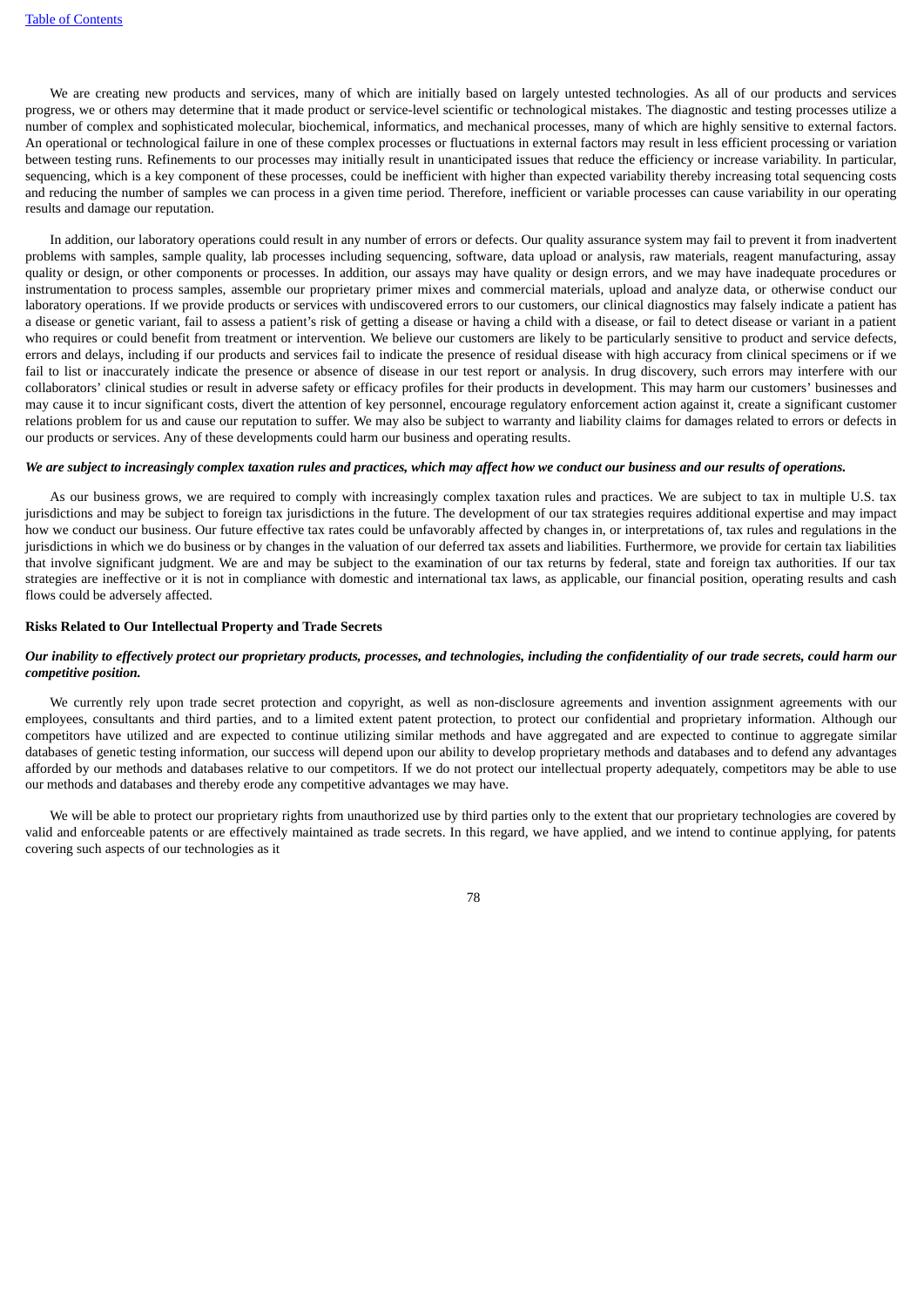deems appropriate. However, we expect that potential patent coverage we may obtain will not be sufficient to prevent substantial competition. In this regard, we believe it is probable that others will independently develop similar or alternative technologies or design around those technologies for which we may obtain patent protection. In addition, any patent applications we file may be challenged and may not result in issued patents or may be invalidated or narrowed in scope after they are issued. Questions as to inventorship or ownership may also arise. Any finding that our patents or applications are unenforceable could harm our ability to prevent others from practicing the related technology, and a finding that others have inventorship or ownership rights to our patents and applications could require us to obtain certain rights to practice related technologies, which may not be available on favorable terms, if at all. If we initiate lawsuits to protect or enforce our patents, or litigate against third-party claims, which would be expensive, and we lose, we may lose some of our intellectual property rights. Furthermore, these lawsuits may divert the attention of our management and technical personnel.

We expect to rely substantially upon trade secrets and proprietary know-how protection for our confidential and proprietary information, and we have taken security measures to protect this information. These measures, however, may not provide adequate protection for our trade secrets, know-how or other confidential information. Among other things, we seek to protect our trade secrets and confidential information by entering into confidentiality agreements with employees and consultants. There can be no assurance that any confidentiality agreements that we have with our employees and consultants will provide meaningful protection for our trade secrets and confidential information or will provide adequate remedies in the event of unauthorized use or disclosure of such information. Accordingly, there also can be no assurance that our trade secrets will not otherwise become known or be independently developed by competitors. Enforcing a claim that a party illegally disclosed or misappropriated a trade secret can be difficult, expensive and time-consuming, and the outcome is unpredictable. In addition, trade secrets may be independently developed by others in a manner that could prevent legal recourse by us. If any of our confidential or proprietary information, such as our trade secrets, were to be disclosed or misappropriated, or if any such information was independently developed by a competitor, our competitive position could be harmed.

## Any inability to effectively protect our proprietary technologies under certain jurisdictions and legal regimes could harm our competitive position.

Our success and ability to compete in certain jurisdictions and under certain legal regimes depend to a large extent on our ability to develop proprietary products and technologies and to maintain adequate protection of our intellectual property in the United States and other countries; this becomes increasingly important as we expand our operations and enter into strategic collaborations with partners to develop and commercialize products. The laws of some foreign countries do not protect proprietary rights to the same extent as the laws of the United States, and we may encounter difficulties in establishing and enforcing its proprietary rights outside of the United States. In addition, the proprietary positions of companies developing and commercializing tools for molecular diagnostics, including our own, generally are uncertain and involve complex legal and factual questions. This uncertainty may materially affect our ability to defend or obtain patents or to address the patents and patent applications owned or controlled by our collaborators and licensors.

Any of these factors could adversely affect our ability to obtain commercially relevant or competitively advantageous patent protection for our products.

## If patent regulations or standards are modified, such changes could have a negative impact on our business.

From time to time, the U.S. Supreme Court, other federal courts, the U.S. Congress or the USPTO may change the standards of patentability and validity of patents within the cancer screening and diagnostics space, and any such changes could have a negative impact on our business.

There have been several cases involving "gene patents" and diagnostic claims that have been considered by the U.S. Supreme Court. In March 2012, the Supreme Court *in Mayo Collaborative Services v. Prometheus Laboratories, Inc,* found a patented diagnostic method claim unpatentable because the relationship between a metabolite concentration and optimized dosage was a patent-ineligible "law of nature." In June 2013, the Supreme Court ruled in *ACLU v. Myriad Genetics, Inc,* that an isolated genomic DNA sequence is not patent eligible while cDNA is eligible. The *Prometheus and Myriad* decisions, as well as subsequent case law, affect the legal concept of subject matter eligibility by seemingly narrowing the scope of the statute defining patentable inventions.

In December 2014 and again in 2019, the USPTO published revised guidelines for patent examiners to apply when examining process claims for patent eligibility in view of several recent Supreme Court decisions, including *Mayo, Association for Molecular Pathology v. Myriad Genetics, Inc.*, and *Alice Corporation Pty. Ltd. v. CLS Bank International*, and others. The guidance indicates that claims directed to a law of nature, a natural phenomenon, or an abstract idea that do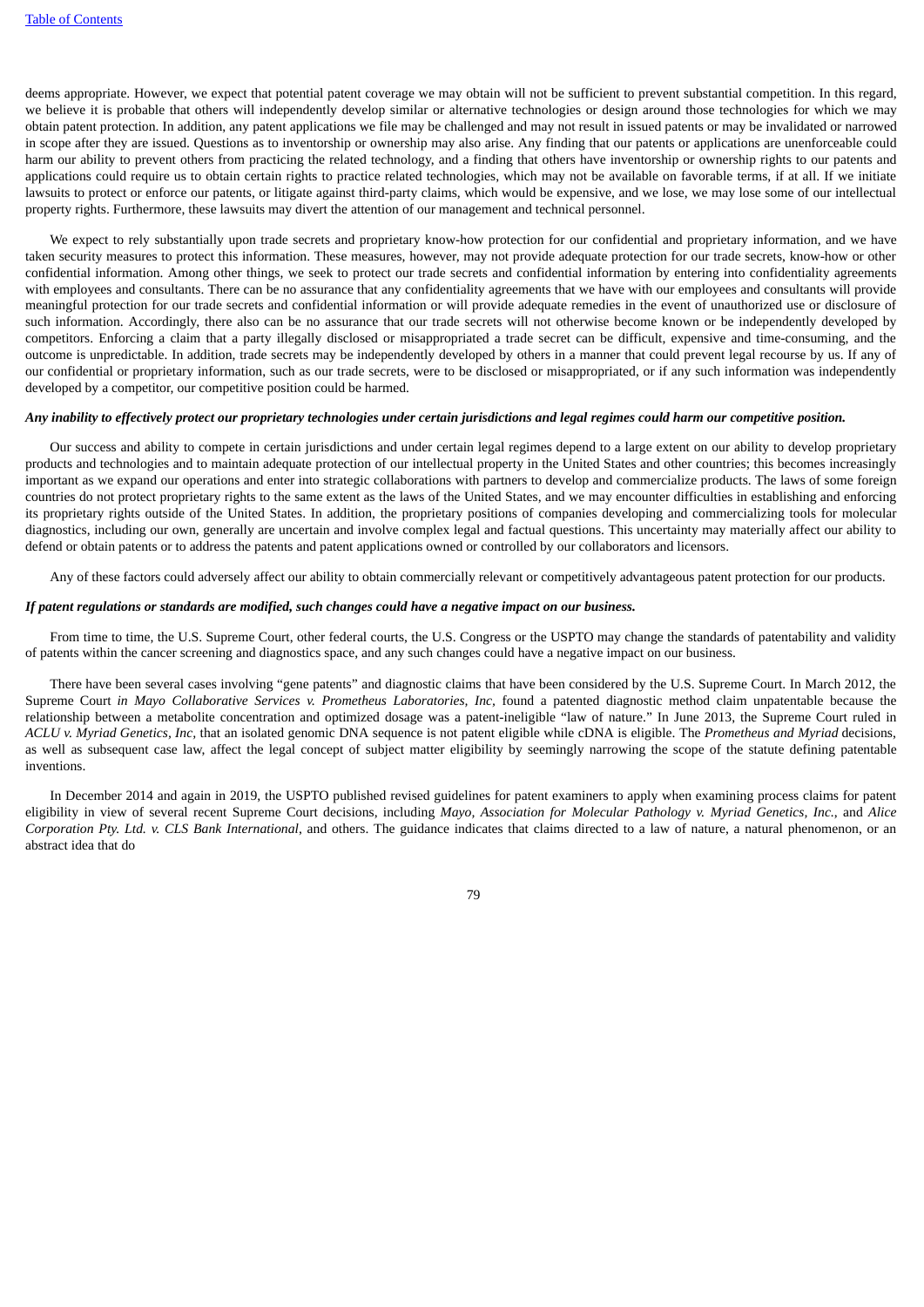not meet the eligibility requirements should be rejected as non-statutory, patent ineligible subject matter. While these guidelines may be subject to review and modification by the USPTO over time, we cannot assure you that our intellectual property strategy or patent portfolio will not be negatively impacted by the decisions described above, rulings in other cases or changes in guidance or procedures issued by the USPTO.

Additional substantive changes to patent law, whether new or associated with the America Invents Act — which substantially revised the U.S. patent system — may affect our ability to obtain, enforce or defend our patents. Accordingly, it is not clear what, if any, impact these substantive changes will ultimately have on the cost of prosecuting our patent applications, our ability to obtain patents based on our discoveries and our ability to enforce or defend our issued patents, all of which could have a material adverse effect on our business.

## If we are not able to adeauately protect our trade secrets and other proprietary information, including the databases we manage and to which we have *access, the value of our technology and products could be significantly diminished.*

We rely on trade secret and proprietary know-how protection for our confidential and proprietary information and have taken security measures to protect this information. These measures, however, may not provide adequate protection. For example, we have a policy of requiring our consultants, advisors and collaborators, including, for example, our strategic collaborators with whom we seek to develop and commercialize products, to enter into confidentiality agreements and our employees to enter into invention, non-disclosure and in certain cases non-compete agreements. However, breaches of our physical or electronic security systems, or breaches caused by our employees who failing to abide by their confidentiality obligations during or upon termination of their employment with us, could compromise these protection efforts. Any action we take to enforce our rights may be time-consuming, expensive, and possibly unsuccessful. Even if successful, the resulting remedy may not adequately compensate us for the harm caused by the breach. These risks are heightened in countries where laws or law enforcement practices may not protect proprietary rights as fully as in the United States or Europe. Any unauthorized use or disclosure of, or access to, our trade secrets, know-how or other proprietary information, whether accidentally or through willful misconduct, could have a material adverse effect on our programs and our strategy, and on our ability to compete effectively.

## If our trademarks and trade names are not adequately protected, we may not be able to build name recognition in our markets of interest, and our *business may be adversely affected.*

Failure to maintain our trademark registrations, or to obtain new trademark registrations in the future, could limit our ability to protect our trademarks and impede our marketing efforts in the countries in which we operate. We may not be able to protect our rights to trademarks and trade names which we may need to build name recognition with potential partners or customers in our markets of interest. As a means to enforce our trademark rights and prevent infringement, we may be required to file trademark claims against third parties or initiate trademark opposition proceedings. This can be expensive and timeconsuming, and possibly unsuccessful. our registered or unregistered trademarks or trade names may be challenged, infringed, circumvented, declared generic or determined to infringe on other marks.

Our pending trademark applications in the United States and in other foreign jurisdictions where we may file may not be successful. Even if these applications result in registered trademarks, third parties may challenge these trademarks in the future. Over the long term, if we are unable to establish name recognition based on our trademarks and trade names, then we may not be able to compete effectively, and our business may be adversely affected.

## Litigation or other proceedings resulting from either third-party claims of patent infringement, or asserting infringement by third parties of our technology, could be costly, time-consuming, and could limit our ability to commercialize our products or services.

Our success depends in part on our non-infringement of the patents or intellectual property rights of third parties, and our ability to successfully prevent third parties from infringing our intellectual property. We operate in a crowded technology area in which there has been substantial litigation and other proceedings regarding patent and other intellectual property rights in the genetic diagnostics industry. Third parties, including our competitors, have asserted and may in the future assert that we are infringing their intellectual property rights. We may also become subject to and/or initiate future intellectual property litigation as our product portfolio and the level of competition in our industry grow.

Because the U.S. Patent & Trademark Office ("USPTO"), maintains patent applications in secrecy until a patent application publishes or the patent is issued, we have no way of knowing if others may have filed patent applications covering technologies used by it or our partners. Additionally, there may be third-party patents, patent applications and other intellectual property relevant to our technologies that may block or compete with our technologies. From time-to-time we have received correspondence from third parties alleging to hold intellectual property rights that could block our

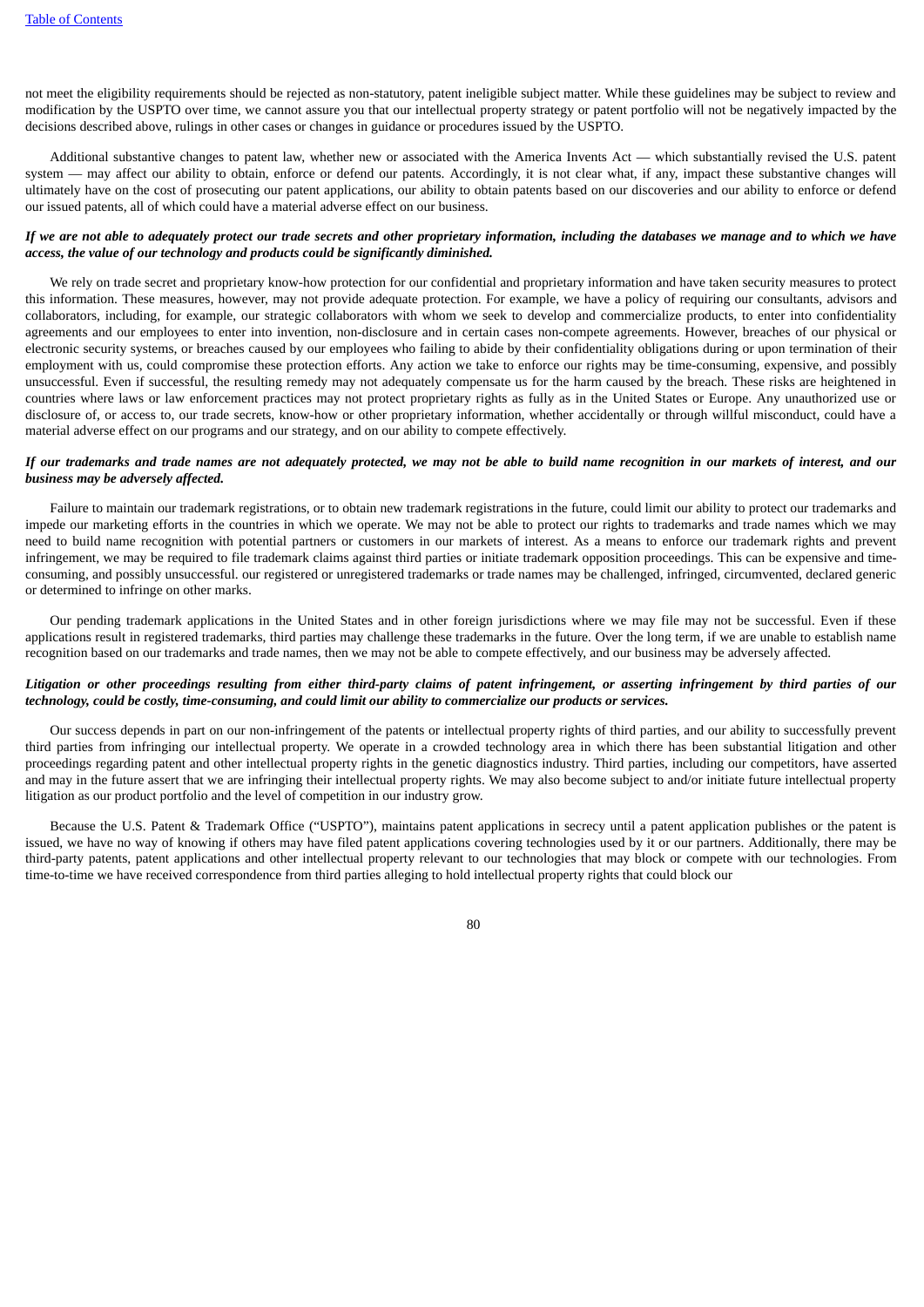development or commercialization of products. While none of these inquiries to date have had any material effect on it, we may receive inquiries in the future that could have a material effect on our business. Even if third-party claims are without merit, defending a lawsuit may result in substantial expense to us and may divert the attention of management and key personnel. In addition, we cannot provide assurance that it would prevail in any such suits to the extent necessary to conduct our business according to our strategic plan or that the damages or other remedies, if any, awarded against it would not be substantial. Claims of intellectual property infringement may require that we, or our strategic partners, enter into unsustainably high royalty or license agreements with third parties that may only be available on unacceptable terms, if at all. In addition, we could experience delays in product introductions or sales growth while we attempt to develop non-infringing alternatives. These claims could also result in injunctions against the further development and commercial sale of services or products containing our technologies, which would have a material adverse effect on our business, financial condition and results of operations.

Further, patents and patent applications owned by us may become the subject of interference proceedings in the USPTO to determine priority of invention, which could result in substantial cost to us as well as a possible adverse decision as to the priority of invention of the patent or patent application involved. An adverse decision in an interference proceeding may result in the loss of rights under a patent or patent application subject to such a proceeding. We cannot predict whether, or offer any assurance that, the patent infringement claims may initiate in the future will be successful. We are and may become subject to counterclaims by patent infringement defendants. Our patents may be declared invalid or unenforceable, or narrowed in scope. Even if we prevail in an infringement action, we cannot assure you that it would be adequately compensated for the harm to our business. If we are unable to enjoin third-party infringement, our revenues may be adversely impacted and we may lose market share; and such third-party product may continue to exist in the market, but fail to meet our regulatory or safety standards, thereby causing irreparable harm to our reputation as a provider of quality products, which in turn could result in loss of market share and have a material adverse effect on our business, financial condition and our results of operations.

In addition, our agreements with some of our customers, suppliers, and other entities with whom we do business require us to defend or indemnify these parties to the extent they become involved in patent infringement claims, including the types of claims described in this risk factor. We have agreed, and may in the future agree, to defend or indemnify third parties if we determine it to be in the best interests of our business relationships. If we are required or agree to defend or indemnify third parties in connection with any infringement claims, we could incur significant costs and expenses that could adversely affect our business, financial condition and results of operations.

## Our use of open-source software could subject our business to possible litigation or cause us to subject our platform to unwanted open-source license *conditions that could negatively impact our sales.*

A limited but meaningful portion of our platforms and products incorporate open-source software, and we will incorporate open-source software into other offerings or products in the future. Such open-source software is generally licensed by its authors or other third parties under open-source licenses. There is little legal precedent governing the interpretation of certain terms of these licenses, and therefore the potential impact of these terms on our business is unknown and may result in unanticipated obligations regarding our products and technologies. If an author or other third party that distributes such opensource software were to allege that we had not complied with the conditions of one or more of these licenses, we could be required to incur significant legal expenses defending against such allegations. In addition, if we combine our proprietary software with open-source software in a certain manner, under some open-source licenses, we could be required to release the source code of our proprietary software, which could substantially help our competitors develop products that are similar to or better than our products.

## We rely on strategic collaborative and licensing arrangements with third parties to develop critical intellectual property. We may not be able to successfully *establish and maintain such intellectual property.*

The development and commercialization of our products and services rely, directly or indirectly, upon strategic collaborations and licensing agreements with third parties. Such arrangements provide us with intellectual property and other business rights crucial to our product development and commercialization. We have incorporated licensed technology into our tests. Our dependence on licensing, collaboration and other similar agreements with third parties may subject it to a number of risks. There can be no assurance that any current contractual arrangements between us and third parties or between our strategic partners and other third parties will be continued on materially similar terms and will not be breached or terminated early. Any failure to obtain or retain the rights to necessary technologies on acceptable commercial terms could require us to re-configure our products and services, which could negatively impact their commercial sale or increase the associated costs, either of which could materially harm our business and adversely affect our future revenues and ability to achieve sustained profitability.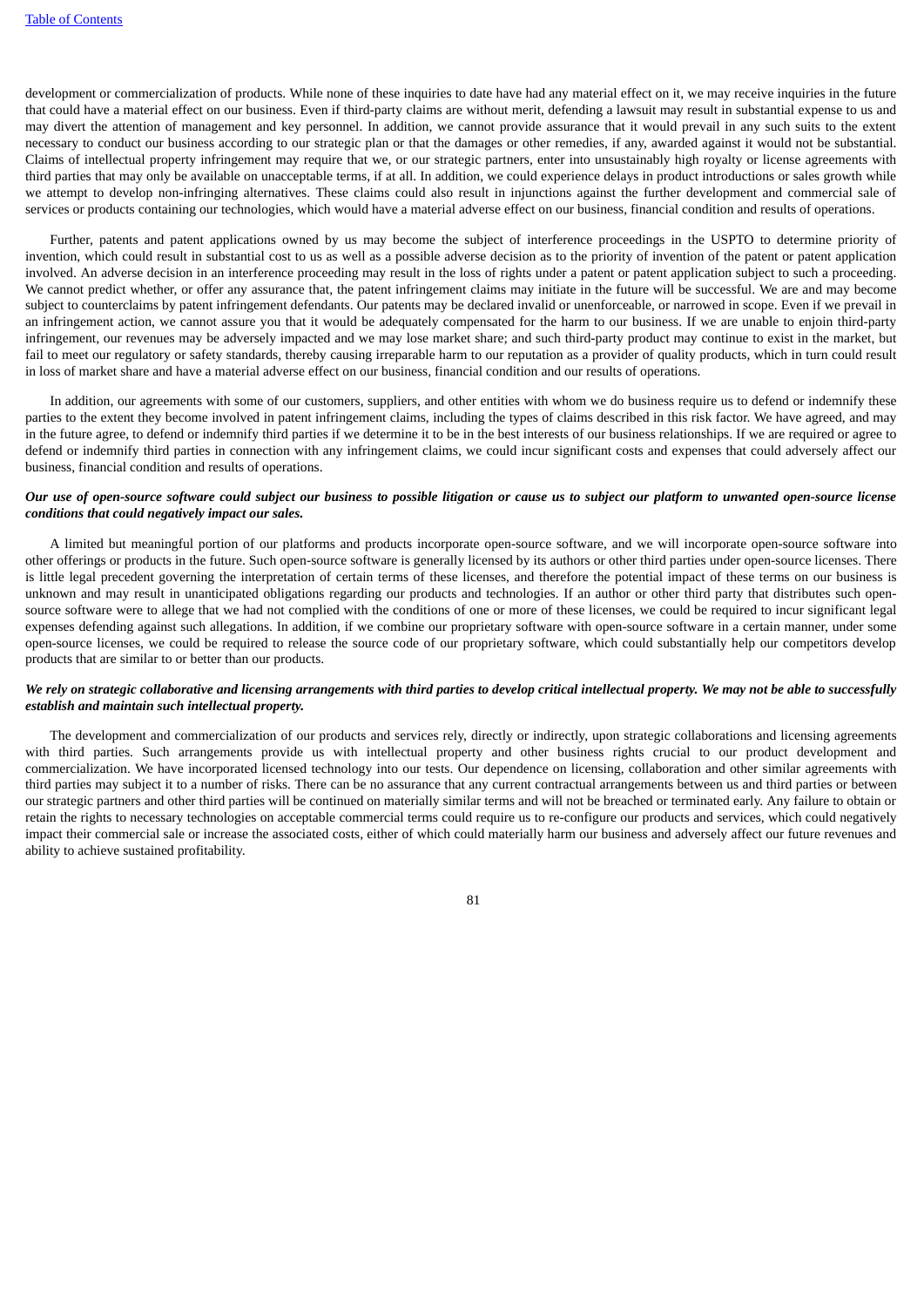We expect to continue and expand our reliance on collaborative and licensing arrangements. Establishing new strategic collaborations and licensing arrangements is difficult and time-consuming. Discussions with potential collaborators or licensors may not lead to the establishment of collaborations on favorable terms, if at all. To the extent we agree to work exclusively with one collaborator in a given area, our opportunities to collaborate with other entities could be limited. Potential collaborators or licensors may reject collaborations with it based upon their assessment of our financial, regulatory or intellectual property position or other factors. Even if we successfully establish new collaborations, these relationships may never result in the successful commercialization of any product or service. In addition, the success of the projects that require collaboration with third parties will be dependent on the continued success of such collaborators. There is no guarantee that our collaborators will continue to be successful and, as a result, we may expend considerable time and resources developing products or services that will not ultimately be commercialized.

#### **Risks Related to Cybersecurity, Privacy and Information Technology**

### Interruption, interference with, or failure of our information technology and communications systems could hurt our ability to effectively provide our *products and services, which could harm our reputation, financial condition, and operating results.*

The availability of our products and services and fulfillment of our customer contracts depend on the continuing operation of our information technology and communications systems. Our systems are vulnerable to damage, interference, or interruption from terrorist attacks, natural disasters, the effects of climate change (such as sea level rise, drought, flooding, wildfires, and increased storm severity), power loss, telecommunications failures, computer viruses, ransomware attacks, computer denial of service attacks, phishing schemes, or other attempts to harm or access our systems. Some of our data centers are located in areas with a high risk of major earthquakes or other natural disasters. Our data centers are also subject to break-ins, sabotage, and intentional acts of vandalism, and, in some cases, to potential disruptions resulting from problems experienced by facility operators. Some of our systems are not fully redundant, and disaster recovery planning cannot account for all eventualities.

The occurrence of a natural disaster, closure of a facility, or other unanticipated problems at our data centers could result in lengthy interruptions in our service. In addition, our products and services are highly technical and complex and may contain errors or vulnerabilities, which could result in interruptions in or failure of our services or systems.

### Security breaches, privacy issues, loss of data and other incidents could compromise sensitive, protected, or personal information related to our business, could prevent it from accessing critical information, and could expose it to regulatory liability, which could adversely affect our business.

In the ordinary course of our business, we collect and store sensitive data, including PHI, personally identifiable information, genetic information, credit card information, intellectual property and proprietary business information owned or controlled by us or our customers, payers and other parties. We manage and maintain our applications and data utilizing a combination of on-site systems, managed data center systems and cloud-based systems. We also communicate PHI and other sensitive patient data through our various customer tools and platforms. In addition to storing and transmitting sensitive data that is subject to multiple legal protections, these applications and data encompass a wide variety of business-critical information including research and development information, commercial information, and business and financial information. We face a number of risks relative to protecting this critical information, including loss of access risk, inappropriate disclosure, inappropriate modification, and the risk of our being unable to adequately monitor and modify our controls over our critical information. Any technical problems that may arise in connection with the data that we access and our systems, including those that are hosted by third-party providers, could result in interruptions to our business and operations or exposure to security vulnerabilities. These types of problems may be caused by a variety of factors, including infrastructure changes, intentional or accidental human actions or omissions, software errors, malware, viruses, security attacks, fraud, spikes in customer usage and denial of service issues. From time to time, large third-party web hosting providers have experienced outages or other problems that have resulted in their systems being offline and inaccessible. Such outages could materially impact our business and operations.

The secure processing, storage, maintenance and transmission of this critical information are vital to our operations and business strategy, and we devote significant resources to protecting such information. Although we take what we believe to be reasonable and appropriate measures, including a formal, dedicated enterprise security program, to protect sensitive information from various compromises (including unauthorized access, disclosure, or modification or lack of availability), our information technology and infrastructure may be vulnerable to attacks by hackers or viruses or breached due to employee error, malfeasance or other disruptions. Any such breach or interruption could compromise our networks and the information stored therein could be accessed by unauthorized parties, altered, publicly disclosed, lost or stolen.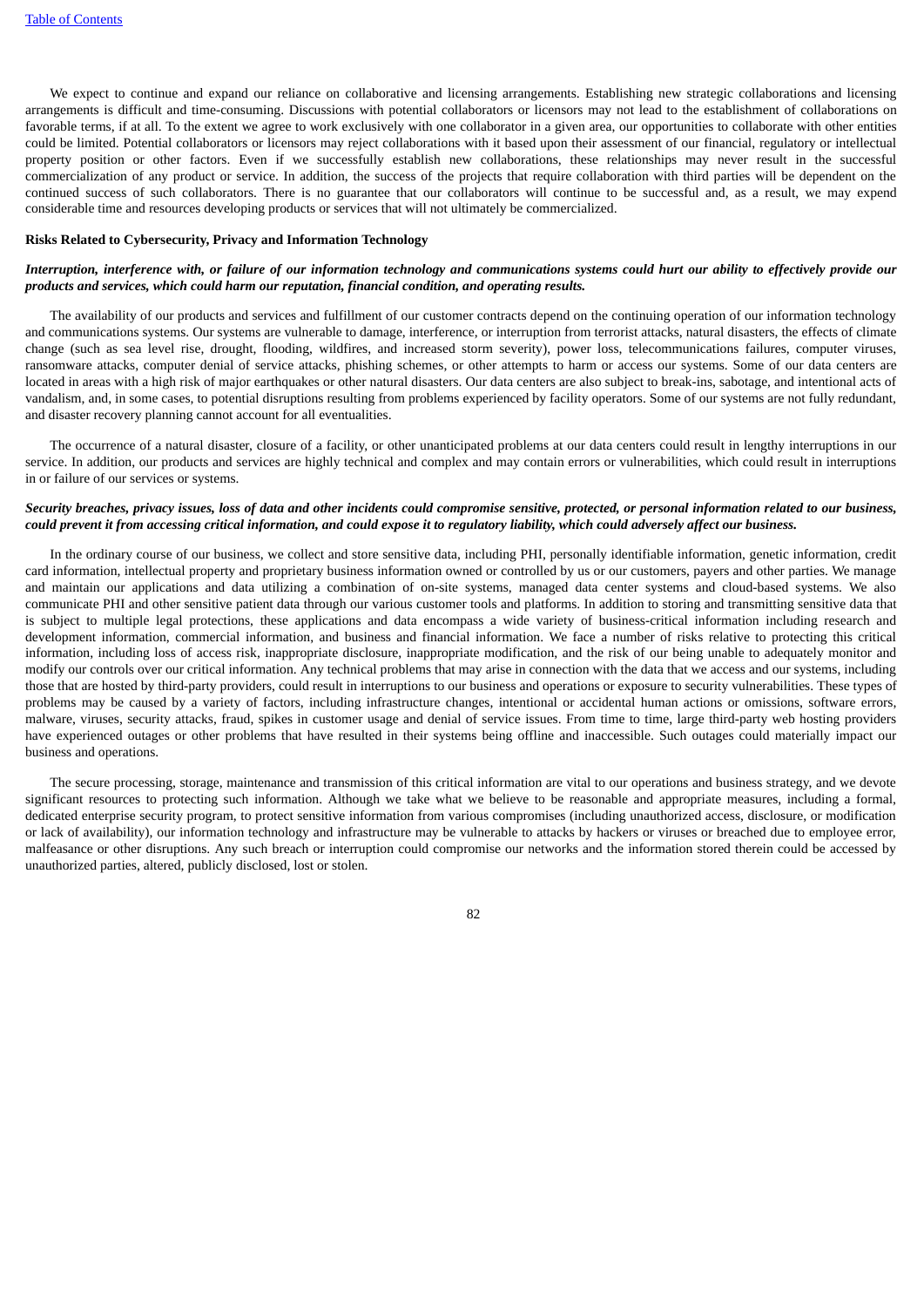Further, some of our customer tools and platforms are currently accessible through a portal and there is no guarantee that we can protect our portal from a security breach. Unauthorized access, loss or dissemination could also disrupt our operations (including our ability to conduct our analyses, provide test results, bill payers or patients, process claims and appeals, provide customer assistance, conduct research and development activities, collect, process and prepare company financial information, provide information about our tests and other patient and physician education and outreach efforts through our website, and manage the administrative aspects of our business) and damage our reputation, any of which could adversely affect our business. In addition to data security risks, we also face privacy risks. Should we actually violate, or be perceived to have violated, any privacy promises our business makes to patients or consumers, it could be subject to a complaint from an affected individual or interested privacy regulator, such as the FTC, a state Attorney General, an EU Member State Data Protection Authority, or a data protection authority in another international jurisdiction. This risk is heightened given the sensitivity of the data we collect.

Any security compromise that causes an apparent privacy violation could also result in legal claims or proceedings; liability under federal, state, foreign, or multinational laws that regulate the privacy, security, or breach of personal information, such as but not limited to the HIPAA, HITECH, state data security and data breach notification laws, the EU's GDPR, the UK Data Protection Act of 2018; and related regulatory penalties. Penalties for failure to comply with a requirement of HIPAA or HITECH vary significantly, and, depending on the knowledge and culpability of the HIPAA-regulated entity, may include civil monetary penalties of up to \$1.5 million per calendar year for each provision of HIPAA that is violated. A person who knowingly obtains or discloses individually identifiable health information in violation of HIPAA may face a criminal penalty of up to \$50,000 and up to one-year imprisonment. The criminal penalties increase if the wrongful conduct involves false pretenses or the intent to sell, transfer or use identifiable health information for commercial advantage, personal gain or malicious harm. Penalties for unfair or deceptive acts or practices under the FTC Act or state Unfair and Deceptive Acts and Practices ("UDAP"), statutes may also vary significantly.

There has been unprecedented activity in the development of data protection regulation around the world. As a result, the interpretation and application of consumer, health-related and data protection laws in the United States, Europe and elsewhere are often uncertain, contradictory and in flux. The GDPR took effect on May 25, 2018. The GDPR took effect on May 25, 2018. The GDPR applies to any entity established in the EU as well as extraterritorially to any entity outside the EU that offers goods or services to, or monitors the behavior of, individuals who are located in the EU. The GDPR imposes strict requirements on controllers and processors of personal data, including enhanced protections for "special categories" of personal data, which includes sensitive information such as health and genetic information of data subjects. The GDPR also grants individuals various rights in relation to their personal data, including the rights of access, rectification, objection to certain processing and deletion. The GDPR provides an individual with an express right to seek legal remedies if the individual believes his or her rights have been violated. Failure to comply with the requirements of the GDPR or the related national data protection laws of the member states of the EU, which may deviate from or be more restrictive than the GDPR, may result in significant administrative fines issued by EU regulators. Maximum penalties for violations of the GDPR are capped at 20 million euros or 4% of an organization's annual global revenue, whichever is greater.

Further, the United Kingdom's decision to leave the EU, often referred to as Brexit, has created uncertainty with regard to data protection regulation in the United Kingdom. The relationship between the United Kingdom and the EU remains uncertain, for example how data transfers between the United Kingdom and the EU and other jurisdictions will be treated and the role of the United Kingdom's supervisory authority. For example, on June 28, 2021, the European Commission adopted the adequacy decision (the "UK Adequacy Decision") in the wake of a non-binding vote by the European Parliament against the thendraft UK Adequacy Decision the month prior. Consequently, personal data can continue to flow from the EEA to the United Kingdom without the need for appropriate safeguards. The UK Adequacy Decision includes a "sunset clause", rendering the decision valid for four years only, after which it will be reviewed by the European Commission and renewed only if the European Commission considers that the United Kingdom continues to ensure an adequate level of data protection. The European Commission also stated that it would intervene at any point within the four years if the United Kingdom deviates from the level of protection presently in place. If this adequacy decision reversed by the European Commission, it would require that companies implement protection measures such as the standard contractual clauses for data transfers between the EU and the United Kingdom.

Additionally, the implementation of GDPR has led other jurisdictions to either amend or propose legislation to amend their existing data privacy and cybersecurity laws to resemble the requirements of GDPR. For example, on June 28, 2018, California adopted the CCPA. The CCPA regulates how certain for-profit businesses that meet one or more CCPA applicability thresholds collect, use, and disclose the personal information of consumers who reside in California. Among other things, the CCPA confers to California consumers the right to receive notice of the categories of personal information that will be collected by a business, how the business will use and share the personal information, and the third parties who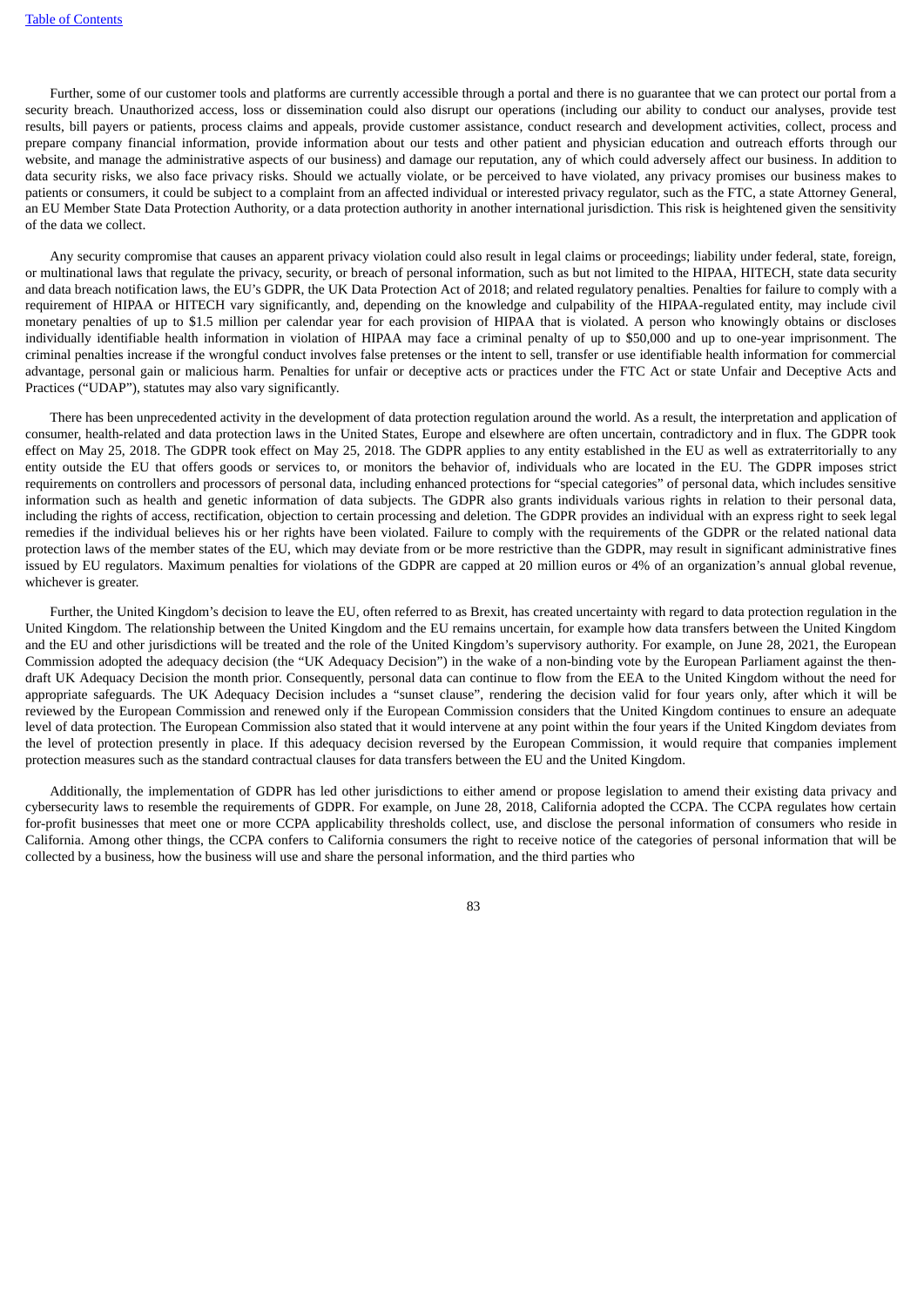will receive the personal information; the CCPA also confers rights to access, delete, or transfer personal information; and the right to receive equal service and pricing from a business after exercising a consumer right granted by the CCPA. In addition, the CCPA allows California consumers the right to opt out of the "sale" of their personal information, which the CCPA defines broadly as any disclosure of personal information to a third party in exchange for monetary or other valuable consideration. The CCPA also requires a business to implement reasonable security procedures to safeguard personal information against unauthorized access, use, or disclosure. California amended the law in September 2018 to exempt all PHI collected by certain parties subject to HIPAA, and further amended the law in September 2020 to clarify that de-identified data as defined under HIPAA will also be exempt from the CCPA. The California Attorney General's final regulations implementing the CCPA took effect on August 14, 2020. The CCPA provides for civil penalties for violations, as well as a private right of action for data breaches resulting from a business's failure to implement and maintain reasonable data security procedures that is expected to increase data breach litigation. In addition, California voters recently approved the California Privacy Rights Act of 2020 ("CPRA"), that is scheduled to go into effect on January 1, 2023. The CPRA would, among other things, amend the CCPA to give California residents the ability to limit the use of their sensitive information, provide for penalties for CPRA violations concerning California residents under the age of 16, and establish a new California Privacy Protection Agency to implement and enforce the law. Other jurisdictions in the United States are beginning to propose laws similar to CCPA. Some observers have noted that the CCPA could mark the beginning of a trend toward more stringent privacy legislation, which could increase our potential liability and adversely affect our business, results of operations, and financial condition.

It is possible the GDPR, CCPA and other emerging United States and international data protection laws may be interpreted and applied in manner that is inconsistent with our practices. If so, this could result in government-imposed fines or orders requiring that we change our practices, which could adversely affect our business. In addition, these privacy laws and regulations may differ from country to country and state to state, and our obligations under these laws and regulations vary based on the nature of our activities in the particular jurisdiction, such as whether we collect samples from individuals in the local jurisdiction, perform testing in the local jurisdiction, or process personal information regarding employees or other individuals in the local jurisdiction. Complying with these various laws and regulations could cause us to incur substantial costs or require it to change our business practices and compliance procedures in a manner adverse to our business. We can provide no assurance that it is or will remain in compliance with diverse privacy and data security requirements in all of the jurisdictions in which we do business. Failure to comply with privacy and data security requirements could result in a variety of consequences, or damage to our reputation, any of which could have a material adverse effect on our business.

## Data privacy and security concerns relating to our technology and our practices could damage our reputation, subject it to significant legal and financial exposure, and deter current and potential users or customers from using our products and services. Software bugs or defects, security breaches, and attacks on our systems could result in the improper disclosure and use of user data and interference with our users and customers' ability to use our *products and services, harming our business operations and reputation.*

Concerns about our practices with regard to the collection, use, disclosure, or security of personal information or other data-privacy-related matters, even if unfounded, could harm our reputation, financial condition, and operating results. Our policies and practices may change over time as expectations regarding privacy and data change.

Our products and services involve the storage and transmission of protected health information and other personal information, proprietary information, and bugs, theft, misuse, defects, vulnerabilities in our products and services, and security breaches expose it to a risk of loss of this information, improper use and disclosure of such information, litigation, and other potential liability. Systems and control failures, security breaches, failure to comply with our privacy policies, and/or inadvertent disclosure of user data could result in government and legal exposure, seriously harm our reputation and brand and, therefore, our business, and impair our ability to attract and retain users or customers. We expect to continue to expend significant resources to maintain security protections that shield against bugs, theft, misuse, or security vulnerabilities or breaches.

We experience cyber-attacks and other attempts to gain unauthorized access to our systems on a regular basis. We may experience future security issues, whether due to employee error or malfeasance or system errors or vulnerabilities in our or other parties' systems, which could result in significant legal and financial exposure. Government inquiries and enforcement actions, litigation, and adverse press coverage could harm our business. We may be unable to anticipate or detect attacks or vulnerabilities or implement adequate preventative measures. Attacks and security issues could also compromise trade secrets and other sensitive information, harming our business.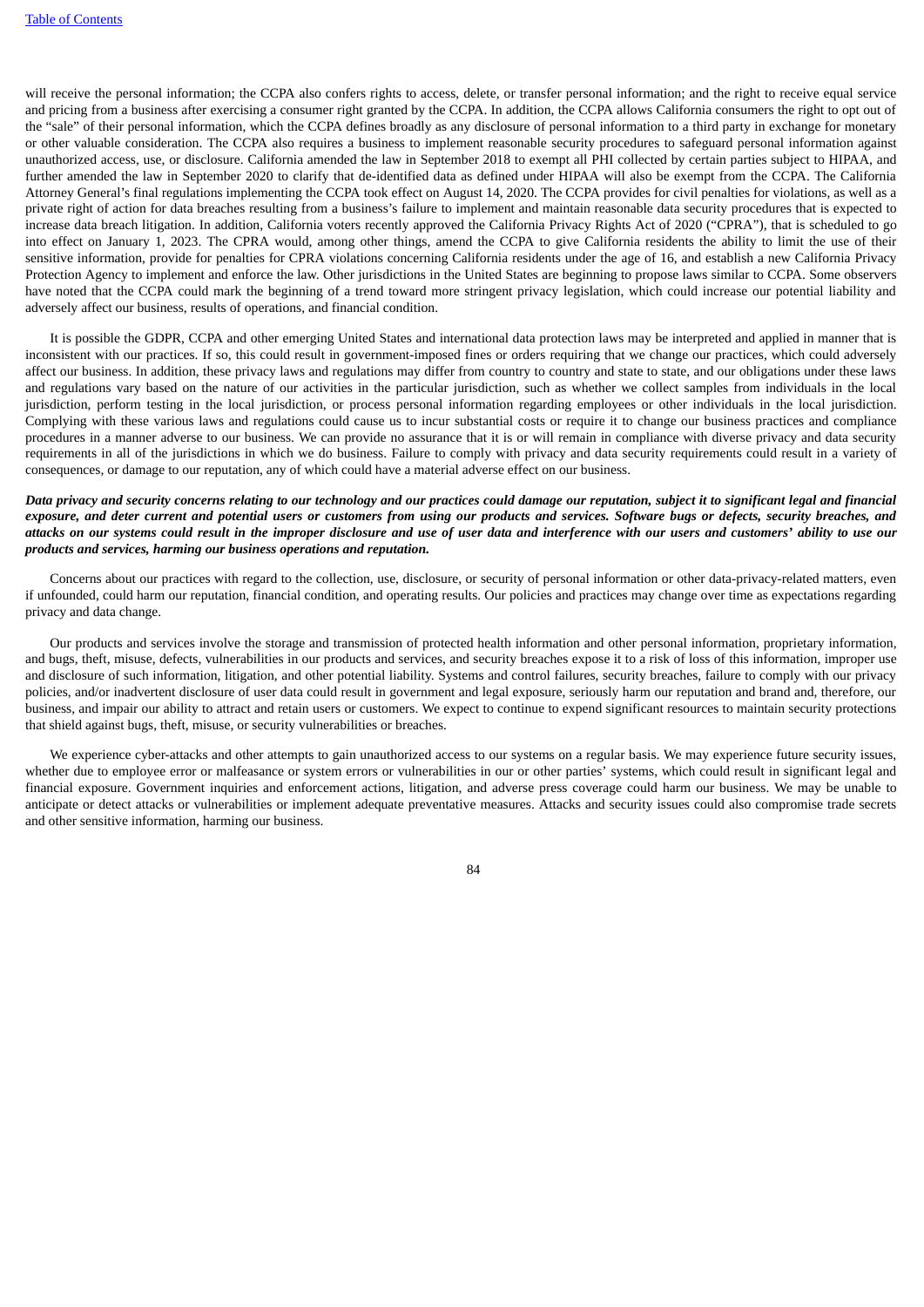While we have dedicated significant resources to privacy and security incident response capabilities, including dedicated worldwide incident response teams, our response process may not be adequate, may fail to accurately assess the severity of an incident, may not respond quickly enough, or may fail to sufficiently remediate an incident. As a result, we may suffer significant legal, reputational, or financial exposure, which could harm our business, financial condition, and operating results.

#### We depend on our scientific computing and information technology and management systems and any failure of these systems could harm our business.

We depend on scientific computing and information technology and management systems, including third-party cloud computing infrastructure, operating systems and artificial intelligence platforms, for significant elements of our operations, including our laboratory information management system, clinical database, analytical platform, laboratory workflow tools, customer and collaborator reporting and related functions. We also depend on our proprietary workflow software to support new product and service launches and regulatory compliance.

We use complex software processes and bioinformatic pipelines to manage samples and evaluate sequencing result data. These are subject to initial design or ongoing modifications which may result in unanticipated issues that could cause variability in patient results, leading to service disruptions or errors, resulting in liability.

We have installed, and expects to expand, a number of enterprise software systems that affect a broad range of business processes and functional areas, including systems laboratory operations, handling human resources, financial controls and reporting, contract management, regulatory compliance and other infrastructure operations, and patient consent and information management. In addition to these business systems, we have installed, and intends to extend, the capabilities of both our preventative and detective security controls by augmenting the monitoring and alerting functions, the network design and the automatic countermeasure operations of our technical systems. These information technology and telecommunications systems support a variety of functions, including laboratory operations, test validation, sample tracking, quality control, customer service support, billing and reimbursement, research and development activities, scientific and medical curation and general administrative activities. In addition, our third-party billing and collections provider depends upon technology and telecommunications systems provided by outside vendors.

Information technology and telecommunications systems are vulnerable to damage from a variety of sources, including telecommunications or network failures, malicious internal or external human acts and natural disasters. Moreover, despite network security and back-up measures, some of our servers are potentially vulnerable to physical or electronic break-ins, computer viruses and similar disruptive problems. Despite the precautionary measures we have taken to prevent unanticipated problems that could affect our information technology and telecommunications systems, failures or significant downtime of these systems or those used by our collaborators or subcontractors could prevent it from conducting our comprehensive screening analysis, clinical diagnostics and drug discovery, preparing and providing reports to researchers, clinicians and our collaborators, billing payers, handling physician inquiries, conducting research and development activities and managing the administrative aspects of our business. Any disruption or loss of information technology or telecommunications systems on which critical aspects of our operations depend could have an adverse effect on our business and our reputation, and we may be unable to regain or repair our reputation in the future.

## Our ability to transfer data stored outside of the United States could be limited by international regulations or other action by foreign governments, which *could adversely affect our business.*

Some of the data we process in the ordinary course of our business may be stored outside of the United States. In order to process such data, we may need to transfer them to countries other than those where they are stored. Should a foreign government adopt a regulation restricting the international transfer of such data, we may not be able to process them, which could adversely impact our business.

#### **Risks Related to Being a Public Company**

## We will incur increased costs and demands on management as a result of compliance with laws and regulations applicable to public companies, which *could harm our operating results.*

As a public company, we incur significant legal, accounting and other expenses, including costs associated with public company reporting requirements. In addition, the Sarbanes-Oxley Act of 2002 (the "Sarbanes-Oxley Act") as well as rules implemented by the SEC and the Nasdaq Stock Market ("Nasdaq") impose a number of requirements on public companies, including with respect to corporate governance practices. The SEC and other regulators have continued to adopt new rules and regulations and make additional changes to existing regulations that require the company's compliance. In addition, the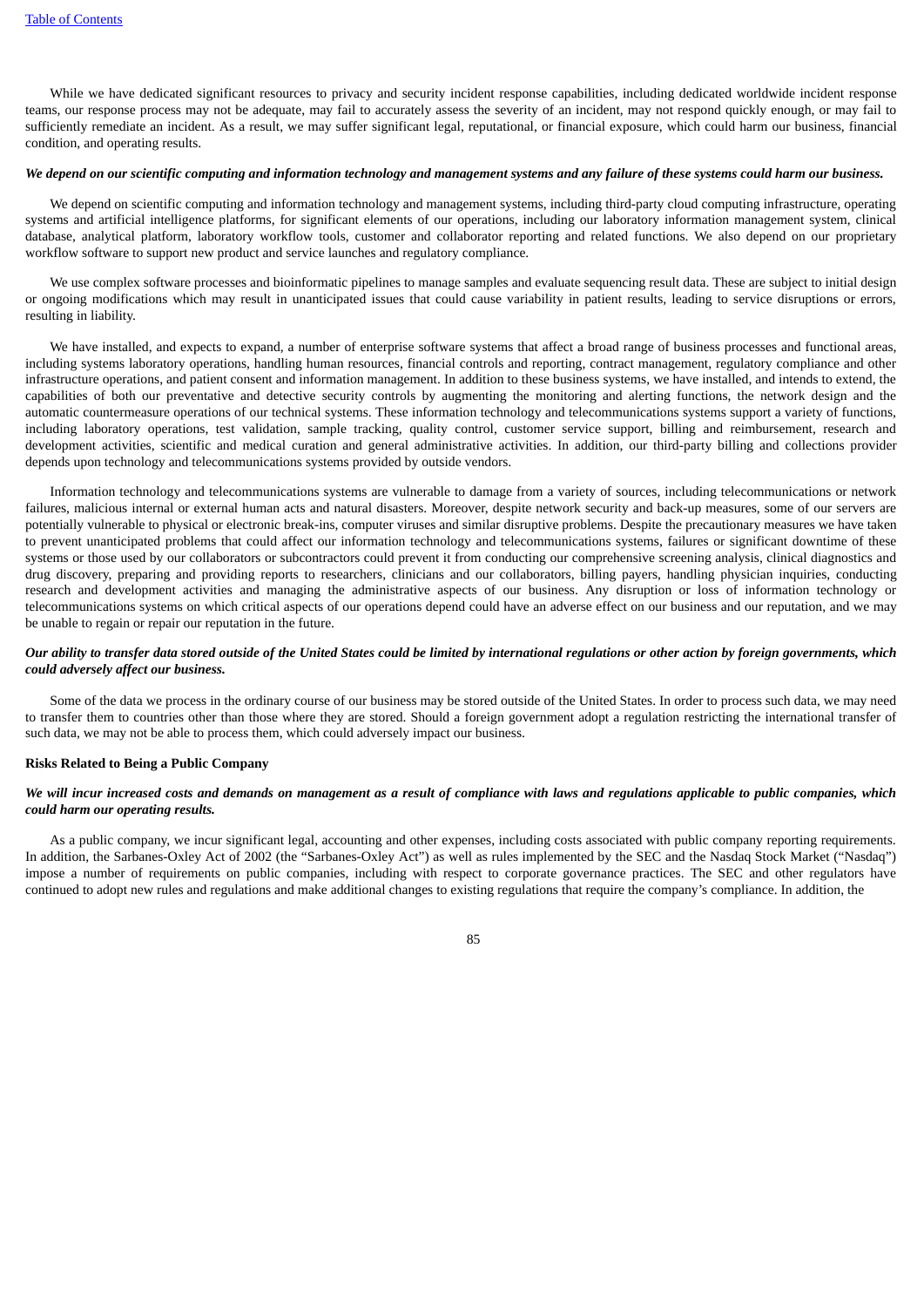Dodd-Frank Wall Street Reform and Consumer Protection Act (the "Dodd-Frank Act"), enacted in 2010, includes significant corporate governance and executive-compensation-related provisions. Our management and other personnel will need to devote a substantial amount of time to these compliance and disclosure obligations. If these requirements divert the attention of our management and personnel from other aspects of our business concerns, they could have a material adverse effect on our business, financial condition and results of operations. Moreover, these rules and regulations applicable to public companies substantially could increase our legal, accounting and financial compliance costs, require that we hire additional personnel and make some activities more time consuming and costly.

#### A market for our securities may not continue, which would adversely affect the liquidity and price of our securities.

The price of our securities may fluctuate significantly due to general market and economic conditions. An active trading market for our securities may not be sustained. In addition, the price of our securities can vary due to general economic conditions and forecasts, our general business condition and the release of our financial reports. You may be unable to sell your securities when desired or at an acceptable price unless an active trading market can be sustained.

#### If we do not meet the expectations of investors, stockholders or financial analysts, the market price of our securities may decline.

If we do not meet the expectations of investors or securities analysts, the market price of our securities may decline. In addition, fluctuations in the price of our securities could contribute to the loss of all or part of your investment. If an active market for our securities does not continue, the trading price of our securities could be volatile and subject to wide fluctuations in response to various factors, some of which are beyond our control. Any of the factors listed below could have a material adverse effect on your investment in our securities and our securities may trade at prices significantly below the price you paid for them. In such circumstances, the trading price of our securities may not recover and may experience a further decline.

Factors affecting the trading price of our securities may include:

- actual or anticipated fluctuations in our quarterly financial results or the quarterly financial results of companies perceived to be similar to us;
- changes in the market's expectations about our operating results;
- the public's reaction to our press releases, our other public announcements and our filings with the SEC;
- speculation in the press or investment community;
- announcements of technological innovation, new products, acquisitions, strategic alliances, significant agreements by us or competitors;
- success of competitors;
- our operating results falling below our financial guidance or other projections or failing to meet the expectation of securities analysts or investors in a particular period;
- changes in financial estimates and recommendations by securities analysts concerning us or the market in general;
- operating and stock price performance of other companies that investors deem comparable to us;
- our ability to market new and enhanced products on a timely basis;
- changes in laws and regulations affecting our business;
- commencement of, or involvement in, litigation involving us;
- changes in our capital structure, such as future issuances of securities or the incurrence of additional debt;
- risks that the Acquisition disrupts our current plans and operations or affects our ability to retain or recruit key employees;
- risks related to the Acquisition diverting management's or employees' attention from ongoing business operations;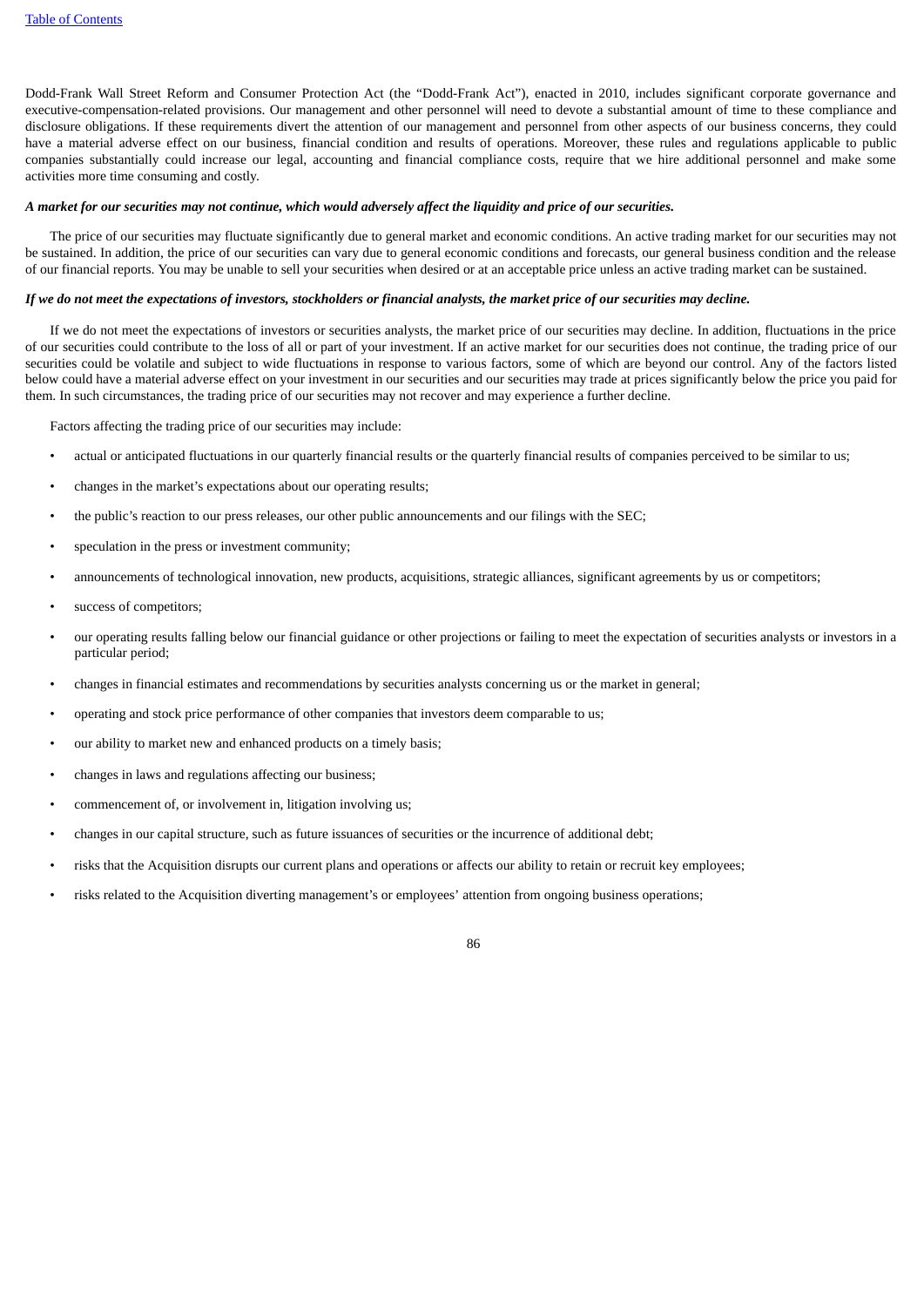- the effect of the Acquisition on our business relationships (including, without limitation customers, strategic partners, collaborators and suppliers), operating results and business generally;
- the amount of the costs, fees, expenses and charges related to the Acquisition;
- the volume of shares of our Class A common stock available for public sale;
- any major change in our Board or management;
- sales of substantial amounts of Class A common stock by our directors, officers or significant stockholders or the perception that such sales could occur;
- the expiration of the market stand-off or contractual lock-up agreements;
- the realization of any of the risk factors described herein;
- additions or departures of key personnel;
- failure to comply with the requirements of the Nasdaq;
- failure to comply with the Sarbanes-Oxley Act or other laws or regulations;
- actual, potential or perceived control, accounting or reporting problems;
- changes in accounting principles, policies and guidelines; and
- general economic and political conditions such as recessions, inflation and interest rates, fuel prices, international currency fluctuations and acts of war or terrorism.

Broad market and industry factors may materially harm the market price of our securities irrespective of our operating performance. The stock market in general and Nasdaq have experienced price and volume fluctuations that have often been unrelated or disproportionate to the operating performance of the particular companies affected. The trading prices and valuations of these stocks, and of our securities, may not be predictable. A loss of investor confidence in the market for the stocks of other companies which investors perceive to be similar to us could depress our stock price regardless of our business, prospects, financial conditions or results of operations. A decline in the market price of our securities also could adversely affect our ability to issue additional securities and our ability to obtain additional financing in the future.

In the past, securities class action litigation has often been initiated against companies following periods of volatility in their stock price. This type of litigation could result in substantial costs and divert our management's attention and resources, and could also require us to make substantial payments to satisfy judgments or to settle litigation.

## If securities or industry analysts cease publishing research or reports about us, our business, or our market, or if they change their recommendations regarding our Class A common stock adversely, then the price and trading volume of our Class A common stock could decline.

The trading market for our Class A common stock is influenced by the research and reports that industry or securities analysts publish about us, our business, our market, or our competitors. If any of the analysts who cover us change their recommendation regarding our stock adversely, or provide more favorable relative recommendations about our competitors, the price of our Class A common stock would likely decline. If any analyst who covers us were to cease coverage of us or fail to regularly publish reports on us, we could lose visibility in the financial markets, which could cause our stock price or trading volume to decline.

## Changes in laws, regulations or rules, or a failure to comply with any laws, regulations or rules, may adversely affect our business, investments and *results of operations.*

We are subject to laws, regulations and rules enacted by national, regional and local governments and Nasdaq. In particular, we are required to comply with certain SEC, Nasdaq and other legal or regulatory requirements. Compliance with, and monitoring of, applicable laws, regulations and rules may be difficult, time consuming and costly. Those laws, regulations or rules and their interpretation and application may also change from time to time and those changes could have a material adverse effect on our business, investments and results of operations. In addition, a failure to comply with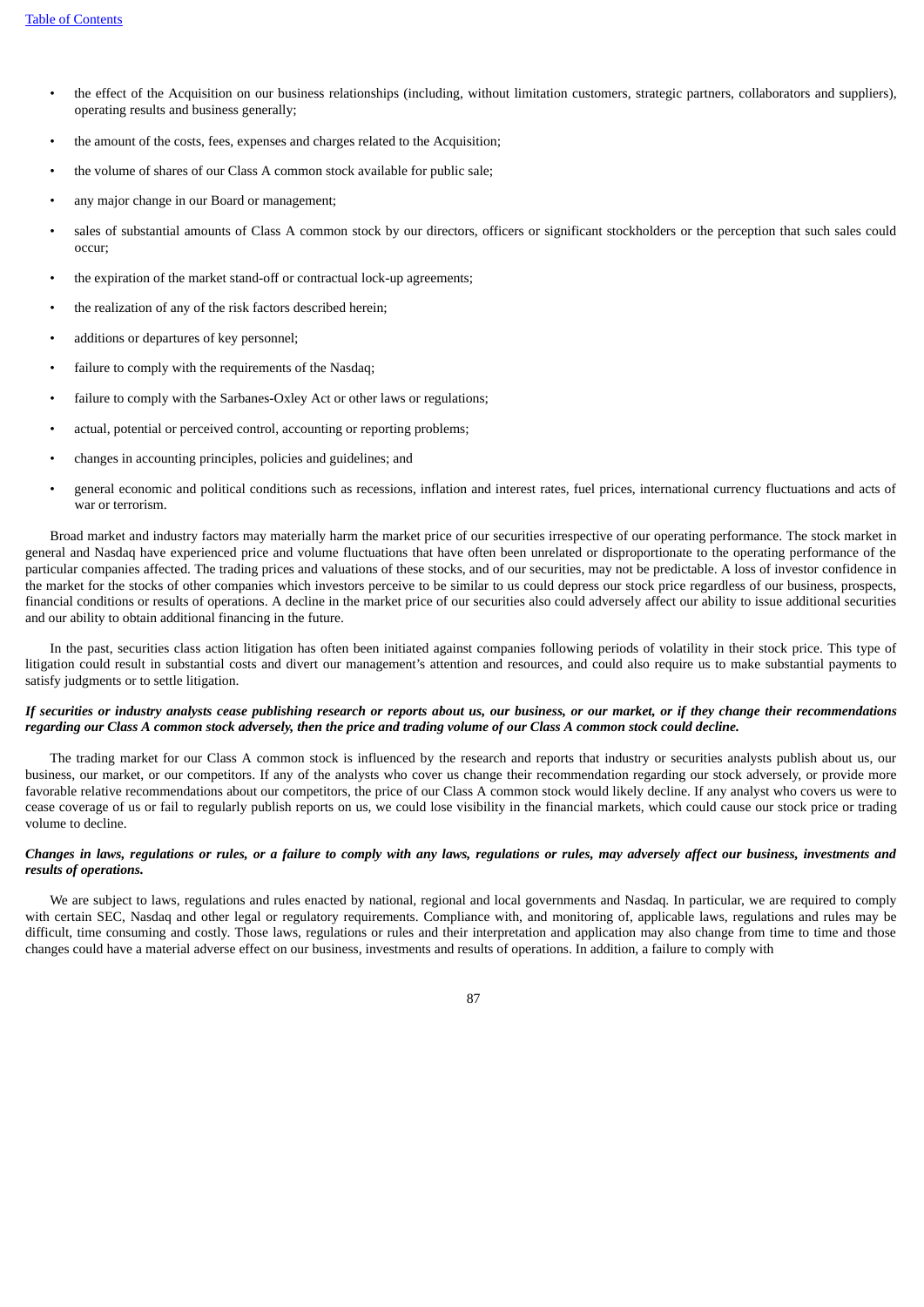applicable laws, regulations or rules, as interpreted and applied, could have a material adverse effect on our business and results of operations.

#### Anti-takeover provisions contained in our Charter and Restated Bylaws, as well as provisions of Delaware law, could impair a takeover attempt.

Our Amended and Restated Certificate of Incorporation (which we refer to as our "Charter") contains provisions that may discourage unsolicited takeover proposals that stockholders may consider to be in their best interests. We are also subject to anti-takeover provisions under Delaware law, which could delay or prevent a change of control. Together, these provisions may make more difficult the removal of management and may discourage transactions that otherwise could involve payment of a premium over prevailing market prices for our securities. These provisions will include:

- no cumulative voting in the election of directors, which limits the ability of minority stockholders to elect director candidates;
- a classified board of directors with three-year staggered terms, which could delay the ability of stockholders to change the membership of a majority of the Board;
- the requirement that directors may only be removed from the Board for cause;
- the right of our Board to elect a director to fill a vacancy created by the expansion of our Board or the resignation, death or removal of a director in certain circumstances, which prevents stockholders from being able to fill vacancies on our Board;
- a prohibition on stockholder action by written consent, which forces stockholder action to be taken at an annual or special meeting of our stockholders;
- a prohibition on stockholders calling a special meeting and the requirement that a meeting of stockholders may only be called by a majority of the board, our chairman of the board or our chief executive officer and may not be called by any other person, which may delay the ability of our stockholders to force consideration of a proposal or to take action, including the removal of directors;
- the requirement that changes or amendments to certain provisions of our Charter must be approved by holders of at least two-thirds of our Class A common stock; and
- advance notice procedures that stockholders must comply with in order to nominate candidates to our Board or to propose matters to be acted upon at a meeting of stockholders, which may discourage or deter a potential acquirer from conducting a solicitation of proxies to elect the acquirer's own slate of directors or otherwise attempting to obtain control of us.

## The JOBS Act permits "emerging growth companies" like us to take advantage of certain exemptions from various reporting requirements applicable to *other public companies that are not emerging growth companies.*

We currently qualify as an "emerging growth company" as defined in Section 2(a)(19) of the Securities Act, as modified by the JOBS Act. As such, we take advantage of certain exemptions from various reporting requirements applicable to other public companies that are not emerging growth companies for as long as we continue to be an emerging growth company, including: (i) the exemption from the auditor attestation requirements with respect to internal control over financial reporting under Section 404 of the Sarbanes-Oxley Act; (ii) the exemptions from say-on-pay, say-on-frequency and say-on-golden parachute voting requirements; and (iii) reduced disclosure obligations regarding executive compensation in our periodic reports. As a result, our stockholders may not have access to certain information they deem important. We will remain an emerging growth company until the earliest of (i) the last day of the fiscal year: (a) following September 1, 2025, the fifth anniversary of the initial public offering of CMLS; (b) in which we have total annual gross revenue of at least \$1.07 billion; or (c) in which we are deemed to be a large accelerated filer, which means the market value of our Class A common stock that is held by non-affiliates exceeds \$700.0 million as of the prior June 30th, and (ii) the date on which we have issued more than \$1.0 billion in non-convertible debt during the prior three-year period.

In addition, Section 107 of the JOBS Act also provides that an emerging growth company can take advantage of the exemption from complying with new or revised accounting standards provided in Section 7(a)(2)(B) of the Securities Act as long as we are an emerging growth company. An emerging growth company can therefore delay the adoption of certain accounting standards until those standards would otherwise apply to private companies. The JOBS Act provides that a

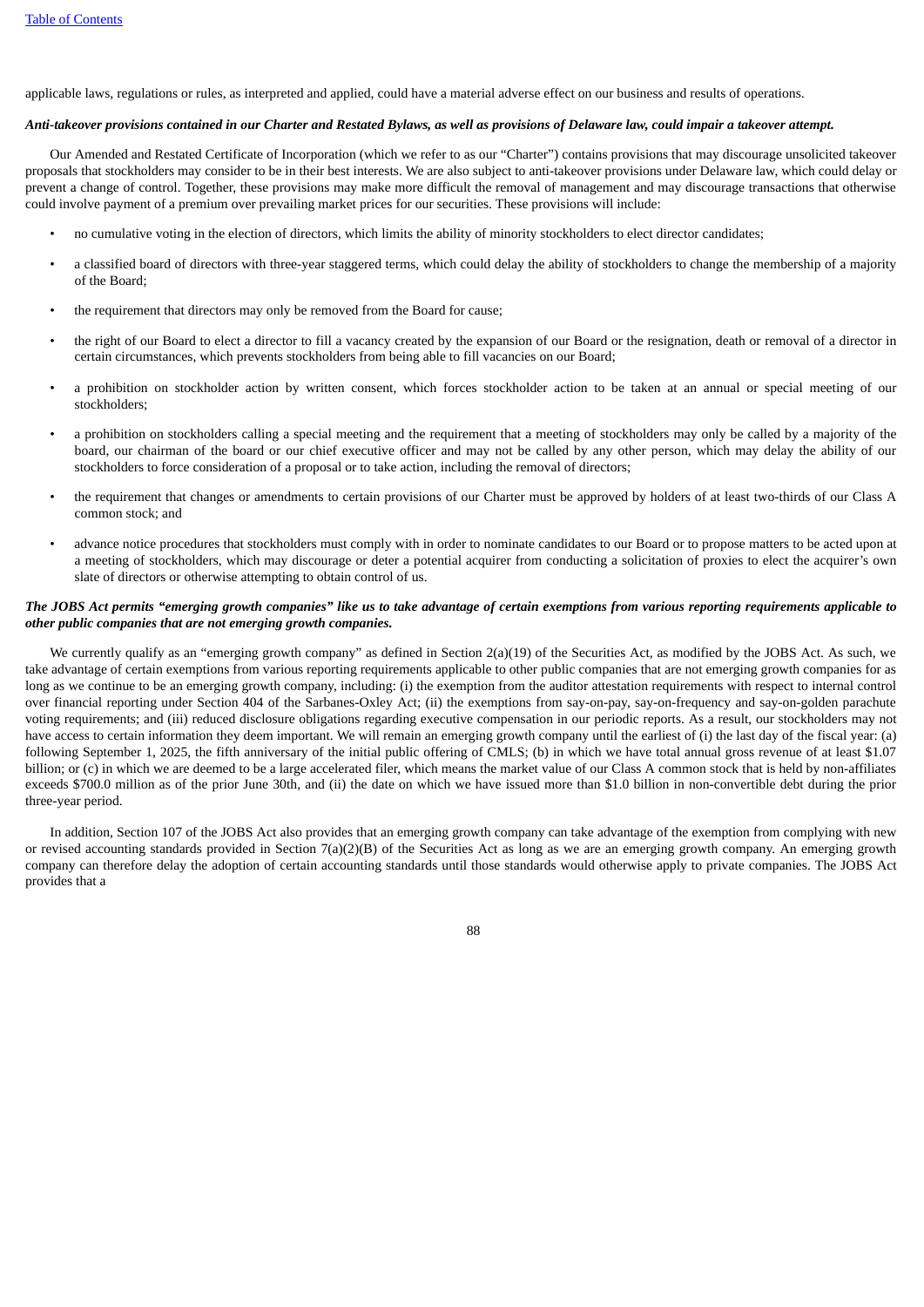company can elect to opt out of the extended transition period and comply with the requirements that apply to non-emerging growth companies, but any such election to opt out is irrevocable. We have elected to avail ourselves of such extended transition period, which means that when a standard is issued or revised and it has different application dates for public or private companies, we, as an emerging growth company, can adopt the new or revised standard at the time private companies adopt the new or revised standard. This may make comparison of our financial statements with another public company that is neither an emerging growth company nor an emerging growth company that has opted out of using the extended transition period difficult or impossible because of the potential differences in accounting standards used.

Additionally, we are a "smaller reporting company" as defined in Item 10(f)(1) of Regulation S-K. Smaller reporting companies may take advantage of certain reduced disclosure obligations, including, among other things, providing only two years of audited consolidated financial statements. We will remain a smaller reporting company until the last day of the fiscal year in which (i) the market value of our Class A common stock held by non-affiliates exceeds \$250 million as of the prior June 30, or (ii) our annual revenues exceeded \$100 million during such completed fiscal year and the market value of our Class A common stock held by non-affiliates exceeds \$700 million as of the prior June 30.

We cannot predict if investors will find our Class A common stock less attractive because we rely on these exemptions. If some investors find our Class A common stock less attractive as a result, there may be a less active trading market for our Class A common stock and our stock price may be more volatile.

## Our internal controls over financial reporting may not be effective and our independent registered public accounting firm may not be able to certify as to *their effectiveness, which could have a significant and adverse effect on our business and reputation.*

As a public company, we are required to comply with the SEC's rules implementing Sections 302 and 404 of Sarbanes-Oxley Act, which require management to certify financial and other information in our quarterly and annual reports and provide an annual management report on the effectiveness of internal control over financial reporting. To comply with the requirements of being a public company, we are required to provide management's assessment on internal controls, and we may need to undertake various actions, such as implementing additional internal controls and procedures and hiring additional accounting or internal audit staff. Further, as an emerging growth company, our independent registered public accounting firm is not required to formally attest to the effectiveness of our internal controls over financial reporting pursuant to Section 404 until the date we are no longer an emerging growth company. At such time, our independent registered public accounting firm may issue a report that is adverse in the event that it is not satisfied with the level at which the controls of the company are documented, designed or operating.

Testing and maintaining these controls can divert our management's attention from other matters that are important to the operation of our business. If we identify material weaknesses in the internal control over financial reporting of the company or are unable to comply with the requirements of Section 404 or assert that our internal control over financial reporting is effective, or if our independent registered public accounting firm is unable to express an opinion as to the effectiveness of our internal controls over financial reporting when we no longer qualify as an emerging growth company, investors may lose confidence in the accuracy and completeness of our financial reports and the market price of our Class A common stock could be negatively affected, and we could become subject to investigations by the SEC or other regulatory authorities, which could require additional financial and management resources.

## Our Charter designates the Court of Chancery of the State of Delaware and federal court within the State of Delaware as the exclusive forum for certain types of actions and proceedings that our stockholders may initiate, which could limit a stockholder's ability to obtain a favorable judicial forum *for disputes with us or our directors, officers or employees.*

Our Charter designates the Court of Chancery of the State of Delaware and federal court within the State of Delaware as the exclusive forum for certain types of actions and proceedings that our stockholders may initiate, which could limit a stockholder's ability to obtain a favorable judicial forum for disputes with us or our directors, officers or employees.

Our Charter provides that, subject to limited exceptions, the Court of Chancery of the State of Delaware and federal court within the State of Delaware will be exclusive forums for any:

- derivative action or proceeding brought on our behalf;
- action asserting a claim of breach of a fiduciary duty owed by, or other wrongdoing by, any of our directors, officers, stockholders, employees or agents to us or our stockholders;

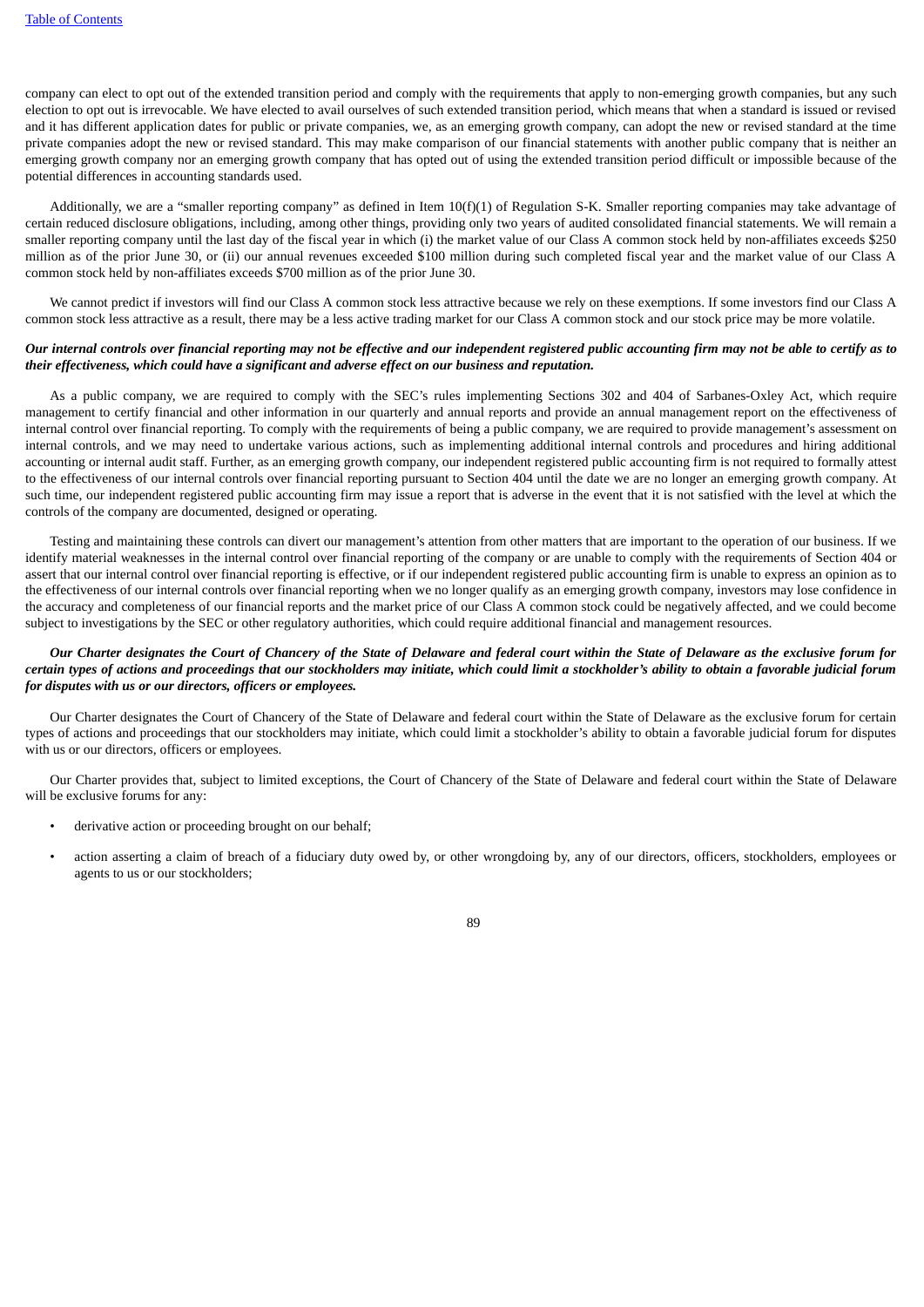- action asserting a claim against the us or any of our directors, officers, stockholders, employees or agents arising pursuant to any provision of the General Corporation Law, our Charter or our Restated Bylaws or as to which the General Corporation Law confers jurisdiction on the Court of Chancery of the State of Delaware:
- action to interpret, apply, enforce or determine the validity of our Charter or our Bylaws; or
- other action asserting a claim against us or any of our directors, officers, stockholders, employees or agents that is governed by the internal affairs doctrine.

This choice of forum provision does not apply to actions brought to enforce a duty or liability created under the Exchange Act or any other claim for which federal courts have jurisdiction. Furthermore, in accordance with our Bylaws, unless we consent in writing to the selection of an alternative forum, the federal district courts of the United States will be, to the fullest extent permitted by law, the exclusive forum for the resolution of any complaint asserting a cause of action arising under the Securities Act. Any person or entity purchasing or otherwise acquiring or holding any interest in any of our securities shall be deemed to have notice of and consented to our exclusive forum provision in our Bylaws and the choice of forum provision in our Charter.

These provisions may limit a stockholder's ability to bring a claim in a judicial forum that it finds favorable for disputes with us or any of our directors, officers, or other employees, which may discourage lawsuits with respect to such claims. Alternatively, if a court were to find the choice of forum provisions contained in our Charter to be inapplicable or unenforceable in an action, we may incur additional costs associated with resolving such action in other jurisdictions, which could harm our business, results of operations and financial condition.

The stockholders will not be deemed to have waived our compliance with the federal securities laws and the regulations promulgated thereunder.

Any person or entity purchasing or otherwise acquiring or holding any interest in any of our securities shall be deemed to have notice of and consented to our exclusive forum provisions, including the choice of forum provision. These provisions may limit a stockholders' ability to bring a claim, and may result in increased costs for a stockholder to bring a claim in a judicial forum of their choosing for disputes with us or our directors, officers, or other employees, which may discourage lawsuits against us and our directors, officers, and other employees.

## **Risks Related to Our Common Stock and Warrants**

We may amend the terms of the public warrants in a manner that may be adverse to holders with the approval by the holders of at least 50% of the thenoutstanding public warrants. As a result, the exercise price of a holder's public warrants could be increased, the exercise period could be shortened and the number of shares of our common stock purchasable upon exercise of a public warrant could be decreased, all without the approval of that warrant *holder.*

Our public warrants were issued in registered form under a warrant agreement between Continental Stock Transfer & Trust Company, as warrant agent, and us. The warrant agreement provides that the terms of the public warrants may be amended without the consent of any holder to cure any ambiguity or correct any defective provision, but requires the approval by the holders of at least 50% of the then-outstanding public warrants to make any change that adversely affects the interests of the registered holders. Accordingly, we may amend the terms of the public warrants in a manner adverse to a holder if holders of at least 50% of the then-outstanding public warrants approve of such amendment. Although our ability to amend the terms of the public warrants with the consent of at least 50% of the then-outstanding public warrants is unlimited, examples of such amendments could be amendments to, among other things, increase the exercise price of the public warrants, convert the warrants into cash or stock, shorten the exercise period or decrease the number of shares of common stock purchasable upon exercise of a public warrant.

## We may redeem unexpired public warrants prior to their exercise at a time that is disadvantageous to warrant holders, thereby making their public *warrants worthless.*

We have the ability to redeem outstanding public warrants at any time after they become exercisable and prior to their expiration, at a price of \$0.01 per public warrant; provided that the last reported sales price of our common stock equals or exceeds \$18.00 per share (as adjusted for stock splits, stock dividends, reorganizations, recapitalizations and the like) for any 20 trading days within a 30 trading-day period ending on the third trading day prior to the date on which we give notice of such redemption to the warrant holders. If and when the public warrants become redeemable by us, we may exercise our redemption right even if we are unable to register or qualify the underlying securities for sale under all applicable state securities laws. We will use our best efforts to register or qualify such shares of common stock under the blue sky laws of

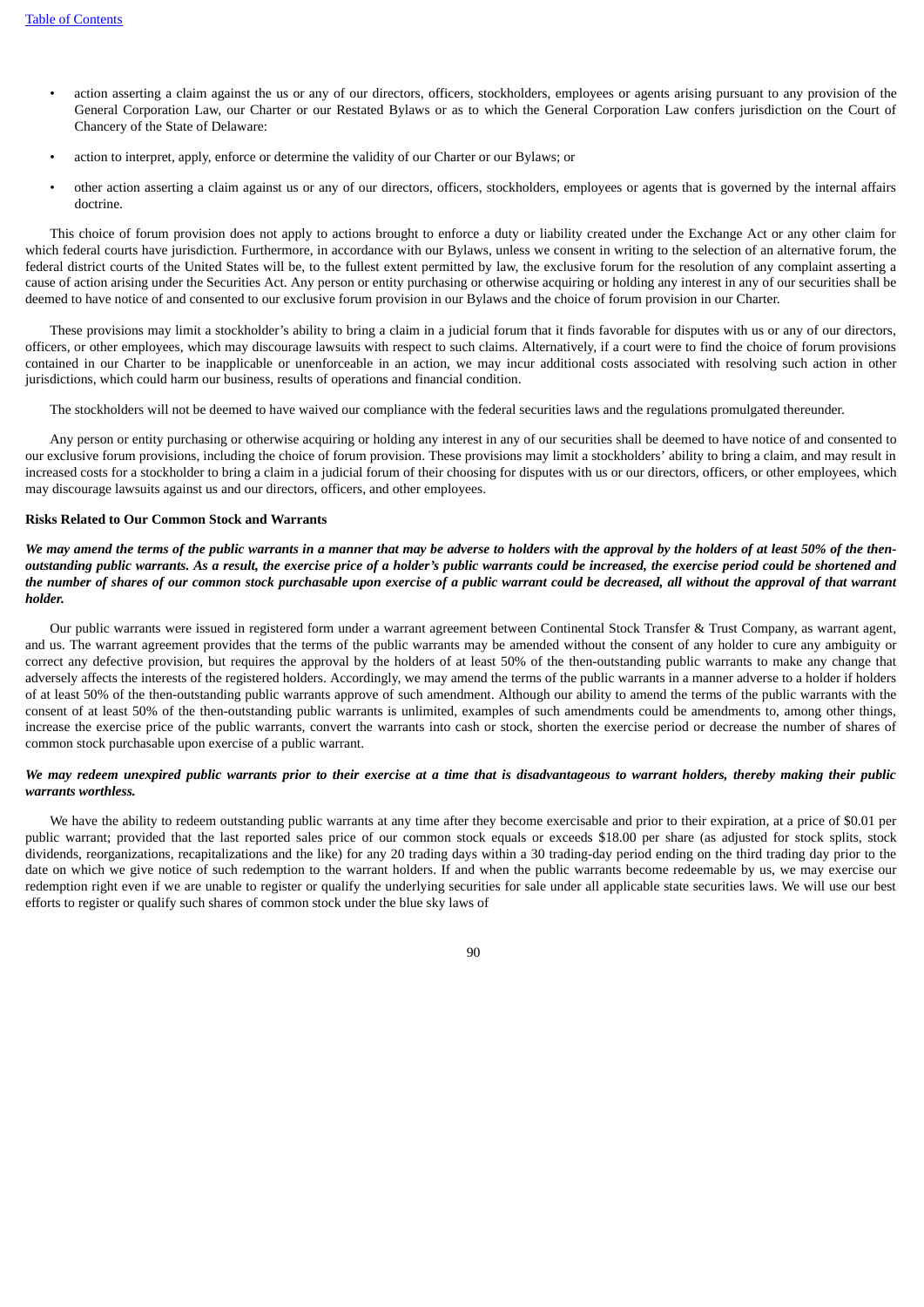the state of residence in those states in which the warrants were offered by us. Redemption of the outstanding public warrants could force the warrant holders: (i) to exercise their public warrants and pay the exercise price therefor at a time when it may be disadvantageous for them to do so; (ii) to sell their public warrants at the then-current market price when they might otherwise wish to hold their public warrants; or (iii) to accept the nominal redemption price which, at the time the outstanding public warrants are called for redemption, is likely to be substantially less than the market value of their public warrants. None of the private placement warrants will be redeemable by us so long as they are held by CMLS Holdings LLC, or the Former Sponsor, or its permitted transferees.

## Our warrants are exercisable for our Class A common stock, which will increase the number of shares eligible for future resale in the public market and *result in dilution to our stockholders.*

As of March 31, 2022, our public warrants are exercisable for 14,758,305 shares of Class A common stock at \$11.50 per share. Our private warrants are exercisable for 7,236,667 shares of Class A common stock at \$11.50 per share. The additional shares of our Class A common stock issuable upon exercise of our warrants will result in dilution to the then existing holders of our Class A common stock and increase the number of shares eligible for resale in the public market. Sales of substantial numbers of such shares in the public market could adversely affect the market price of our Class A common stock.

#### Our warrants are accounted for as liabilities and the changes in value of our warrants could have a material effect on our financial results.

Included on our balance sheet as of March 31, 2022 are derivative liabilities related to our warrants. Accounting Standards Codification 815, Derivatives and Hedging ("ASC 815"), provides for the remeasurement of the fair value of such derivatives at each balance sheet date, with a resulting non-cash gain or loss related to the change in the fair value being recognized in earnings in the statement of operations. As a result of the recurring fair value measurement, our financial statements and results of operations may fluctuate quarterly, based on factors, which are outside of our control. Due to the recurring fair value measurement, we expect that we will recognize non-cash gains or losses on our warrants each reporting period and that the amount of such gains or losses could be material.

### Future resales of our Class A common stock could cause the market price of our Class A common stock to drop significantly, even if our business is doing *well.*

Sales of a substantial number of shares of our Class A common stock in the public market could occur at any time. These sales, or the perception in the market that the holders of a large number of shares intend to sell shares, could reduce the market price of our Class A common stock.

We had outstanding 377,249,186 shares of Class A common stock as of April 30, 2022. We have filed a registration statement which registers the offer and sale from time to time by certain selling stockholders of up to 160,864,198 shares of our Class A common stock, although the 110,864,198 shares registered on behalf of OPKO pursuant to this registration statement will be subject to transfer restrictions pursuant to the shareholder agreements that were entered into in connection with the Acquisition. In addition, we have filed a separate registration statement that the registers the offer and sale from time to time by certain selling security holders of up to an additional 229,657,978 shares of our Class A common stock. Furthermore, beginning on July 29, 2022, Rule 144 will become available for the resale of any shares that are restricted or control securities, subject to volume and other restrictions as applicable under Rule 144. To the extent shares are sold into the market pursuant to this prospectus, under Rule 144 or otherwise, particularly in substantial quantities and including following the end of the transfer restrictions provided for in the shareholder agreements in the case of OPKO and the other holders party such shareholder agreements, the market price of our Class A common stock could decline.

## There is no quarantee that the public warrants will ever be in the money, and they may expire worthless and the terms of our public warrants may be *amended.*

The exercise price for the public warrants is \$11.50 per share of Class A common stock. There is no guarantee that the public warrants will ever be in the money prior to their expiration, and as such, the public warrants may expire worthless.

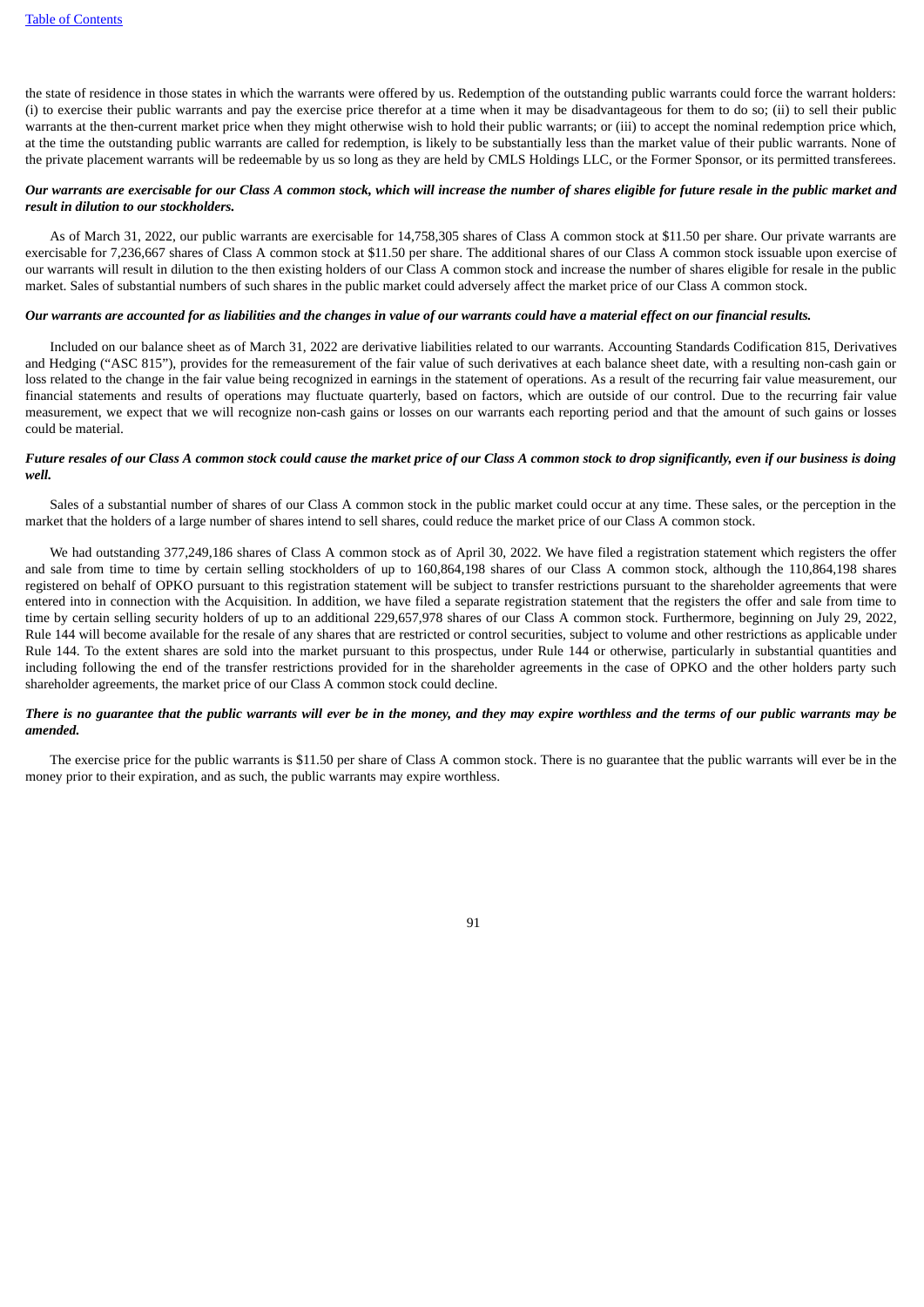# **Item 2. Unregistered Sales of Equity Securities and Use of Proceeds**

# **Recent Sales of Unregistered Securities**

None.

# **Issuer Purchases of Equity Securitie**s

None.

## **Item 3. Defaults Upon Senior Securities**

None.

## **Item 4. Mine Safety Disclosures**

None.

# **Item 5. Other Information**

None.

## **Item 6. Exhibits**

The following exhibits are filed as part of, or incorporated by reference into this Quarterly Report.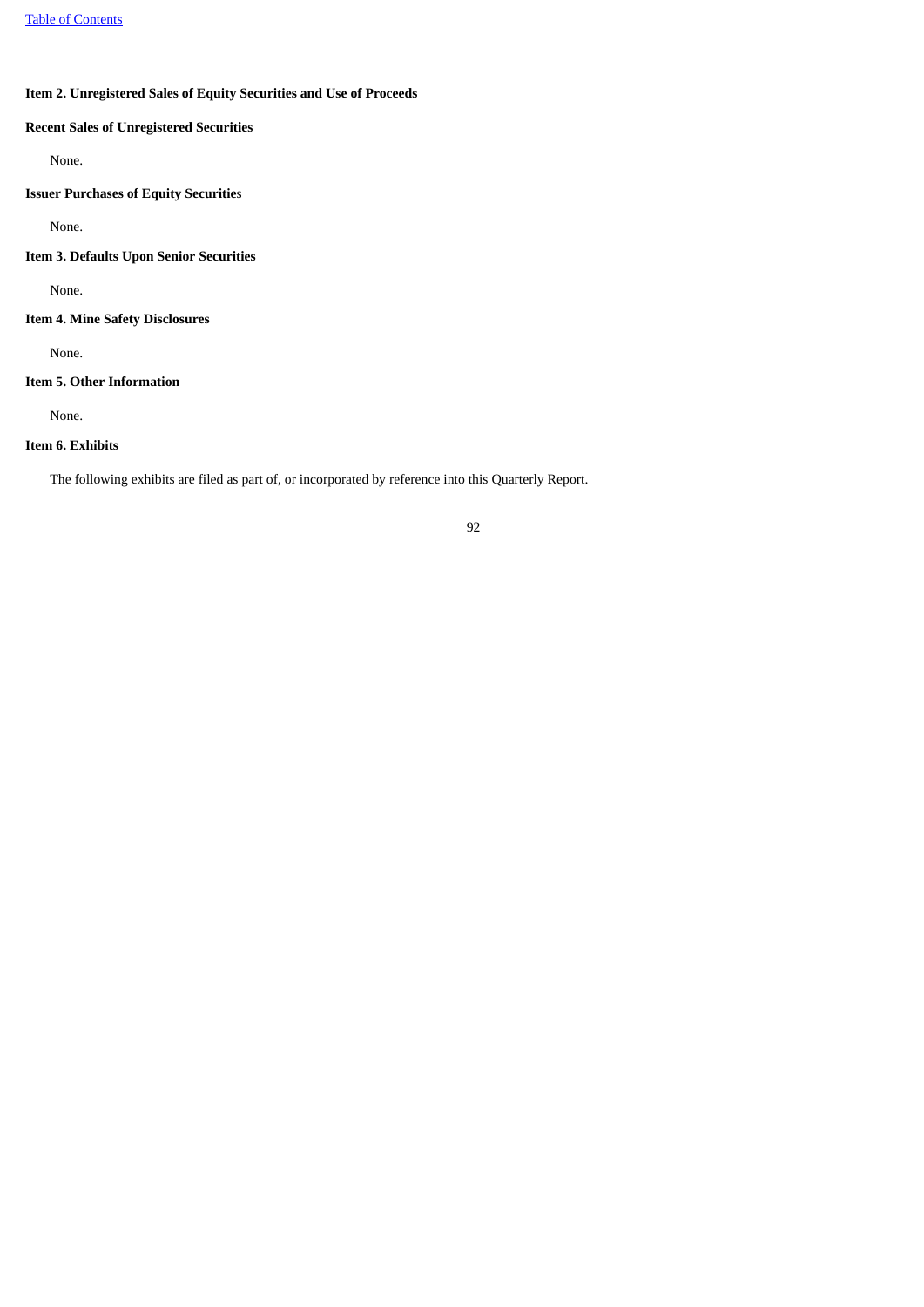| No.       | <b>Description of Exhibit</b>                                                                                                                                                                                        | Form   | Exhibit | <b>Filing Date</b> | <b>Filed Herewith</b> |
|-----------|----------------------------------------------------------------------------------------------------------------------------------------------------------------------------------------------------------------------|--------|---------|--------------------|-----------------------|
| $2.1+$    | Agreement and Plan of Merger and Reorganization, dated as of<br>January 14, 2022, by and among, Orion Merger Sub I, Inc.,<br>Orion Merger Sub II, LLC, GeneDx, Inc., GeneDx Holding 2,<br>Inc. and OPKO Health, Inc. | $8-K$  | 2.1     | 01/18/2022         |                       |
| 3.1       | Third Amended and Restated Certificate of Incorporation of<br>Sema4 Holdings Corp.                                                                                                                                   | $8-K$  | 3.1     | 07/28/2021         |                       |
| 3.2       | Restated Bylaws of Sema4 Holdings Corp.                                                                                                                                                                              | $8-K$  | 3.2     | 07/28/2021         |                       |
| 10.1      | Form of Subscription Agreement.                                                                                                                                                                                      | $8-K$  | 10.1    | 01/18/2022         |                       |
| 10.2      | Form of Shareholder Agreement.                                                                                                                                                                                       | $8-K$  | 10.2    | 01/18/2022         |                       |
| 10.3      | Form of Support Agreement.                                                                                                                                                                                           | $8-K$  | 10.3    | 01/18/2022         |                       |
| 10.4      | Form of Lock-Up Agreement.                                                                                                                                                                                           | $8-K$  | 10.4    | 01/18/2022         |                       |
| 10.5      | Separation Agreement with James Coffin dated as of January<br>25, 2022.                                                                                                                                              | $8-K$  | 10.1    | 01/31/2022         |                       |
| 10.6      | Executive Chairman Agreement, dated as of January 17, 2022,<br>by and between the Company and Jason Ryan.                                                                                                            | $10-K$ | 10.31   | 03/14/2022         |                       |
| $31.1*$   | Certification of Principal Executive Officer Pursuant to<br>Securities Exchange Act Rules 13a-14(a) and 15(d)-14(a), as<br>adopted Pursuant to Section 302 of the Sarbanes-Oxley Act of<br>2002.                     |        |         |                    | X                     |
| $31.2*$   | Certification of Principal Financial Officer Pursuant to<br>Securities Exchange Act Rules 13a-14(a) and 15(d)-14(a), as<br>adopted Pursuant to Section 302 of the Sarbanes-Oxley Act of<br>2002.                     |        |         |                    | X                     |
| $32.1***$ | Certification of Principal Executive Officer Pursuant to 18<br>U.S.C. Section 1350, as adopted Pursuant to Section 906 of the<br>Sarbanes-Oxley Act of 2002.                                                         |        |         |                    | X                     |
| $32.2**$  | Certification of Principal Financial Officer Pursuant to 18<br>U.S.C. Section 1350, as adopted Pursuant to Section 906 of the<br>Sarbanes-Oxley Act of 2002.                                                         |        |         |                    | X                     |
| 101.INS   | <b>XBRL Instance Document</b>                                                                                                                                                                                        |        |         |                    | X                     |
| 101.CAL   | XBRL Taxonomy Extension Calculation Linkbase Document                                                                                                                                                                |        |         |                    | X                     |
| 101.SCH   | <b>XBRL Taxonomy Extension Schema Document</b>                                                                                                                                                                       |        |         |                    | $\mathbf X$           |
| 101.DEF   | XBRL Taxonomy Extension Definition Linkbase Document                                                                                                                                                                 |        |         |                    | X                     |
| 101.LAB   | XBRL Taxonomy Extension Labels Linkbase Document                                                                                                                                                                     |        |         |                    | X                     |
| 101.PRE   | XBRL Taxonomy Extension Presentation Linkbase Document                                                                                                                                                               |        |         |                    | X                     |
| 104       | Cover Page Interactive Data File (formatted as inline XBRL<br>with applicable taxonomy extension information contained in<br>Exhibits 101.)                                                                          |        |         |                    | X                     |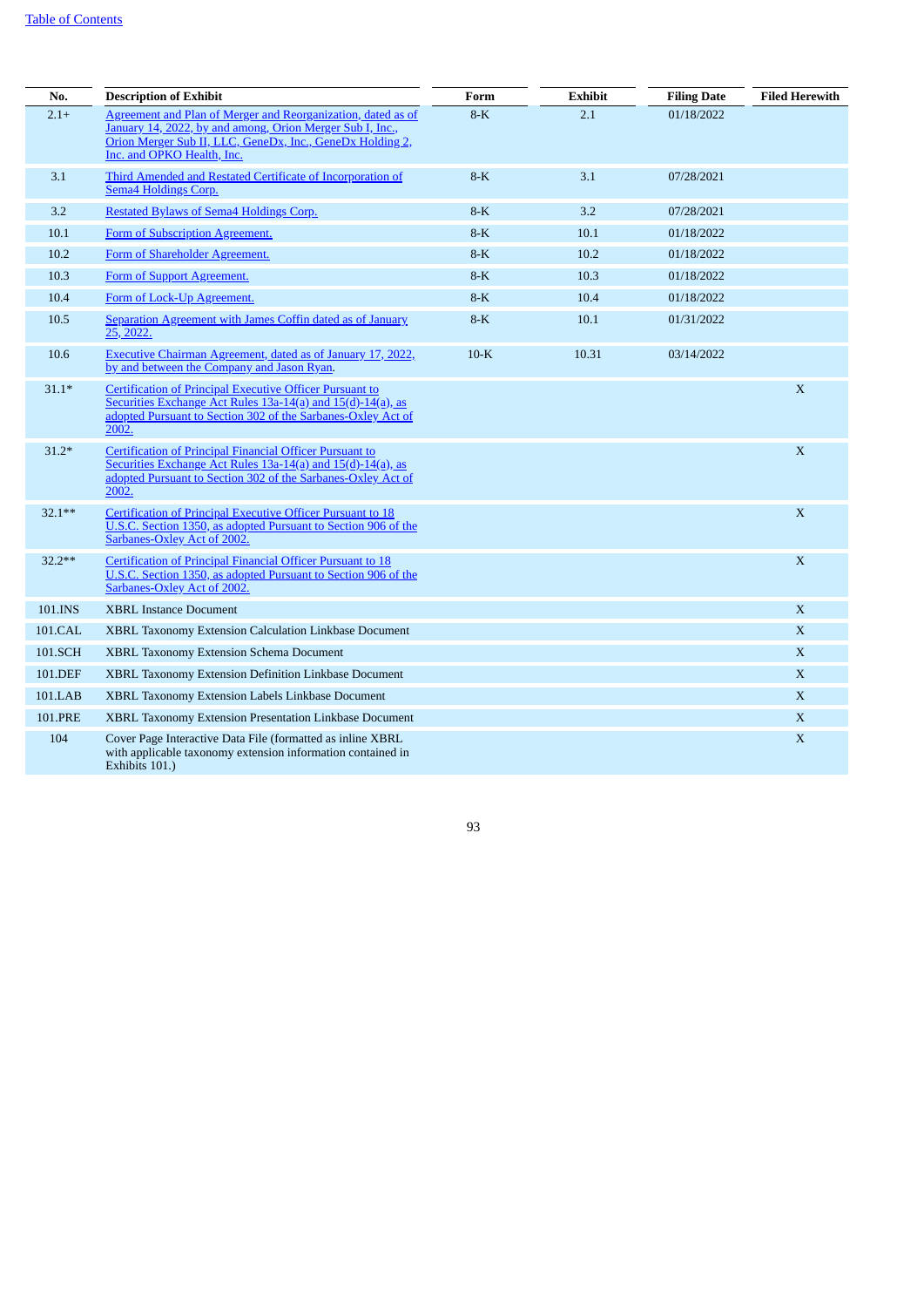- \* Filed herewith.
- \*\* Furnished.
- + Certain of the exhibits and schedules to this Exhibit have been omitted in accordance with Regulation S-K Item 601(a)(5). The Company agrees to furnish a copy of all omitted exhibits and schedules to the SEC upon its request.